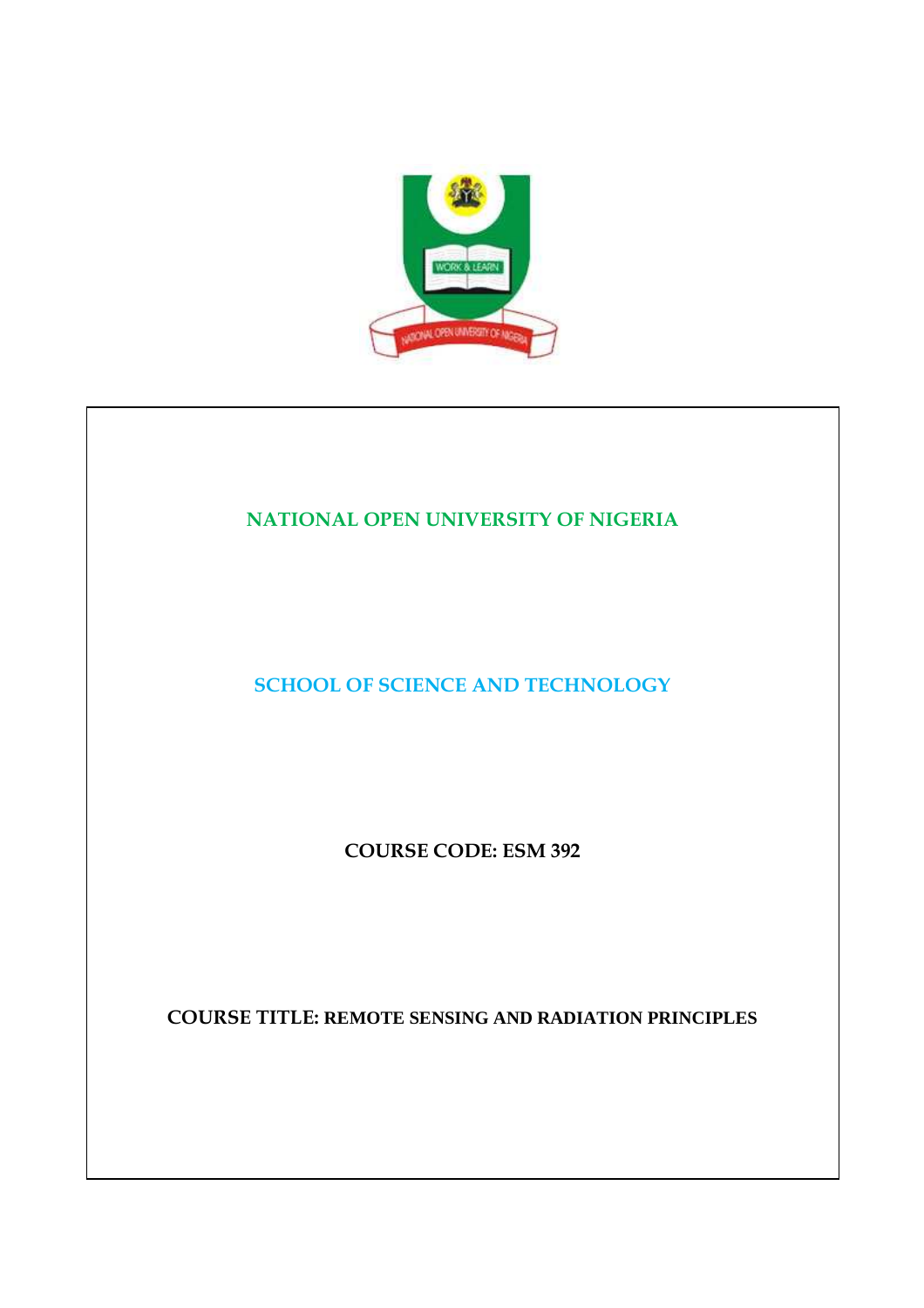## **MODULE 1 [INTRODUCTION TO REMOTE SENSING AND RADIATION PRINCIPLES]**

## **Unit 1: Overview**

#### **1.0 Introduction**

This lesson will provide an overview of remote sensing process. As such, it is aimed at introducing the students to the science, art and technology of Remote Sensing (RS). The course covers the principles of remote sensing, radiation principles, imaging systems, geometry of air photographs aerial photo interpretation and the principles of digital image processing, etc. The synopsis of the course contents is presented below.

#### **2.0 Objectives**

- 1. To formerly introduce the students to the science and technology of remote sensing
- 2. To give an outline of the entire course
- 3. To expose the students to the practical issues and the relevance of the course in problem solving.

#### **3.0 Main Body**

#### **3.1 Introduction to Remote Sensing**

The science of remote sensing has emerged as one of the most fascinating subjects over the past four decades. Earth observation from space through various remote sensing instruments has provided a vantage means of monitoring land surface dynamics, natural resources management, and the overall state of the environment itself (Joseph, 2005). Practically, our eyes and cameras are familiar means of obtaining remote sensing information about a distant object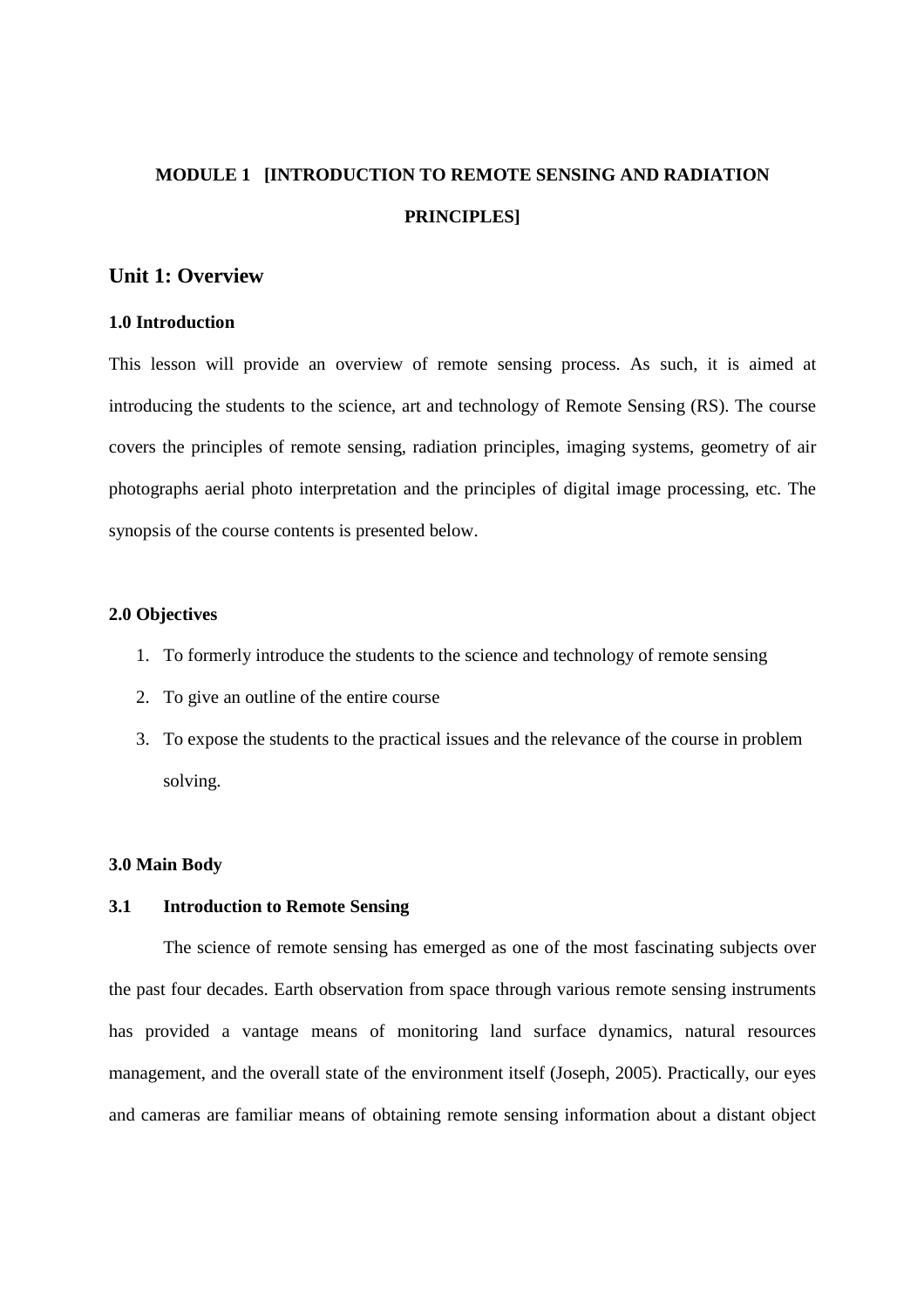without having physical contact. Aerial photographs have been used for years to improve the accuracy of surface maps faster and more cheaply than can be done by on-site surveys. Deriving accurate measurements from photographs is the realm of photogrammetry, an important application of remote sensing.

Remote sensing techniques allow taking images of the earth surface in various wavelength regions of the electromagnetic spectrum (EMS). One of the major characteristics of a remotely sensed image is the wavelength region it represents in the EMS. Some of the images represent reflected solar radiation in the visible and the near infrared regions of the electromagnetic spectrum, others are the measurements of the energy emitted by the earth surface itself i.e. in the thermal infrared wavelength region (Aggarwal, URL). The energy measured in the microwave region is the measure of relative return from the earth's surface, where the energy is transmitted from the vehicle itself. This is known as *active remote sensing,*  since the energy source is provided by the remote sensing platform. Whereas the systems where the remote sensing measurements depend upon the external energy source, such as sun are referred to as *passive remote sensing* systems.

 According to Lillisand and Kiefer (1999) Electromagnetic remote sensing involves 2 basic processes namely: data acquisition and data analysis. The data acquisition component include energy sources; propagation of energy through the atmosphere; energy interaction with earth surface features; retransmission of energy through the atmosphere; airborne and space borne sensors and generation of sensor data in pictorial and/or digital form. On the other hand, the data analysis process has to do with examining the data using various viewing and interpretation instruments/devices to analyze the acquired data. Maps and other data layers/tables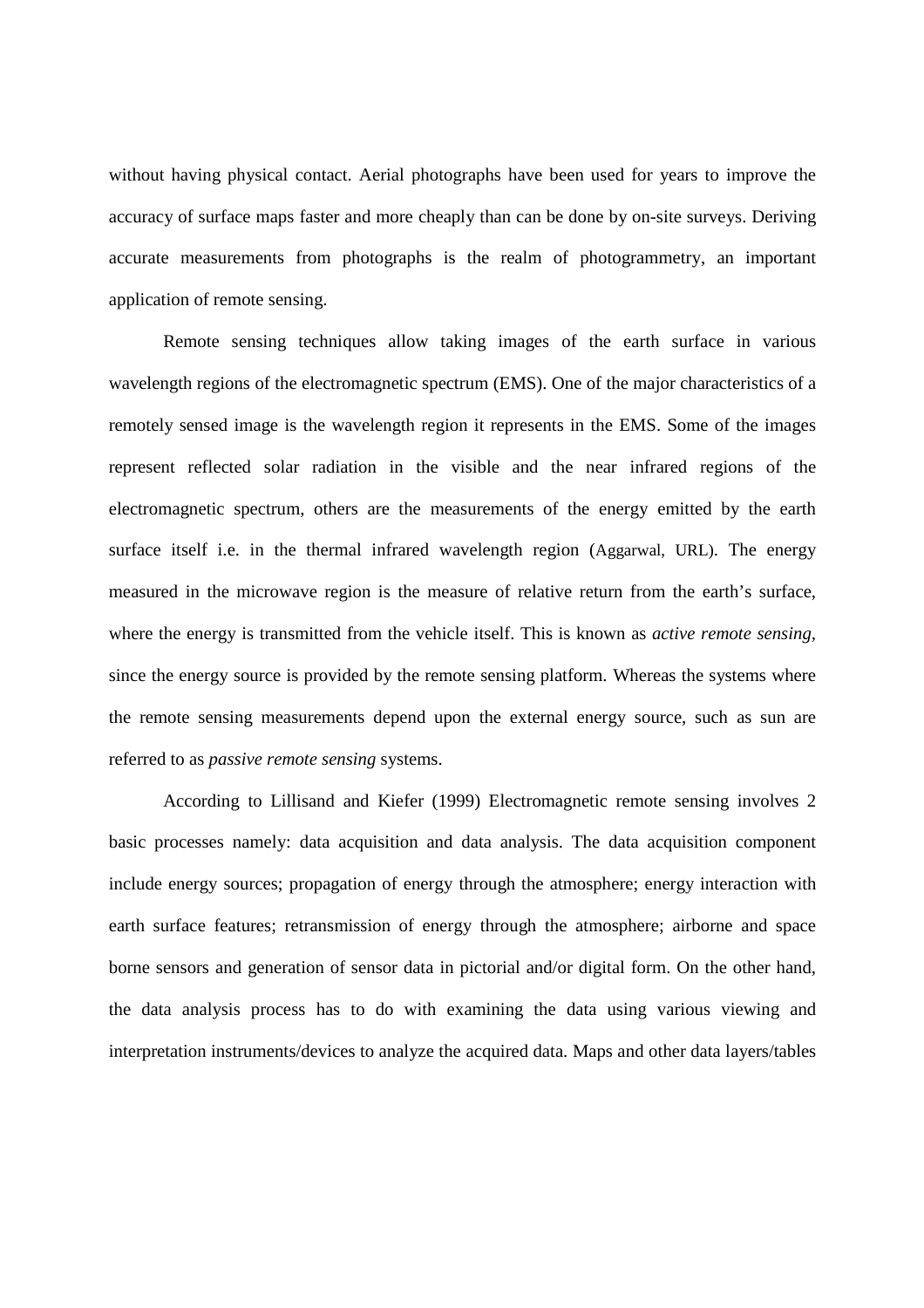may result from the analysis which may be used along with other data in a GIS to support decision.

This course is designed on the one hand to introduce the students to remote sensing. The main aim is to equip the student with basic knowledge of the technology including the application issues. At the end of the course the student would have sufficiently learned quite a lot of things about remote sensing, including:

- Meaning and Definition of Remote Sensing
- Principles of Remote Sensing
- Historical development of Development
- Electromagnetic Radiation and the Radiation Principles
- Remote Sensing Imaging Systems
- Remote Sensing Data
- Air photo Interpretation
- Principles of Digital Image Processing
- Applications of Remote Sensing
- Issues in the implementation of a Remote Sensing Project.

The Course is structured in modular format; hence the entire Course is divided into five (5) modules. Each module treats a particular theme associated with remote sensing. Also, each module is sub-divided into Units; there are five (5) Units in each module. The discussions in each Unit, though rich in content are not exhaustive. Therefore, some reference materials as well as other resources for further reading are given at the end of each Unit.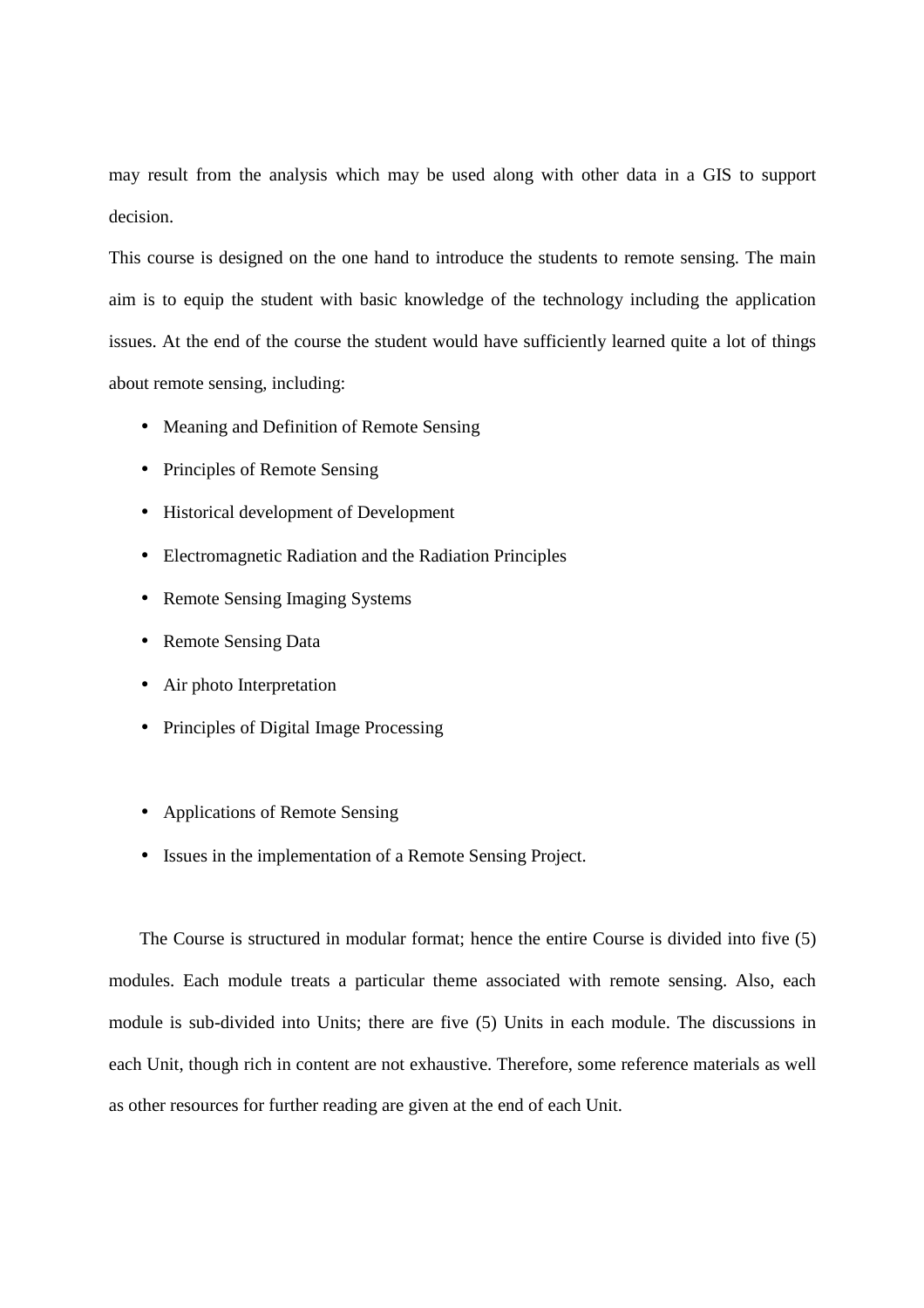#### **4.0 Conclusion**

The science of remote sensing Remote Sensing is relatively new, at least within the Nigerian context. The students should therefore, be ready to learn some new terminologies, concepts and methods of managing spatial data in a computer environment. Importantly, the students should pay particular attention to the peculiarities and potentialities and, hence, practical applications of remote sensing.

#### **5.0 Summary**

This course is all about introducing the student to the principles of remote sensing. The course has been organised in a somewhat logical manner. There are (5) modules; each module, contains a number of units of interrelated issues. To fully understand and appreciate the art and science of remote sensing the student needs to consult the library extensively.

#### **6.0 References/Further Reading**

- Aggarwal, **S. (URL)** Principles of Remote Sensing, *Photogrammetry and Remote Sensing Division, Indian Institute of Remote Sensing, Dehra Dun.*
- American Society of Phogrammetry(ASP), Manual of Remote Sensing, 2nd ed., ASP, Falls Church, VA, 1993.
- Christopherson,R.W. (1994) Geosystems: An Introduction to Physical Geography. 6th Edition. New Jersey: Prentice hall.
- Fundamentals of Remote Sensing- A Canada Center for Remote Sensing Tutorial, (Prentice-Hall, New Jersey).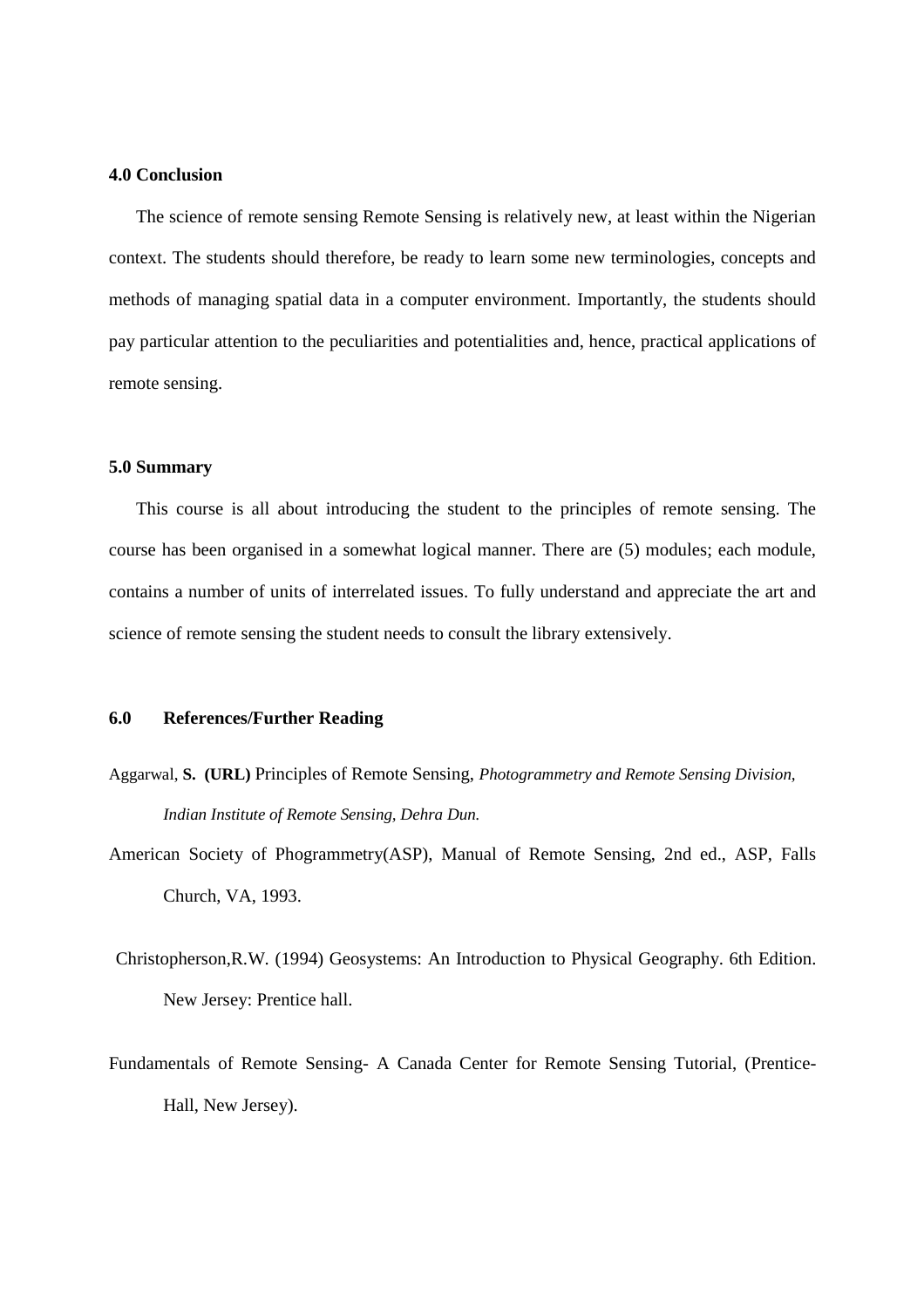- Getis, A., Getis, J., Fellman,J. (2000) Introduction to Geography. 7th Edition. McGraw Hill, New York.
- Joseph, G.(2005) Fundamentals of Remote Sensing, 2<sup>nd</sup> edition, Universities press (India) private Ltd.
- Nirjhon,R.(URL) Introduction and Scope of Remote Sensing. http://raselnirjhon.hubpages.com/hub/-introduction-and-scope-of-Remote-Sensing.
- Sharkov,E.A.(2003) Passive Microwave Remote Sensing of the Earth: Physical Foundations. Praxis Publishing LTD, Chichester, UK.
- Schowengerdt, R.A.(2006), Remote Sensing Models and Methods for image processing, 2nd edition, Elsevier publication.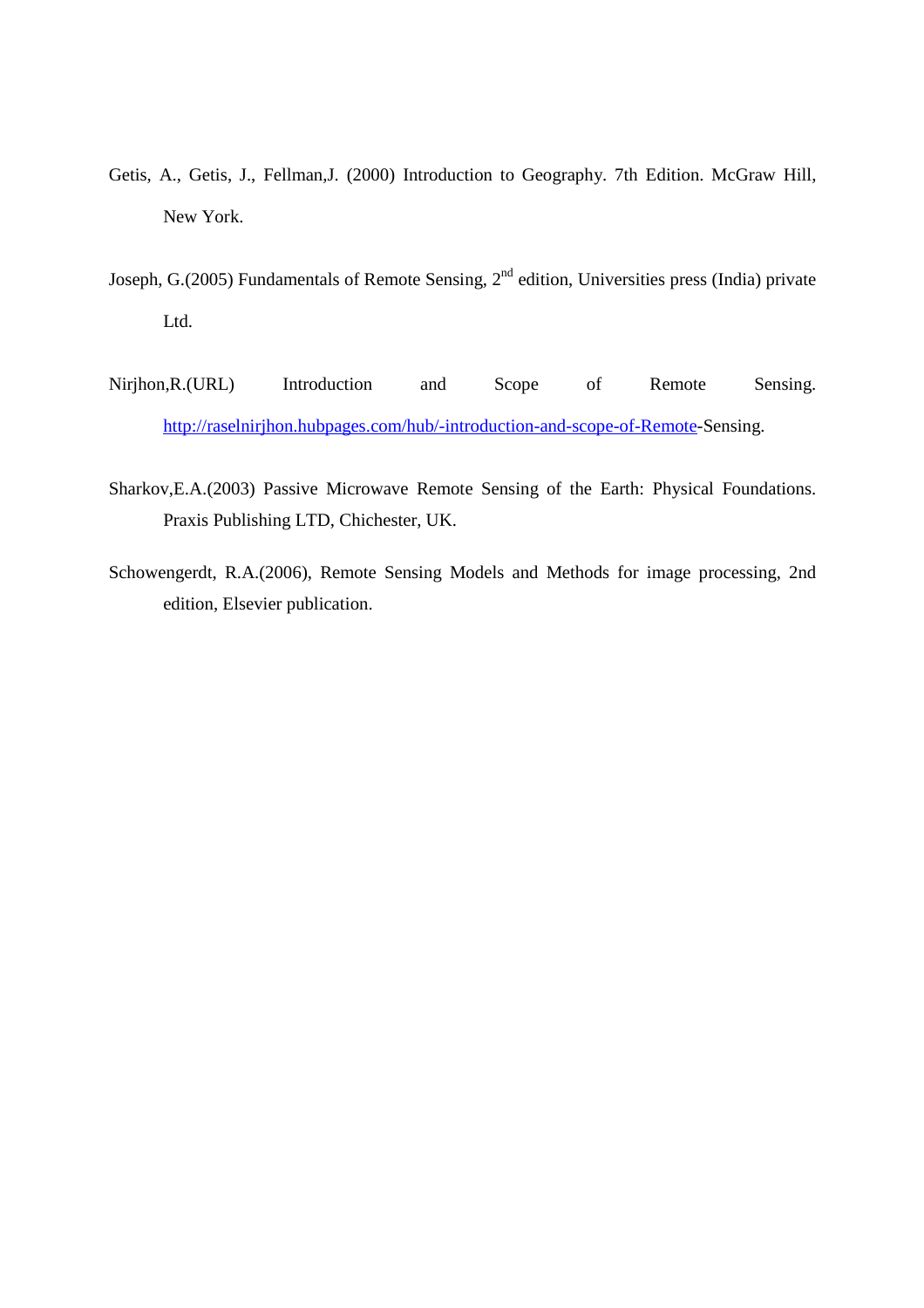#### **Unit 2 Electromagnetic Radiation**

#### **1.0 Introduction**

This lesson is aimed at introducing the students to the electromagnetic energy which is considered the main source of energy for remote sensing. According to Whittow (1984) electromagnetic energy (EME) (also known as electromagnetic radiation (EMR) is the propagation of radiant energy in a variety of classes which differ only in wavelength, during which electric and magnetic fields vary simultaneously. The classes of EMR are gamma radiation; X-rays; ultraviolet; visible radiation; infrared radiation; microwaves and radio waves. In this unit, these shall be considered with emphasis on the visible light.

## **2.0 Objectives**

- 1. To expose the students to the source of energy for remote sensing
- 2. To get the students to be acquainted with the idea of electromagnetic energy and the spectrum.

#### **3.0 Main Body**

## **3.1 Electromagnetic Radiation**

Remote sensing requires energy source to illuminate the target. Some remote sensors are passive while others are active. The passive sensors utilize the energy from the sun for its activities, while the active ones generate their energy for the sensing process. This energy from the sun (also called solar energy/radiation) is in the form of electromagnetic radiation.

All electromagnetic radiation has fundamental properties and behaves in predictable ways according to the basics of wave theory. Electromagnetic radiation has electrical field (E)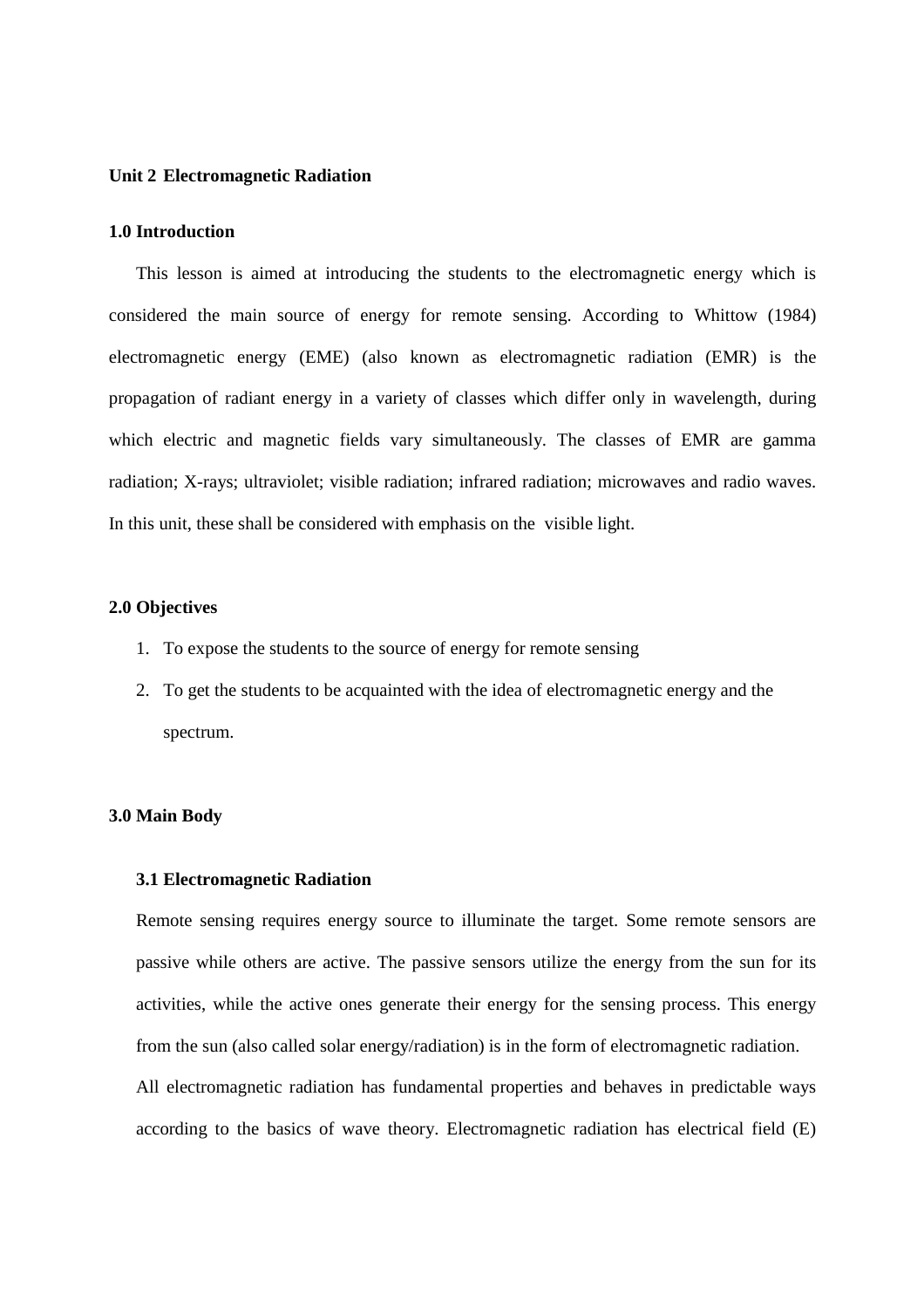which varies in magnitude in a direction perpendicular to the direction in which the radiation travels, and a magnetic field (M) oriented at right angles to the electrical field. Both fields travel at the speed of light (c) (Figure 1.1).



**Figure 1.1: The Electric and Magnetic Fields of the Electromagnetic Energy**  *Source: Short (URL)*

## **3.1.1 Wavelength and Frequency**

In understanding the electromagnetic radiation, two of its are particularly important. These include the **wavelength** and **frequency**. Wavelength is the distance between one wave peak and the other. Wavelength is usually represented by the Greek letter lambda  $(\square)$ . The longer the wavelength the lesser the energy content and vice versa. Wavelength is measured in metres (m) or some factor of metres such as **nanometres** (nm, 10-9 metres), **micrometres** ( $\Box$ m, 10<sup>-6</sup> metres) or centimetres (cm, 10<sup>-2</sup> metres). This is illustrated in the diagram in Figure 1.2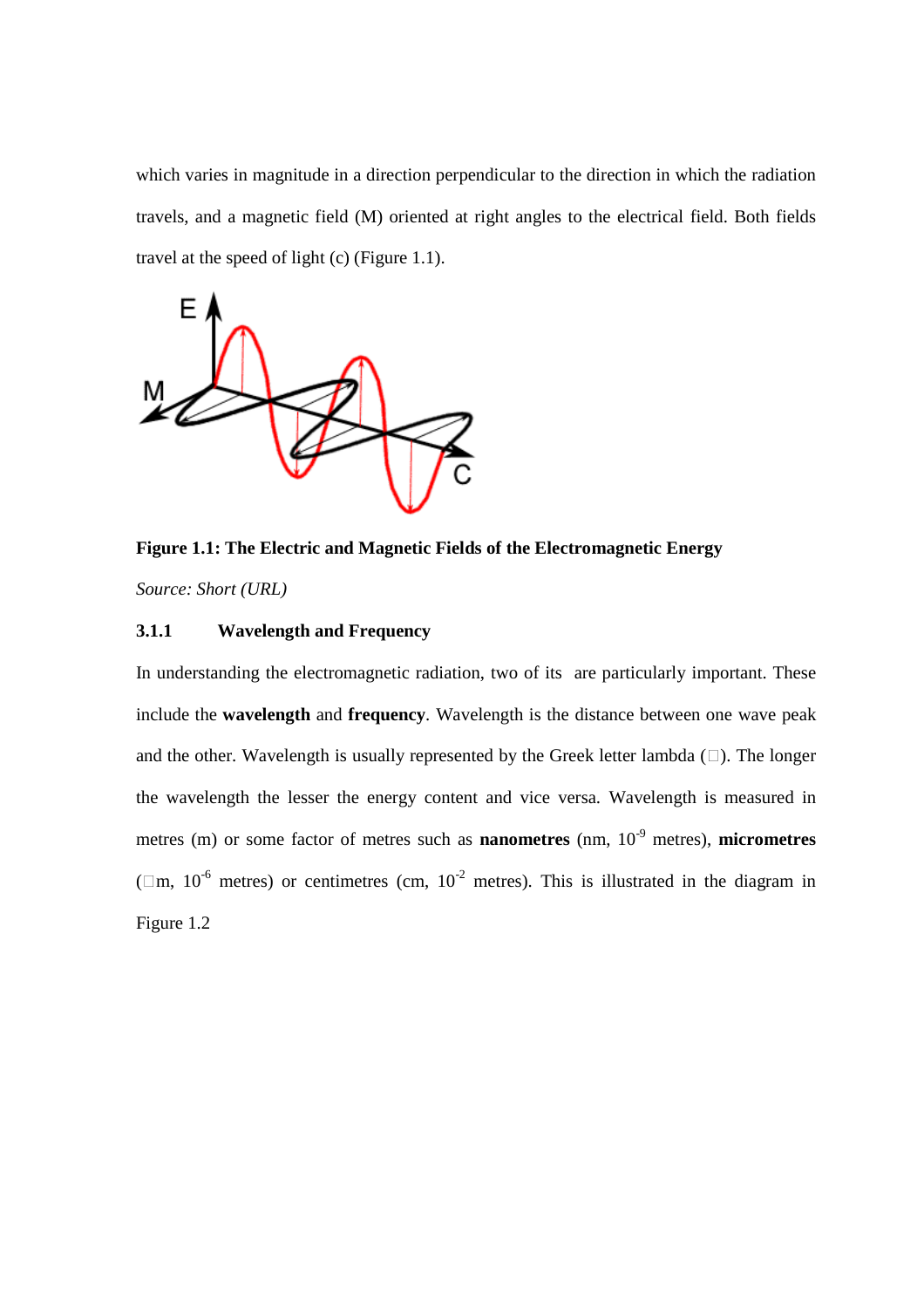

**Figure 1.2: The Electromagnetic Wavelength**  *Source: Short (URL)*

On the other hand, Frequency is the number (cycle of wave) of wave peaks that passes through a fixed point per unit time. It is measured in **hertz** (Hz), which is equivalent to one cycle per second, and various multiples of hertz.

Wavelength and frequency are related by the following formula:

 $c = \lambda v$ 

where:

 $\lambda$  = wavelength (m) v= frequency (cycles per second, Hz)  $c$  =speed of light  $(3x10^8 \text{m/s})$ 

## **3.2 The Electromagnetic Spectrum**

Substances with temperature above what is known as absolute zero  $(-273^{\circ}C \text{ or } 0^{\circ}K)$  are considered capable of emitting radiations if circumstance are right. But temperatures below absolute zero are not believed to exist. The array of wavelength ranges within which earth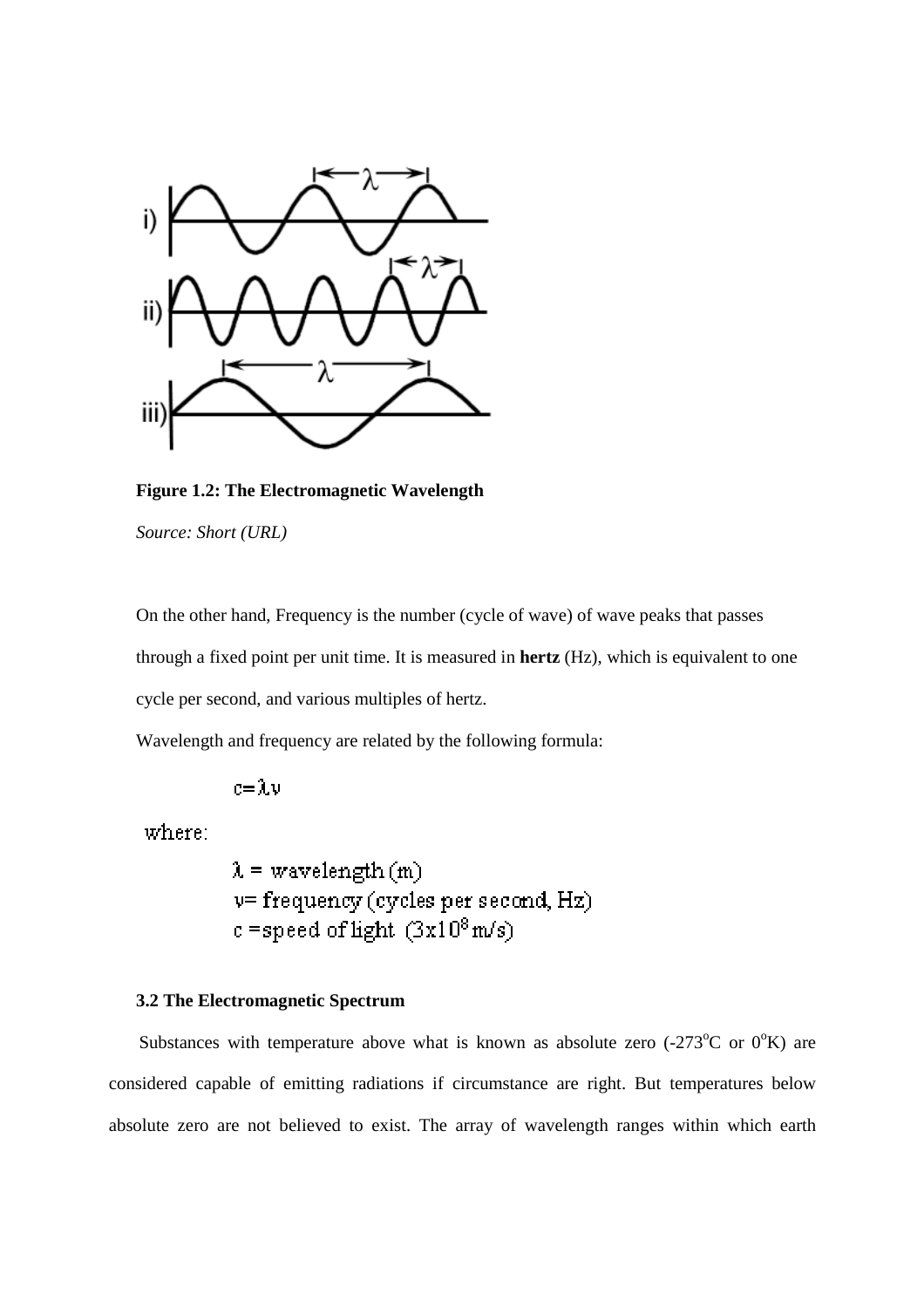surface features react to incident radiation describes the electromagnetic spectrum. Displayed wavelengths have differences which vary from hundred of kilometres down to unimaginable short dimensions. However, a continuum is visualized (uninterrupted ordered sequence or something in which a fundamental common character is discernible amid a series of insensible or indefinite variations) of varieties of electromagnetic energy between these two extremes and the total array is called the electromagnetic spectrum. For convenience, the spectrum is commonly divided into regions, but really, such divisions are not discernible. Wavelength dimensions are used to bound regions and names are generally assigned to regions of the electromagnetic spectrum for convenience (See Figure 2.3).



*Source: Short (URL)* 

As said earlier, the Electromagnetic Spectrum is defined by wavelength. It ranges from very short wavelength cosmic rays to the long wavelength of standard radio waves. Typical aerial photography and infrared aerial photography are taken in the visible and photographic infrared bands, which range from 0.4 to 0.9 micrometers (Millionths of a meter) (*Short, URL).*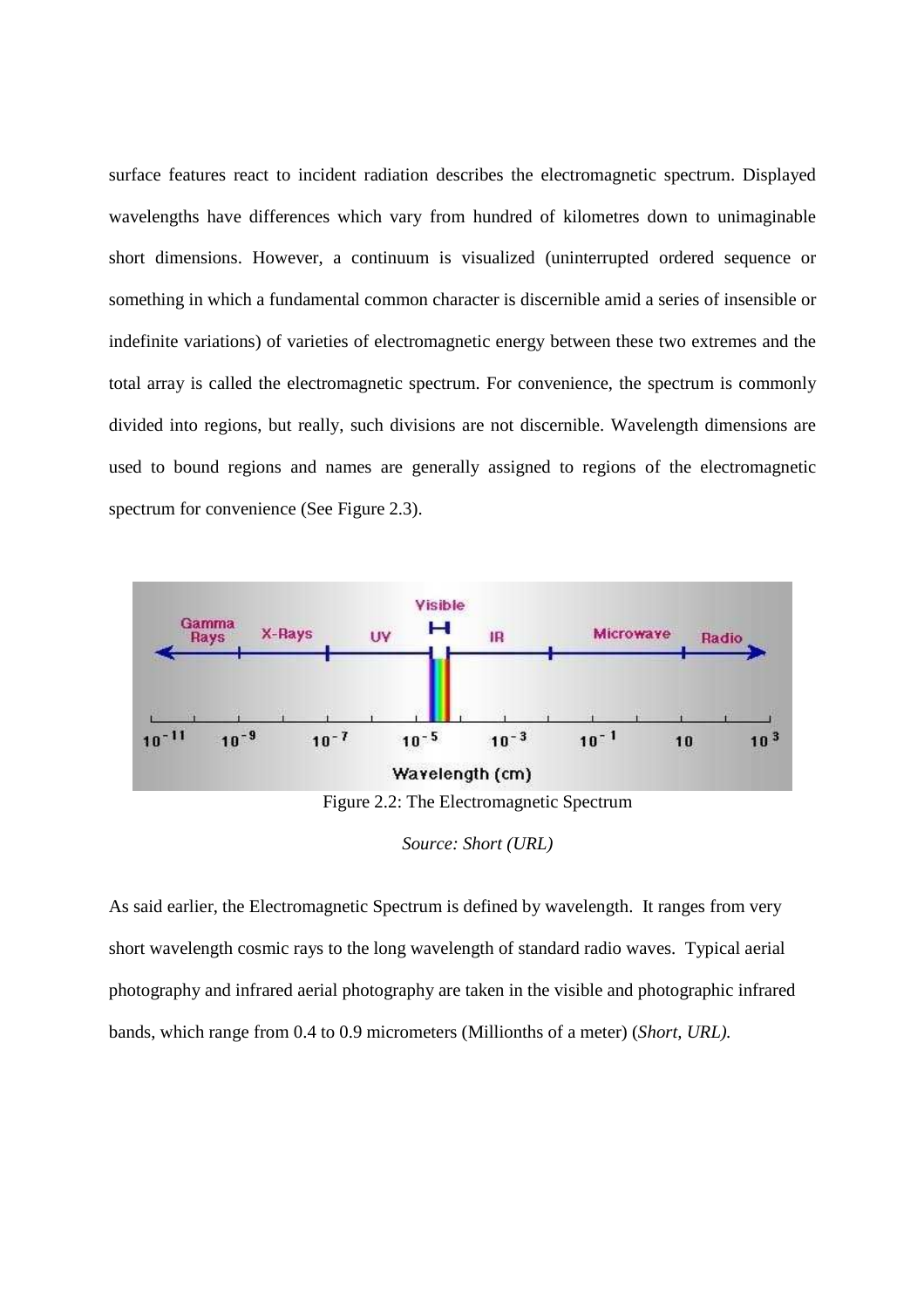#### **Visible Spectrum**

The visible portion of the electromagnetic spectrum is always considered to be a spectrum within a spectrum. The visible spectrum consists of the light which our eyes can detect. It is important to note how small a portion of the electromagnetic spectrum is represented by the visible region.



*Figure 2.4: The Visible Spectrum* 

*Source: Short (URL)* 

## **4.0 Conclusion**

In this unit, electromagnetic energy has been discussed as a very important source of energy for remote sensing. This form of energy travels in a wave-like fashion at the speed of light. It is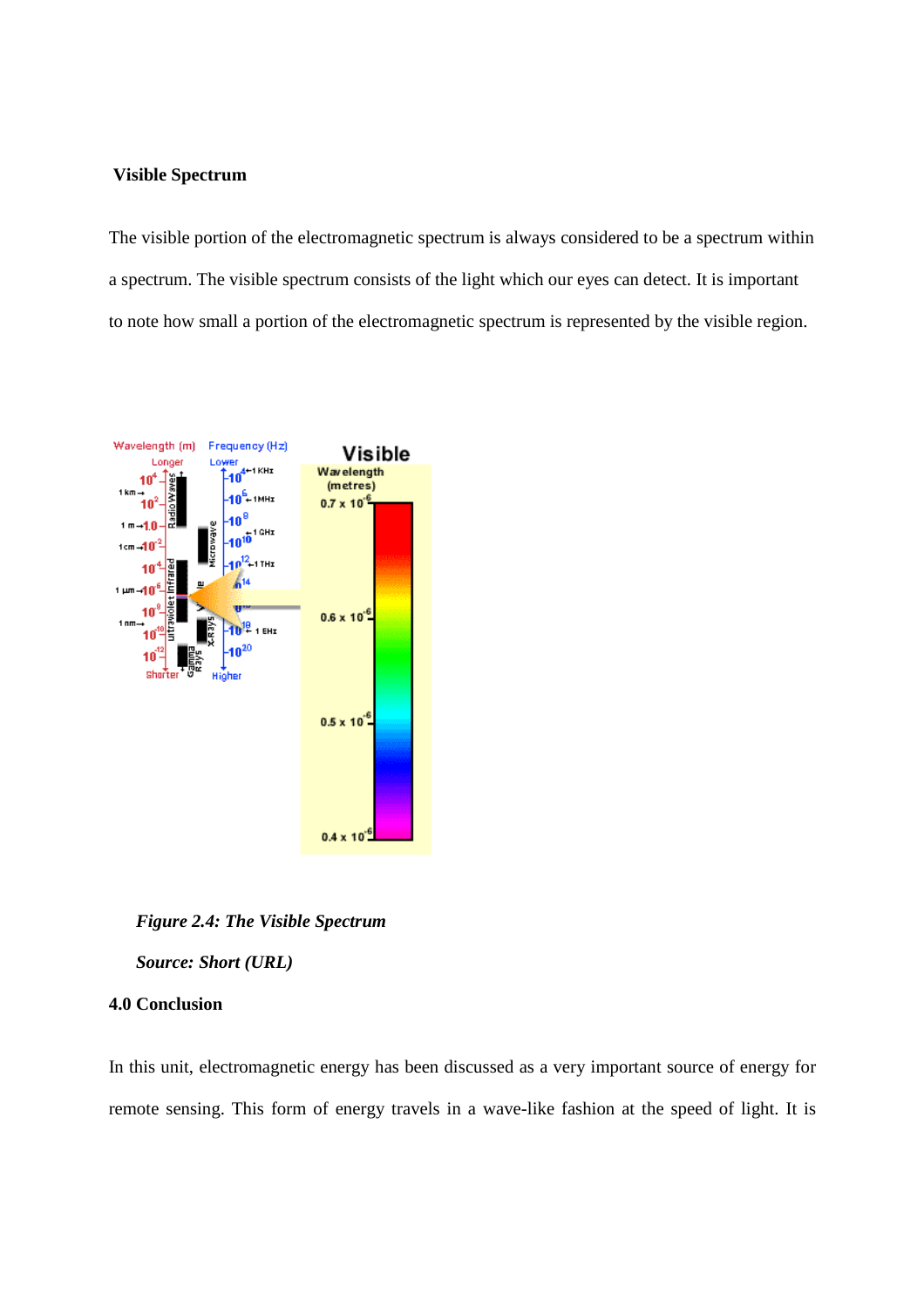measured in wavelength and frequency. The longer the wavelength the smaller the energy content and vice versa. The array of wavelength ranges from the least to the highest describes the electromagnetic spectrum. This knowledge is necessary in understanding remote sensing.

#### **5.0 Summary**

Electromagnetic energy has been identified and discussed as the major source of energy for remote sensing. This energy is commonly measured in wavelength and sometimes in terms of the frequency. When the array of wavelengths is ordered from the least to the highest we have the electromagnetic spectrum. This is indeed fundamental to the understanding of other issues in the course.

#### **6.0 References/Further Reading**

- Jensen, John R. (2000) *Remote Sensing of the Environment: an Earth Resources Perspective*, Hall and Prentice, New Jersey, ISBN 0-13-489733-1, 1<sup>st</sup> ed..
- Lillesand, T., Kiefer, R. And Chipman, J. (2004) *Remote Sensing and Image Interpretation*. John Wiley and Sons, NY,  $5<sup>th</sup>$  ed..
- Aggarwal, **S. (URL)** Principles of Remote Sensing, *Photogrammetry and Remote Sensing Division, Indian Institute of Remote Sensing, Dehra Dun.*
- American Society of Phogrammetry(ASP), Manual of Remote Sensing, 2nd ed., ASP, Falls Church, VA, 1993.
- Christopherson,R.W. (1994) Geosystems: An Introduction to Physical Geography. 6th Edition. New Jersey: Prentice hall.
- Fundamentals of Remote Sensing- A Canada Center for Remote Sensing Tutorial, (Prentice-Hall, New Jersey).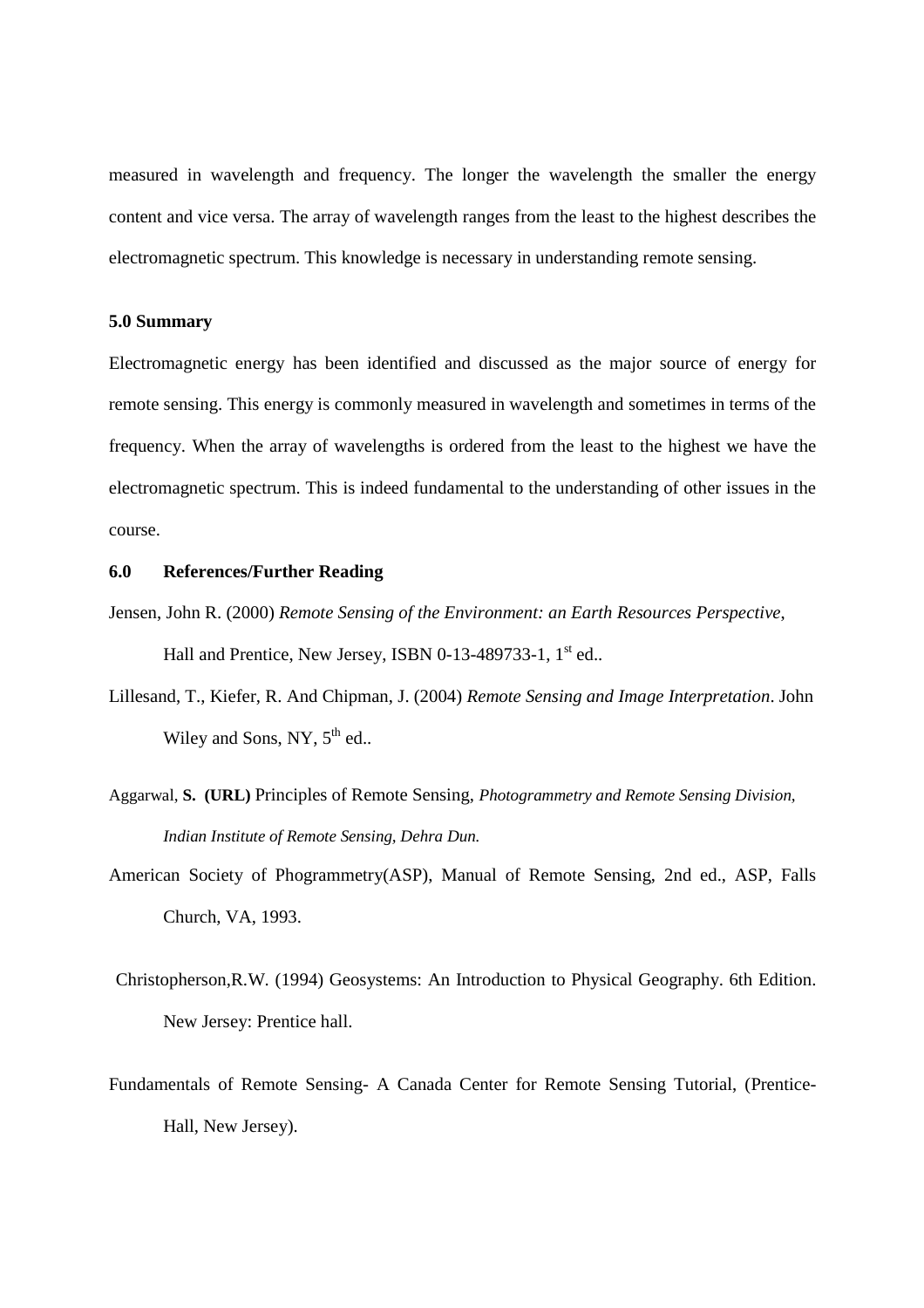#### **Unit 3 Radiation Principle**

## **1.0 Introduction**

The knowledge of radiation principle is quite essential in remote sensing. This is so since its source, the manner it travels, the interaction of earth surface features, etc. all determine the proportion of the radiation that is available for use by remote sensing systems. The amount of radiation from an object (called radiance) is influenced by both the properties of the object and the radiation hitting the object (irradiance). The human eyes register the solar light reflected by these objects and our brains interpret the colours, the grey tones and intensity variations. In remote sensing various kinds of tools and devices are used to make electromagnetic radiation outside this range from 400 to 700 nm visible to the human eye, especially the near infrared, middle-infrared, thermal-infrared and microwaves.

## **2.0 Objectives**

1. To get the students to understand the basic principles of radiation as they relate to remote sensing.

#### **3.0 Main Body**

#### **3.1 Radiation Principle**

The term radiation is defined as a process in which energy is transmitted in the form of waves or particles, by a body as it changes from a higher energy state to a lower energy state. It is one of the 3 recognized modes of energy transfer. The other two are conduction and convection. Of these 3 modes of transfer of energy, radiation is the most unique in the sense that it can be transferred through free space and through a medium like air.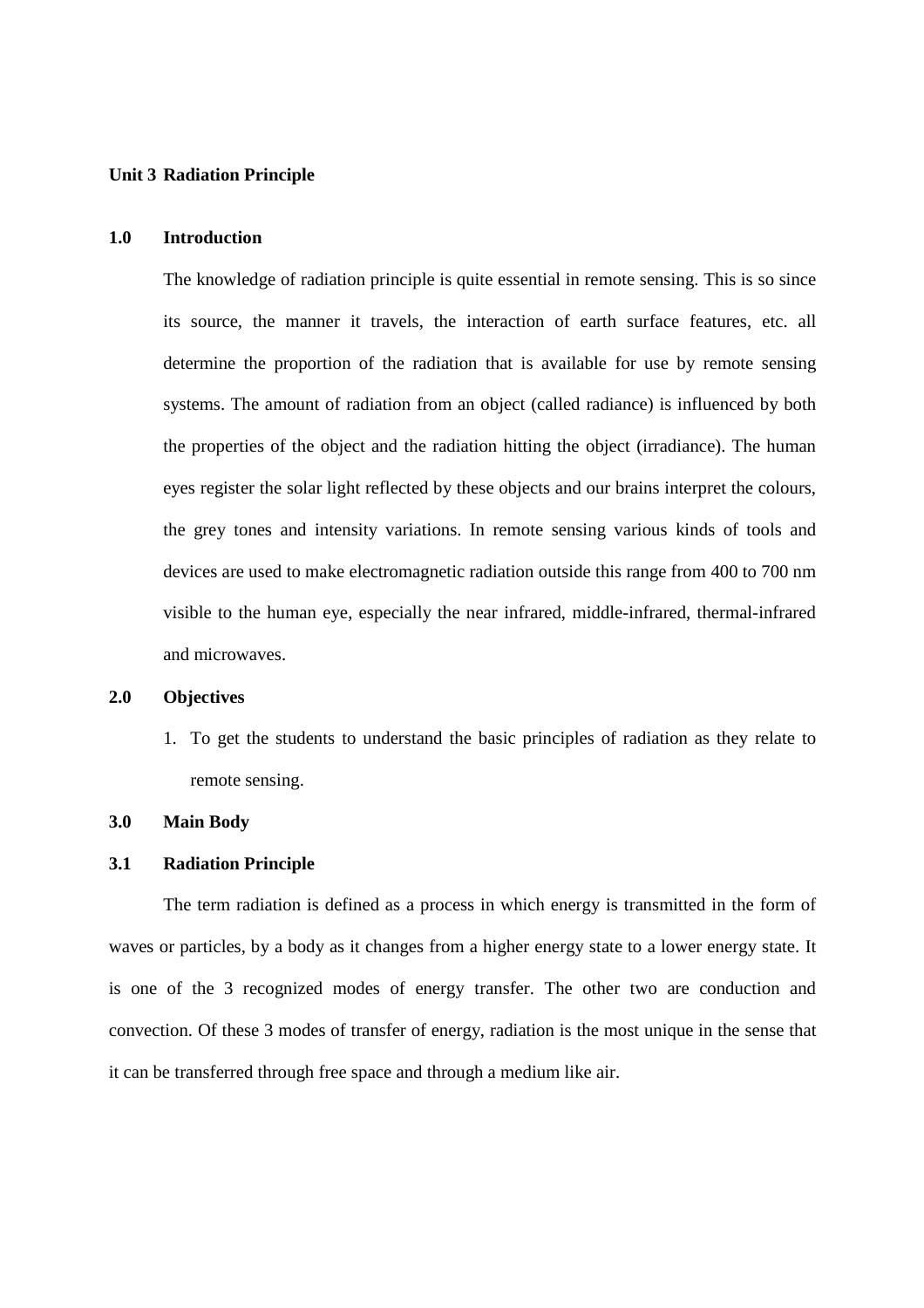In most case, many characteristics of electromagnetic radiation are easily described by wave theory. Particle theory also offers useful insight into how electromagnetic energy interacts with matter. The theory states that electromagnetic radiation is composed of many discrete units called photons or quanta and that the energy of a quantum is inversely proportional to its wavelength. That is, the longer the wavelength involved, the lower its energy content. In remote sensing, it is extremely difficult to sense from earth surface features with such long wavelength radiations. The low energy content of long wavelength radiation implies that systems operating at long wavelengths must view large areas of the earth at given time so as to obtain a detectable energy signal.

 The sun is the most obvious source of electromagnetic radiation for remote sensing. However all matter at temperature above absolute zero ( $0^0$  or - 273<sup>0</sup>) continuously emits electromagnetic radiation. The terrestrial objects are also sources though it is of considerably different magnitude and spectral composition than that of the sun (Lillisand and Kieffer, 2000). How much energy any object radiates is amongst other things a function of the surface temperature. This characteristic is expressed by the Stefan Boltzman' law. This law states that, the higher the temperature of the radiator, the greater the total amount of the radiation it emits.

#### **4.0 Conclusion**

In this unit, radiation has been defined as a process in which energy is transmitted in the form of waves or particles, by a body as it changes from a higher energy state to a lower energy state. Particles law and Stefan Boltzman's law presented also give useful insight to understanding the principles of radiation. Through the latter we know that the amount of energy radiated is directly proportional to the temperature of the body radiating it.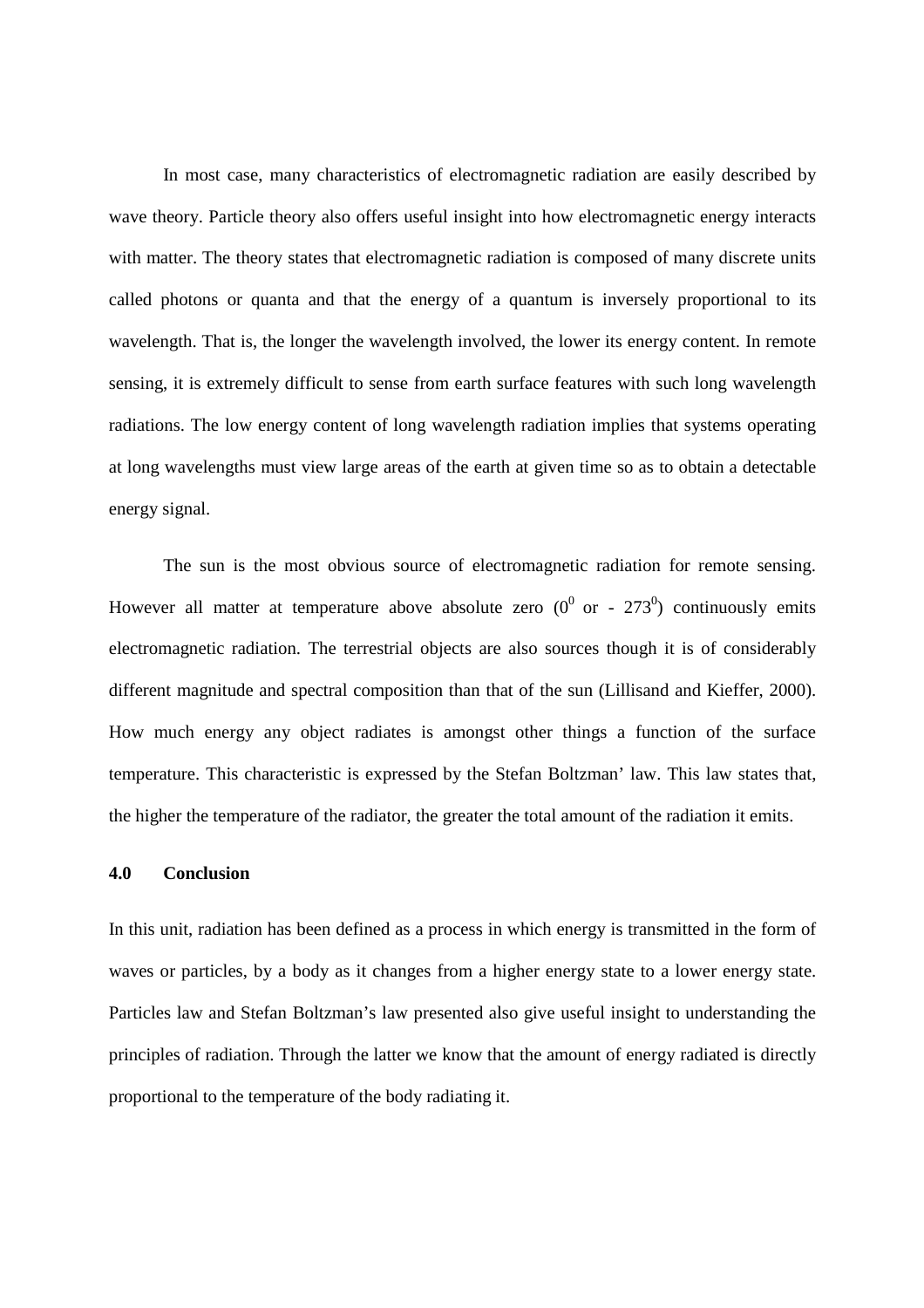## **5.0 Summary**

The usefulness of the principle of radiation to remote sensing is highlighted here. The facts presented here give an idea of what the principle is. Other related sources of reading are given at the end of the unit.

## **6.0 References/Further Reading**

- Jensen, John R. (2000) *Remote Sensing of the Environment: an Earth Resources Perspective*, Hall and Prentice, New Jersey, ISBN 0-13-489733-1, 1<sup>st</sup> ed..
- Lillesand, T., Kiefer, R. And Chipman, J. (2004) *Remote Sensing and Image Interpretation*. John Wiley and Sons, NY,  $5<sup>th</sup>$  ed.
- Aggarwal, **S. (URL)** Principles of Remote Sensing, *Photogrammetry and Remote Sensing Division, Indian Institute of Remote Sensing, Dehra Dun.*
- American Society of Phogrammetry(ASP), Manual of Remote Sensing, 2nd ed., ASP, Falls Church, VA, 1993.
- Christopherson,R.W. (1994) Geosystems: An Introduction to Physical Geography. 6th Edition. New Jersey: Prentice hall.
- Fundamentals of Remote Sensing- A Canada Center for Remote Sensing Tutorial, (Prentice-Hall, New Jersey).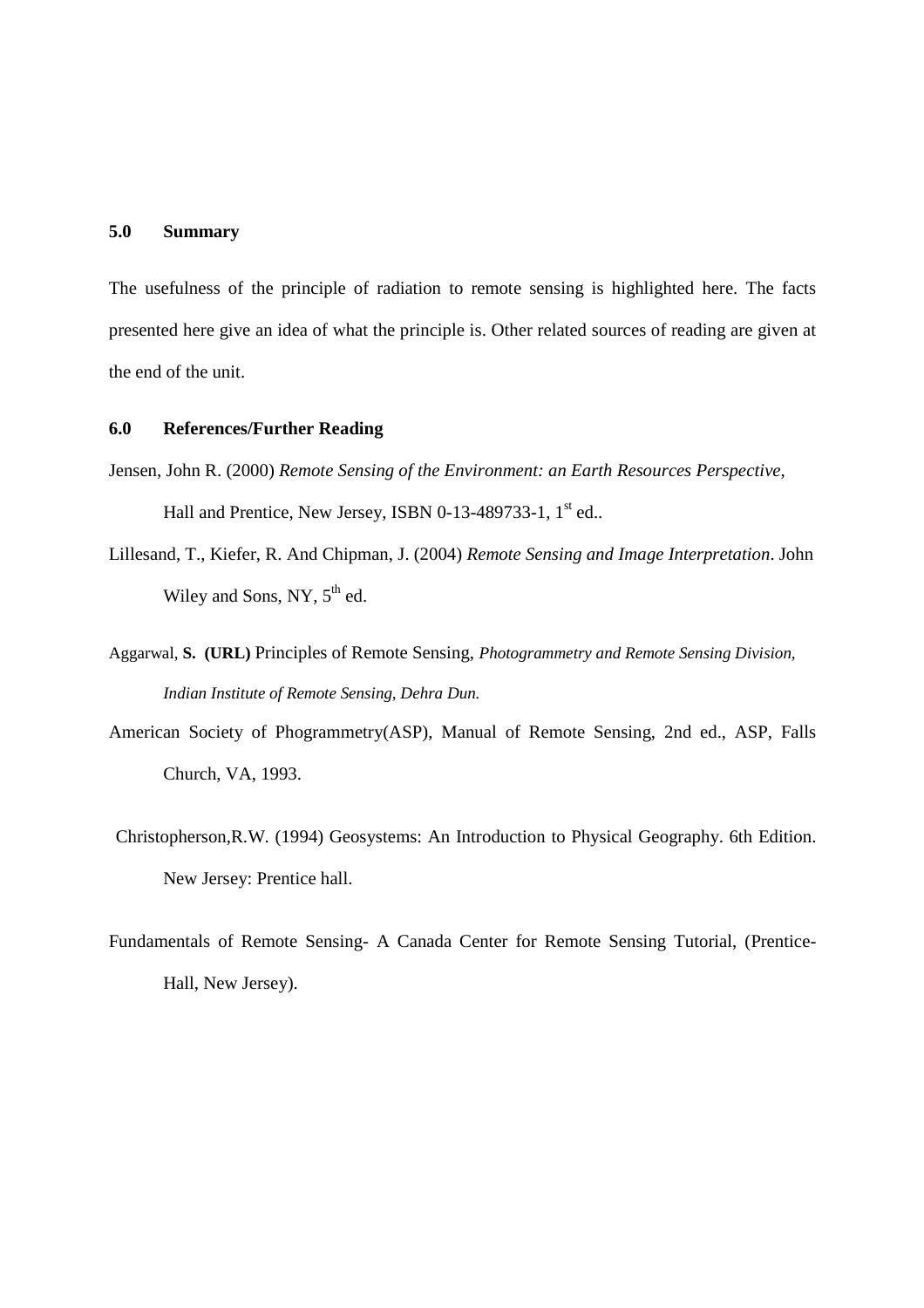#### **Unit 4 Energy Interactions in the Atmosphere**

### **1.0 Introduction**

As the electromagnetic energy passes through the atmospheric pathway, two things will likely take place. These include atmospheric scattering and absorption. How these affect the radiation that is available to remote sensors are discussed here. Finally, atmospheric windows are discussed which give useful insight to how the radiation gets to the earth surface.

## **2.0 Objectives**

- 1. To expose the students to the different aspects of energy interaction in the atmosphere.
- 2. To discuss the different laws and principles which help explain the atmospheric interference to electromagnetic radiation.

#### **3.0 Main Body**

## **3.1 Energy Interaction in the Atmosphere**

All Radiation detected by remote sensors pass through some path length of the atmosphere. As radiation passes through such distances in the atmosphere, two things take place namely atmospheric scattering and absorption. Both scattering and absorption, in one way or the other, affect the intensity as well as the spectral composition of the available radiation.

## **1. Atmospheric Scattering**

According to Lillisand and Kieffer (1999) atmospheric scattering is the unpredictable diffusion of radiation by particles in the atmosphere.

#### **a. Rayleigh Scatter**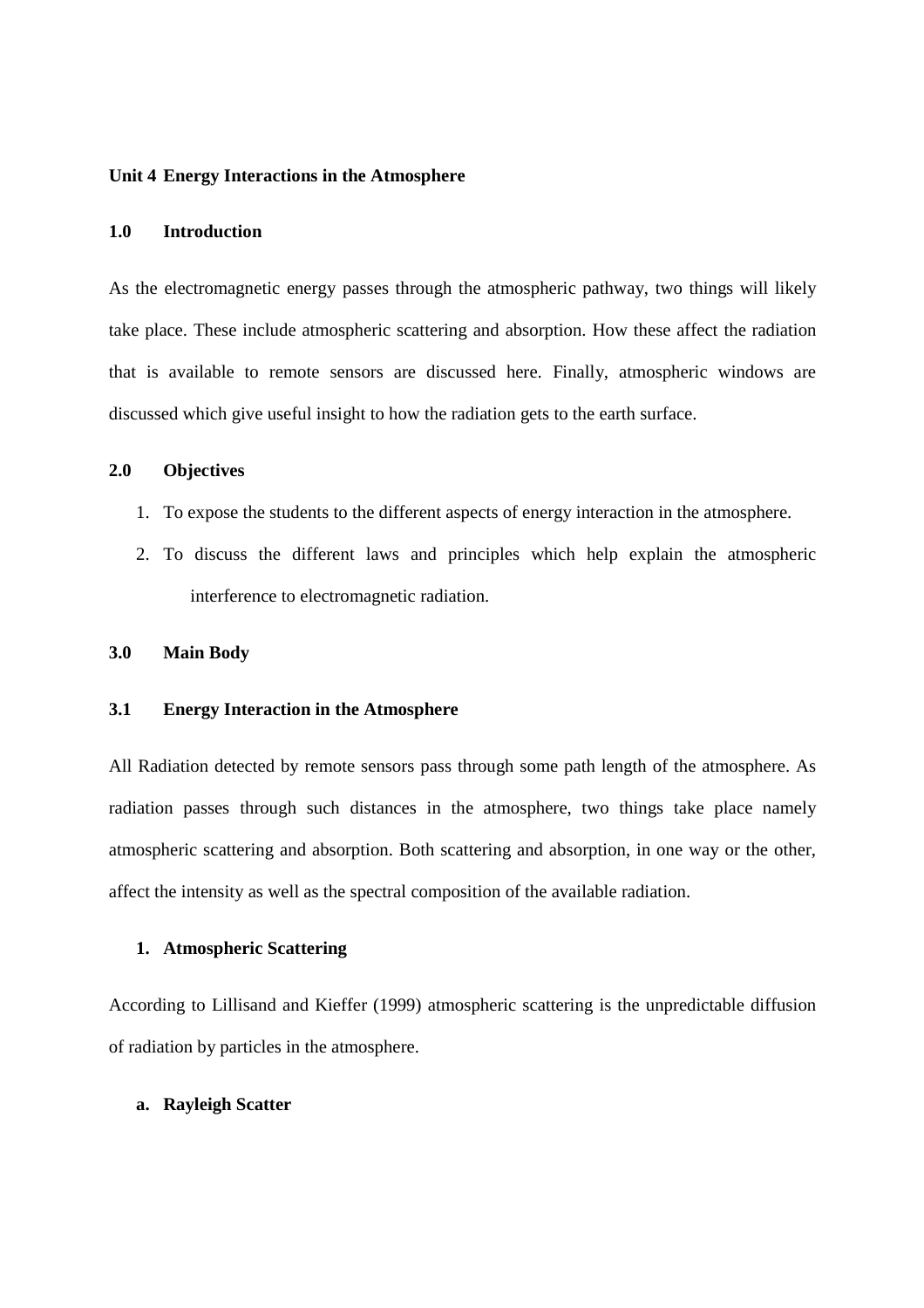This occurs when there is an interaction between atmospheric molecules and other tiny particles that are much smaller in diameter than the wavelength of the interacting radiation. The effect of Rayleigh Scatter is inversely proportional to the fourth power of the wavelength. There is much more propensity for short wavelength to be scattered by this scattering mechanism than long wavelength.

## **b. Mie Scatter**

This form of scatter takes place when atmospheric particles diameters equal the wavelength of the energy being sent. Dust and Water vapour are the main atmospheric constituents that scatter radiation. This type of scatter affect longer wavelength compared to Rayleigh Scatter.

#### **c. Non-selective Scatter**

This occurs when the diameters of the particles causing scatter are much larger than the energy wavelength being sent. For instance, water droplets cause much scatter. Such water droplets commonly have diameter ranging from 5 to 100um<sub>I</sub>. They scatter all visible and reflected infrared wavelengths equally. In the visible wavelength, equal quantities of blue, green and red light are scattered making fog and clouds appear white.

#### **2. Atmospheric Absorption**

Atmospheric absorption results in the effective loss of energy to atmospheric constituents at a given wavelength. Carbon dioxide, water vapour and ozone are the major absorbers of solar radiation. Due to the fact that these atmospheric constituents absorb EME in specific wavelength bands, they seriously influence where we look spectrally with any given remote sensing system. The wavelength range within which the atmosphere transmits energy are referred to as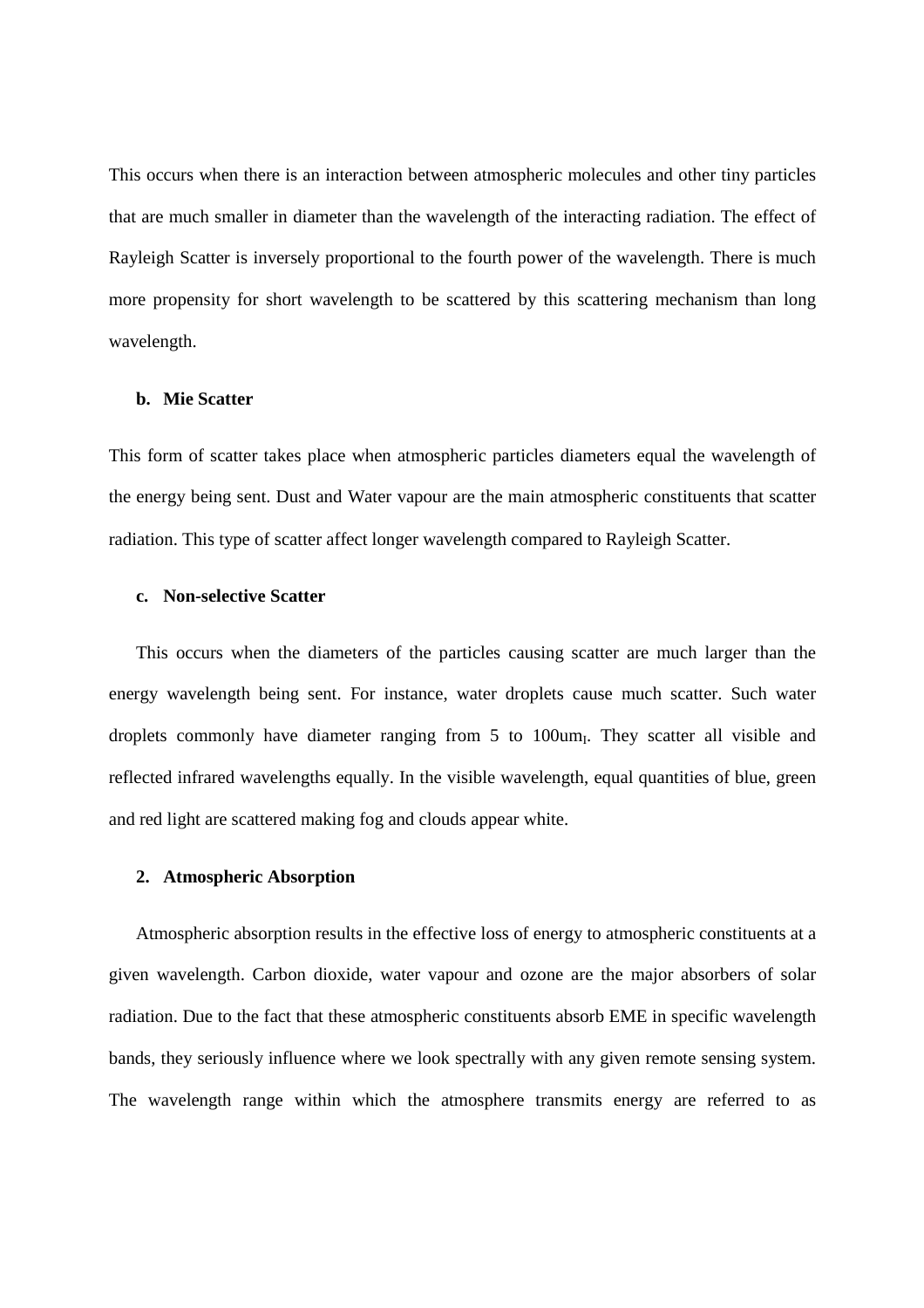atmospheric windows. In short, we are forced by nature to channel our attention to those spectral regions where the atmosphere will transmit sufficient radiation to our detector. The visible region is the most familiar and widely used and has a wavelength range of 0.4 to 0.7um.

## **4.0 Conclusion**

Energy interaction with atmospheric constituents was discussed here. Two things namely scattering and absorption take place in the atmosphere as radiation is passing through it. Dust Water vapour, etc. are atmospheric constituents that scatter radiation while carbon dioxide, water vapour and ozone are the major absorbers of radiation.

#### **5.0 Summary**

The interaction of radiation with atmospheric constituents was discussed under this unit. The different scattering laws were discussed amongst which are the Rayleigh, Mie, Non-selective scattering laws. The role of ozone, carbon dioxide and water vapour were as well presented as atmospheric constituents that absorb radiation.

## **6.0 References/Further Reading**

- Jensen, John R. (2000) *Remote Sensing of the Environment: an Earth Resources Perspective*, Hall and Prentice, New Jersey, ISBN 0-13-489733-1, 1<sup>st</sup> ed..
- Lillesand, T., Kiefer, R. And Chipman, J. (2004) *Remote Sensing and Image Interpretation*. John Wiley and Sons, NY,  $5<sup>th</sup>$  ed..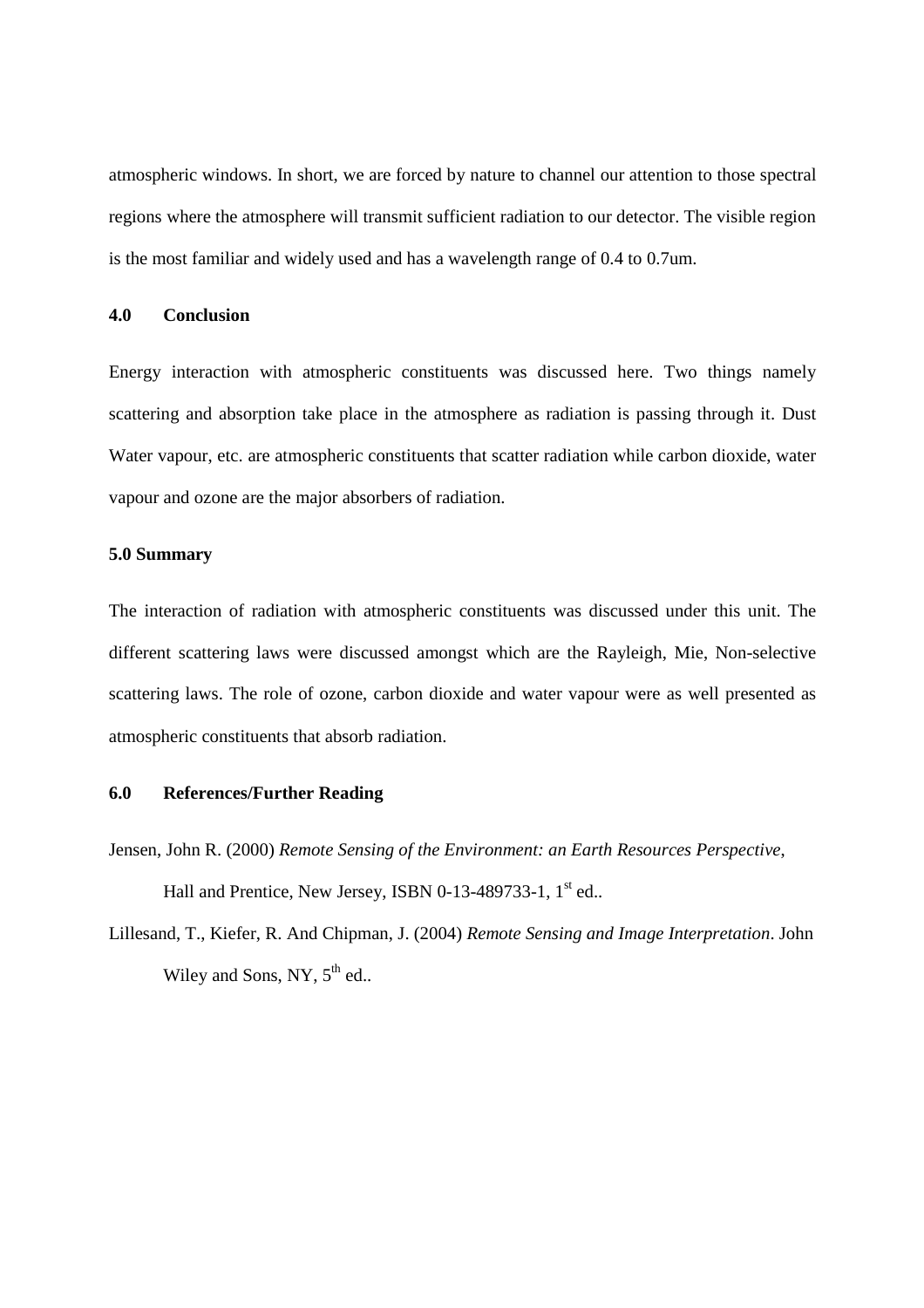#### **Unit 5 Energy Interaction with Earth Surface Features**

### **1.0 Introduction**

When EME is incident on any given earth surface feature, it is reflected, absorbed and/or transmission. In remote sensing, the proportion of such radiation that is reflected or transmitted constitutes what is available to remote sensors. In this unit, these are discussed

## **2.0 Objectives**

- 1. To highlight the different ways in which earth surface features interact with incident radiation
- 2. To discuss the relationship between the total energy available to that reflected, absorbed and transmitted.

#### **3.0 Main Body**

#### **3.1 Energy Interaction with Earth Surface Features**

When EME is incident on any given earth surface feature, three fundamental energy interactions will possibly take place. These include reflection  $(E_R)$ , absorption  $(E_a)$  and transmission  $(E_T)$ . This is illustrated in Figure 2.5 for an element of the volume of a water body below.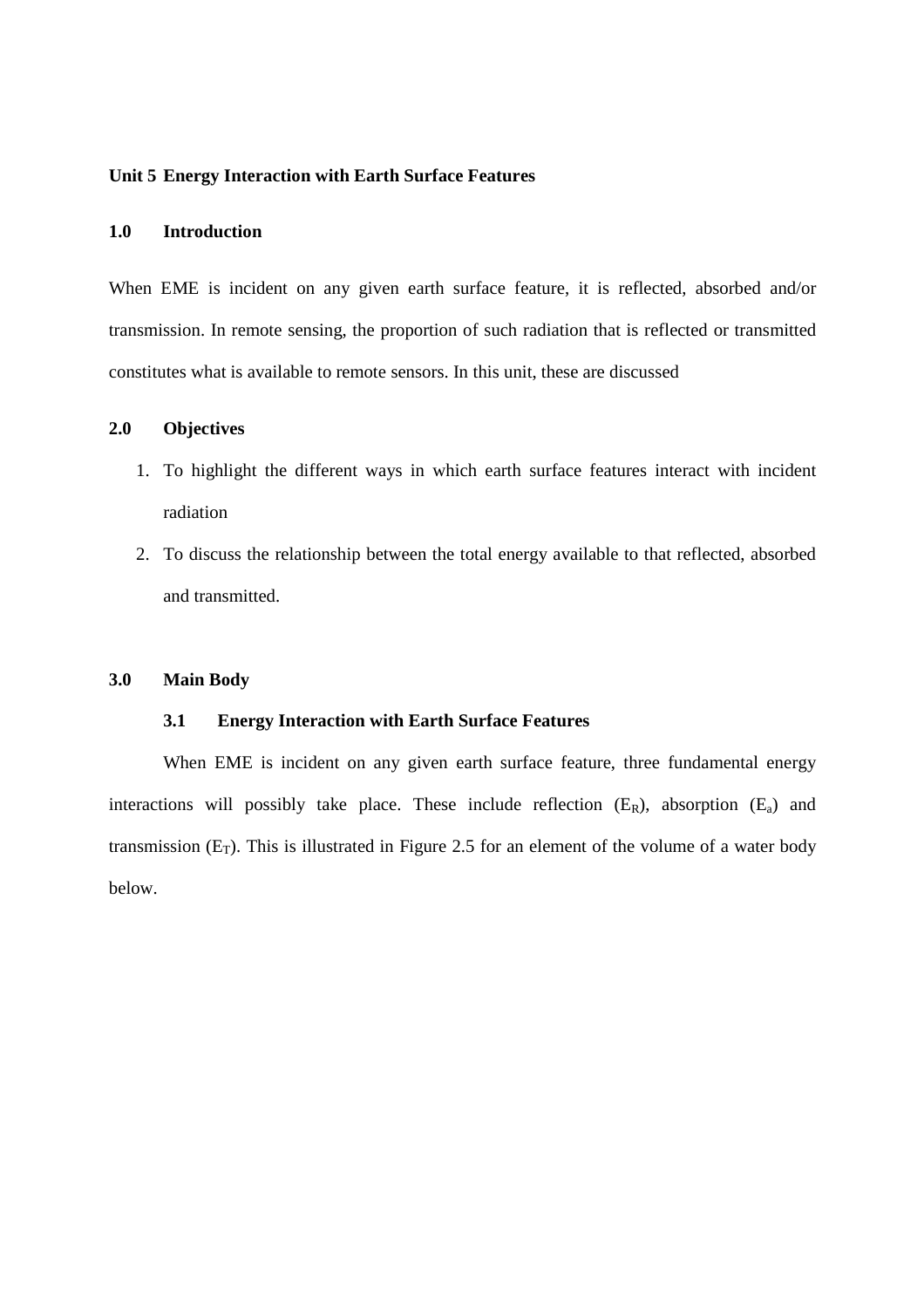

**Figure 2.5:** Basic interactions between Electromagnetic energy and Earth Surface features (*after Lillisand and Kiefer, (1999)*

Various fractions of the energy incident on the elements are reflected, absorbed, and or transmitted. Applying the principle of conservation of energy, Lillisand and Kiefer (1999) stated the interrelationship between these three energy interactions as:

$$
E_{I}(\lambda) = E_{R}(\lambda) + E_{A}(\lambda) + E_{T}(\lambda)
$$

where  $E_I$  denotes the incident energy,  $E_R$  denotes the reflected energy,  $E_A$  denotes the absorbed energy and  $E_T$  denotes the transmitted energy, with all energy components being a function of wavelength  $(\lambda)$ .

The above equation is an energy balance equation which expresses the interrelationship between the mechanisms of reflection, absorption, and transmission. The proportions of energy reflected, absorbed, and transmitted vary for different earth features, depending on their material type and condition. These differences permit us to distinguish different features on an image.

Also, the wavelength dependency means that, even within a given feature type, the proportion of reflected, absorbed, and transmitted energy will vary at different wavelengths.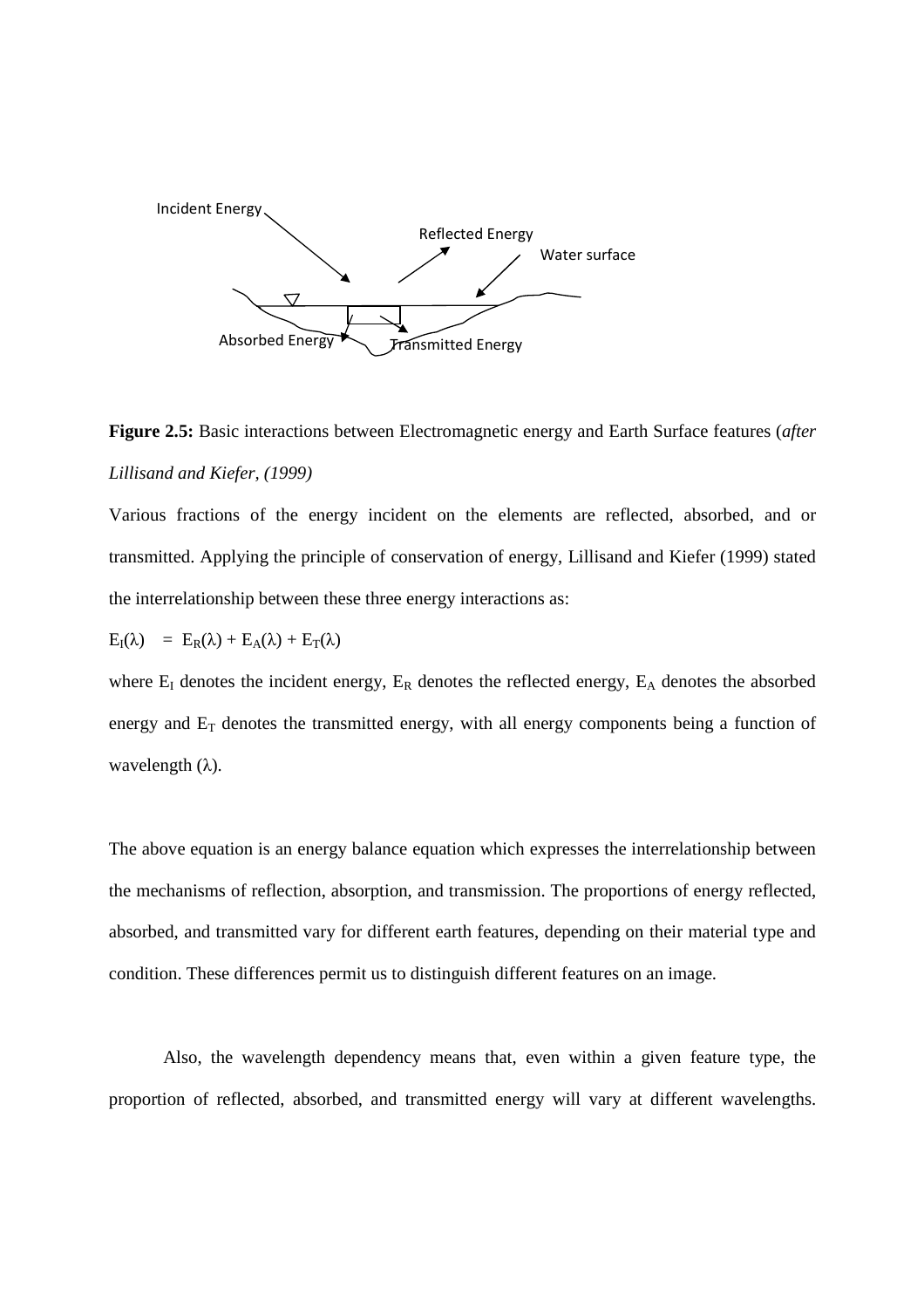Consequently, two features may not be distinguishable in one spectral range and be very different in another wavelength band. Within the visible portion of the spectrum, these spectral variations result in the visual effect called colour. For instance, we call objects, "blue" when they reflect highly in the blue portion of the visible spectrum, "green" when they reflect highly in the green spectral region, and so on. Thus, the eye utilizes spectral variations in the magnitude of reflected energy in the visible region to discriminate between various objects. The geometric manner in which an object reflects energy is also an important consideration. This factor is primarily a function of the surface roughness of the object. Specular reflectors are flat surfaces that manifest mirror like reflections, where the angle of reflection equals the angle of incidence. Diffuse (or Lambertain) reflectors are rough surfaces t h at reflect uniformly in all directions (Lillisand and Kiefer, 1999). Most earth surfaces are neither perfectly specular nor diffuse reflectors. Their characteristics are somewhat in between the two extremes. The category that characterizes any given surface is dictated by the surface's roughness in comparison to the wavelength of the energy incident upon it. For example, in the relatively long wavelength radio range, rocky terrain can appear smooth to incident energy.

In comparison, in the visible portion of the spectrum, even a material such as fine sand appears rough. In short, when the wavelength of incident energy is much smaller than the surface height variations or the particle sizes that make up a surface, the surface is diffuse. Diffuse reflections contain spectral information on the "colour" of the reflecting surface, whereas specular reflections do not. Hence, in remote sensing, we are most often interested in measuring the diffuse reflectance properties of terrain features. The reflectance characteristics of earth surface features may be quantified by measuring the portion of incident energy that is reflected.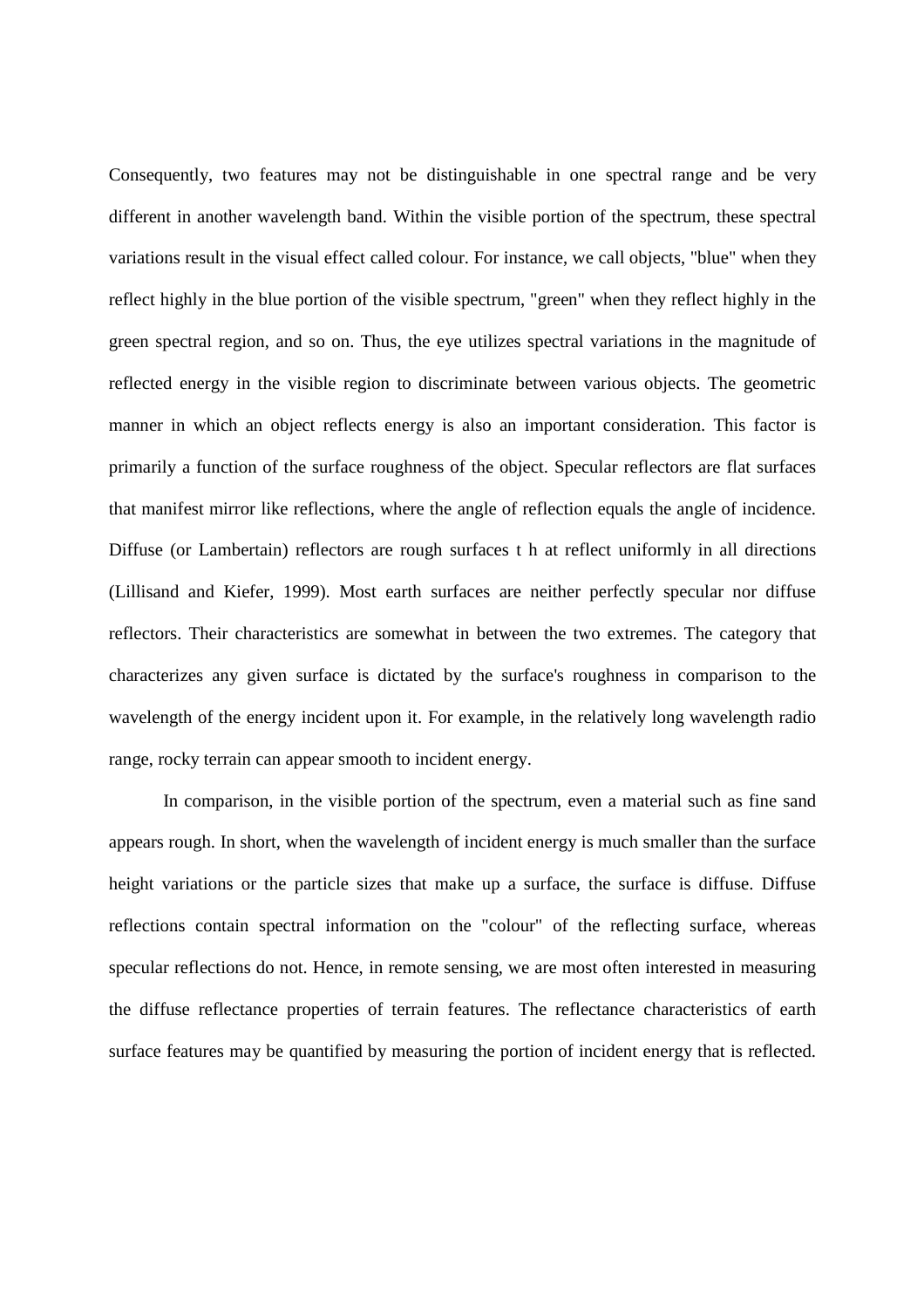This is measured as a function of wavelength, and is called spectral reflectance, Rλ. It is mathematically defined as

 $R_{\lambda} = E_R(\lambda)$  = Energy of wavelength  $\lambda$  reflected from the object  $X<sub>100</sub>$ 

E<sub>I</sub>(λ) Energy of wavelength λ incidence upon the object

where  $R\lambda$  is expressed as a percentage.

## **3.1.1 Spectral Reflectance on Vegetation, Soil and Water (Adapted from Lillisand and Kiefer, 1999)**

Figure 2.6 shows typical spectral reflectance curves for three basic types of earth features: Healthy green vegetation, Dry bare soil (grey-brown loam), and Clear lake water. The lines in this figure represent average reflectance curves compiled by measuring a large sample of features. Note how distinctive the curves are for each feature. In general, the configuration of these curves is an indicator of the type and condition of the features to which they apply. Although the reflectance of individual features will vary considerably above and below the average, these curves demonstrate some fundamental points concerning spectral reflectance. For example, spectral reflectance curves for healthy green vegetation almost always manifest the "peakand-valley" configuration illustrated in Figure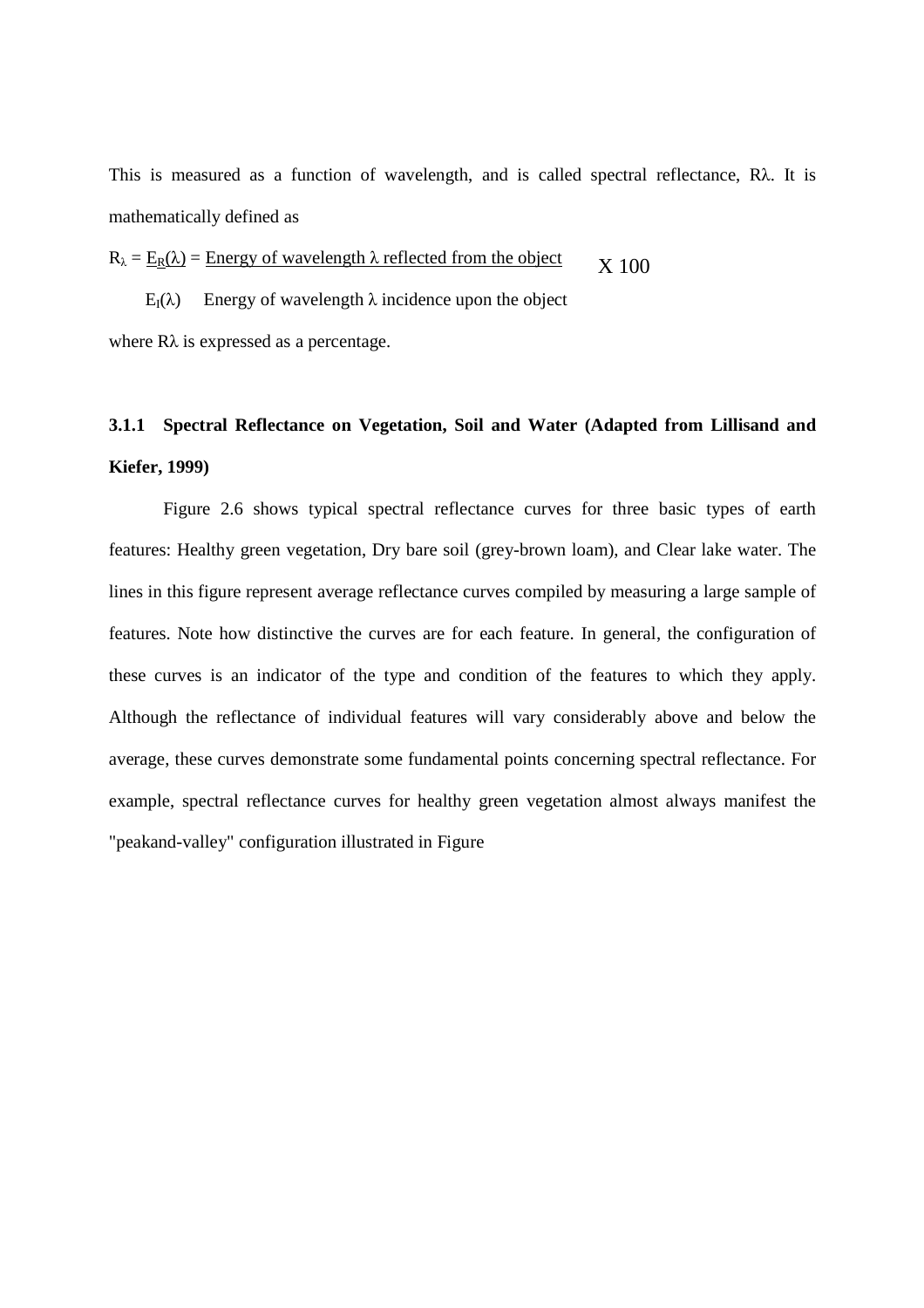

Figure 2.6: Spectral reflectance curves for vegetation soil, and water (Lillisand and Kiefer (1999), adapted from Swain and Davis, 1978)

The valleys in the visible portion of the spectrum are dictated by the pigments in plant leaves. Chlorophyll, for example, strongly absorbs energy in the wavelength bands centered at about 0.45 and 0.65 µm. Hence, our eyes perceive healthy vegetation as green in colour because of the very high reflection of green energy. If a plant is subject to some form of stress that interrupts its normal growth and productivity, it may decrease or cease chlorophyll production. The result is less chlorophyll absorption in the blue and red bands. Often the red reflectance increases to the point that we see the plant turn yellow (combination of green and red). As we go from the visible to the reflected infrared portion of the spectrum at about 0.7 µm, the reflectance of healthy vegetation i n creases dramatically. In the range from about 0.7 to 1.3µm, a plant leaf reflects about 50 percent of the energy incident upon it. Most of the remaining energy is transmitted,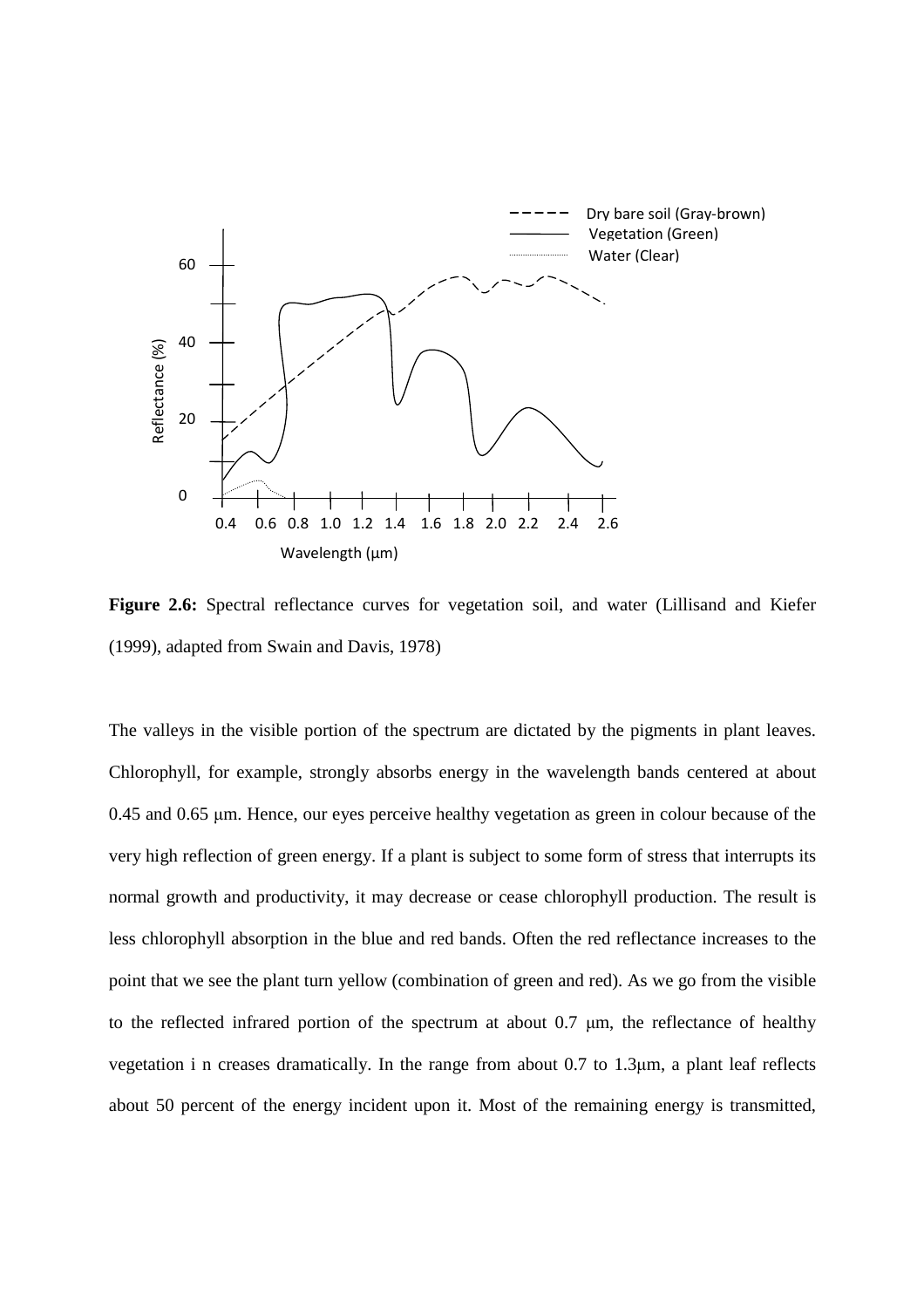since absorption in this spectral region is minimal. Plant reflectance in the  $0.7$  to  $1.3 \mu m$  range results primarily from the internal structure of plant leaves. Because this structure is highly variable between plant species, reflectance measurements in this range often permit us to discriminate between species, even if they look the same in visible wavelengths. Likewise, many plant stresses alter the reflectance in this region and sensors operating in this range are often used for vegetation stress detection.

Beyond 1.3  $\mu$ m, energy incident upon vegetation is essentially absorbed or reflected, with little to no transmittance of energy. Di p s i n reflectance occur at 1.4, 1.9, and 2.7  $\mu$ m because water in the leaf absorbs strongly at these wave lengths. Accordingly, wavelengths in these spectral regions are referred to as **water absorption bands**. Reflectance peaks occur at about 1.6 and 2.2 µm, between the absorption bands. Throughout the range beyond 1.3 µm, leaf reflectance is approximately inversely related to the total water present in a leaf. This total is a function of both the moisture content and the thickness of a leaf. The soil curve in Figure 4 shows considerably less peak-and-valley variation in reflectance i.e., the factors that influence soil reflectance act over less specific spectral bands. Some of the factors affecting soil reflectance are moisture content, soil texture (proportion of sand, silt, and clay), surface roughness, the presence of iron oxide, and organic matter content. These factors are complex, variable, and interrelated. For example, the presence of moisture in soil will decrease its reflectance. As with vegetation, this effect is greatest in the water absorption bands at about 1.4, 1.9, and 2.7 µm (clay soils also have hydroxyl absorption bands at about 1.4 and 2.2  $\mu$ m). Soil moisture content is strongly related to the soil texture: coarse, sandy soils are usually well drained, resulting in low moisture content and relatively high reflectance; poorly drained fine textured soils will generally have lower reflectance. In the absence of water, however, the soil itself will exhibit the reverse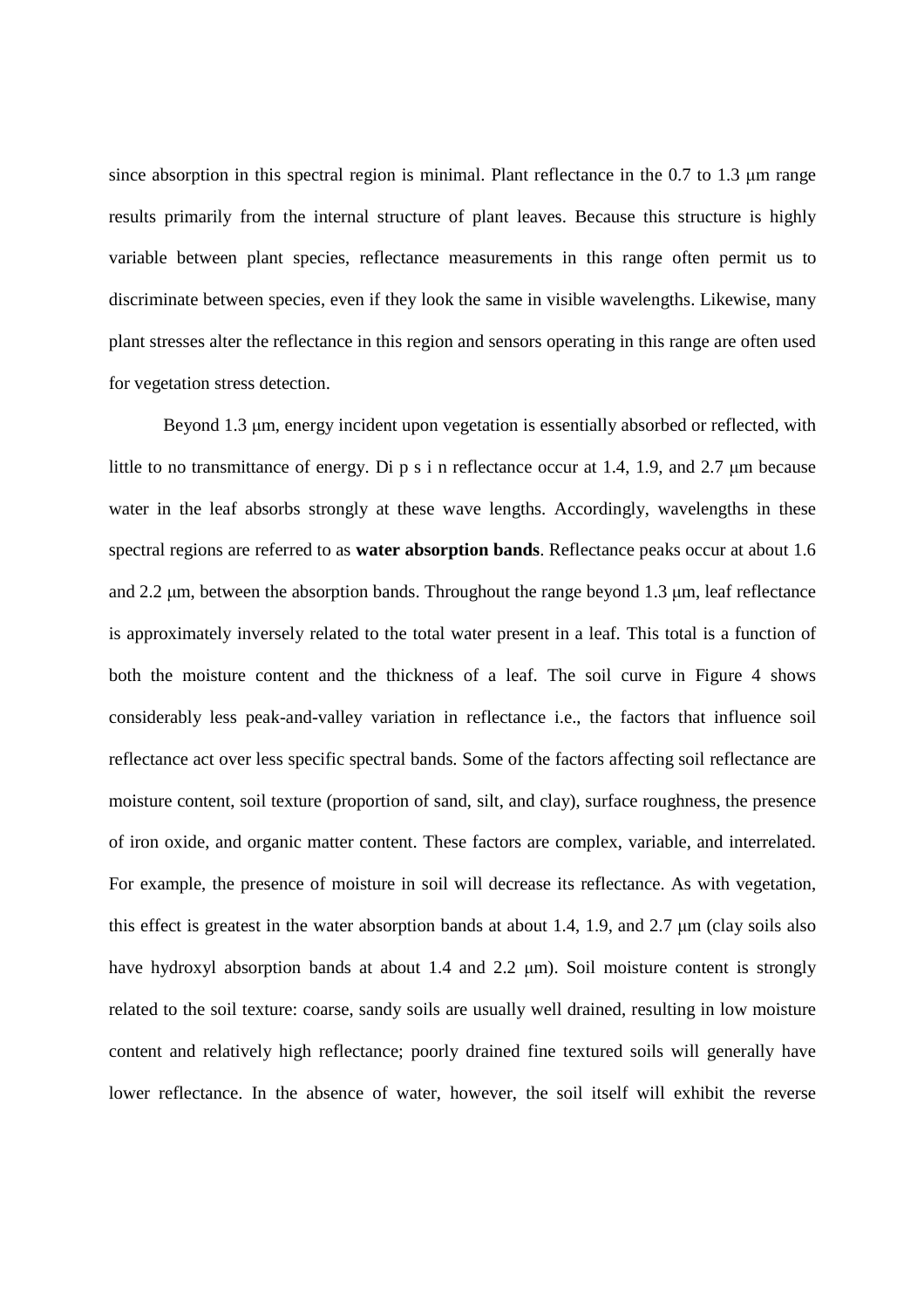tendency: coarse textured soils will appear darker than fine textured soils. Thus, the reflectance properties of a soil are consistent only within particular ranges of conditions. Two other factors that reduce soil reflectance are surface roughness and the content of organic matter. The presence of iron oxide in a soil will also significantly decrease reflectance, at least in the visible wavelengths. In any case, it is essential that the analyst be familiar with the conditions at hand.

 Considering the spectral reflectance of water, probably the most distinctive characteristic is the energy absorption at reflected infrared wavelengths. In short, water absorbs energy in these wavelengths whether we are talking about water features per se (such as lakes and streams) or water contained in vegetation or soil. Locating and delineating water bodies with remote sensing data is done most easily in reflected infrared wavelengths because of this absorption property. However, various conditions of water bodies manifest themselves primarily in visible wavelengths. The energy/matter interactions at these wavelengths are very complex and depend on a number of interrelated factors. For example, the reflectance from a water body can stem from an interaction with the water's surface (specular reflection), with material suspended in the water, or with the bottom of the water body. Even with deep water where bottom effects are negligible, the reflectance properties of a water body are not only a function of the water per se but also the material in the water. Clear water absorbs relatively little energy having wavelengths less than about 0.6 $\mu$ m. High transmittance typifies these wavelengths with a maximum in the blue-green portion of the spectrum. However, as the turbidity of water changes (because of the presence of organic or inorganic materials) transmittance - and therefore reflectance -changes dramatically. For example, waters containing large quantities of suspended sediments resulting from soil erosion normally have much higher visible reflectance than other "clear" waters in the same geographical area.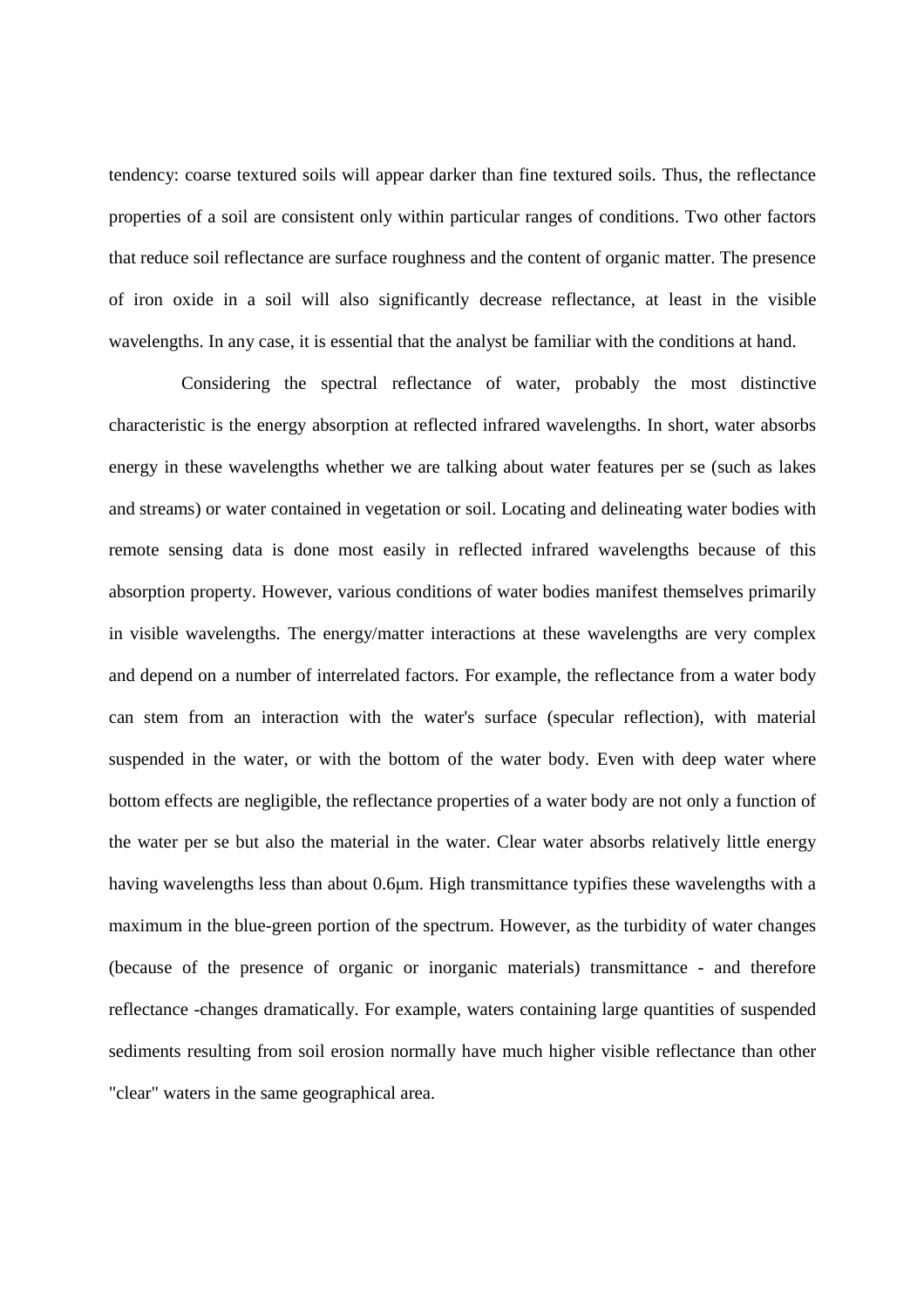In the same manner,, the reflectance of water changes with the chlorophyll concentration involved. Increases in chlorophyll concentration tend to decrease water reflectance in blue wavelengths and increase it in the green wavelengths. These changes have been used to monitor the presence and estimate the concentration of algae via remote sensing data.

## **4.0 Conclusion**

In the unit, the interaction of the different earth surface features with incident radiation was discussed. It is noted that the radiation could be reflected, absorbed and/or transmitted depending on the nature of the body.

#### **5.0 Summary**

In summary, it is clear each earth surface feature react differently to incident radiation and this knowledge is quite useful in understanding the processes involved.

#### **6.0 References/Further Reading**

Aggarwal, **S. (URL)** Principles of Remote Sensing, *Photogrammetry and Remote Sensing Division, Indian Institute of Remote Sensing, Dehra Dun.*

American Society of Phogrammetry(ASP), Manual of Remote Sensing, 2nd ed., ASP, Falls Church, VA, 1993.

Christopherson,R.W. (1994) Geosystems: An Introduction to Physical Geography. 6th Edition. New Jersey: Prentice hall.

Fundamentals of Remote Sensing- A Canada Center for Remote Sensing Tutorial, (Prentice-Hall, New Jersey).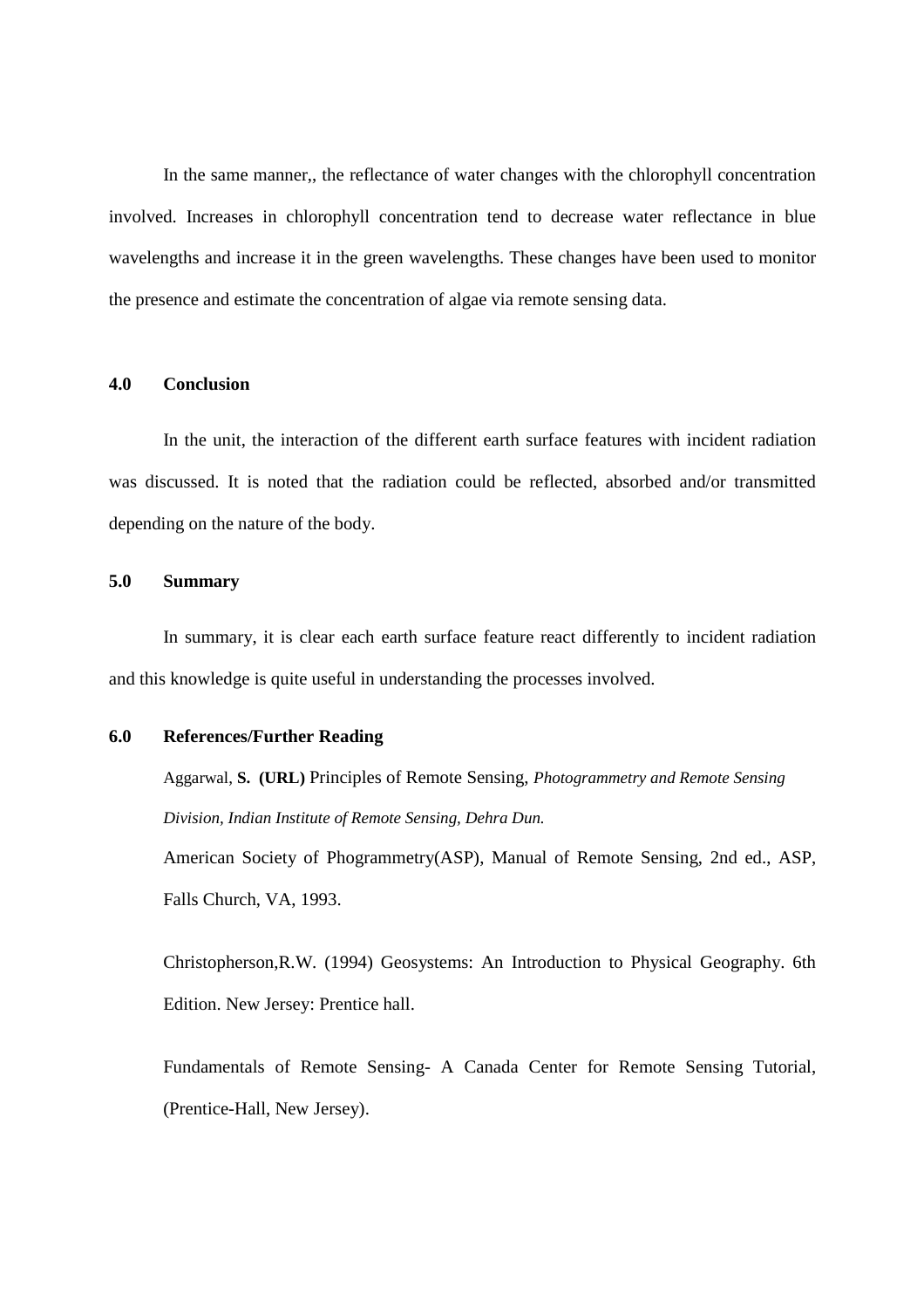Jensen, J. R. (2000) *Remote Sensing of the Environment: an Earth Resources Perspective*, Hall and Prentice, New Jersey, ISBN 0-13-489733-1, 1<sup>st</sup> ed... Lillesand, T., Kiefer, R. And Chipman, J. (2004) *Remote Sensing and Image Interpretation*. John Wiley and Sons, NY, 5<sup>th</sup> ed..

# **MODULE 2 [REMOTE SENSING PLATFORMS, IMAGING SYSTEM AND THEIR CAPABILITIES]**

#### **Unit 1 Remote Sensing Platforms**

#### **1.0 Introduction**

In (Electromagnetic) remote sensing, sensors are used to acquire information which is converted into a form that can be understood and recorded. These sensors are mounted in vehicles. For all airborne systems, the sensors and perhaps also the energy source (for active sensors) need a vehicle to carry them, this known as the platform. A conventional aircraft is the commonest platform but helicopters, balloons and kites might be used in particular cases. Rockets spacecraft and skylab are other kinds of platforms. These are discussed in this section.

## **2.0 Objectives**

- 1. To expose the students to the various remote sensing platforms
- 2. To get the students to know the differences between the airborne and spaceborne platforms
- **3.0 Main Body**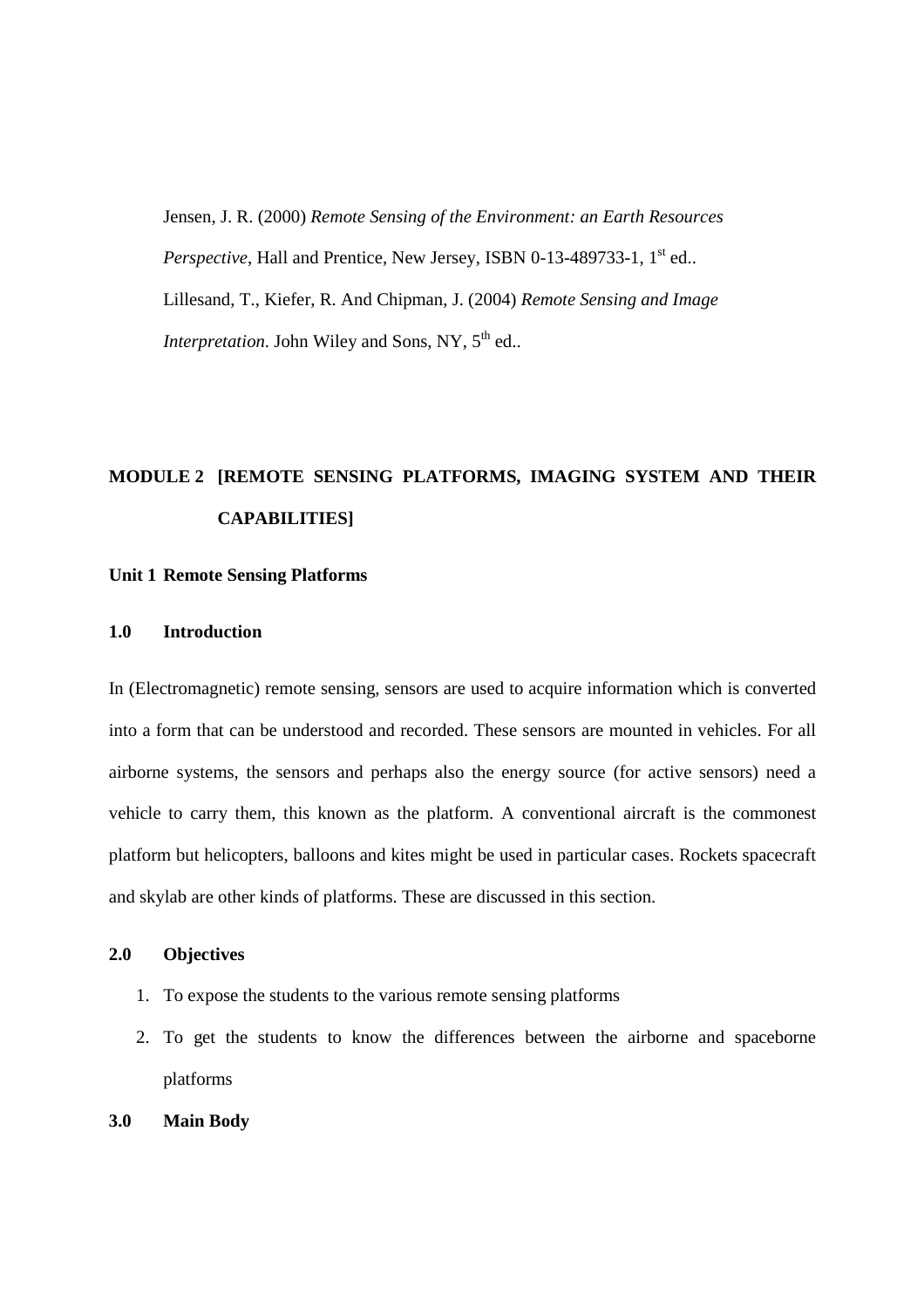#### **1. Remote Sensing Platforms**

There are basically two forms of platforms used in remote sensing. For all airborne and spaceborne systems, the sensors and perhaps also the energy source need a vehicle to carry them. This is generally known as platform. Such vehicles or carriers collect and record energy reflected or emitted from a target or surface. The sensor must rest on a stable platform from the target or surface being observed. There are so many types of remote sensing platforms; platforms may be situated on the ground, on an aircraft or balloon or on a spacecraft or satellite outside of the Earth's atmosphere (Farooq, 2002). The remote sensing platforms can be classified into the following;

**a. Land – Based Platforms**: the land – based remote sensing platforms include vans, trucks, tractors, tanks, tall buildings, ladder etc. Often, they are used to record detailed information about the surface which compared with information collected from aircraft or satellite sensors. In some cases, this can be used to better characterize these other sensors, making it possible to better understand the information in the imagery.

**b. Aerial Platforms:** Aerial platforms are primarily stable wings aircrafts. Helicopters and ballons are occasionally used. Aircraft are often used to collect very detailed images and facilitate the collection of data over virtually any portion of the Earth's surface at any time (Farooq, 2002). Aircraft platforms range from the very small, slow and low flying, to small jets.

Due to their mobilization flexibility, aircrafts often have a definite advantage. Aircraft can also be used in small or large numbers, making it possible to collect seamless images over an entire country or state in a matter of days or weeks simply by having lots of planes in the air simulteneously.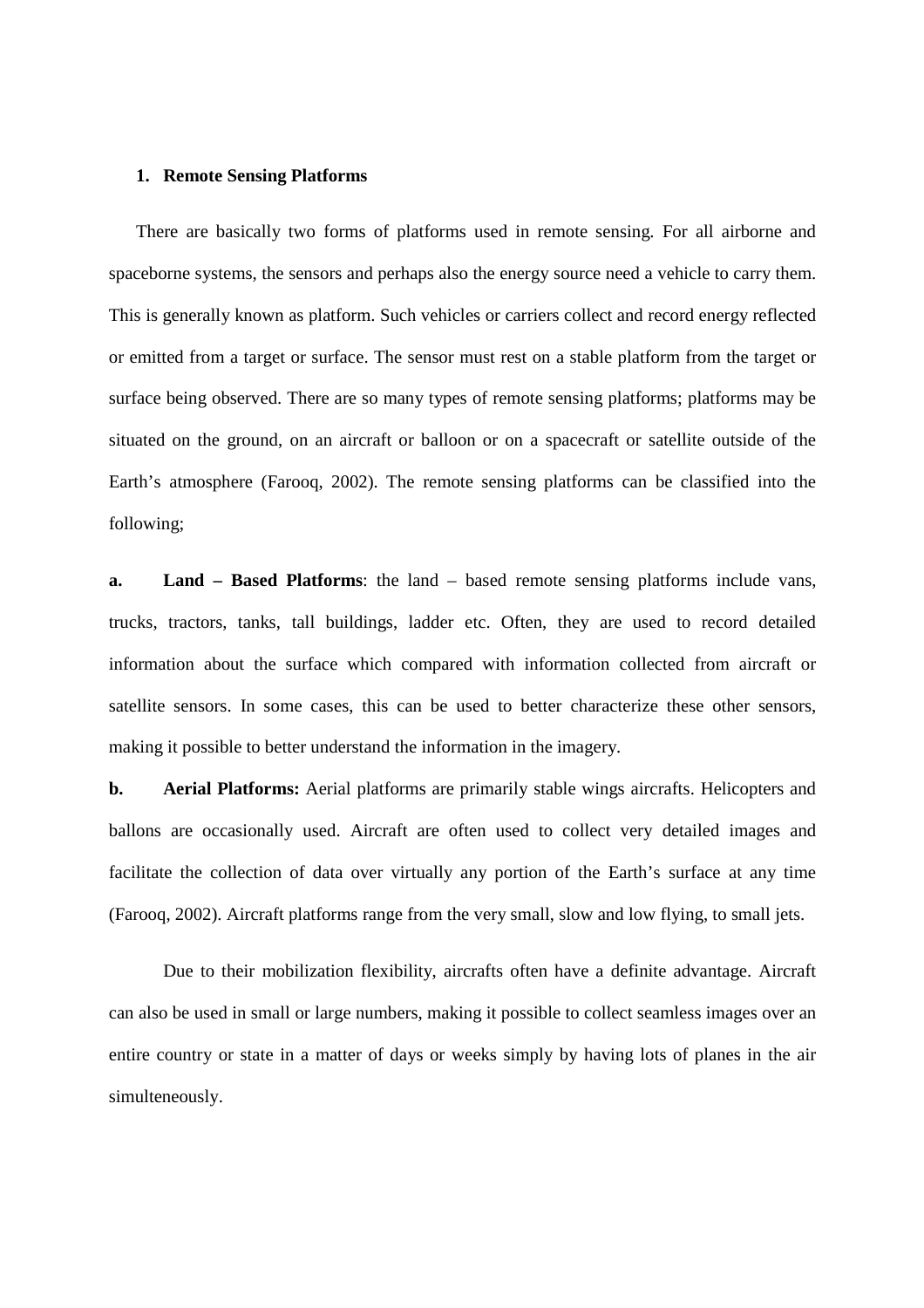**c. Satellite platforms:** In space, remote sensing is sometimes conducted from the **space shuttle** or, more commonly, from satellites. **Satellites** are objects which revolve around another object - in this case, the Earth (Farouq, 2002). For example, the moon is a natural satellite, whereas man-made satellites include those platforms launched for remote sensing, communication, and telemetry (location and navigation) purposes. Satellite platforms are of two types. This depends on the orbit in which they are placed. A geostationary orbit is established when a satellite is placed at a very high altitude, roughly 36,000km above the Earth's equator and carried to the orbit Earth's rotation. Unless a geostationary satellite spins or turns its optics, its view is necessarily fixed. This allows for continuous consistent monitoring, and often a very large, synoptic view of much of one entire hemisphere. The coarse resolution versus the wide continuous field of view constitutes the main tradeoffs to consider for this orbit type. These characteristics make geostationary satellite best for collecting weather and climate data.

The second group the *sun – synchronous* or polar orbiting satellite. This is the largest group of Earth – orbiting satellites. They are launched below the altitude of geostationary satellite closer to the Earth's surface, at orbits ranging from 700km to 1000km. These satellites usually orbit at a steep inclination relative to the equator, in the direction opposite the Earth's rotation, known as a retrograde orbit. When the satellite's orbit and the Earth's rotation are combined, they give rise to an S – shaped path relative to a map of the Earth's surface.

For the airborne systems, the flying height varies from project to project and depends on the requirements for spatial resolution, Ground Sample Distance (GSD) and accuracy. On the other hand, the altitude of a satellite platform (spaceborne platforms) is fixed by the orbital considerations; scale and resolution of the imagery and determined by the sensor design.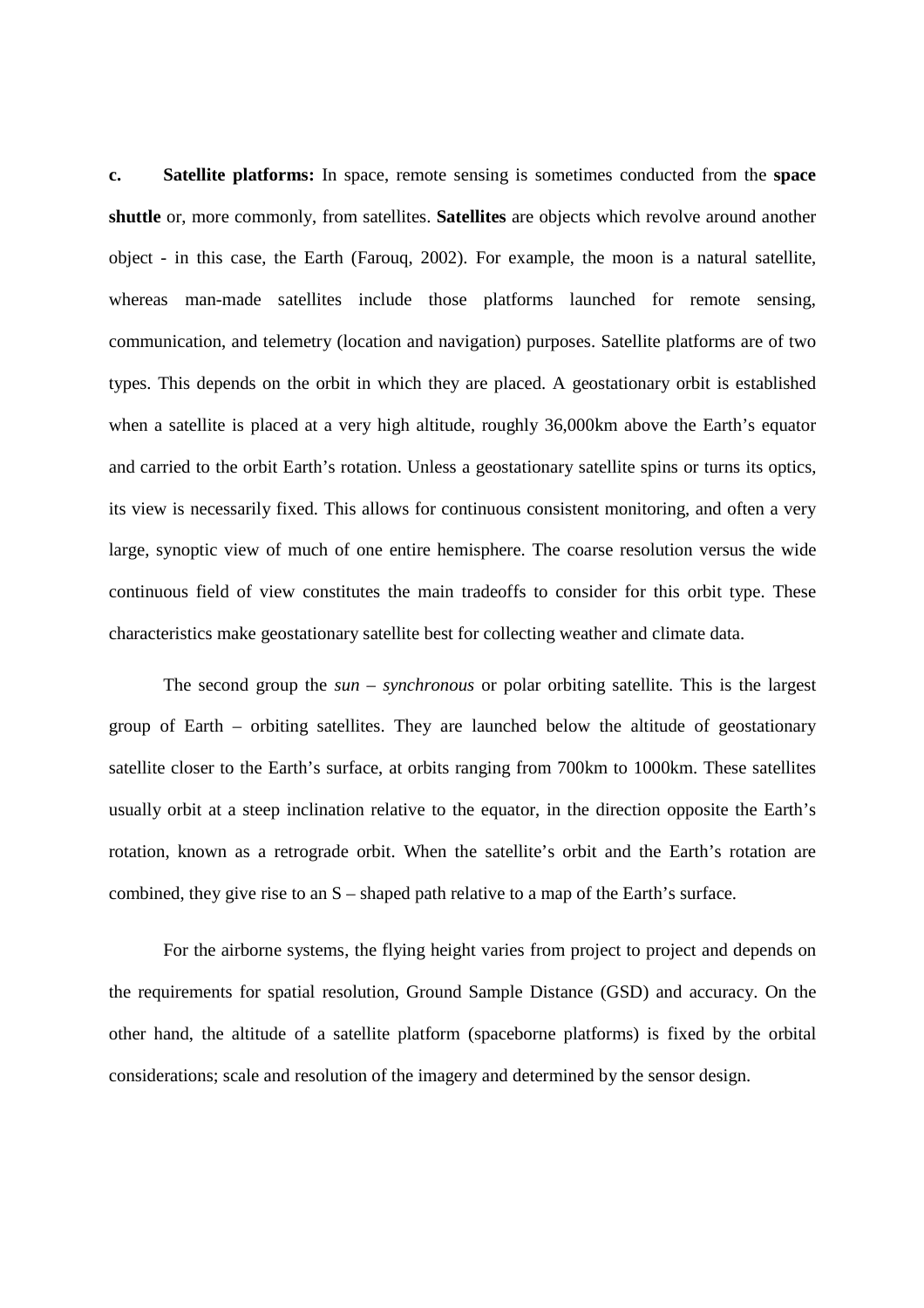| Table 2.1: Important feature of some important satellite platforms. |              |             |             |                    |                        |  |
|---------------------------------------------------------------------|--------------|-------------|-------------|--------------------|------------------------|--|
| <b>Features</b>                                                     | Landsat1,2,3 | Landsat 4,5 | <b>SPOT</b> | <b>IRS-IA</b>      | <b>IRS-IC</b>          |  |
| Nature                                                              | Sun Syn      | Sun Syn     | Sun Syn     | Sun Syn            | Sun Syn                |  |
| Altitude<br>(km)                                                    | 919          | 705         | 832         | 904                | 817                    |  |
| Orbital<br>period<br>(minutes)                                      | 103.3        | 99          | 101         | 103.2              | 101.35                 |  |
| inclination<br>(degrees                                             | 99           | 98.2        | 98.7        | 99                 | 98.69                  |  |
| Temporal<br>resolution<br>(days)                                    | 18           | 16          | 26          | 22                 | 24                     |  |
| Revolutions                                                         | 251          | 233         | 369         | 307                | 341                    |  |
| Equatorial<br>crossing<br>(AM)                                      | 09.30        | 09.30       | 10.30       | 10.00              | 10.30                  |  |
| <b>Sensors</b>                                                      | RBV, MSS     | MSS, TM     | <b>HRV</b>  | LISS-I,<br>LISS-II | LISS-III,<br>PAN, WIFS |  |

## *Source: Farouq, (2002)*

Because of their orbits, satellites permit repetitive coverage of the Earth's surface on a continuing basis. Cost is often a significant factor in choosing among the various platform options.

## **4.0 Conclusion**

From the foregoing, it is clear the type of platforms used in different remote sensing activities. A distinction is made of the spaceborne and airborne platforms. For airborne systems, the flying height varies from project to project and depends on the requirements for spatial resolution,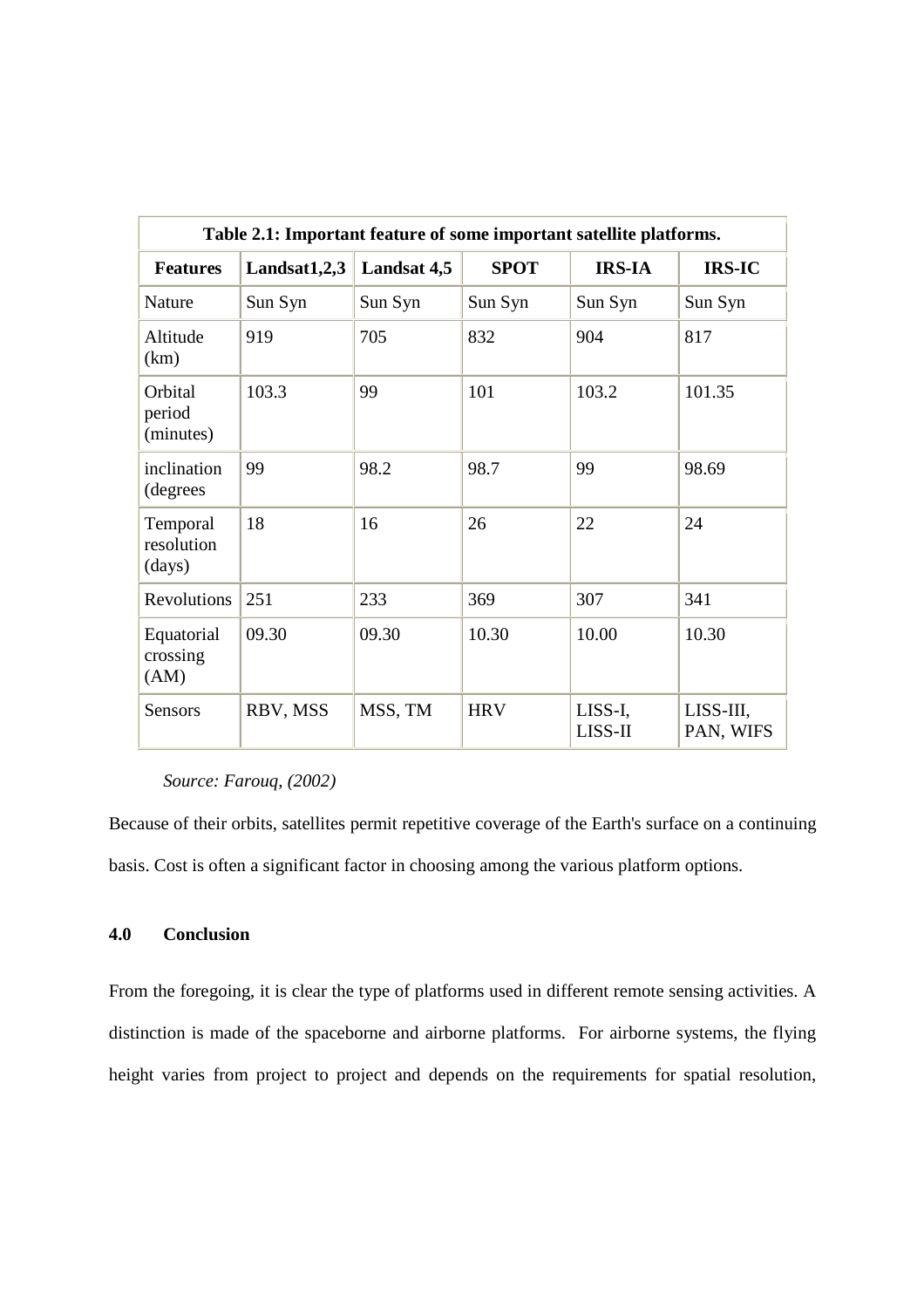Ground Sample Distance (GSD) and accuracy, while that of spaceborne has much to do with orbital considerations.

## **5.0 Summary**

The type of remote sensing platform to use depends on whether the exercise is airborne or spaceborne. These are described in this unit. Although the discussion gives insight to the related issues, they may not be exhaustive. Therefore, a list of references is attached for further reading.

#### **6.0 References/Further Reading**

Farooq, S (2002): Types of platforms and scanning systems. Aligarh: India Faridi, A (2008): Remote sensing platforms, cameras, scanners and sensors. http://rashid faridi.wordpress.com/

Lillesand, T. M & Kiefer, R (2000): Remote Sensing and Image Interpretation. New York: U.S.A

Introduction to remote sensing and Image Processing: IDRISI Guide to GIS and Image processing Vol.1

http://www.cas.sc.edu/geog/rslab/rscc/rscc - frames. html

http://mapsofworld.com/remote sensing.html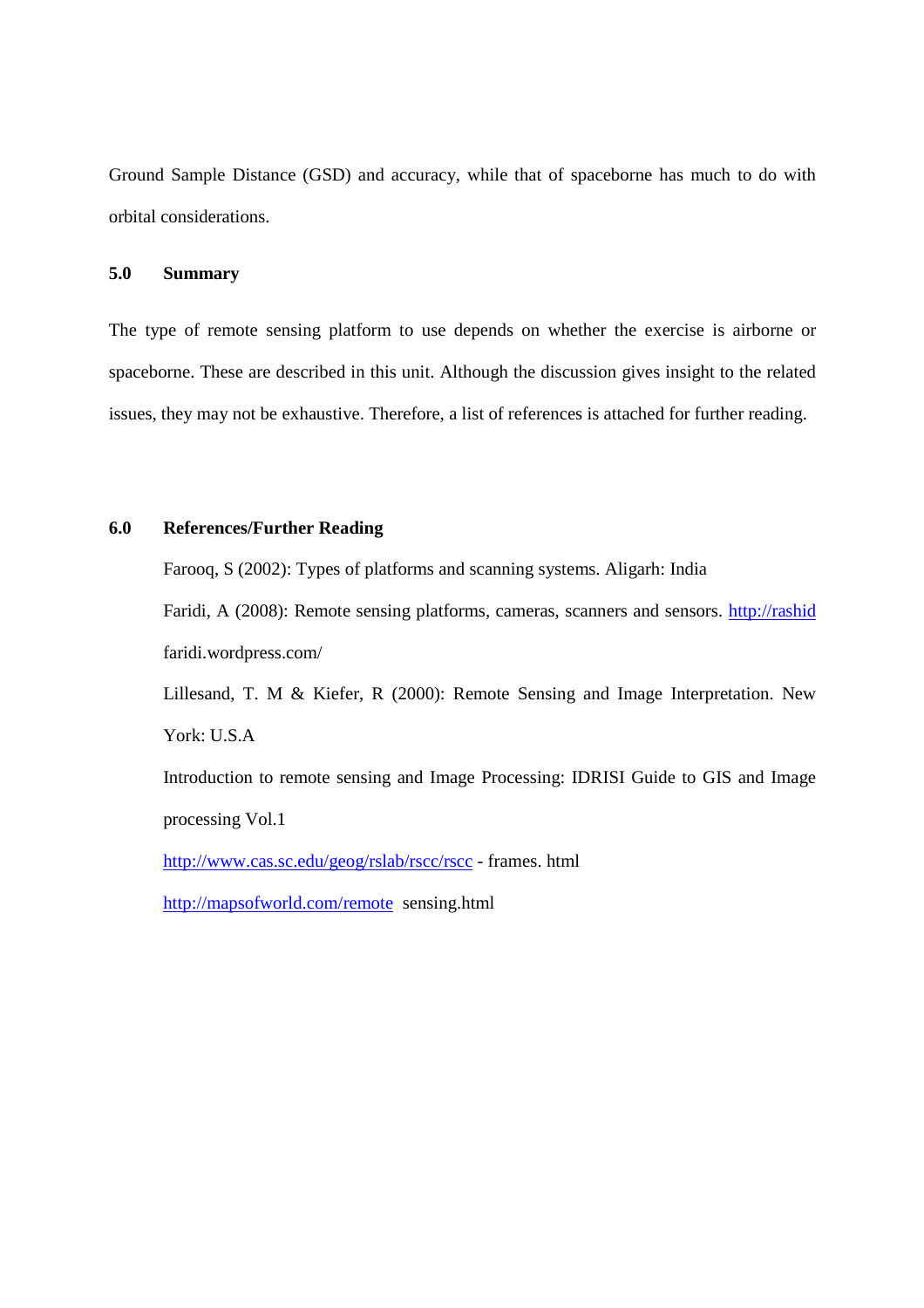### **Unit 2 Imaging Systems**

## **1.0 Introduction**

Depending on the number of spectral bands used, optical remote sensing can be classified into panchromatic imaging system, Multispectral Imaging System, Super - spectral Imaging System and Hyper – spectral Imaging System or Image Spectrometer. These are discussed in this unit.

## **2.0 Objectives**

- **1.** To get the students to understand the different imaging systems used in remote sensing.
- **2.** To distinguish between the different imaging systems used in the various aspects of remote sensing.

## **3.0 Main Body**

**3.1 Imaging Systems (after Lillisand and Kieffer, 2000)**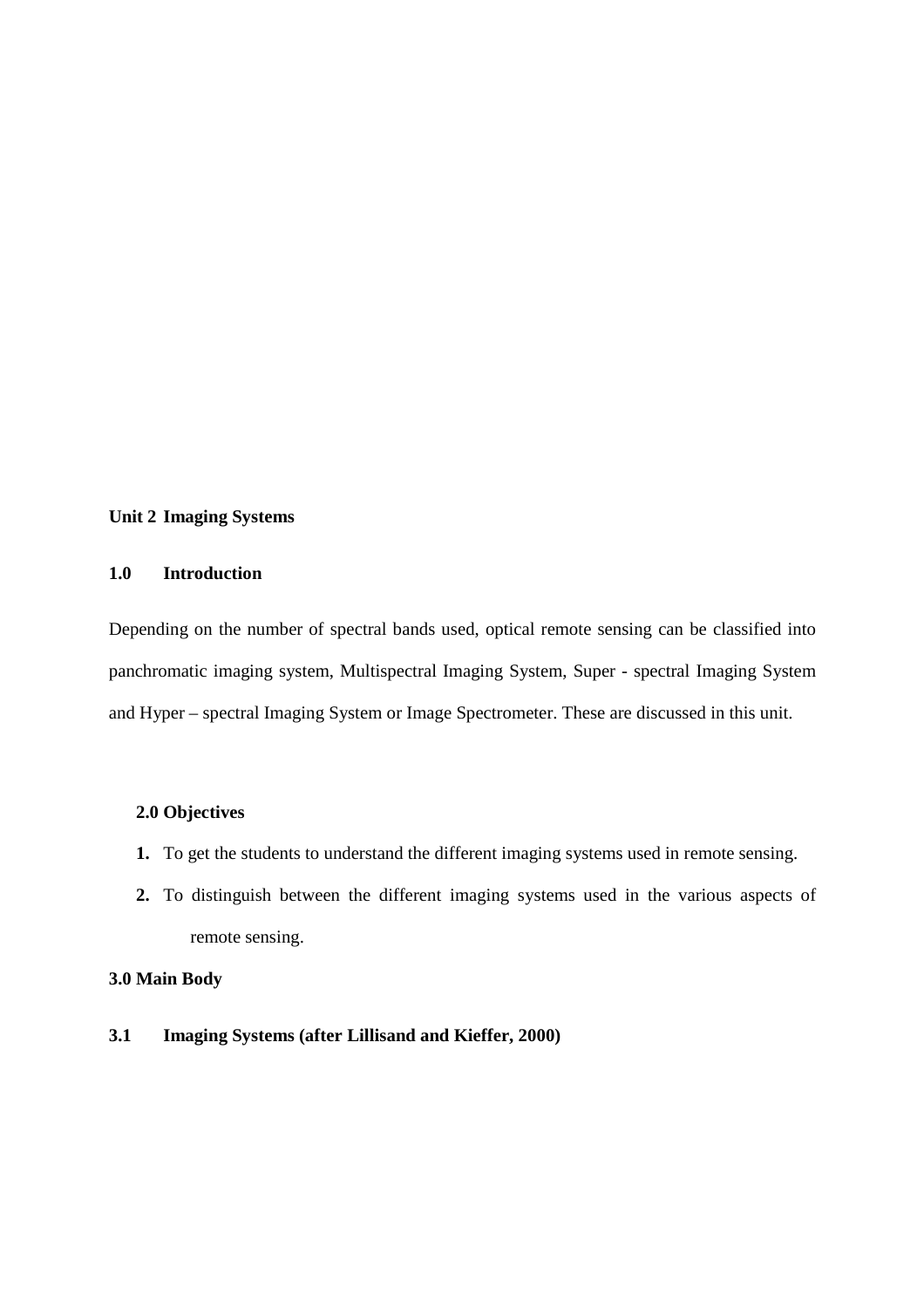Depending on the number of spectral bands used, optical remote sensing can be classified into the following divisions;

**a. Panchromatic Imaging System:** A single channel sensor is used to detect radiation within a broad wavelength. The range of wavelengths and the visible range can become same. If this happens the imagery will appear as black and white photograph taken from space. The approximate brightness of the target will measure the physical quality. The colour of the target is not available. Examples of panchromatic imaging systems are SPOT HRV – PAN and IKONOS PAN.

**b. Multispectral Imaging System:** The difference between a panchromatic and multispectral imaging system is that the multispectral imaging system uses a multichannel detector and records radiation within a narrow range of wavelength. Both brightness and colour information are available on the image. Examples of the multispectral imaging system are; LANDSAT MSS, LANDSAT TM, SPOT HRV – XS and IKONOS MS.

**c. Super - spectral Imaging System:** The super – spectral imaging systems consists of more than ten spectral channels. Band widths are narrow which help to capture the finer spectral characteristics of the features that are captured by the sensors. Examples of super – spectral imaging systems are; MODIS and MERIS.

**d. Hyper – spectral Imaging System or Image Spectrometer:** This is more advanced optical remote sensing technique which records more than hundred spectral bands. Multi – spectral bands helps to record information in minute details like agricultural crops, their maturity, moisture level, coastal management etc. Example of this type of system is HYPERION.

**4.0 Conclusion**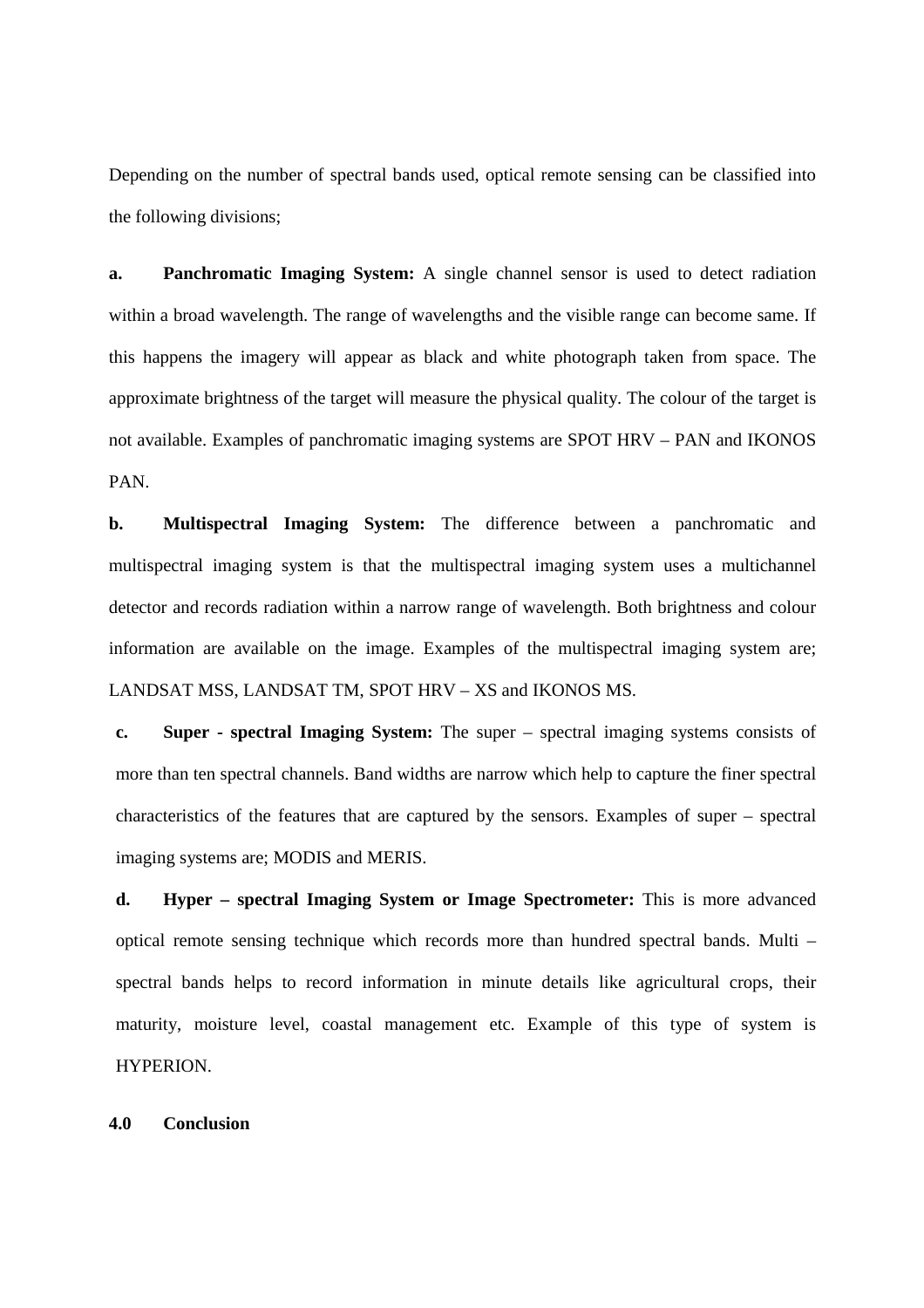The different imaging systems have been discussed here. They include panchromatic imaging system, Multispectral Imaging System, Super - spectral Imaging System and Hyper – spectral Imaging System or Image Spectrometer.

## **5.0 Summary**

The type of remote sensing imaging systems used have been discussed here.. These are described in this unit. Although the discussion gives insight to the related issues, they may not be exhaustive. Therefore, a list of references is attached for further reading.

## **6.0 References/Further Reading**

Farooq, S (2002): Types of platforms and scanning systems. Aligarh: India

Faridi, A (2008): Remote sensing platforms, cameras, scanners and sensors. http://rashid faridi.wordpress.com/

Lillesand, T. M & Kiefer, R (2000): Remote Sensing and Image Interpretation. New York: U.S.A

Introduction to remote sensing and Image Processing: IDRISI Guide to GIS and Image processing Vol.1

http://www.cas.sc.edu/geog/rslab/rscc/rscc - frames. html

http://mapsofworld.com/remote sensing.html

## **Unit 3 Remote Sensors and their Capabilities**

#### **1.0 Introduction**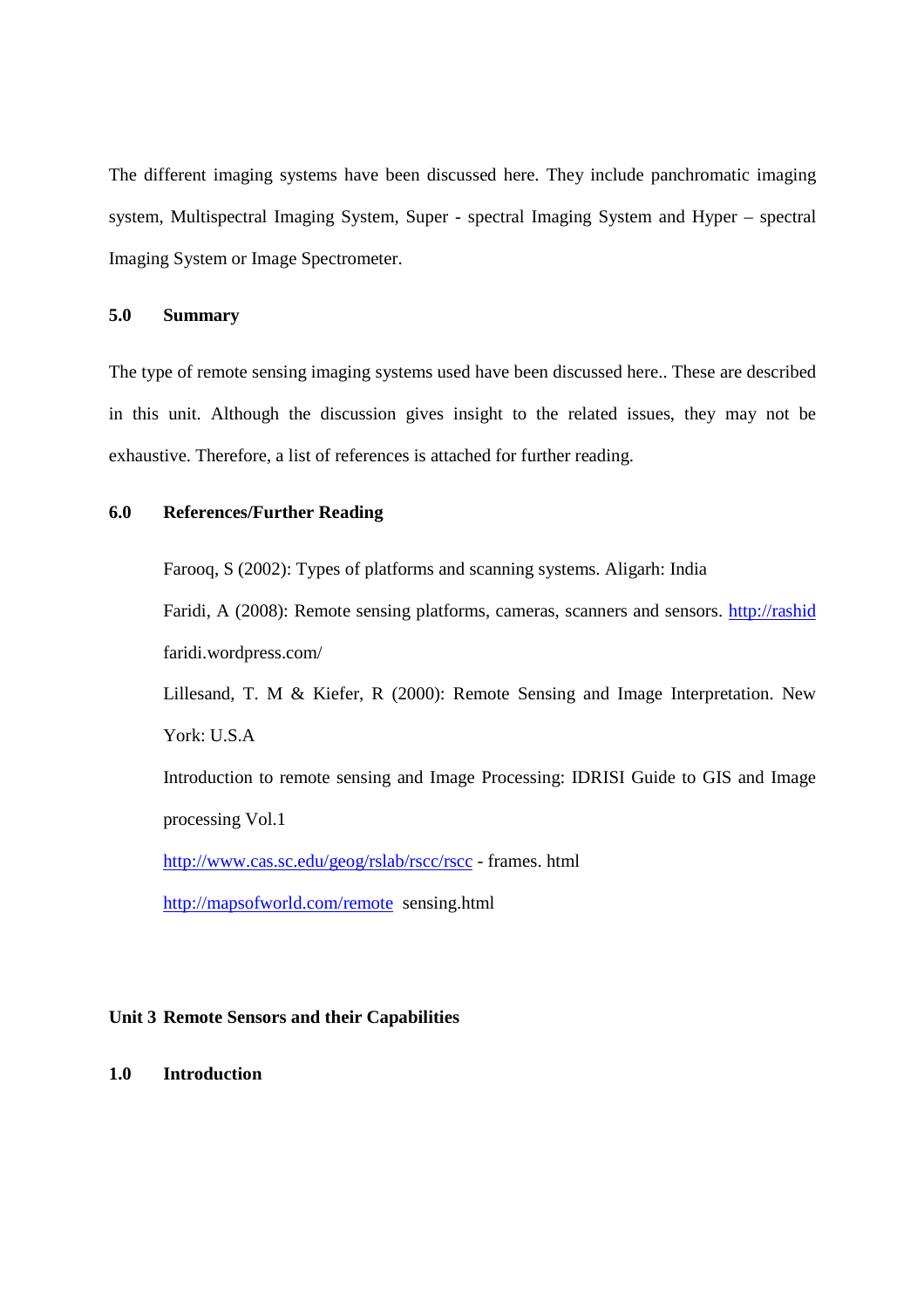Each type of remote sensor reacts only to energy bands of specific frequency and wavelength. Consequently, the sensors are often designed with capabilities to sense within a certain wavelength range of the EME.

## **2.0 Objectives**

1. To get the students to know the remote sensors utilized in the process of remote sensing.

2. To discuss the capabilities of such remote sensors with emphasis on those in contemporary usage.

## **3.0 Main Body**

## **3.1. Remote Sensors and their Capabilities**

Each type of remote sensor reacts only to energy bands of specific frequency and wavelength. For example radar receiver cannot detect visible light and transmitted microwaves are invisible to infrared scanners. Consequently, the sensors are often designed with capabilities to sense within a certain wavelength range of the EME. The major divisions of the spectrum include the following:

| <b>GAMMA</b> | $X-$        | <b>ULTRA</b>  |       | VISIBLE   INFRARED   MICROWAVE   RADIO |  |
|--------------|-------------|---------------|-------|----------------------------------------|--|
| <b>RAYS</b>  | <b>RAYS</b> | <b>VIOLET</b> |       |                                        |  |
|              |             | <b>RAYS</b>   |       |                                        |  |
|              |             |               | 0.7am |                                        |  |

*Source: Lillisand and Kieffer (1999)*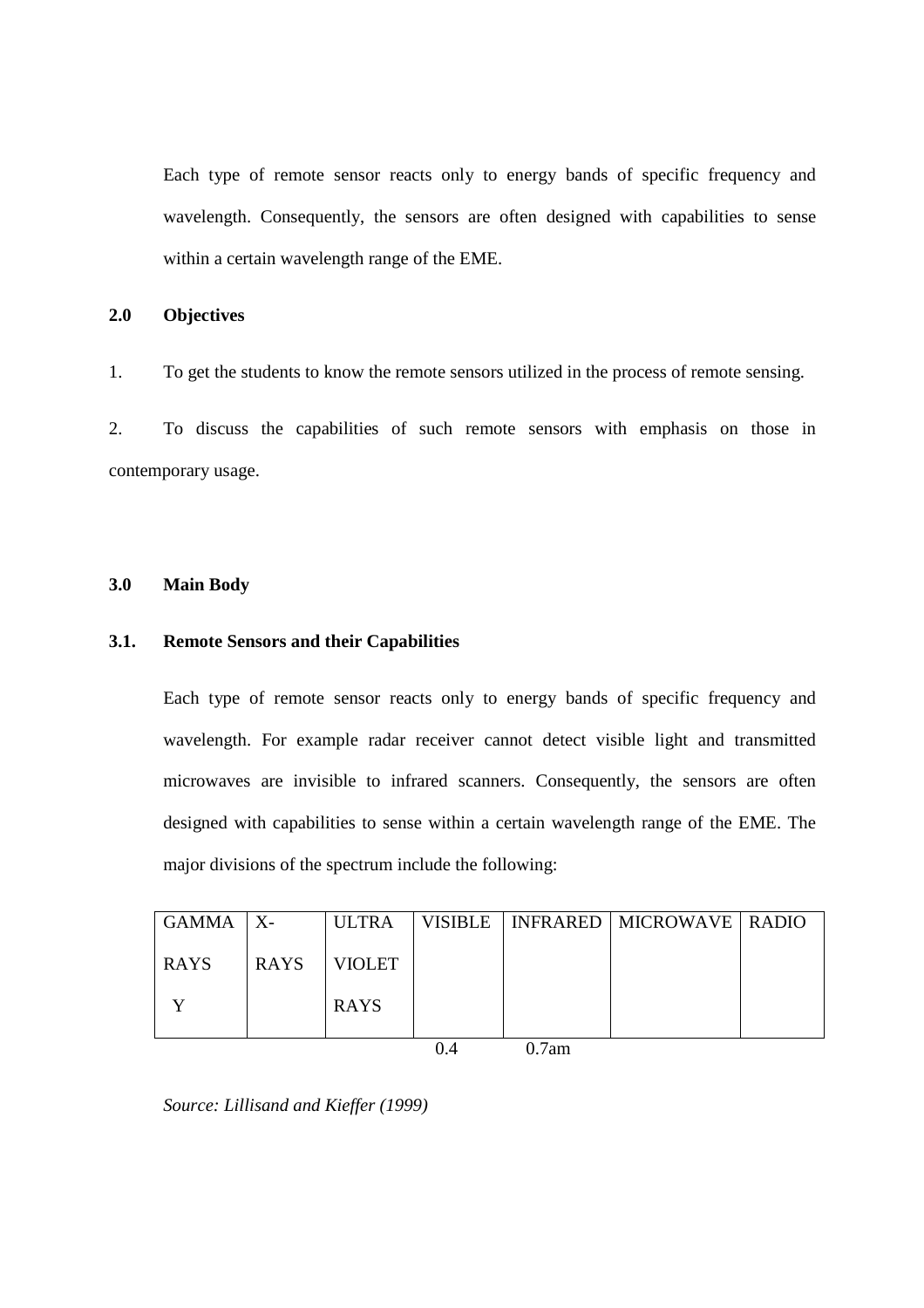Each type of remote sensor reacts only to energy bands of specific frequency and wavelength. For example radar receiver cannot detect visible light and transmitted microwaves are invisible to infrared scanners. These shall be examined in one after the other.

#### **a. Sensing with Light**

Aerial cameras produce their best imagery on cloudless, hazefree days. Standard black and white aerial film is sensitive to wavelengths of approximately .36um to .72 essentially the same as those to which the eye is sensitive. Although this sensitivity is intentional so that the image obtained will be a familiar one, difficulties are encountered in trying to extend this range very much for conventional camera and film system. Optical glass presents a problem for wavelengths, of less than .36um limiting the camera's utility in the ultraviolet. Of course we do go beyond .72um with cameras but we must use infrared sensitive film.

That the visible region of the electromagnetic spectrum is a spectrum within itself is a well known fact and it is possible to identify individual bands within the region by wavelength as in Table 2.2.

| Ultra  | Violet | Blue | Green | Yellow | Orange     | Red | Infrared |
|--------|--------|------|-------|--------|------------|-----|----------|
| violet |        |      |       |        |            |     |          |
|        |        |      |       |        |            |     |          |
| 400    | 446    |      | 500   | 578    | 592<br>620 |     | 700      |

## **Table 3.2: The Visible Portion of the Electromagnetic Spectrum**

*Source: Lillisand and Kieffer, (1999)*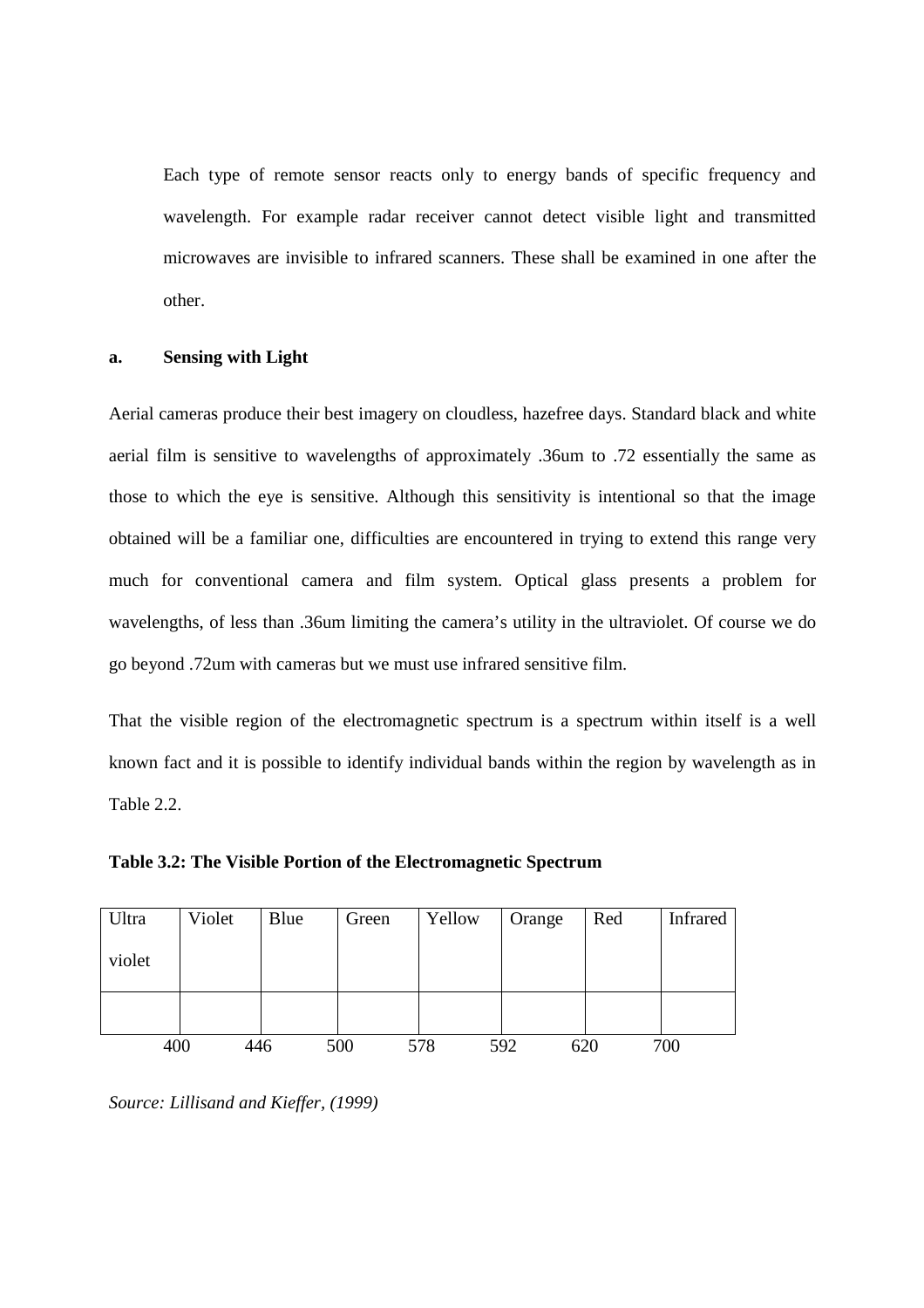The light energy which creates the sensation of blue in the eye has wavelengths near .4un, green about .55um and red about .7um. with filter it is possible to restrict wavelength which reach the film so that a photo can be made with only one band such as green light or red light. With black or white film, the photo is still black and white but subtle differences between it and one made with the broader range of wavelength are discernible. Comparing photos of the same subject taken at the same time but with different bands of light has indicated that some tasks are better served by one band than the others

The use of multiple layers of emulsion on the film base each sensitive to different wavelength of light and containing appropriate dyes, made possible the colour film so familiar today. Working use of the film has proved its superiority to black and white for many tasks notably because the image is more like the real world as we are accustomed to seeing it. It is especially valuable for tasks in which the distinction between like subjects is very subtle.

Conventional photography is not likely to be replaced by non photographic remote sensing technique in the foreseeable future. The fidelity of detail reproduction – on conventional photography is typically superior to that obtainable by other sensor systems. Conventional photography also affords a more familiar view and is usually less expensive. Sophistication of camera systems and films, innovation use of film/filter combinations and other technical advances should enable photography to remain an important facet of remote sensing.

#### **b. Sensing Thermal Infrared Radiation**

In the longer wavelengths beyond 0.8um and up to 14um is an area known as the thermal infrared. The sensors are called thermal or optical-mechanical scanners. They are used to pick up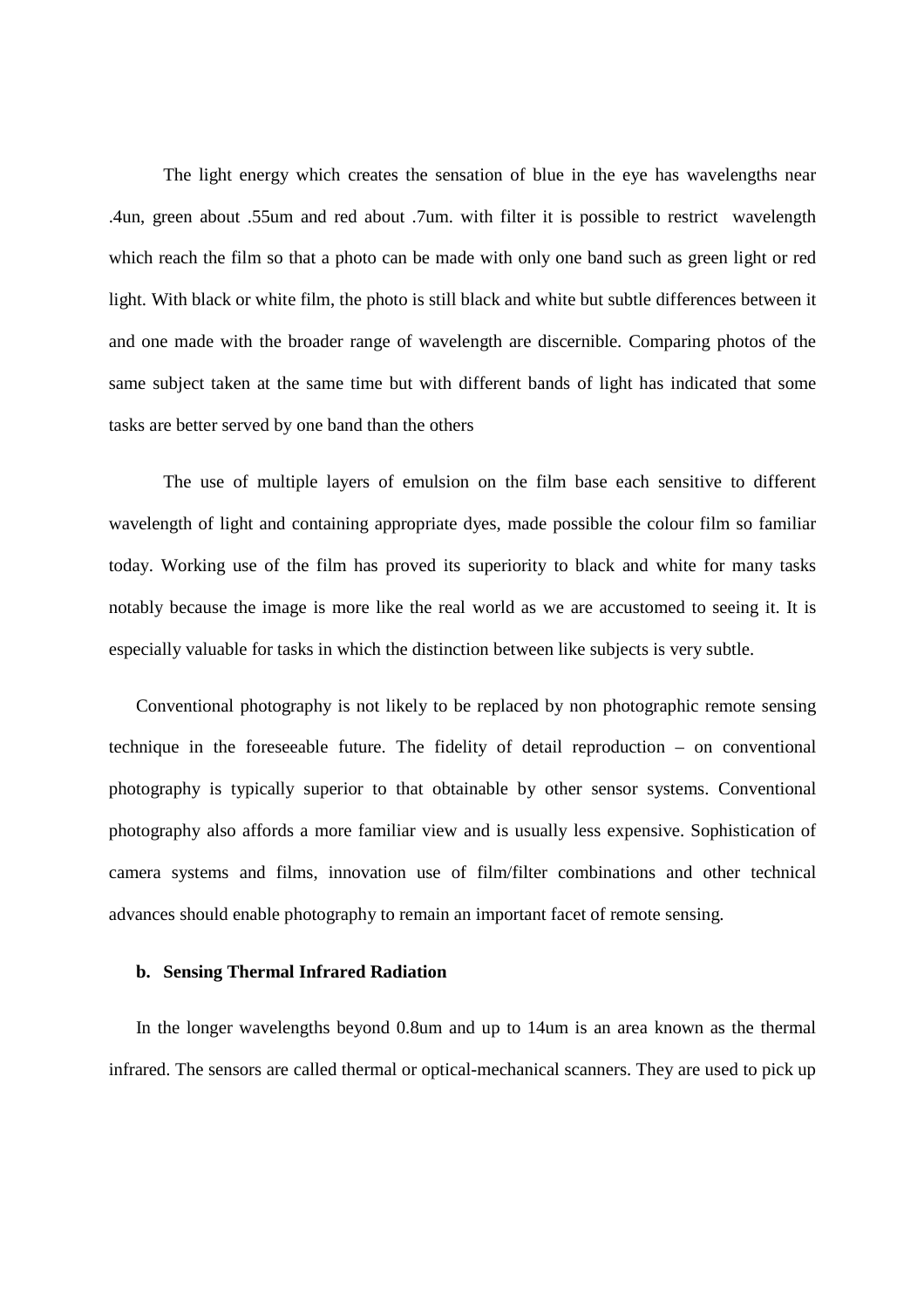heat radiated from the earth. Usually the sensor is insulated from all unwanted sources of heat like is the case with the light tight condition of the camera.

The heat signal is picked up by a mirror rotating in the lateral direction of the aircraft and reflected on to a detector where the signal is converted so that it forms e display on the surface of a cathode-ray tube- the brightness of the image being in proportion to the heat detected. The display is recorded photographically thus forming a picture of the ground apparently similar to a normal photograph. The rate of rotation of the mirror is adjusted to the velocity of the sensor platform so that, ideally, adjoining scanline do not overlap or leave gaps in the landscape scene.

Thermal IR can detect differences in water temperature and therefore monitor effluents from sources such as cooling towers and other pollutants which affect the temperature of the water. Infrared systems produce good day time imagery. However, since they respond to energy radiated from beyond the visible spectrum night infrared emissions with middle and far infrared sensitivity yield excellent results. For many purposes far infrared data flights obtain their best imagery after dark when depending on the side of the aerosol particles but clouds high surface, winds and rain greatly reduce image quality.

### **c. Microwave Sensors**

The microwave region of the spectrum includes wavelengths from approximately one millimeter to several meters and is thus another large spectral region. As in the case of the infrared region not all parts of it are used. Most of the effort to date has utilized the shorter wavelength bands of the region.

The two microwave sensors in common use are radar and the microwave radiometer. Although they may use some of the same wavelengths of energy, the microwave radiometer is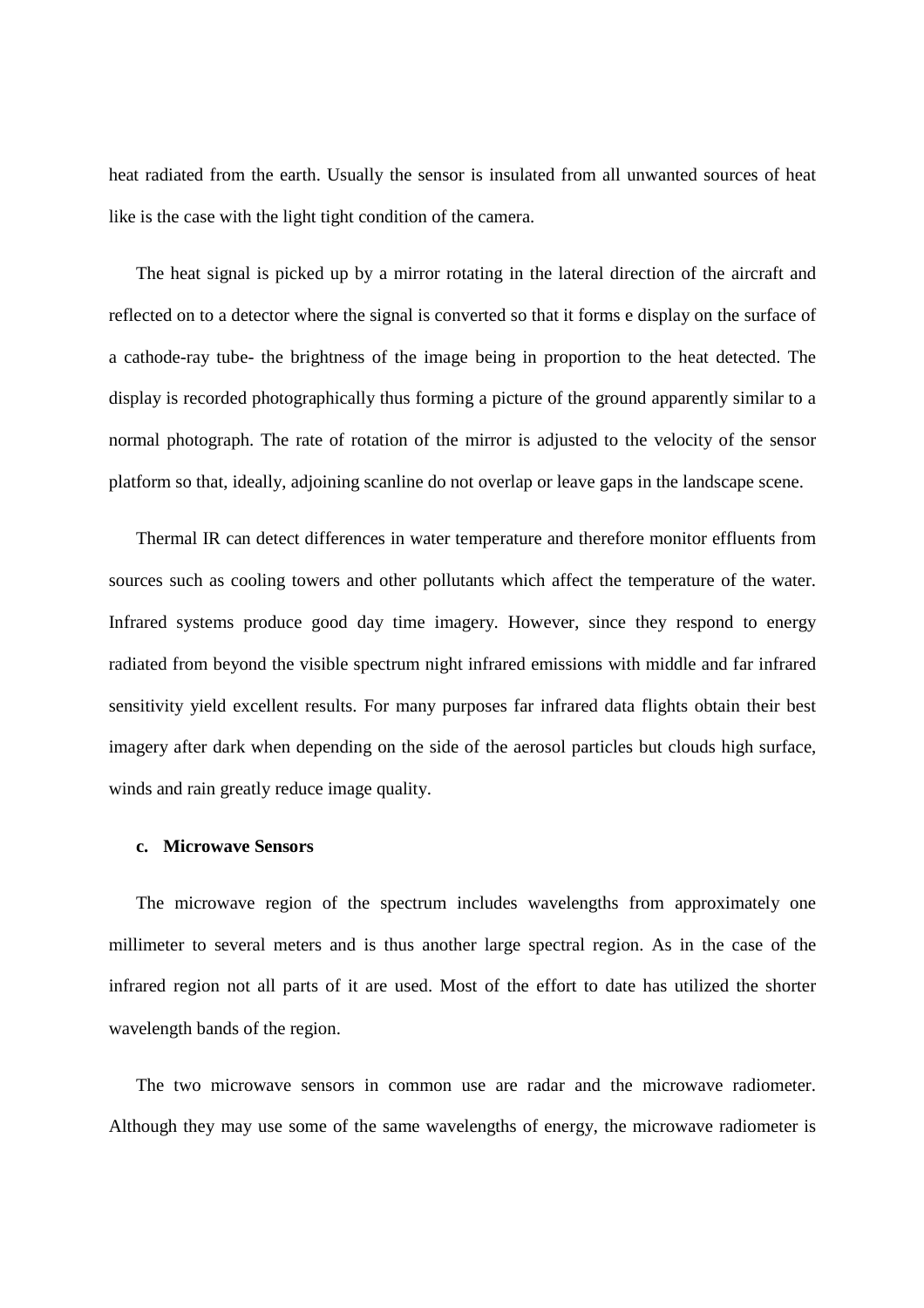sensing 'natural' radiation from the scene being surveyed whereas a radar set generates the energy with which it senses. For this reason, radar is called an active sensor. The microwave radiometer and the other sensors that have already been discussed are called passive sensors.

### **d. Radar**

The term radar is an acronym created from RADIO, Detection and Ranging. Side looking airborne radar (SLAR) is the variety of radar that has enjoyed the greatest popularity in remote sensing. As the name implies, SLAR looks to one side of the aircraft at a right angle to the flight line.

The returned signals are usually stored on tape and then replayed to create a photo-like image of the scene rather than using a scope display or carthode ray tube. Radar waves penetrate fog and cloud with minimum signal loss. Although all radar may be used day or night and is unaffected by clouds, shorter wavelength radars can detect rain showers. They also depict contrasting vegetation types differently although longer wavelength radars seem to ignore vegetation and emphasize the surface beneath.

#### **e. Sensors onboard Spaceborne Platforms**

**i. LANDSAT:** LANDSAT carries two multispectral sensors. The first is the Multi – Spectral Scanner (MSS) which acquire in four spectral bands: Blue, Green, Red and near Infrared. The second is the Thematic Mapper (TM) which collects seven bands: Blue, Green, Red, Near – Infrared, two mid – Infrared and one Thermal Infrared. The MSS has a special spectral resolution of 80 meters. Both sensors measure a 185 km wide swath. Recently, the enhanced thematic mapper (ETM) has been developed.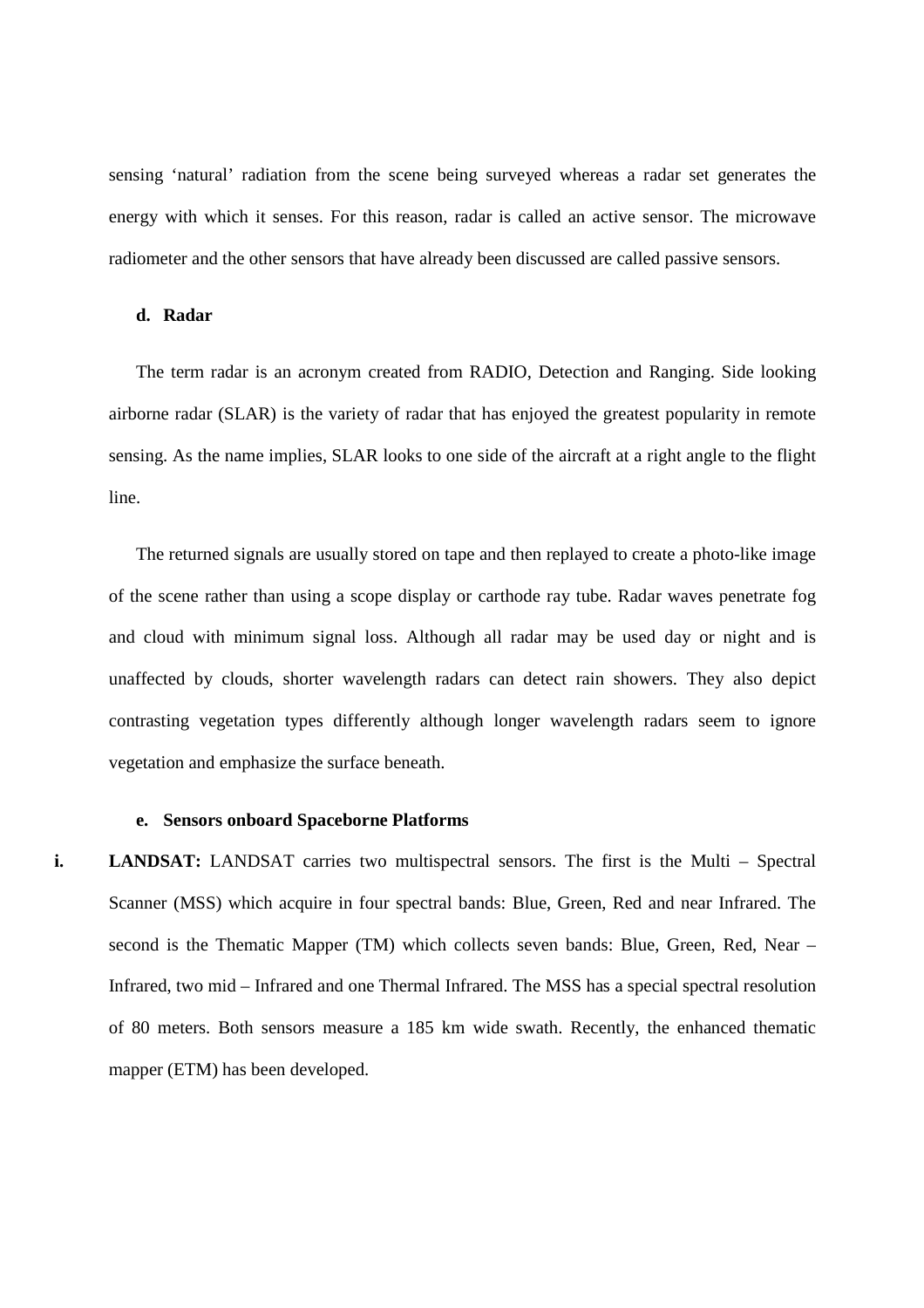- **ii. SPOT:** SPOT satellites carry two different High Resolution Visible (HRV) pushroom sensors which operate in Multi – Spectral resolution or panchromatic mode. The Multispectral Image has 20 meter spectral resolution while the panchromatic images have 10 meter resolution. SPOT satellite 1-3 provide three thematic multispectral bands; Green, Red, and Infrared. SPOT 4, launched in 1998, provides the same three bands plus a short wave Infrared band. The panchromatic band for SPOT 1-3 is  $0.51 - 0.73u$  while that of SPOT 4 is  $0.61 - 0.68u$ .
- **iii.** All SPOT images cover a swath 60 km wide. The SPOT sensor may be pointed to image along adjacent paths. This allows the instrument to acquire repeat imagery of any area 12 times during its 26 day orbital period. The pointing capability makes SPOT the only satellite system which can acquire useful stereo satellite imagery.
	- **iv. IRS:** The most important capabilities are offered by the IRS 1C and IRS 1D satellites that together provide continuing global coverage with the following sensors: IRS – Pan: 5.8m Panchromatic
		- IRS LISS3: 23.5m multispectral in the following bands:

Green  $(0.58 - 0.59)$  $Red (0.62 - 0.68)$ Near Infrared  $(0.77 - 0.86)$ Shortwave Infrared  $(1.55 - 1.7)$ 

IRS – WiFS: 180m multispectral in the following bands:

Red  $(0.62 - 0.68)$ 

```
 Near Infrared (0.77 – 0.86)
```
**v. NOAA – AVHRR:** The Advanced Very High Resolution Radiometer (AVHRR) is carried on board a series of satellites operated by the US National Oceanic and Atmospheric Administration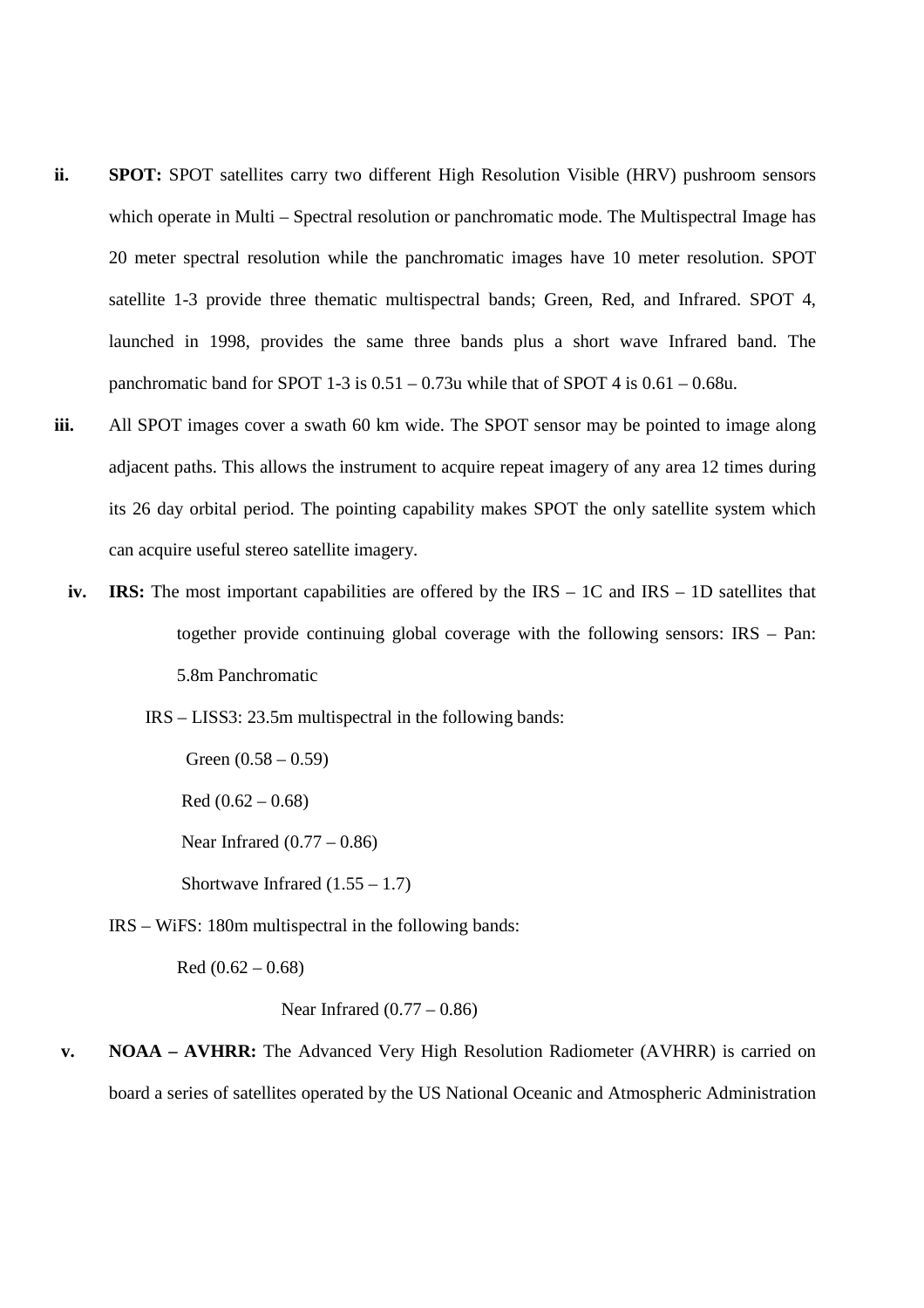(NOAA). It acquires data along 2400 – km wide swath daily. AVHHRR collects five bands: Red, Near Infrared, and threeThermal Infrared – spectral resolution of the sensor is 1.1 km and this data is termed Local Area Coverage (LAC). For studying very large areas, a resample version with resolution of about 4km is also available, and is termed Global Area Coverage (GAC).

AVHRR may be "high" spectral resolution for meteorological operations, but the images portray only broad patterns and detail for terrestrial studies. However, they do have a high temporal resolution, showing wide areas on a daily basis and are therefore a popularly choice for monitoring large areas.

- **vi. RADARSAT:** The spectral resolution of the C- band SAR imagery ranges from 8 to 100 meters per pixel and the ground coverage repeat interval is 24 days. Sensors can be pointed at location of interest which enables the collection of stereo RADAR Imagery. RADAR signals also penetrate clouds, thus accessing areas not available to other remote sensing systems. In contrast to other remotely sensed imagery, they returned RADAR signals is more affected by electrical and physical characteristics in the target than by its reflection and spectral pattern, therefore requiring special interpretation techniques.
- **vii. MODIS:** MODIS sensors is extension of the AVHRR by providing no fewer than 36 bands of medium – to – coarse resolution imagery with a high temporal repeat cycle  $(1 – 2$  days). Bands 1 and 2 will provide 250m resolution images in the Red and Near Infrared regions. Bands  $3 - 7$ provide 500m resolution multispectral images in the Visible and Infrared regions. Finally, Bands 8 – 36 provide hyper - spectral coverage in the Visible, Reflected Infrared, and Thermal Infrared regions, with a 1km resolution.
- **viii. AVIRIS:** AVIRIS captures data in 224 bands over the same wavelength range as LANDSAT.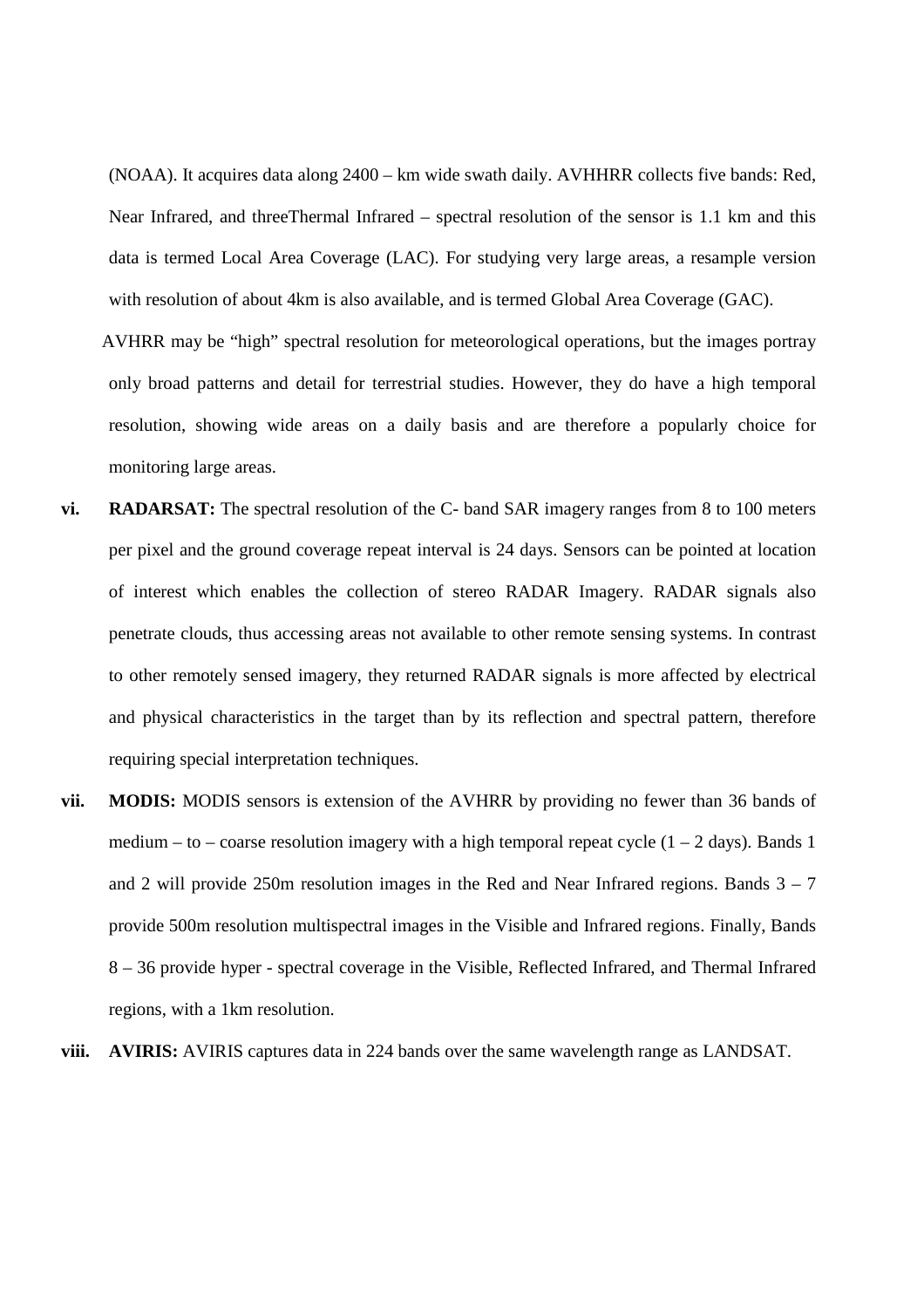**ix. JERS:** Japanese Earth Resolution Satellite offers 18m resolution L – band side – looking RADAR imager. This is a substantially longer wavelength band than the typical C – band used in the Earth resources applications.  $L$  – band RADAR is capable of penetrating vegetation as well as unconsolidated sand and is primarily used in geologic and coastal mapping applications.

#### **ix NIGERIASAT**

Nigeria launched her satellites, Nigeriasat 1 and 2 few years ago. **NigeriaSat 1** is the Nigerian contribution to the international Disaster Monitoring Constellation (DMC) project. It is an earth observing microsatellite built by SSTL on the Microsat-100 platform. It features a 32 meter resolution imager in 3 spectral bands. The Disaster Monitoring Constellation (DMC) is a novel international co-operation in space, led by SSTL bringing together organizations from seven countries: Algeria, China, Nigeria, Thailand, Turkey, the United Kingdom and Vietnam. The DMC Consortium is forming the first-ever microsatellite constellation bringing remarkable Earth observation capabilities both nationally to the individual satellite owners, and internationally to benefit world-wide humanitarian aid efforts (Space, URL).



**NIGERIASAT 1**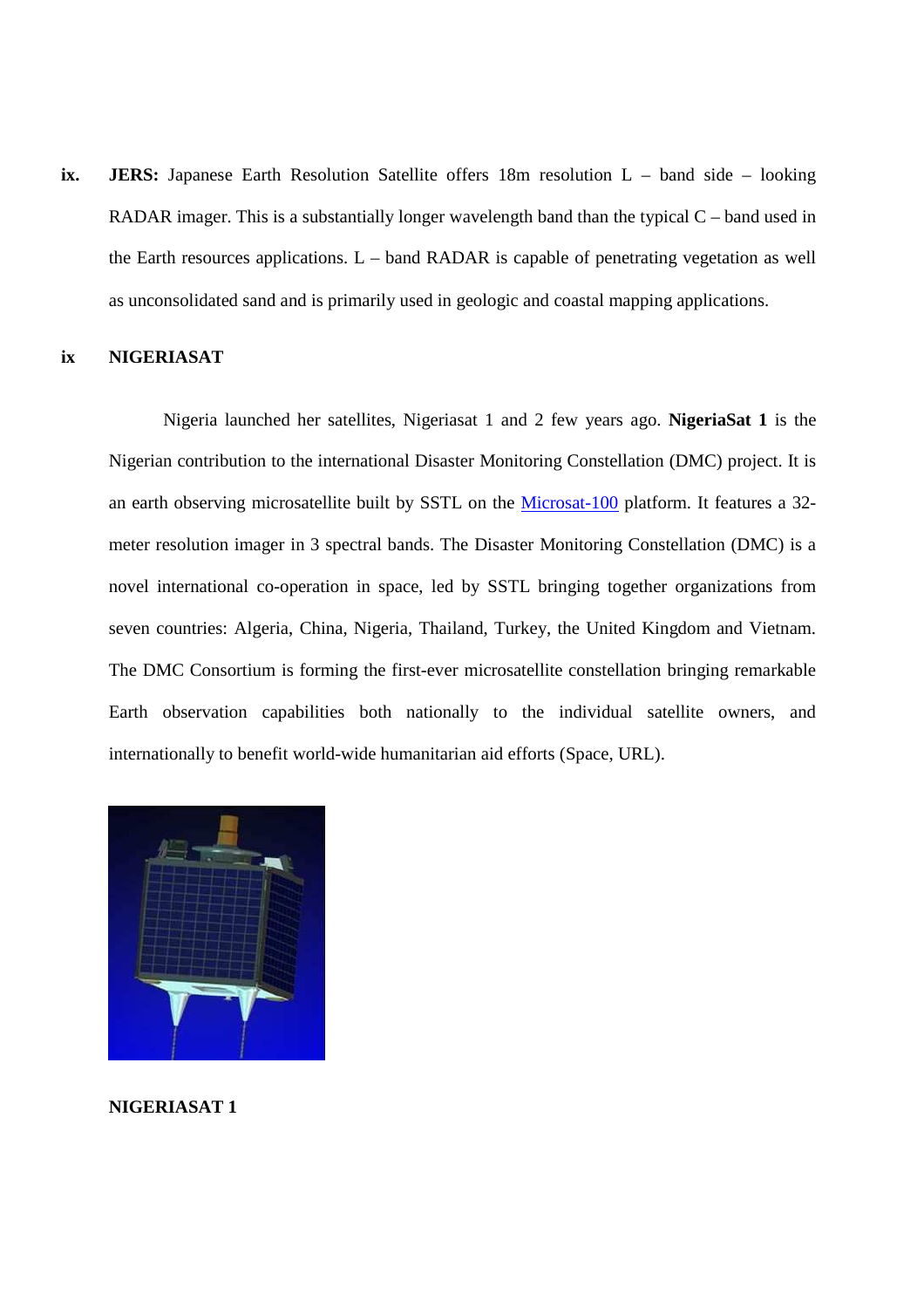#### **4.0 CONCLUSION**

The science of remote sensing is by far the most complete system for acquiring environmental data. Since it involve the collection of information about a phenomenon without practically being in contact with the phenomenon through the use of sensors, these sensor do not exist or operate in isolation. The sensors are carried by vehicles or carriers called platform. As we have seen, there are different types of remote sensors with their distinctive capabilities.

### **5.0 SUMMARY**

Due to the great importance and usefulness of remote sensing in planning and other development issues, many remote sensing systems have evolved over time. The most recent of these is the successful launch of the Nigeriasat. In the next few years, many more shall be experienced. Consequently, one should familiar with current developments and trends.

#### **6.0 References/Further Reading**

Farooq, S (2002): Types of platforms and scanning systems. Aligarh: India

Faridi, A (2008): Remote sensing platforms, cameras, scanners and sensors. http://rashid faridi.wordpress.com/

Lillesand, T. M & Kiefer, R (2000): Remote Sensing and Image Interpretation. New York: U.S.A

Introduction to remote sensing and Image Processing: IDRISI Guide to GIS and Image processing Vol.1

http://www.cas.sc.edu/geog/rslab/rscc/rscc - frames. html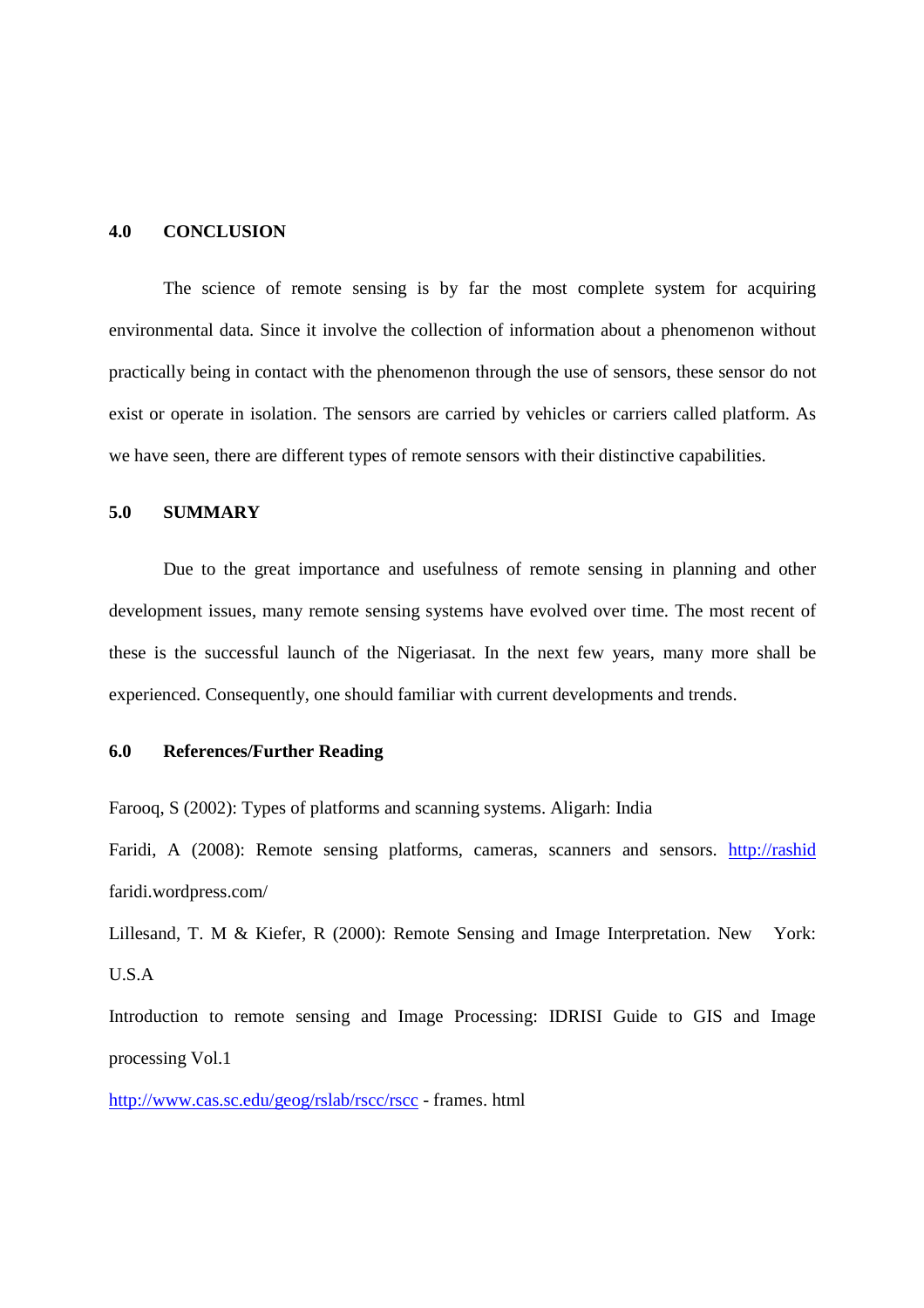http://mapsofworld.com/remote sensing.html http://en.wikipedia.or/wiki/sun-synchronous orbit https://www.e-education.psu.edu/qeog883/ http://space.skyrocket.de/doc\_sdat/nigeriasat-1.htm

# **MODULE 3 [AERIAL PHOTOGRAPHY]**

#### **Unit 1 Meaning and History of Aerial Photography**

#### **1.0 Introduction**

Aerial Photography is one of the most common, versatile and economical forms of remote sensing. It is a means of fixing time within the framework of space (de Latil, 1961). Aerial photography was the first method of remote sensing and even used today in the era of satellite and electronic scanners. Aerial photographs will still remain the most widely used type of remote sensing data.

#### **2.0 Objectives**

- 1. To introduce the subject matter of aerial photography to the students
- 2. To get students to understand the history of aerial photography
- 3. To expose students to the geometry of aerial photograph
- 4. To get the students to know how to map from aerial photograph
- **3.0 Main Body**
- **3.1 Meaning**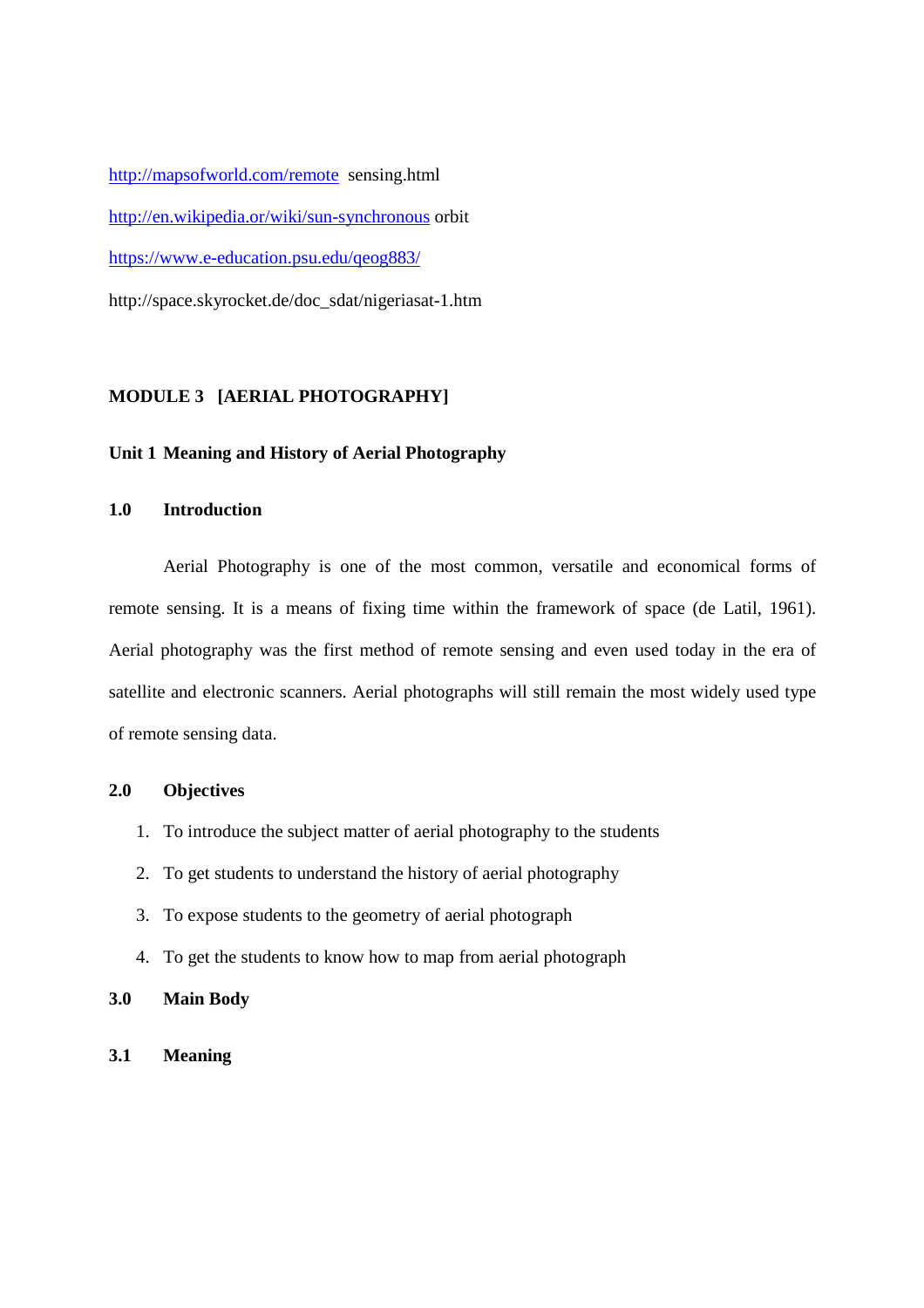According to Thomas (URL) the term "photography" is derived from two Greek words meaning "light" ( phos ) and "writing" ( graphien ). Photography means the art, hobby, or profession of taking photographs, and developing and printing the film or processing the digitized array image. Photography is the production of permanent images by means of the action of light on sensitized surfaces (film or array inside a camera), which finally giving rise to a new form of visual art. Aerial Photography means photography from the air. The aerial photograph was the first remote sensing device utilized to inventory and map characteristics of the earth. Today, it is even used in the area of satellite and electronic scanners.

Aerial photographs will still remain the most widely used type of remote sensing data. Aerial photographs were taken from balloons and kites as early as the mid 1800s (de Latil, 1961).. Today, Aircraft and helicopters are most commonly used for aerial photograph but rockets, blimps, ho-air balloons, kites and parachutes can also be used.

The earliest surviving aerial photograph is thought to be one of Paris in 1858 taken by Gasper Felix Tournachon Nadar "from an altitude of 1,200 feet over Paris. - "Nadir". Before the invention of the aeroplane, hot air balloons were commonly used to capture aerial photography although this technique had limited success. The aeroplane had a significant impact on the development of the aerial photography industry and what had started as a hobby by many enthusiasts suddenly had a potential to assist in military planning for combat situations in the World War I. By the mid 1930s aerial photography was used extensively to support the creation of small scale mapping. By the Second World War both the Allied and German forces were using the techniques for reconnaissance missions over enemy territory. (Sharkov, 2003).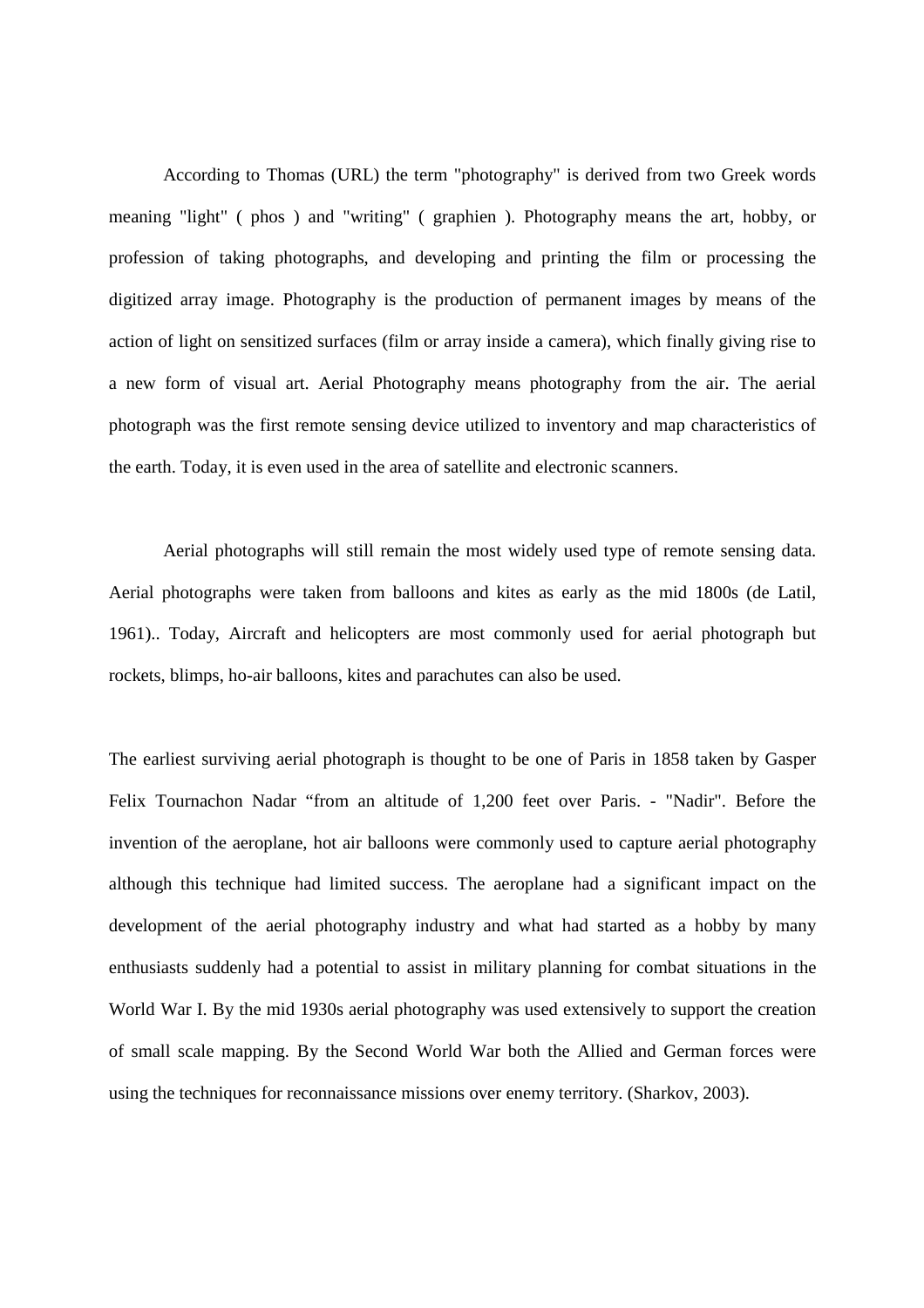The aerial photograph is one of the most common versatile and commercial forms of remote sensing device. Although some highly sophisticated systems have recently been develop, to record earth data, the photograph with its great resolving power will undoubtedly continue to be widely used as a means of remote sensing. Even though most of these newer sensors detect energy outside the visible portion of the spectrum and record that information in some form of imagery many conventional photo interpretation techniques and procedures are still application in their analysis.

Today only a small proportion of the millions of aerial photographs taken over this time survive but they have proved to be invaluable in temporal studies for a variety of different applications such as contaminated land investigations, rural planning, archaeological analysis and criminology.

# **3.2 History of Aerial Photography**

The first attempt to practice aerial photography was made by the French photographer and balloonist Gaspard-Félix Tournachon, known as "Nadar" in 1858 over Paris, France. The first use of a motion picture camera mounted to a heavier-than-air aircraft took place on April 24, 1909 over Rome in the 3:28 silent film short. The Russian military engineer Colonel Potte V. F. designed the first special semi-automatic aerial camera in 1911. This was used during World War I. The use of aerial photography for military purposes was expanded during World War I by many other aviators such as Fred Zinn. One of the first notable battles was that of Neuve Chapelle, (Heiman, 1972).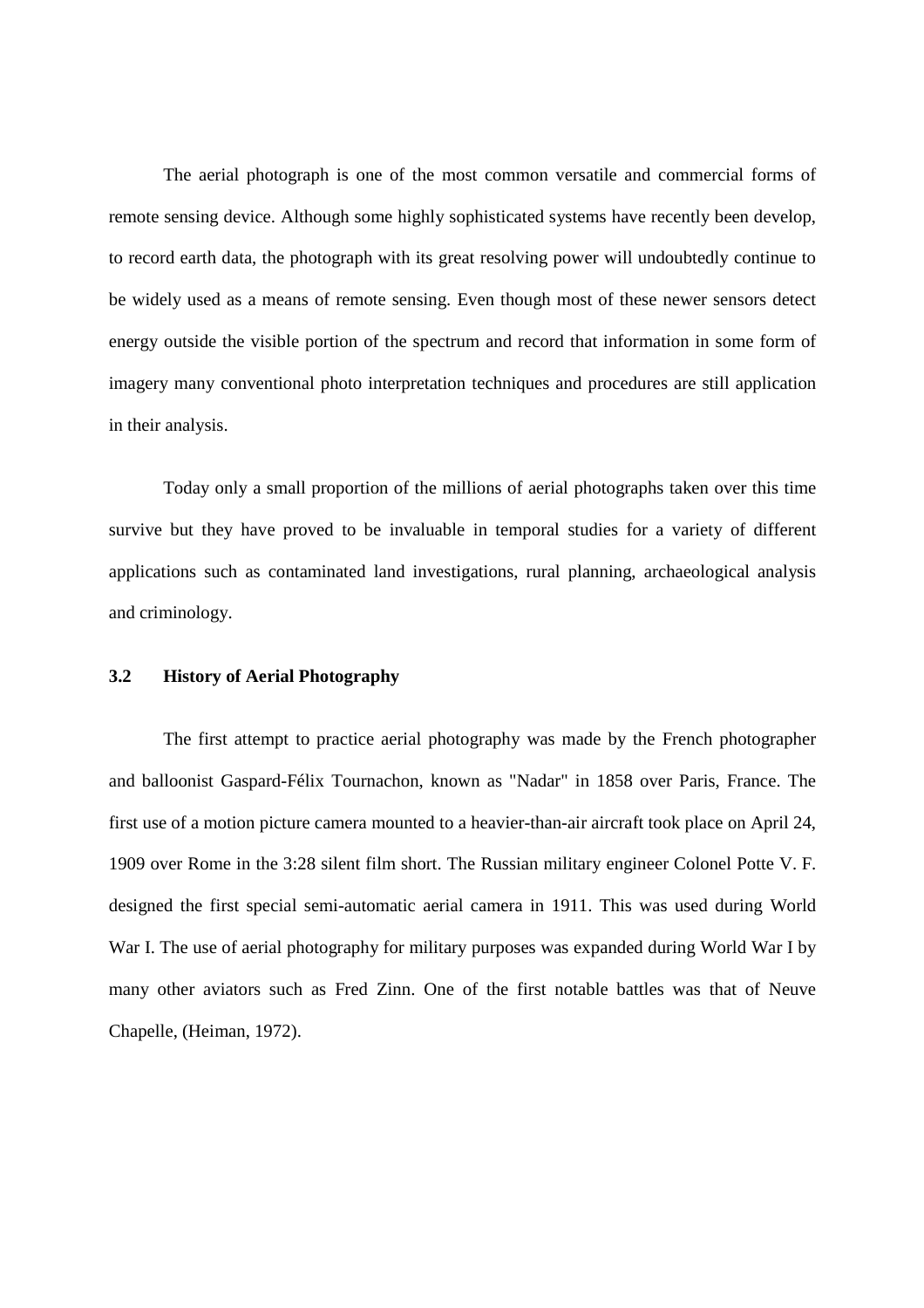Aerial mapping came into use on the battlefronts during World War I. General Allenby in January 1918 used five Australian pilots to photograph a  $1,620 \text{ km}^2$  area in Palestine. This was used as an aid to correcting and improving maps of the Turkish front. Lieutenants Leonard Taplin, Allan Runciman Brown, H. L. Fraser, Edward Patrick Kenny, and L. W. Rogers photographed a block of land stretching from the Turkish front lines 51 km deep into their rear areas.

Sherman Fairchild was one of the most successful pioneers of the commercial use of aerial photography. He started his own aircraft firm Fairchild Aircraft to develop and build specialized aircraft for high altitude aerial survey missions. One Fairchild aerial survey aircraft in 1935 carried unit that combined two synchronized cameras, and each camera having five six inch lenses with a ten inch lenses and took photos from 23,000 feet. Each photo cover two hundred and twenty five square miles. One of its first government contracts was an aerial survey of New Mexico to study soil erosion. Fairchild introduced a better high altitude camera with nine-lens in one unit that could take a photo of 600 square miles with each exposure from 30,000 feet a year later,. With the advent of inexpensive digital cameras, many people now take air photographs from commercial aircraft and increasingly from general aviation aircraft on private pleasure flights.

# **4.0 Conclusion**

Aerial Photography is seen as one of the most common, versatile and economical forms of remote sensing utilize to carry out inventory of the earth resources. From a very seemingly uninteresting beginning, aerial photography has grown to a great height difficult to ignore. Gasper Felix Tournachon Nadar is credited to have taken the first aerial photograph ever. Aerial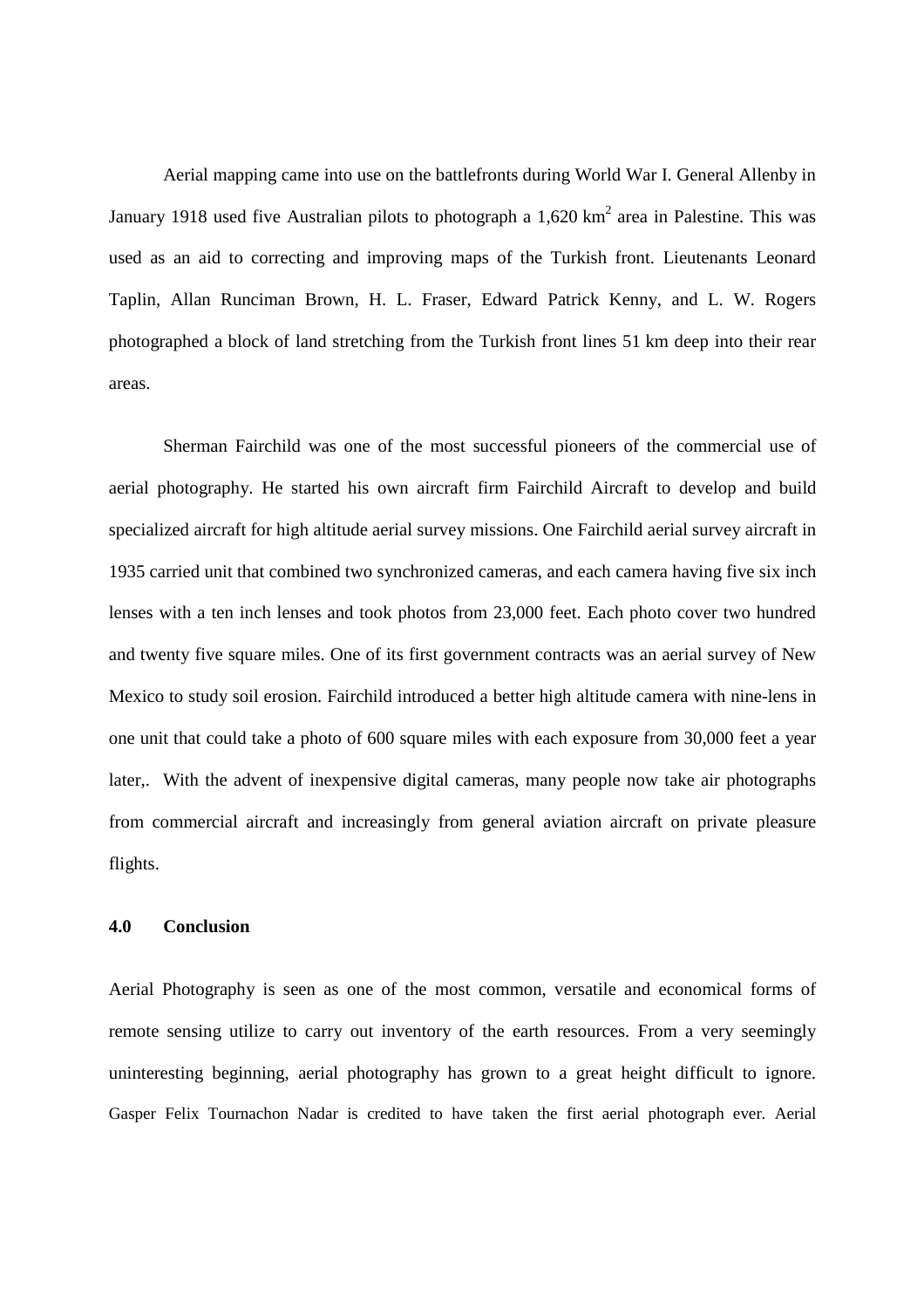Photography has a rich history having begun as early as 1858. In the world today, it is an important method utilized to capture information for planning as well as military purposes

# **5.0 Summary**

In this unit, aerial photography was defined and the meaning discussed. Also, the history of aerial photography was reviewed although very briefly.

# **6.0 References/Further Reading**

Conyers, N.R. (2003) Eyes of the RAF A History of Photo-Reconnaissance Sutton

Getis A, Getis J, Fellmann J. (2000) Introduction to Geography ( $7<sup>th</sup>$  Edition), McGraw Hill, New York.

Heiman, G. (1972) Aerial Photography :The Story of Aerial Photography and Reconnaissance Airforce Academy Series Macmillan New York.

Macdonald, A.S. (1992), Air Photography at the Ordnance Survey from 1919 to 1991 Photogrammetric record 14 (80):Pp 249-260

Paine, D. P. (1981) Aerial Photography and Image Interpretation for Resource Management Wiley

Sharkov, E.A. (2003) Passive Microwave Remote Sensing of the Earth : Physical Foundation in Geographic Science. Praxis Publishing Ltd, Chichester, UK

http://www.landmap.ac.uk/index.php/Learning-Materials/Historical-Aerial-Photography-Course/.html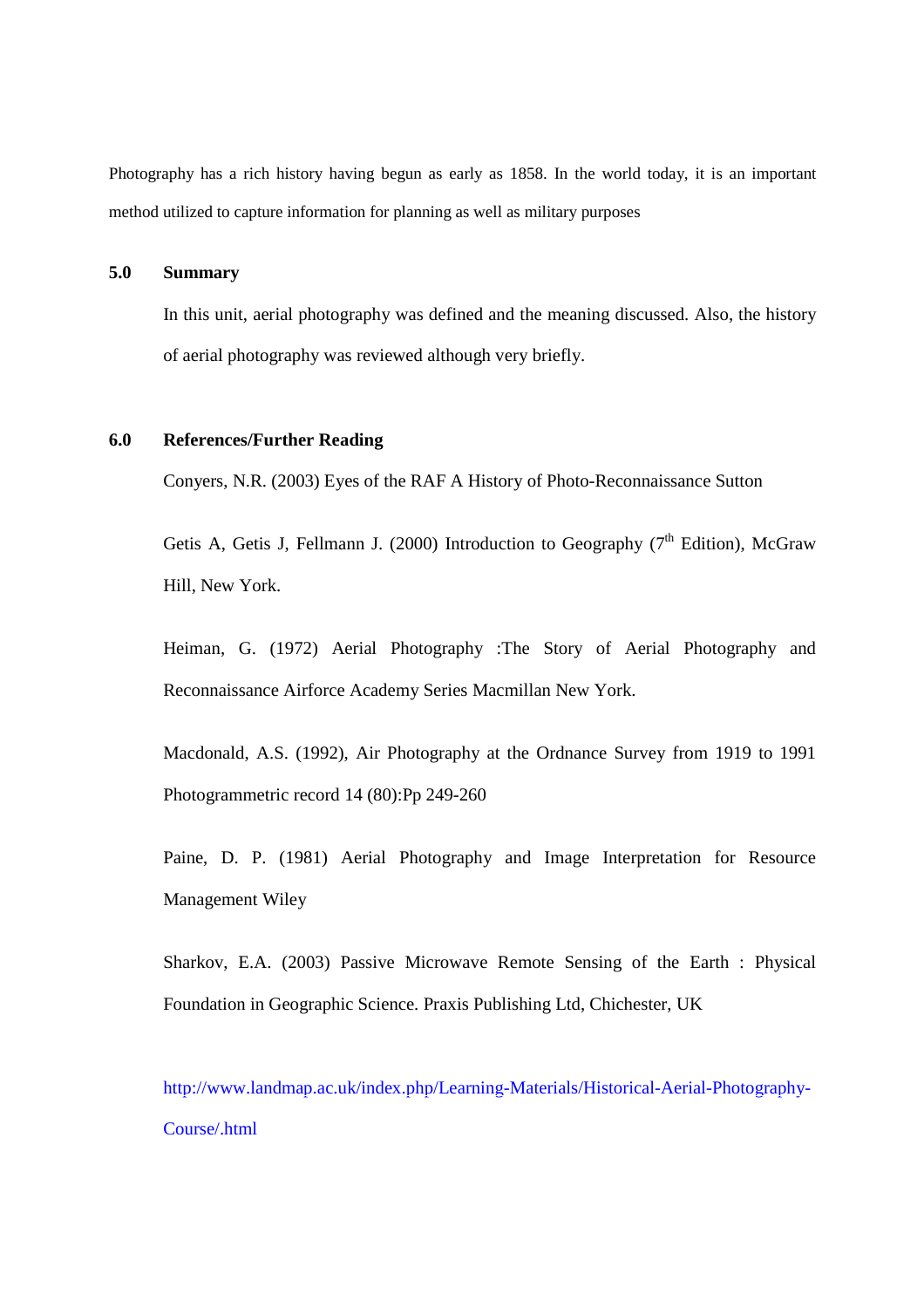http://www.bookrags.com/Aerial\_photography

www.rleggat.com/photohistory

The Royal Photographic Society www.rps.org

# **Unit 2 Types of Aerial Photograph**

# **1.0 Introduction**

There are two types of aerial photograph the vertical and oblique aerial photographs. While in the vertical the camera axis are directed as vertical as possible, in the oblique, there is intentional tilting of the camera optical axis. This information is necessary in the choice of aerial photograph to use in a particular project. The issues are therefore discussed in this unit.

**2.0 Objectives**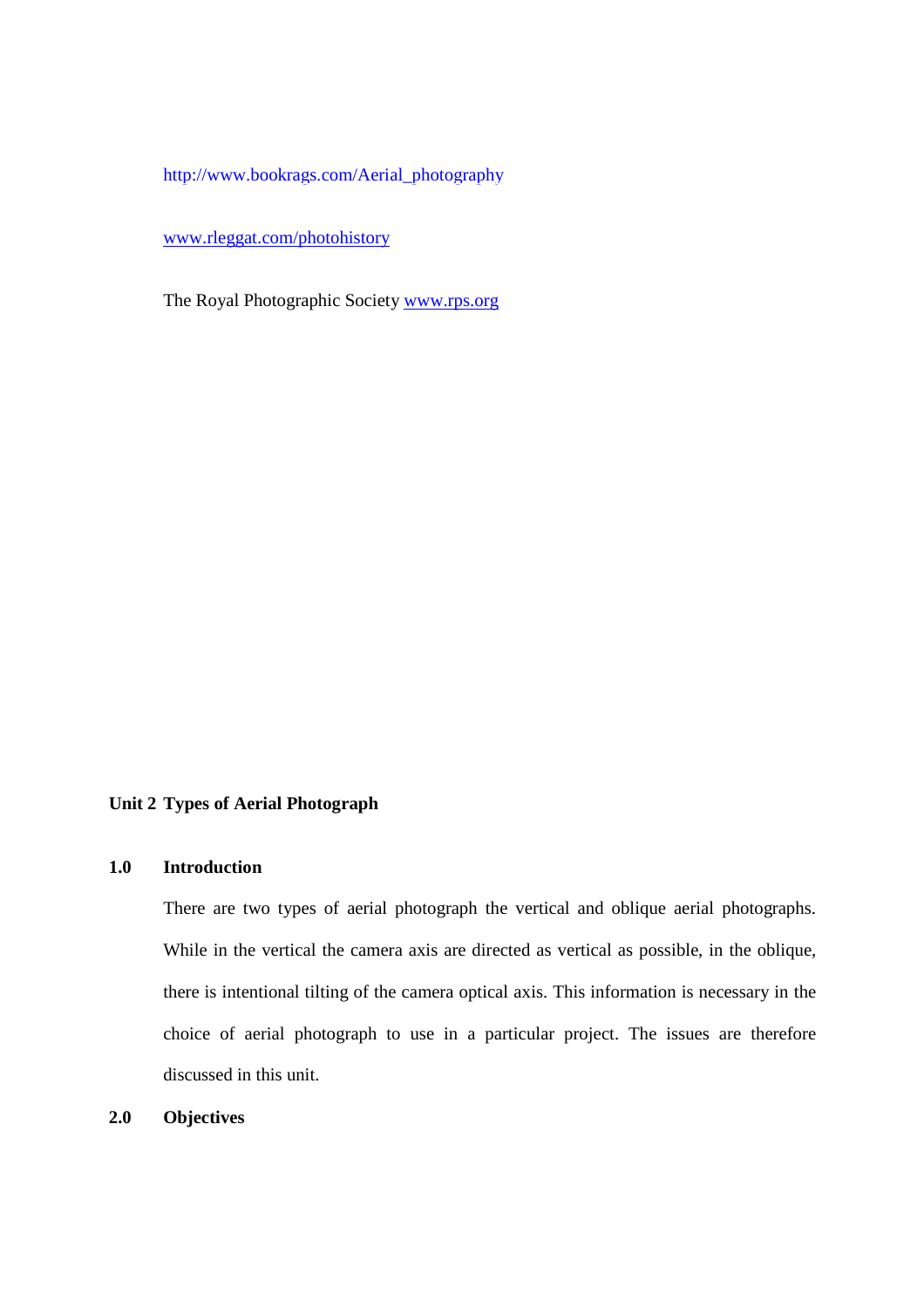- 1. To get the students to understand the different types of aerial photograph
- 2. To distinguish between the vertical and oblique aerial photograph.

#### **3.0 Main Body**

#### **3.1 Types of aerial Photograph**

*a. Vertical Aerial Photos:* These are those photographs in which the axis of the camera is directed as vertical as possible. In this case, the axis is perpendicular to the ground. As the name suggests, vertical aerial photographs are taken from directly overhead looking down vertically and they therefore produce a mostly flat image almost like a map. It extremely difficult to obtain a truly vertical air photo because of the unavoidable angular tilts caused by the angular altitude of the aircraft during exposure. This may cause between  $1^0$  to  $3^0$  unintentional inclinations of the optical axis of the camera resulting in the acquisition of tilted air photographs. However, when this angular tilting is unintentional and perhaps within  $1^0$  to  $3^0$  mentioned earlier, it is still regarded as vertical air photograph. The great amount of information can be derived from vertical air photos. Vertical aerial photography is sometimes also called "overhead aerial photography". Vertical aerial photographs are most commonly used for mapping projects, for land use or geometric surveys, farm evaluation, flood risk assessment and scientific studies.

*b. Oblique Aerial Photographs*: When the axis of the camera/lens is tilted intentionally at an angle of  $3^0$  to 90<sup>0</sup> to the ground the resulting photograph is said to be oblique. Thus we have high and low oblique air photographs. High oblique photographs include the image of the horizon while low oblique do not (please see Figure 4.1). The subject is seen at an angle and therefore the photographs are perceived by the human eye as having depth and definition. Oblique aerial photography is commonly used for aerial construction progress reports,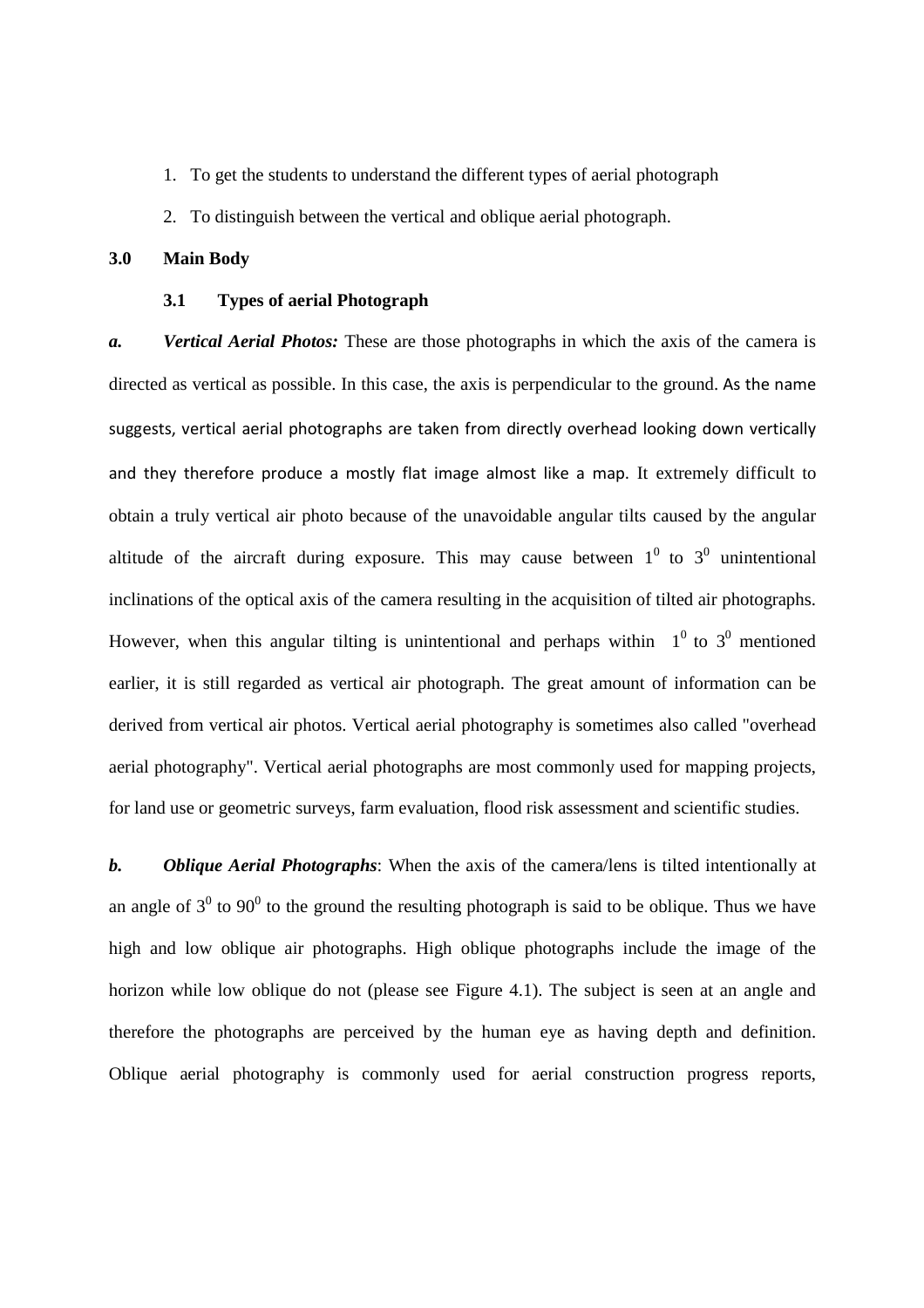archaeology, advertising and promotion work, in the sale of commercial and residential property and land, in legal disputes or just to produce a stunning aerial photograph for display.



**Figure 3.1 Vertical and Oblique Aerial Photographs** 

# **3.2 Types of Aerial Cameras**

There are many types of aerial cameras:

- $\triangleright$  Aerial mapping camera (single lens)
- $\triangleright$  Reconnaissance camera
- $\triangleright$  Strip camera
- Panoramic camera
- $\triangleright$  Multilens camera, the multi camera array (multiband aerial camera) and
- $\triangleright$  Digital camera

# **Aerial Mapping (Single Lens) Camera (after Curran, 1988)**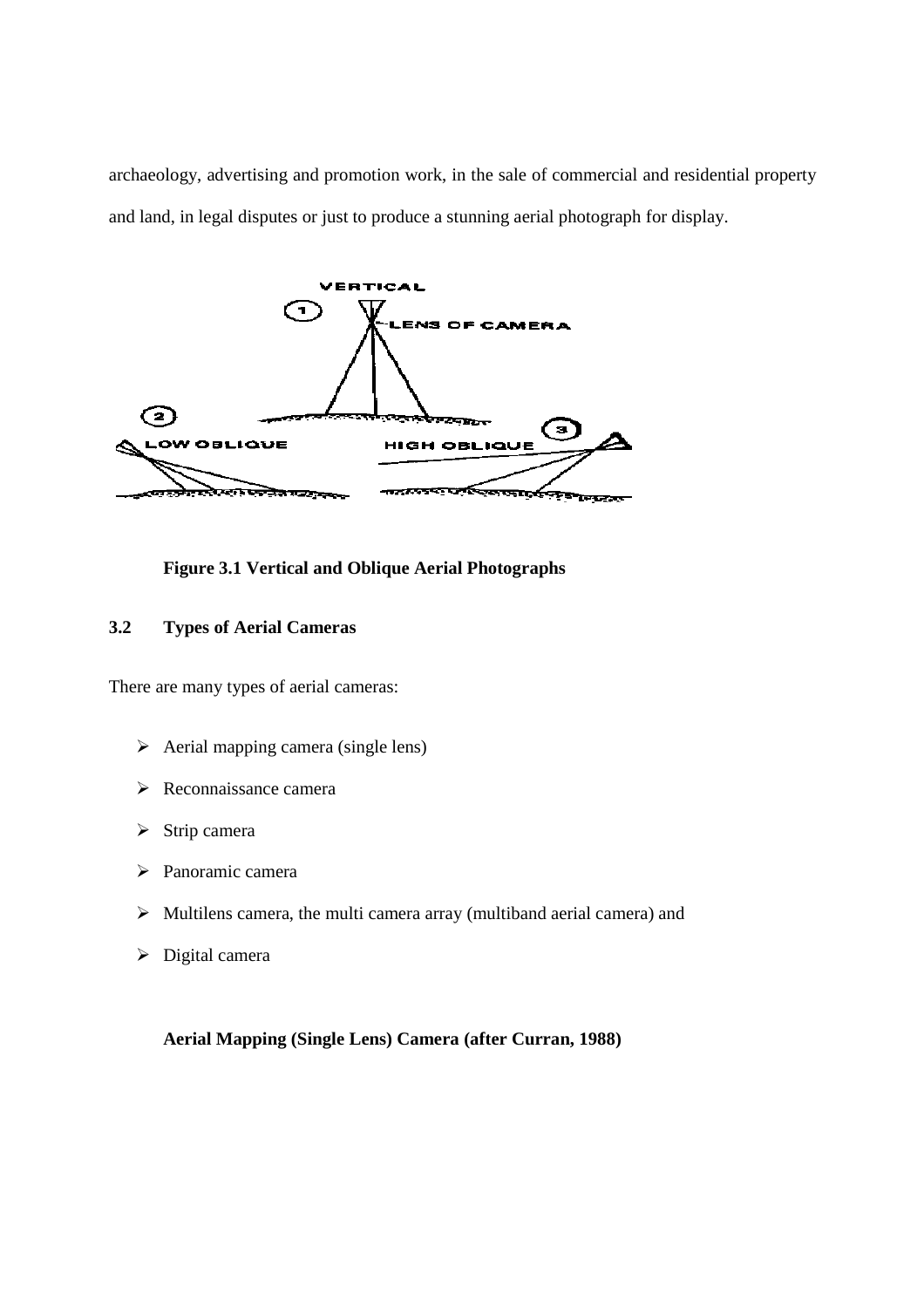Aerial mapping cameras (also called metric or cartographic cameras) are single lens frame cameras designed to provide extremely high geometric image quality. They employ a low distortion lens system held in a fixed position relative to the plane of the film. The film format size is commonly a square of 230 mm on a side. The total width of the film used is 240 mm and the film magazine capacity ranges up to film lengths of 120 metres. A frame of imagery is acquired with each opening of the camera shutter, which is tripped at a set frequency by an electronic device called an intervalometer. They are exclusively used in obtaining aerial photos for remote sensing in general and photogrammetric mapping purposes in particular. Single lens frame cameras are the most common cameras in use today.



Figure 3.2. An aerial mapping camera (Carl ZerisRMK/A15/23) with automatic levelling and exposure control. It is mounted on a suspension mount, between the remote control unit (left) and its navigation telescope (right). Source: Curran, 1988).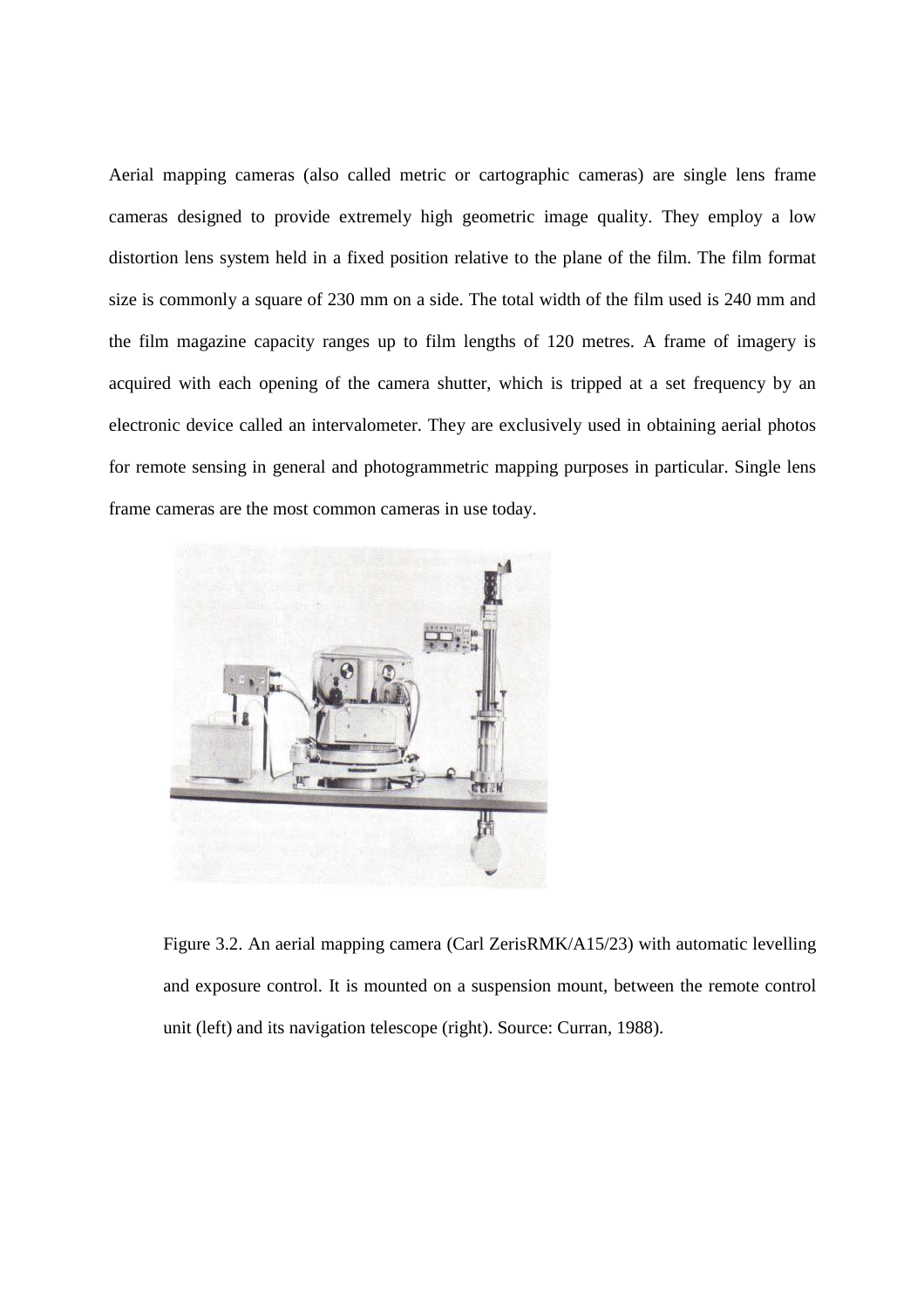

**Figure 3.3: The principal components of a single lens frame mapping camera. Source: Lillesand et al, (2005) Panoramic Aerial Camera** 

Here, the ground areas are covered by either rotating the camera lens or rotating a prism in front of the lens. The terrain is scanned from side to side, transverse to the flight direction. The film is exposed along a curved surface located at the focal distance from the rotating lens assembly, and the angular coverage can extend from horizon to horizon. Cameras with a rotating prism design contain a fixed lens and a flat film plane. Scanning is accomplished by rotating the prism in front of the lens.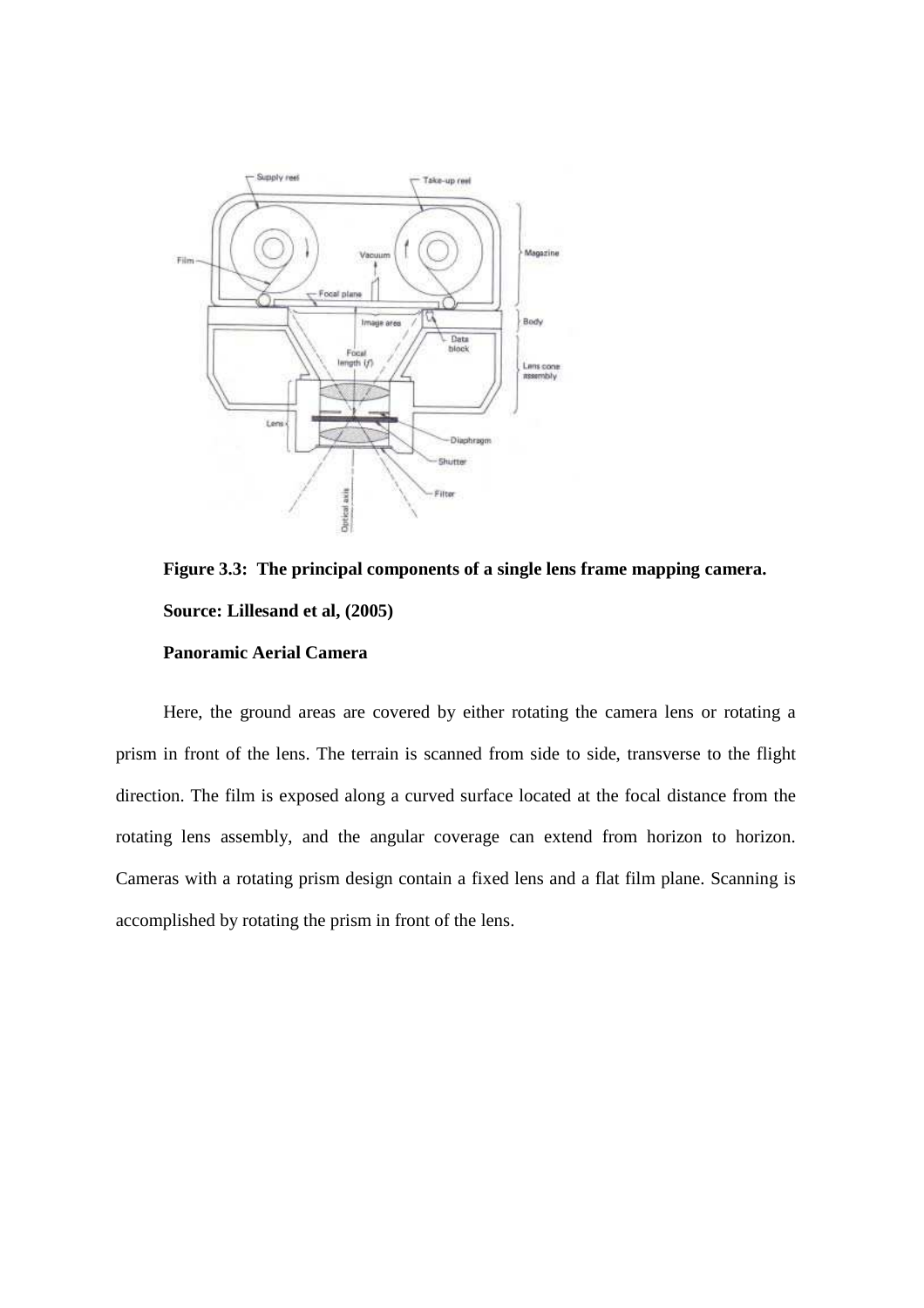

**Figure 3.4. The operating principle of a panoramic camera**  *Source: Thomas (URL)* 

# **4.0 Conclusion**

In the unit, vertical and oblique aerial photographs were discussed as the two types of aerial photograph. Vertical air photograph is the one in which the camera axis is as vertical as possible while that of oblique involves intentional angular tilting of the camera axis. The types of aerial cameras were also discussed.

# **5.0 Summary**

In discussing the types of aerial photograph, it is good to note that each one could be used for quite different applications as discussed in this unit.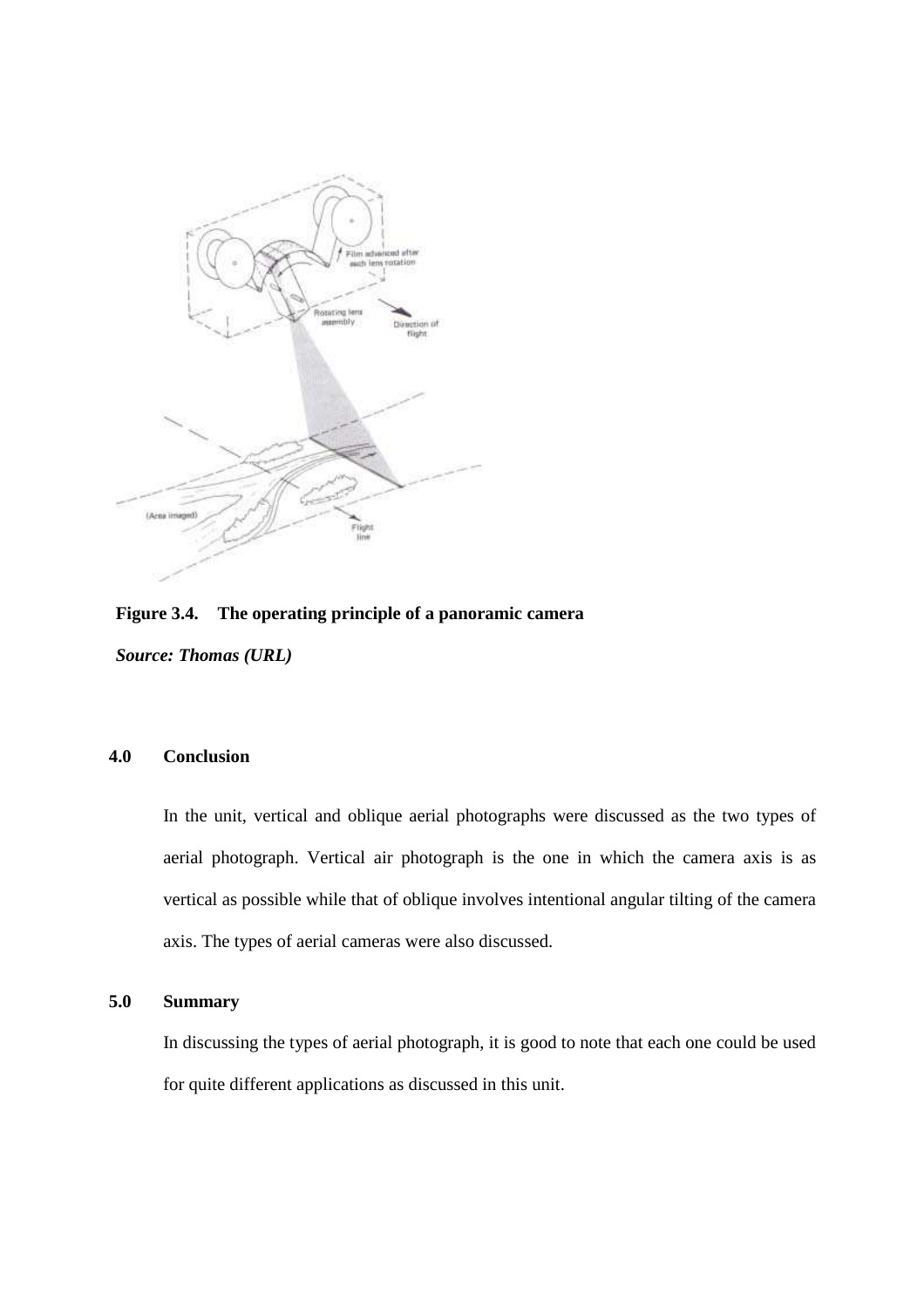# **6.0 References/Further Reading**

A history of Photography from its beginnings until the 1920s.

www.rleggat.com/photohistory

The Royal Photographic Society www.rps.org

Conyers Nesbitt, Roy 2003 Eyes of the RAF A History of Photo-Reconnaissance Sutton

Going, Christopher and Jones, Dr Alun 2004 Above the battle - D Day the lost evidence **Crecy** 

Heiman, Grover 1972 Aerial Photography – the story of Aerial Photography and Reconnaissance Airforce Academy Series Macmillan New York

London Topographical Society, 2005. The London County Council Bomb Damage Maps 1939 – 1945

Macdonald, A.S. 1992 Air Photography at the Ordnance Survey from 1919 to 1991 Photogrammetric record 14 (80): 249-260

Martin, Rupert 1983 The View from Above The Photographers Gallery London

Paine, David P 1981 Aerial Photography and Image Interpretation for Resource Management Wiley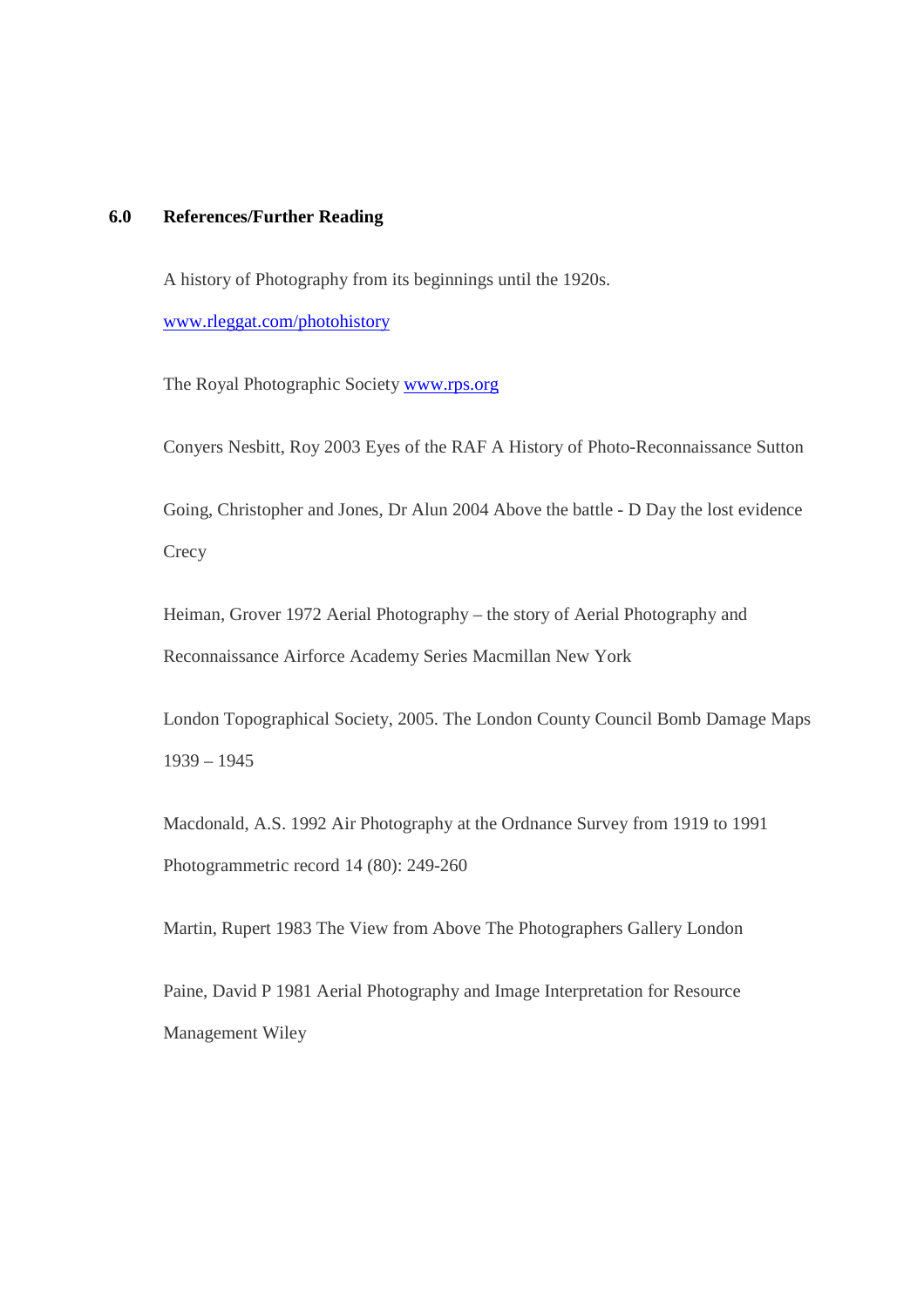#### **Unit 3 Taking Vertical Aerial Photograph**

### **1.0 Introduction**

The major objective of flying for aerial coverage is to obtain aerial photographs in the quickest and cheapest possible manner. This therefore enables the user to carryout necessary plotting to derive the needed information which in most cases is in map form. A systematic coverage of an area is obtained by flying the aircraft on a straight line and at a fixed height. These are discussed in this unit.

#### **2.0 Objective**

1. To discuss the processes involved in taking vertical aerial photographs

#### **3.0 Main Body**

#### **3.1 Taking Vertical Air Photographs**

The major objective of flying for aerial coverage is to obtain aerial photographs in the quickest and cheapest possible manner. A systematic coverage of an area is obtained by flying the aircraft in a series of straight line and at a fixed height. The photographs taken during the time the aircraft makes these runs are collectively called a strip as is indicated in Figure 3.5.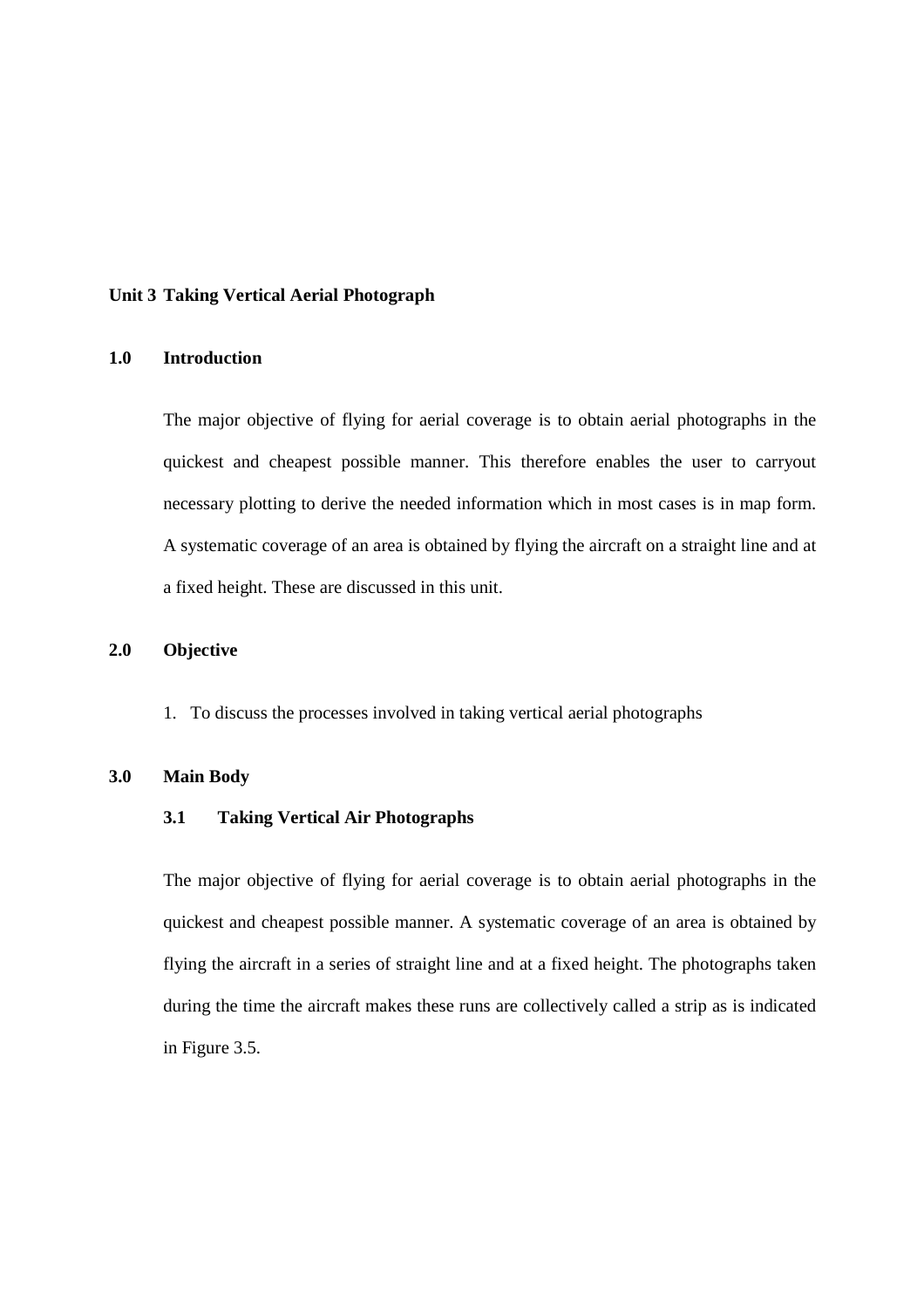

**Figure 3.5: A Strip of aerial photographs taken during a single run** 

 An airphoto derived from a camera is a *Perspective View*. This means that there is *distortion* in the image due to image motion and *image displacement* due to topography and the effect of *Parallax.* The geometric centre of the airphoto, or *Principal Point*, has no image displacement. This position on the ground is referred to as the *Plumb Point* or *Nadir (please see Figure 4.6*). Radially and towards the margins of the airphoto, the image displacement increases due to the effect of parallax.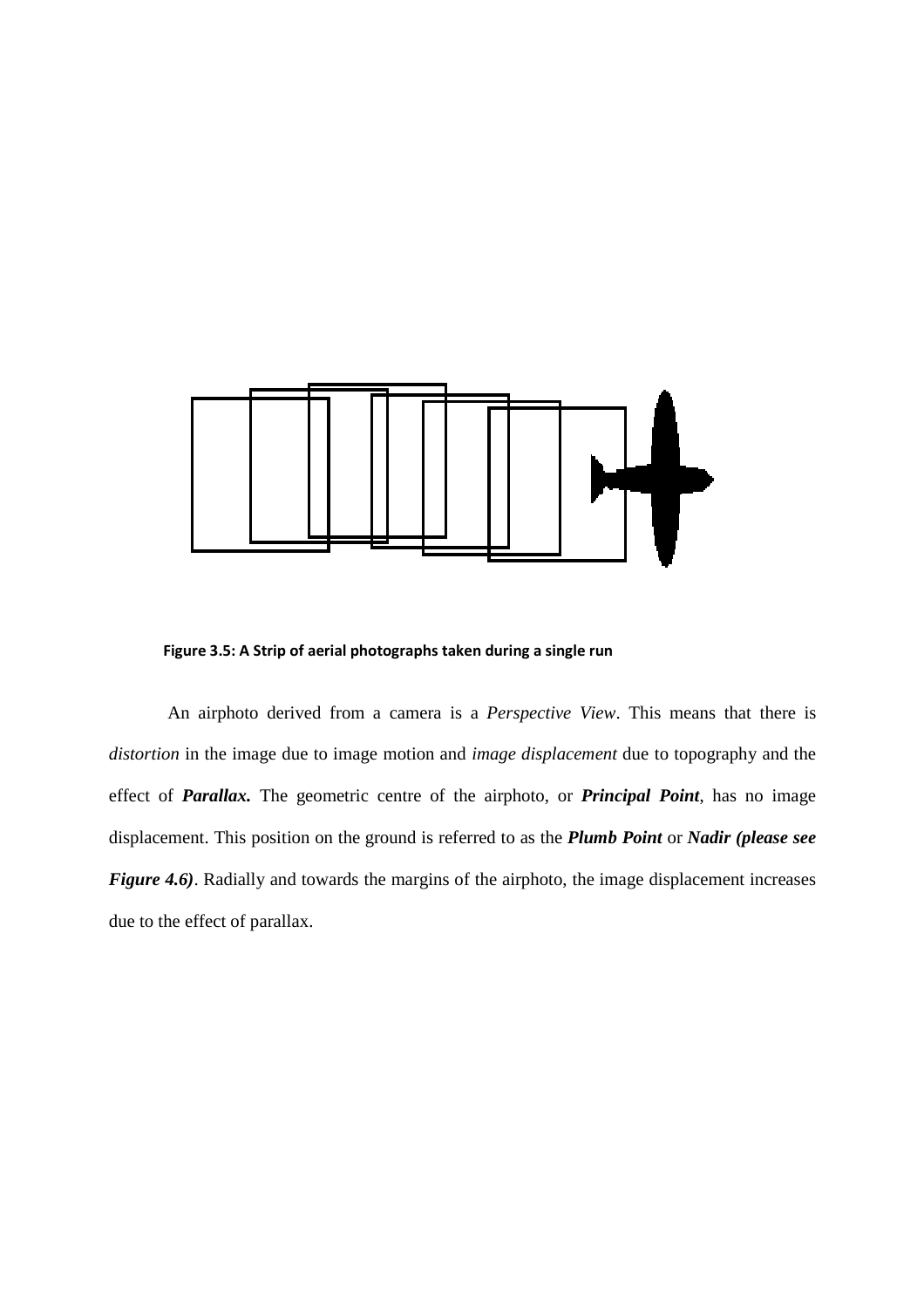

*Figure 3.6: The Principal Point of Aerial Photographs* 

Aerial photos are generally taken in a North-South or East-West direction along parallel flightlines. *Flight Lines:* are the paths that an aircraft takes in order to ensure complete coverage of the area to be photographed. Flightlines are arranged to give a succession of overlapping photos. The photos overlap within and between flightlines, and the overlap in these two directions is called *Forward Overlap* and *Sidelap*.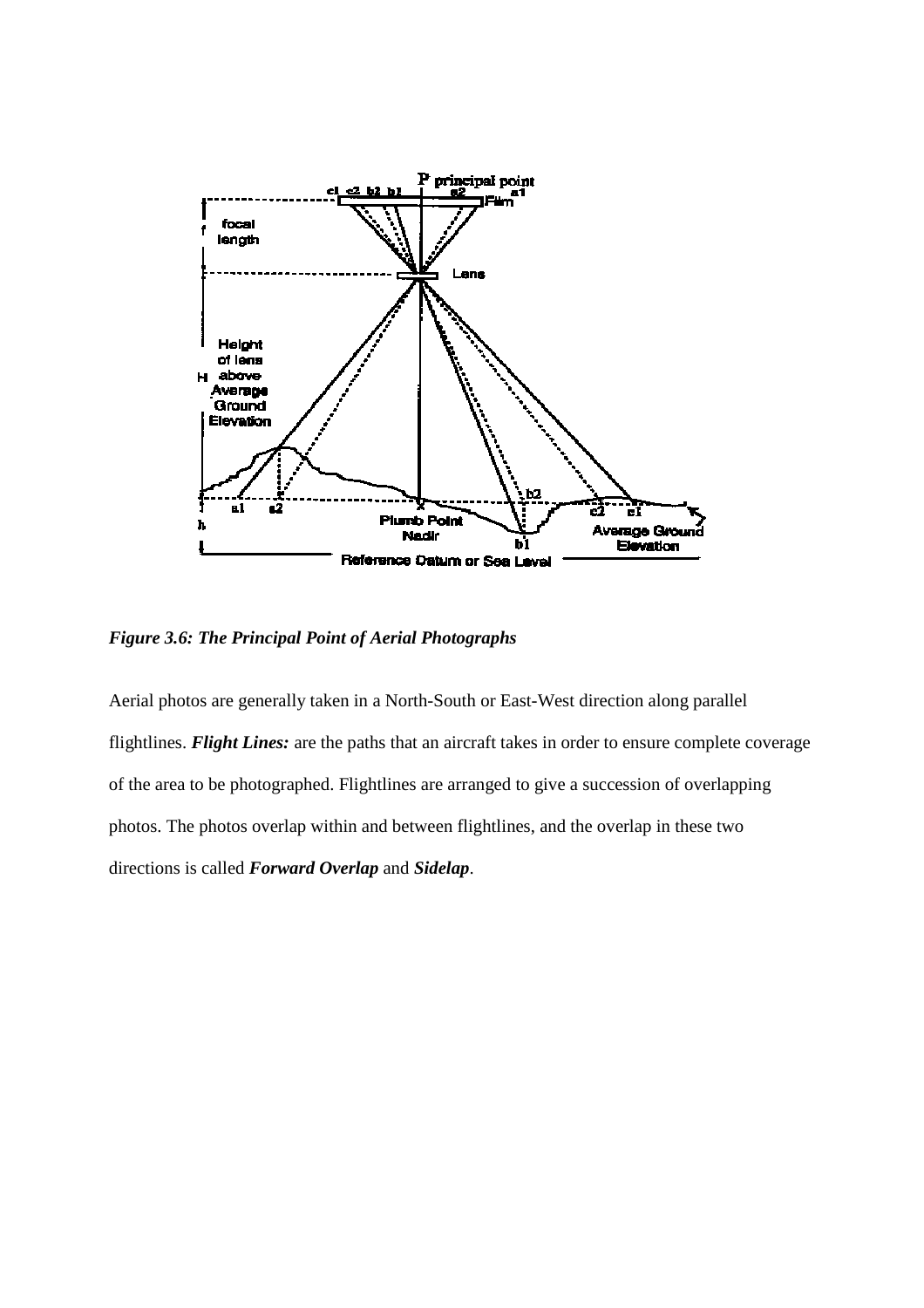**Figure 4.7Flight** 



*Forward Overlap* within a flightline is from 60 to 70%. This provides for stereoscopic view of the area and complete coverage (Figure 3.8).



*Figure 4.8: 60 to 70 Percent Overlap of Vertical Air Photograph*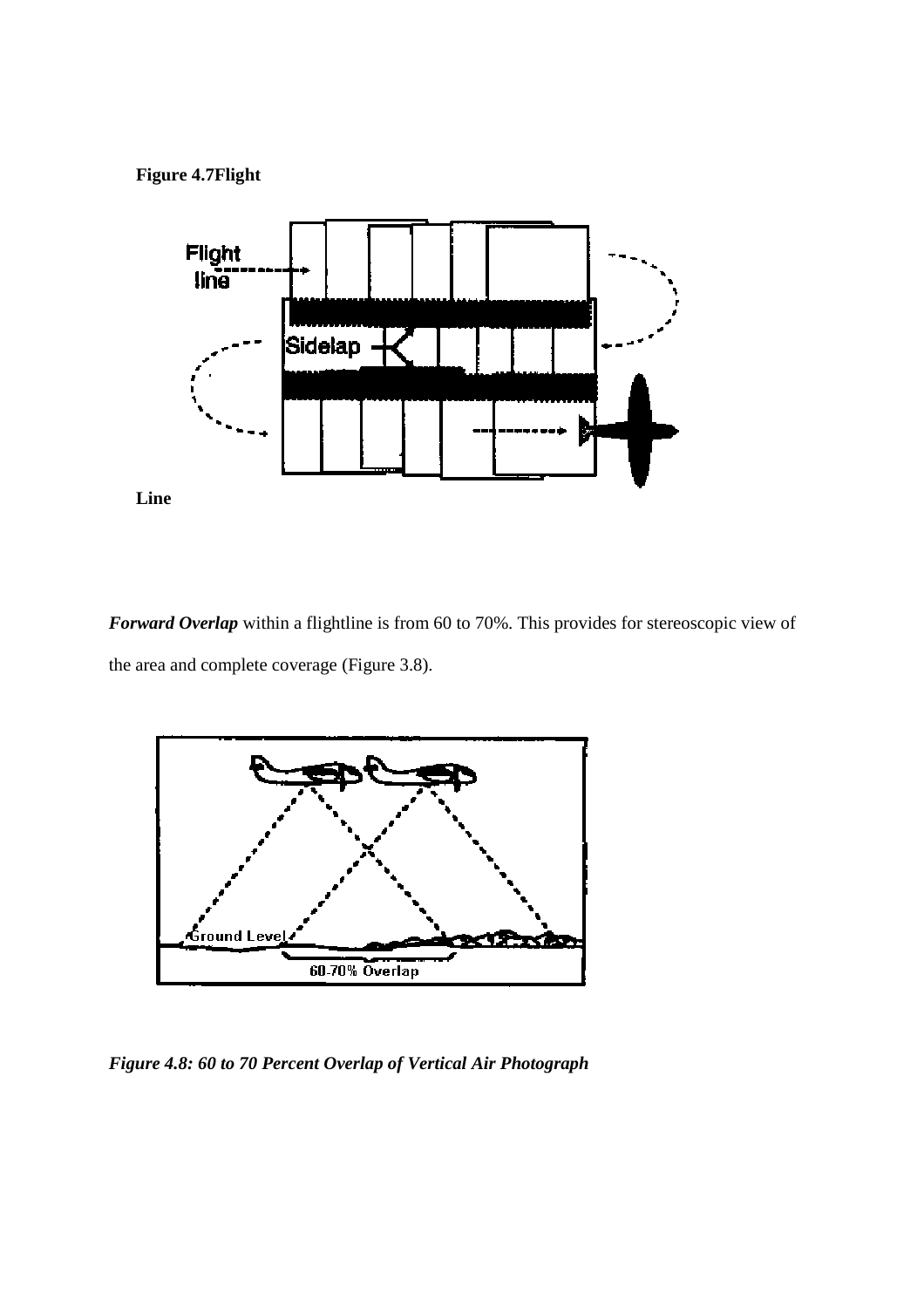*Sidelap:The sidelap* between flightlines is from 25-40% and ensures that no areas are left uncovered.



**Figure 3.9: 25% - 40% Overlap** 

 Stereoscopic coverage of the project area must be ensured. This consists of adjacent pairs of overlapping aerial photographs called stereo pairs. Stereo pairs provide two different perspectives of the ground area within the area of coverage. When images forming a stereo pair are viewed with a stereoscope, each eye psychologically occupies the vantage point from which the respective image of the stereo pair was taken during flight. This results in a threedimensional model.

#### **4.0 Conclusion**

The processes involved in taking vertical aerial photograph were discussed. From the facts presented, there must be systematic coverage of the project area during flight. To ensure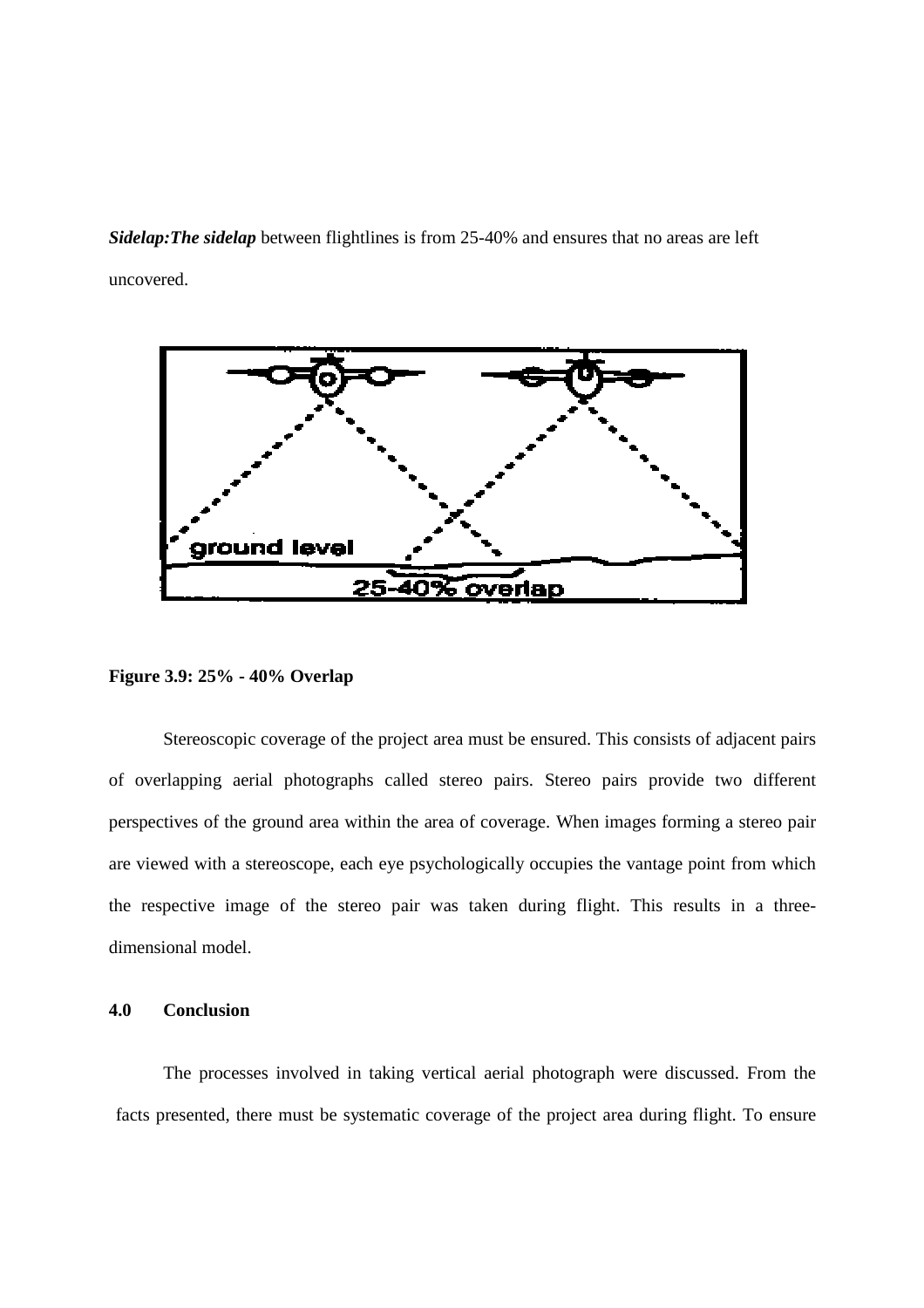this, it is required that the aircraft flies at a constant height and along a straight line (lines). One of such round of flight is called run. If this is not ensured, it may generate serious distortions which will go a long way to affecting the geometry of the captured aerial photographs which is the subject for the next unit.

#### **5.0 Summary**

This unit discussed the processes of taking aerial photograph. The various instruments employed for this purpose were also presented. Students should take advantage of the rich literature that is available in this subject matter to enrich their knowledge base.

# **6.0 References/Further Reading**

A history of Photography from its beginnings until the 1920s. www.rleggat.com/photohistory

The Royal Photographic Society www.rps.org

Conyers Nesbitt, Roy 2003 Eyes of the RAF A History of Photo-Reconnaissance Sutton

Going, Christopher and Jones, Dr Alun 2004 Above the battle - D Day the lost evidence **Crecy** 

Heiman, Grover 1972 Aerial Photography – the story of Aerial Photography and Reconnaissance Airforce Academy Series Macmillan New York

London Topographical Society, 2005. The London County Council Bomb Damage Maps 1939 – 1945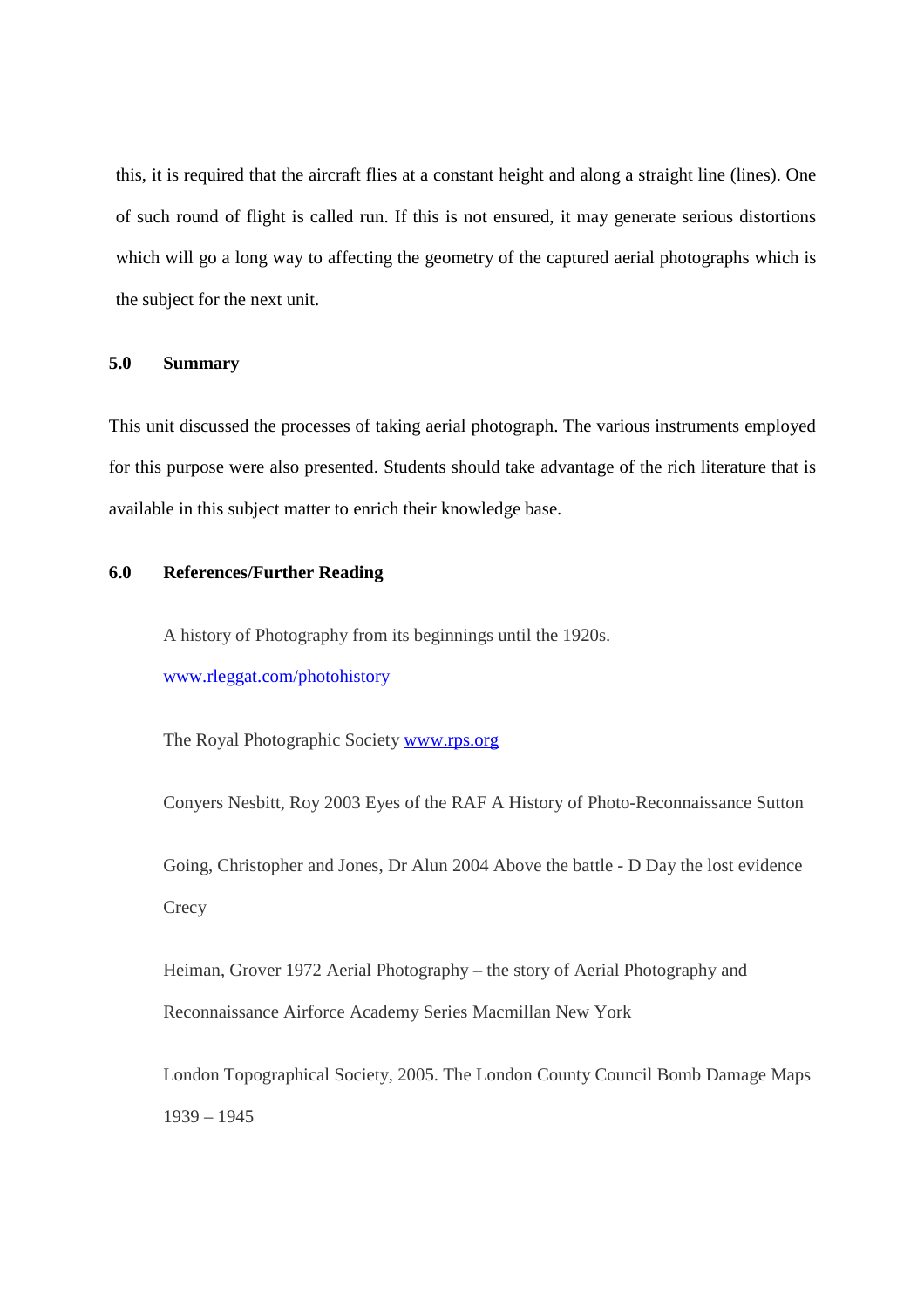Macdonald, A.S. 1992 Air Photography at the Ordnance Survey from 1919 to 1991 Photogrammetric record 14 (80): 249-260

Martin, Rupert 1983 The View from Above The Photographers Gallery London

Paine, David P 1981 Aerial Photography and Image Interpretation for Resource Management Wiley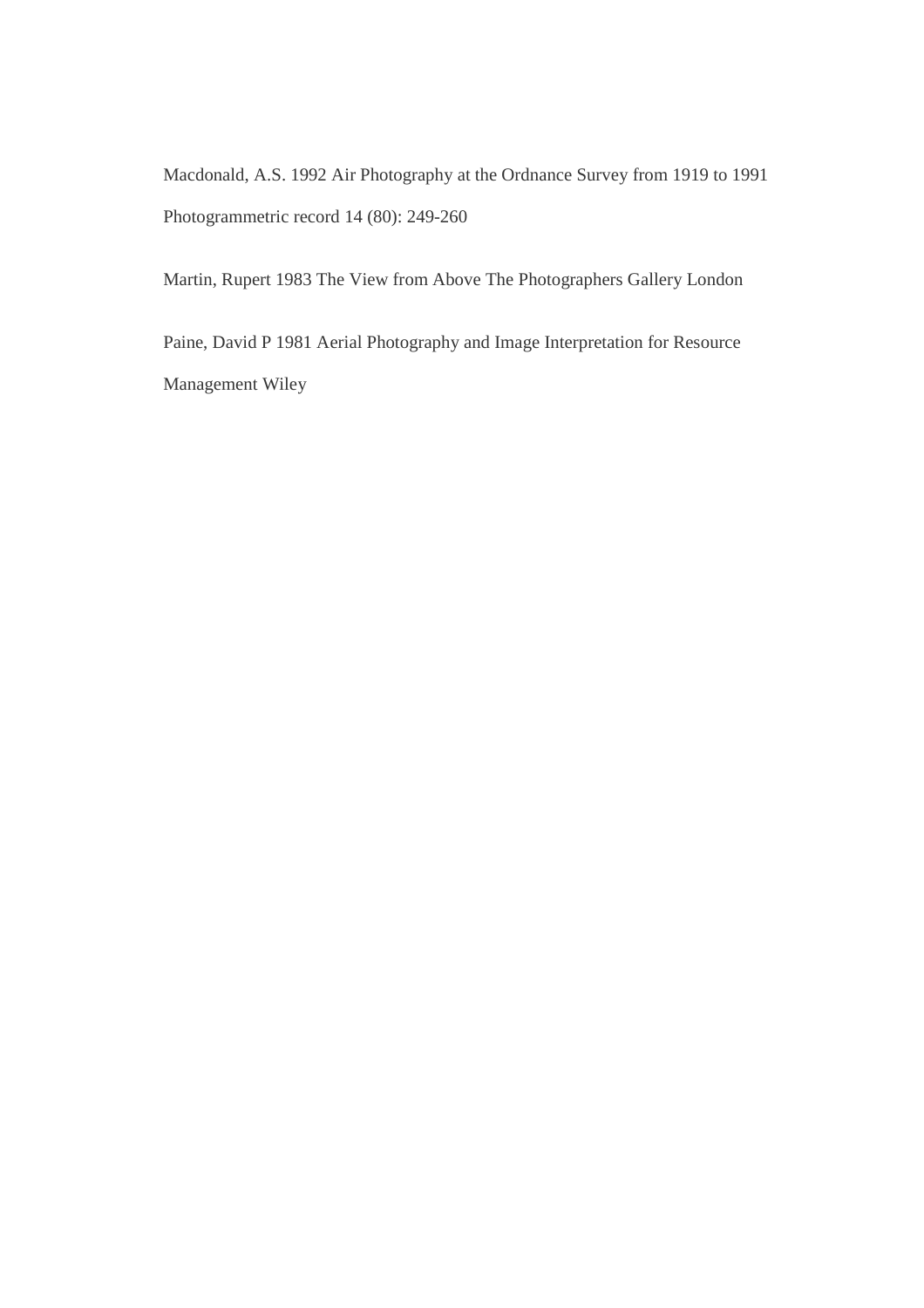#### **Unit 4 Geometric Property of Aerial Photograph**

# **1.0 Introduction**

In this unit, the scale and other geometric properties of the vertical aerial photograph are presented. In order to extract useful information from the air photograph, the scale must be known. Relief displacement is also presented.

# **2.0 Objectives**

- 1. To get the students to understand the different ways to compute the scale of aerial photograph
- 2. To discuss different forms of displacement which affect the accuracy of information on air photographs

#### **3.0 Main Body**

# **3.1 Scale and Aerial Measurement**

 Scale is the ratio of a distance on an aerial photograph to that on the ground. It can be expressed in unit equivalents like 1 inch to 2,000 feet or as a representative fraction (1/2, 000) or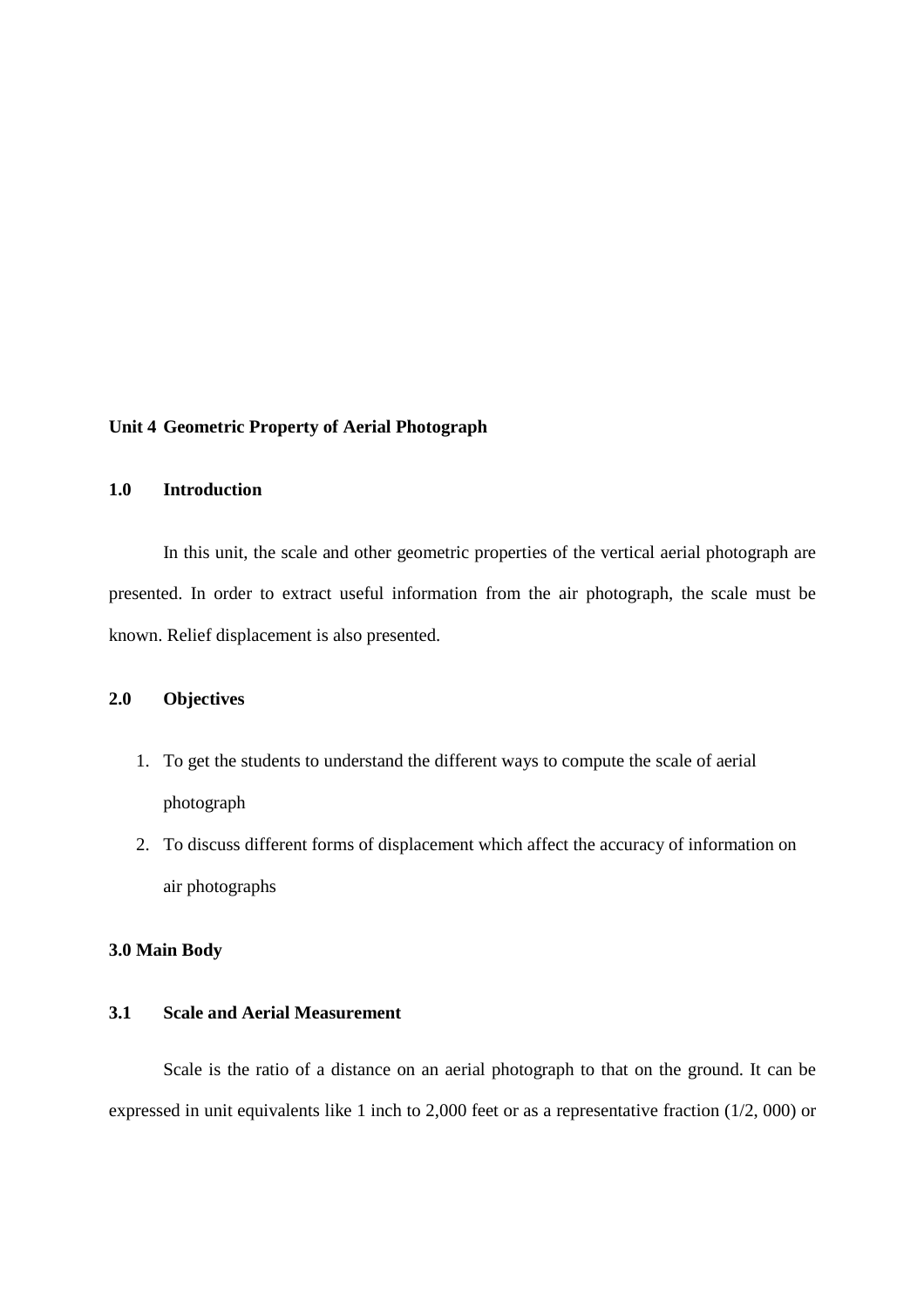ratio (1:12,000). The amount of details shown on aerial photograph depends to a great extent on scale. Scale plays a major role because it determines what you can see, the accuracy of your estimates and how certain features will appear. The bigger the scale, the closer you are to reality.

### **3.1.2 Evaluation of Scale**

 It is possible to evaluate the scale of an aerial photograph by using the focal length of the camera system (f) and the height (H) above the terrain at which the photograph is obtained. Its given by the expression.

Scale = 
$$
\frac{\text{focal length of camera}}{\text{Flying height above terrain}}
$$
 = f/  
H

 Figure 3.10 illustrate the relationship of focal length and flying height above terrain. The first thing is that the distance from D to E and A to B are proportional to the ratio of the focal length (f) to the height above the ground (H). This allows for the calculation of proportional length because the angle formed on either side of the lens, labeled point C on the diagram are identical. Also note that the centre point of the image (the principal point, PP) and the actual center point on the ground (Nadir) fall along the optical axis of the camera in this idealized diagram (Pope, Robert, 1957).

Figure 3.10 illustrate the relationship of focal length and flying height above terrain

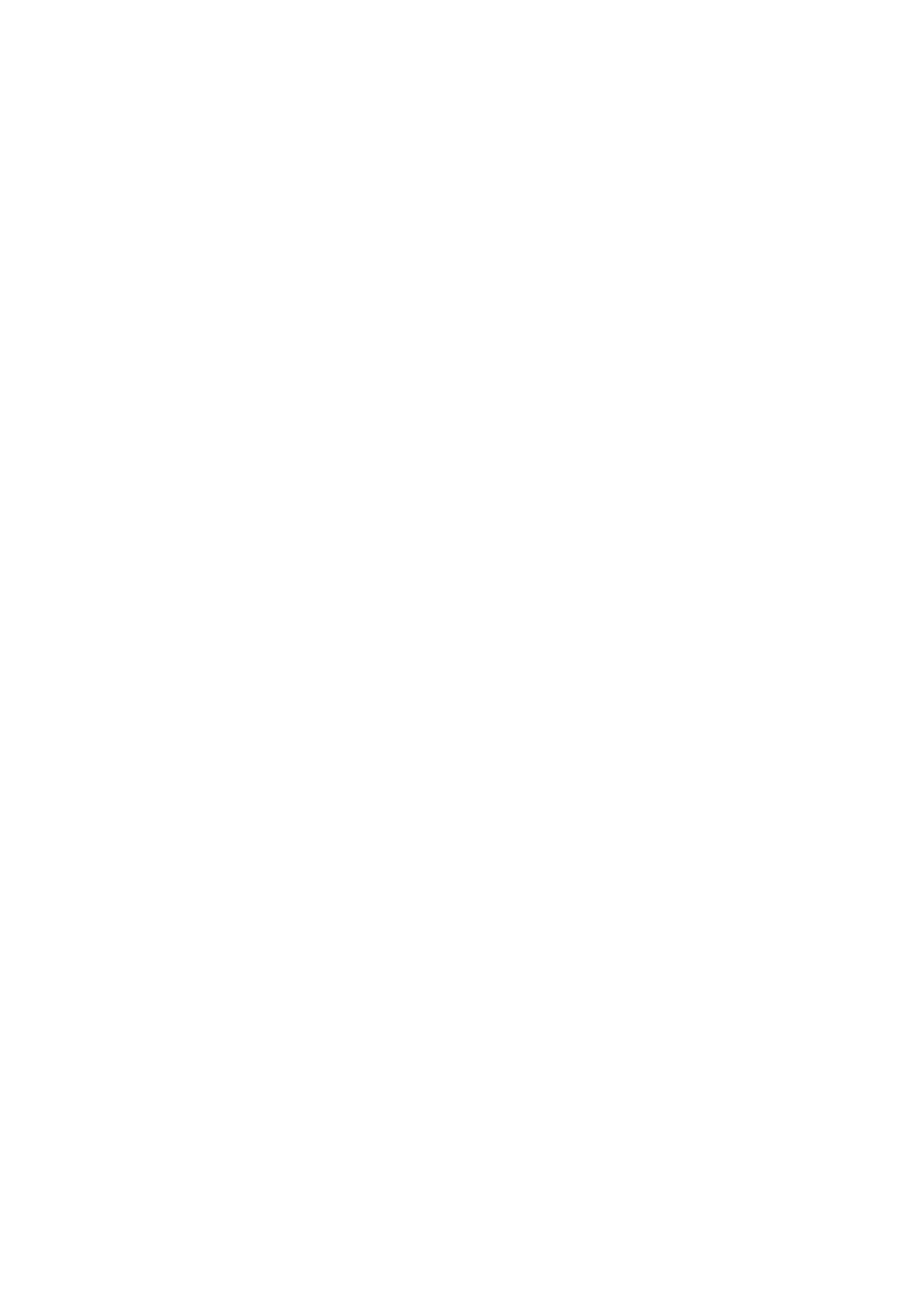# **3.1.3 Photo Scale**

Knowledge of the camera focal length and the aircraft attitude makes it possible to determine photo scale (ps) and the representative fraction (RF) of a photo.



# **3.11**

# **3.1.4 Types of Scale**

On a map, all points are supposed to be at the same scale. We have point scale and average scale.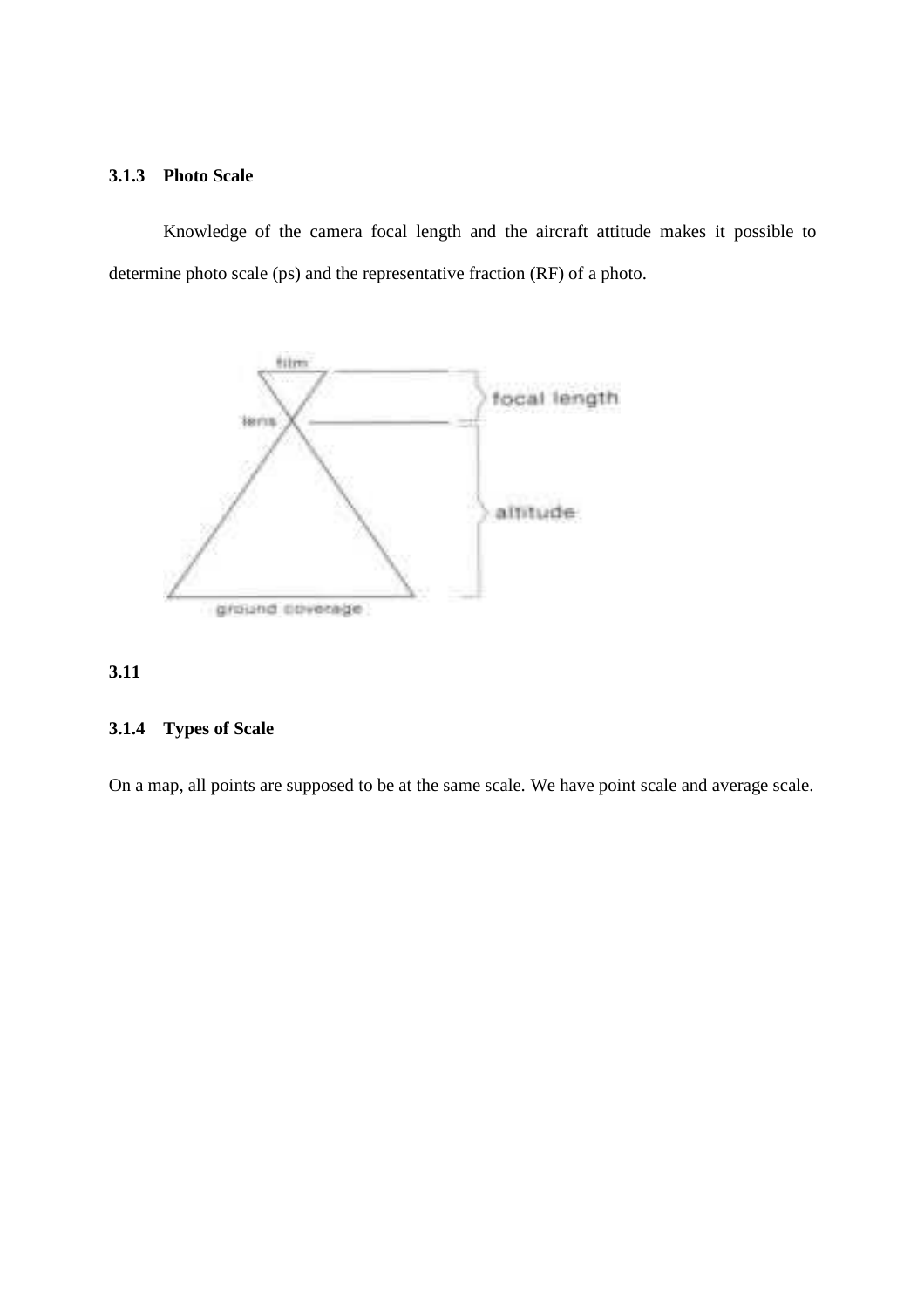#### **1. Point scale**

 Point scale is the scale at a point with a specific elevation on the ground. This implies that every point on a vertical photograph have a different scale. Therefore a photograph taken over a rugged terrain will display a varying range of scales associated with the variation in elevation of the ground as Figure 3.12 shows.



**Figure 3.12 Diagram Depicting Rugged Terrain** 

#### **2. Average scale**

When the scale is computed for the different locations as shown in Figure 3.12 and the average taken, this will represent the average scale. The idea is that, in a rugged terrain, some points on higher elevation are closer to some at lower depths. Those on higher grounds will certainly appear bigger than those at lower elevation. Average project scale may not represent the actual of each individual photograph on each point on a photograph; it is referred to as a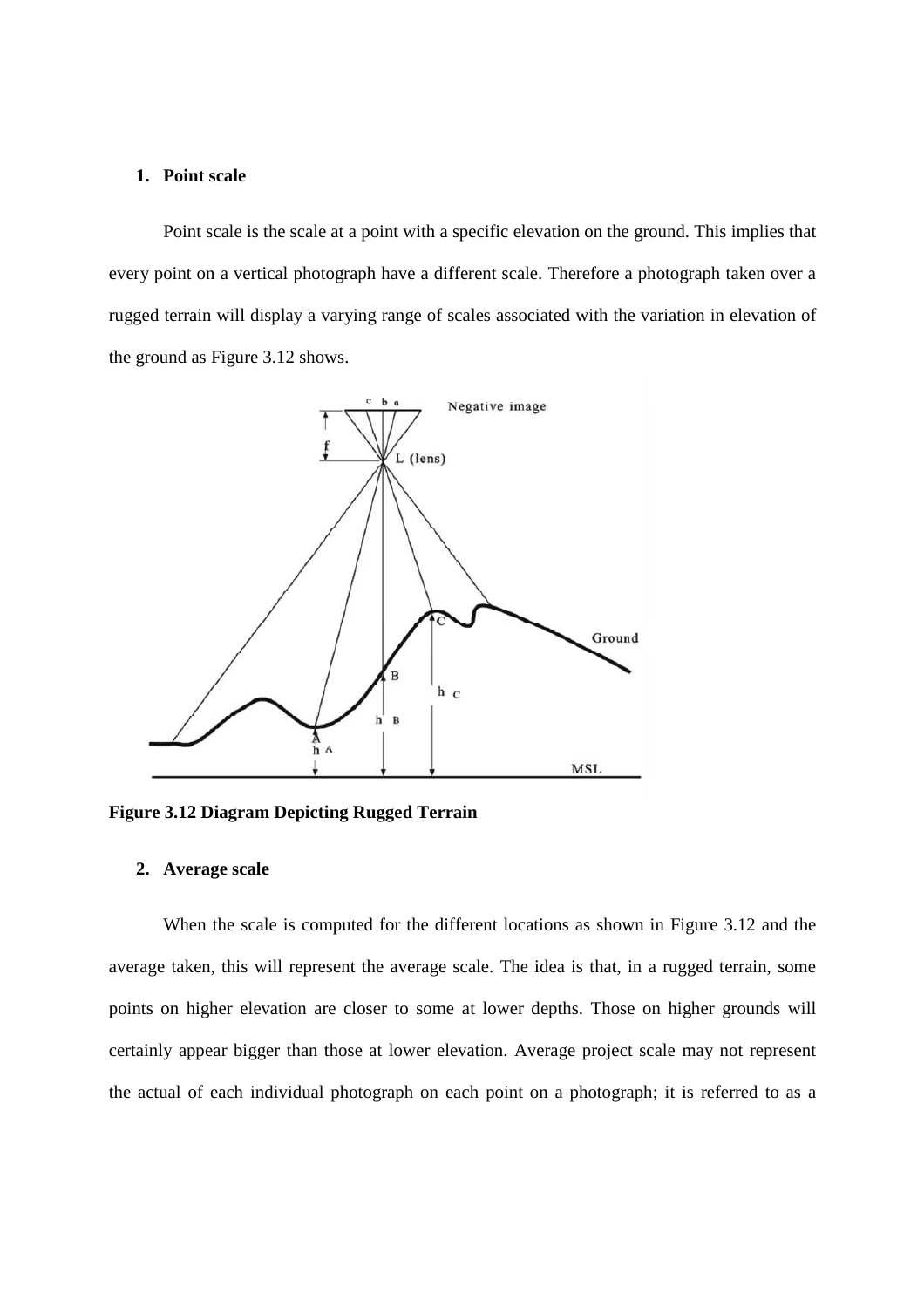minimal scale. It is the desired average scale intended for the photo mission (Axelson, Hans 1956).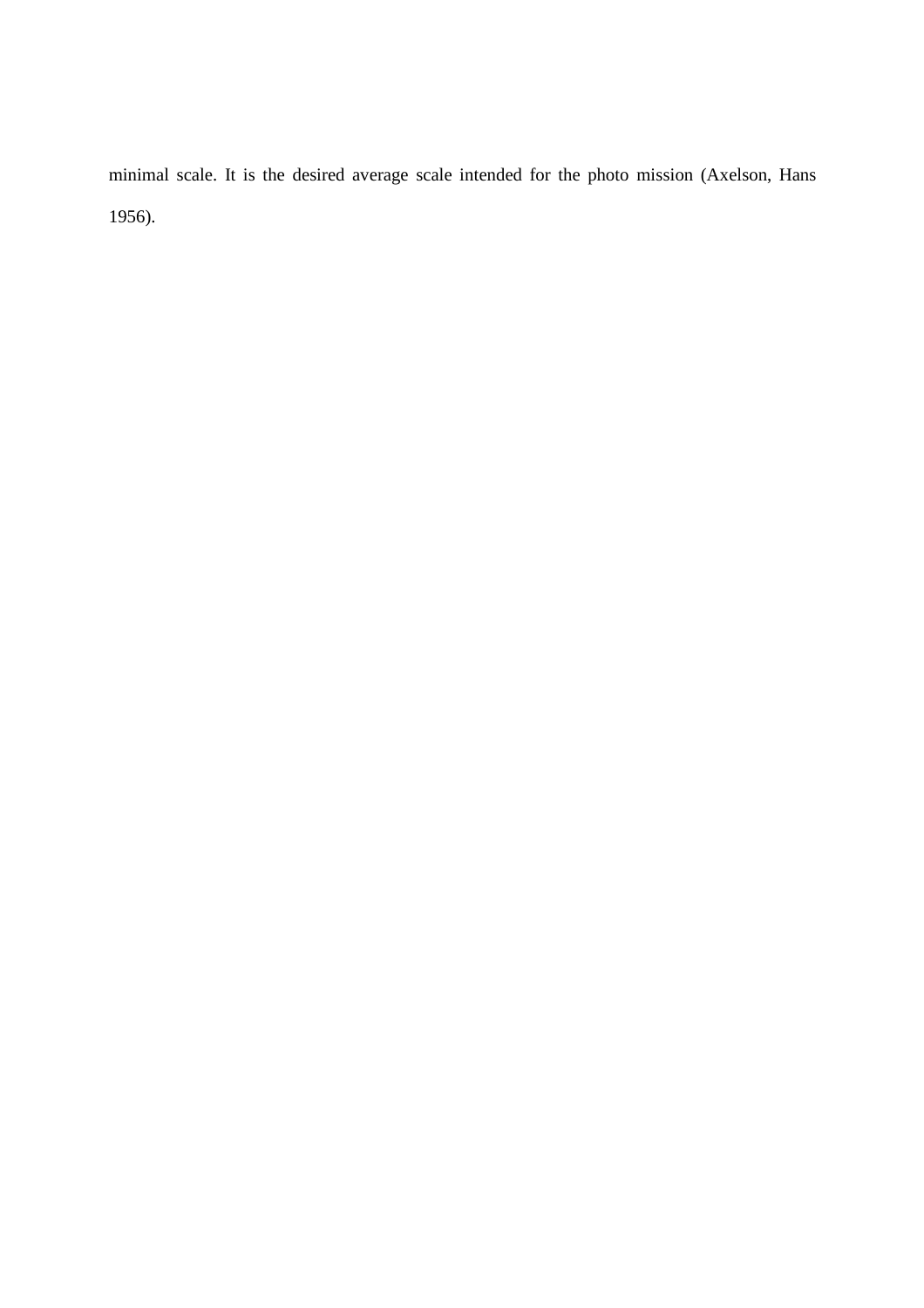#### **3.1.5 Methods of determining Scale**

Different methods are used to determine the scale of aerial photograph. This however depends on the types of information available. The most straightforward technique of expressing scale is the one which uses the ratio of the distance between 2 point on the photograph (PP) to the corresponding distance on the ground (GD). From the basic geometry of a vertical aerial photograph, we can see that from similar triangle lop and LOP, photo scale (ps) may be expressed as:

| Ps            |          | OD        |
|---------------|----------|-----------|
|               |          | <b>OP</b> |
| <u>OD</u>     | $\equiv$ | PD        |
| <b>OP</b>     |          | GD        |
| Since         |          |           |
| $\mathrm{Ps}$ | Ξ        | <b>PD</b> |
|               |          | GD        |
|               |          |           |

Therefore

Similarly, map scale may be expressed as

| Ms | – | MD |
|----|---|----|
|    |   | GD |

Where:

Ps is the photo scale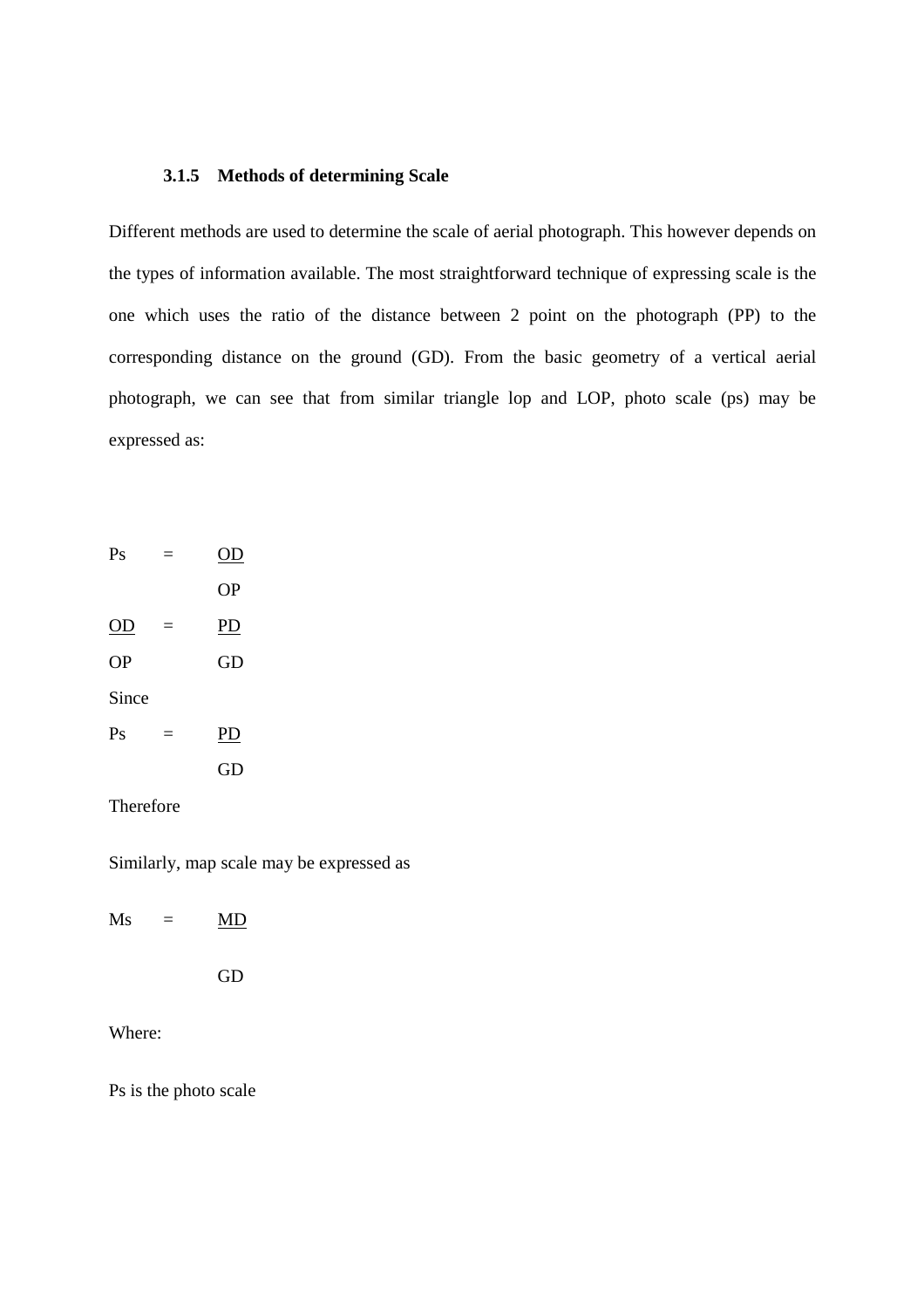Ms is the map scale

PP is the photo distance measured between 2 points on the photograph

MD is the map distance measured between 2 points on the map and

GD is the ground distance between corresponding 2 points on the photograph expressed in the same units (Hager, and Nagy, 1955) (please see Figure 3.13).

Figure 3.13

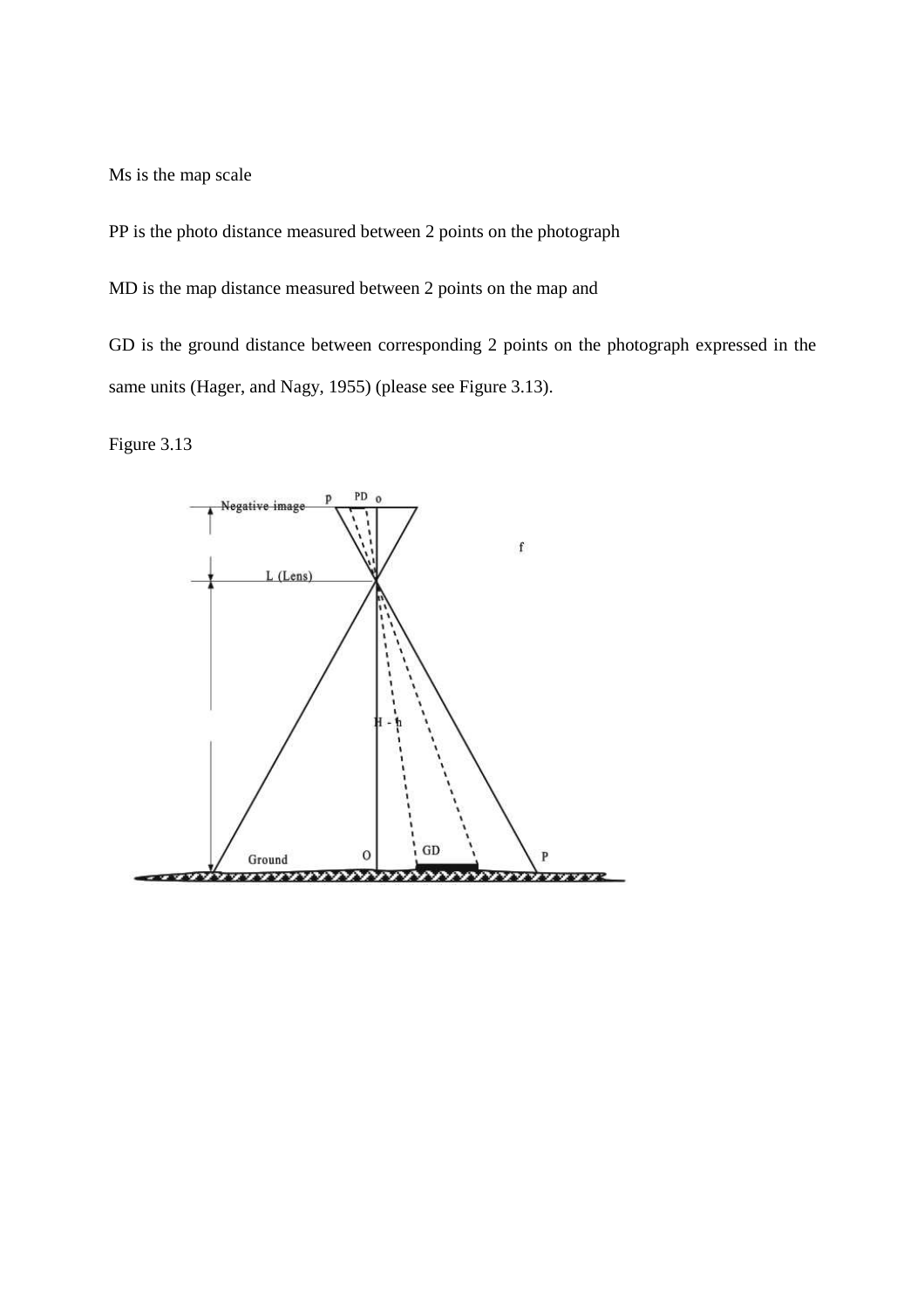#### **3.1.6 Image displacement on aerial photograph**

 According to Mantron, and Kartografia, (1975) contrast frequency characteristics of image displacement are used to determine the quality of the image, which depends on the optical system, the lens aerial film system and such external factors as image displacement and atmospheric have. Since the contrast frequency characteristics is conventionally calculated assuming a sinusoidal illuminance distribution over the object to be photographical, the present analysis is arrived at determining the influence of image displacement (causal by the displacement of the aerial camera during exposure) on the change in the image contrast for objects with an actual (non-sinusoidal) illuminance distribution (Smithsonian Astrophysical observatory) under Nasa Grant NNX09AB39G.



**3.1.7 Distortion and Displacement**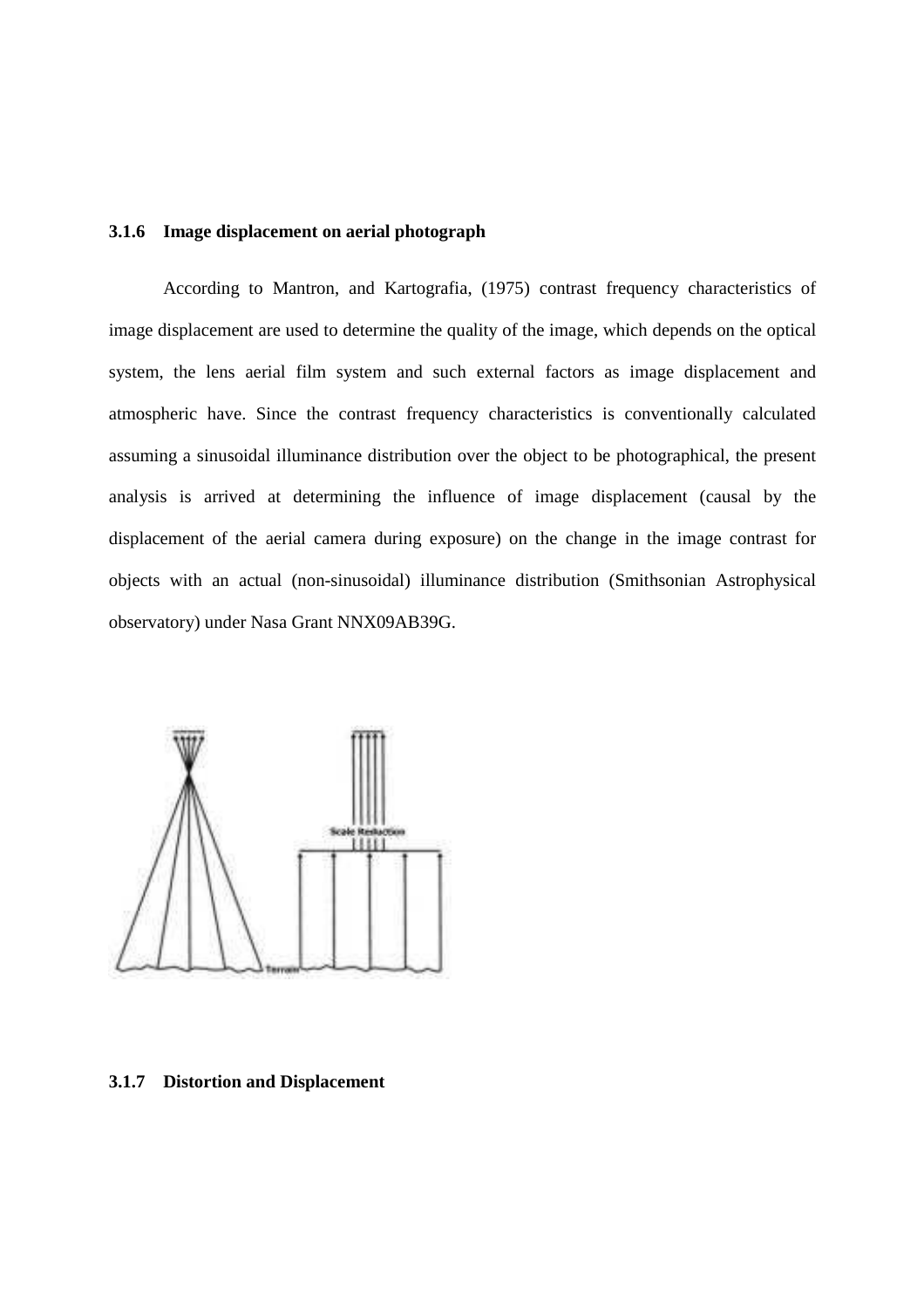There are basically 4 types of distortions and 3 three types of displacement.

- a. Types of distortion include:
- (1) Film and print shrinkage
- (2) Atmospheric refraction of light rays
- (3) Image motion and
- (4) Lens distribution.

#### **b. Types of Displacement**

- 1. Curvature of the Earth
- 2. Tilt and
- 3. Topographic or relief (including object height)

For detailed discussion, please refer to Mantron, and Kartografia, (1975) and Lillisand and Kieffer, (1999)

#### **3.1.8 Relief Displacement**

Topographic displacement varies directly with the radial distance from the Nadir to the object. A particular elevation 2 inches from the Nadir will have half the displacement as that same elevation 4 inches from the Nadir.

 Topographic displacement varies directly with the height of an object. A 100 feet tree would be displaced twice as far as a 50 feet tree the same distance from Nadir. Topographic displacement varies inversely with the flying height of the base of the object. As a result there is little apparent topographic displacement on space photograph.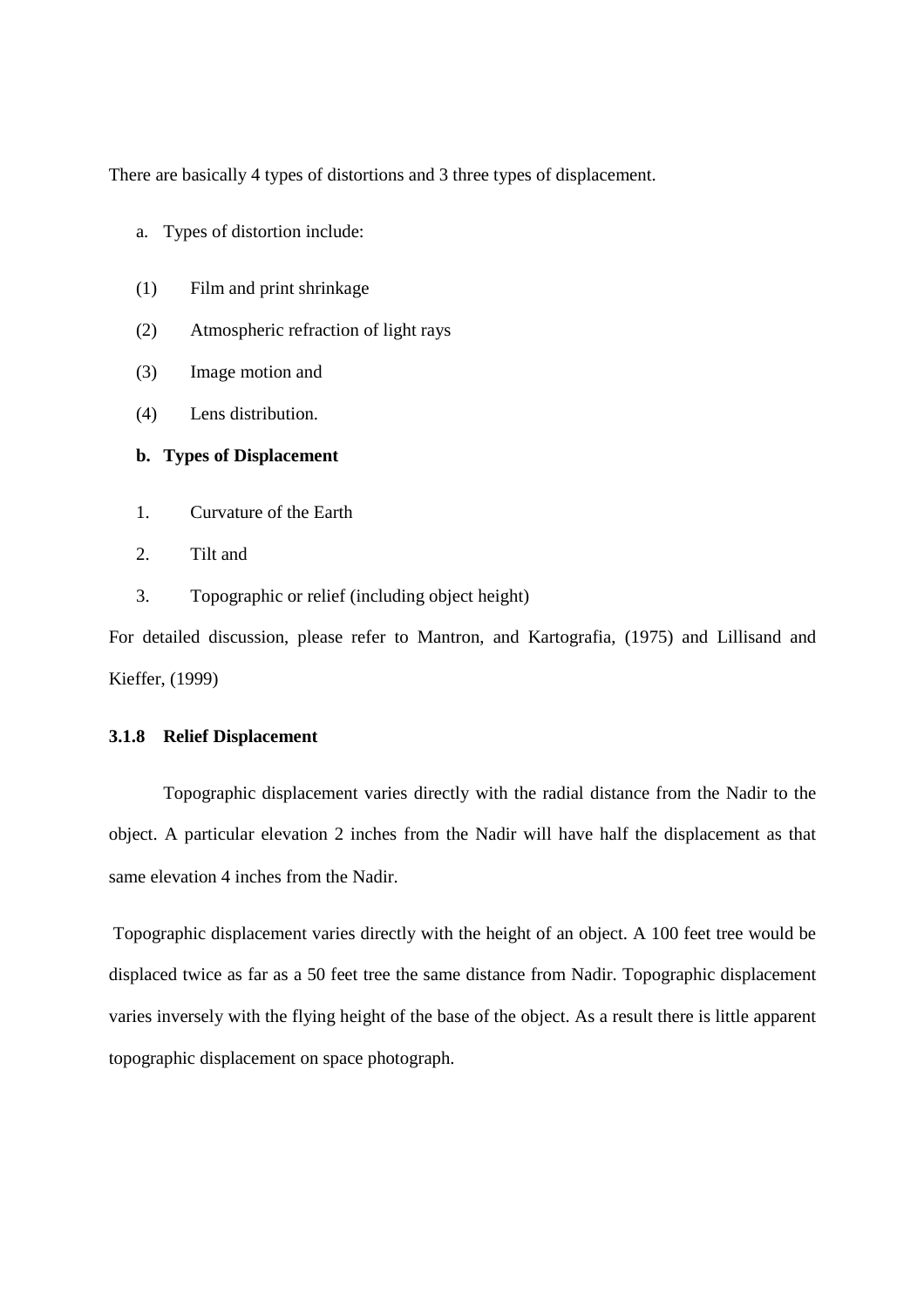The reason for small relief displacement from space is that to achieve a given scale a shorter focal length lens requires flying at a lower altitude. The effect of using short focal length lenses is to increase topographic displacement distribution and the apparent depth of the third dimension (vertical exaggeration) in stereoscopic images).

 To get a scale of 1:20,000 you fly at 10,000 with a six inch focal length lens, but at 20,000 ft with a 12 inch focal length lens.

 Basically, then the most important cause of object displacement on aerial photograph is local relief. Remember here that there are times when increased displacement can be a good thing (e.g. for height measurements) so in flat areas you may want to use a short focal length lens to achieve a given scale (Arnold p.7-13).

# **4.0 Conclusion**

The scale and geometry of aerial photograph was discussed here. This knowledge is very crucial in using aerial photograph for mapping and other applications. To a great extent, the accuracy of the information depends upon these.

#### **5.0 Summary**

The technicalities involved in the calculation of photo scale have been discussed here. Also summarized are information of other geometric properties of the aerial photograph. For useful information to be derived, the knowledge of this is important.

# **6.0 References/Further Reading**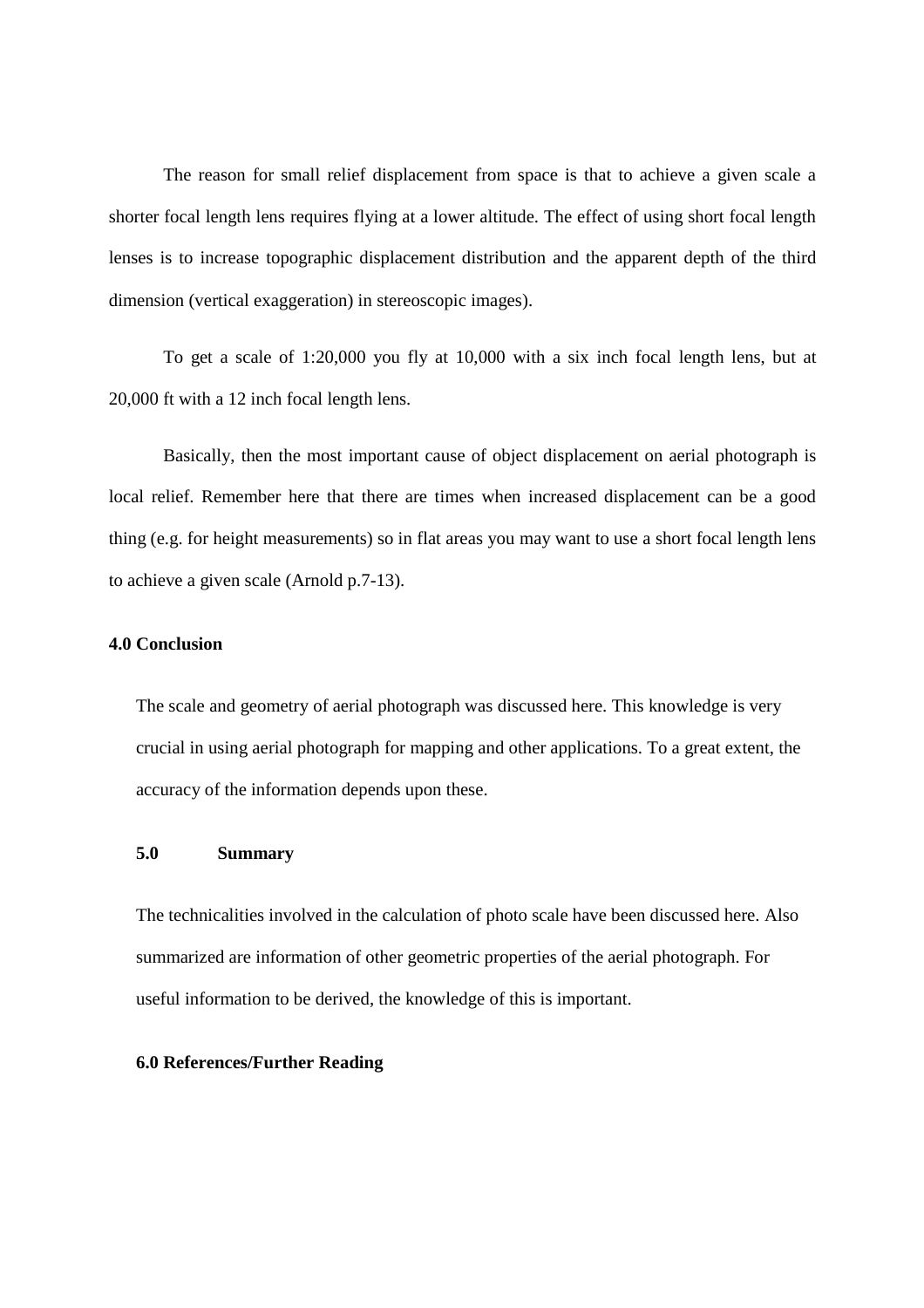- Heiman, G. (1972) Aerial Photography :The Story of Aerial Photography and Reconnaissance Airforce Academy Series Macmillan New York.
- Macdonald, A.S. (1992), Air Photography at the Ordnance Survey from 1919 to 1991 Photogrammetric record 14 (80):Pp 249-260
- Paine, D. P. (1981) Aerial Photography and Image Interpretation for Resource Management Wiley
- Sharkov, E.A. (2003) Passive Microwave Remote Sensing of the Earth : Physical Foundation in Geographic Science. Praxis Publishing Ltd, Chichester, UK

http://www.landmap.ac.uk/index.php/Learning-Materials/Historical-Aerial-Photography-Course/.html

http://www.bookrags.com/Aerial\_photography

www.rleggat.com/photohistory

The Royal Photographic Society www.rps.org.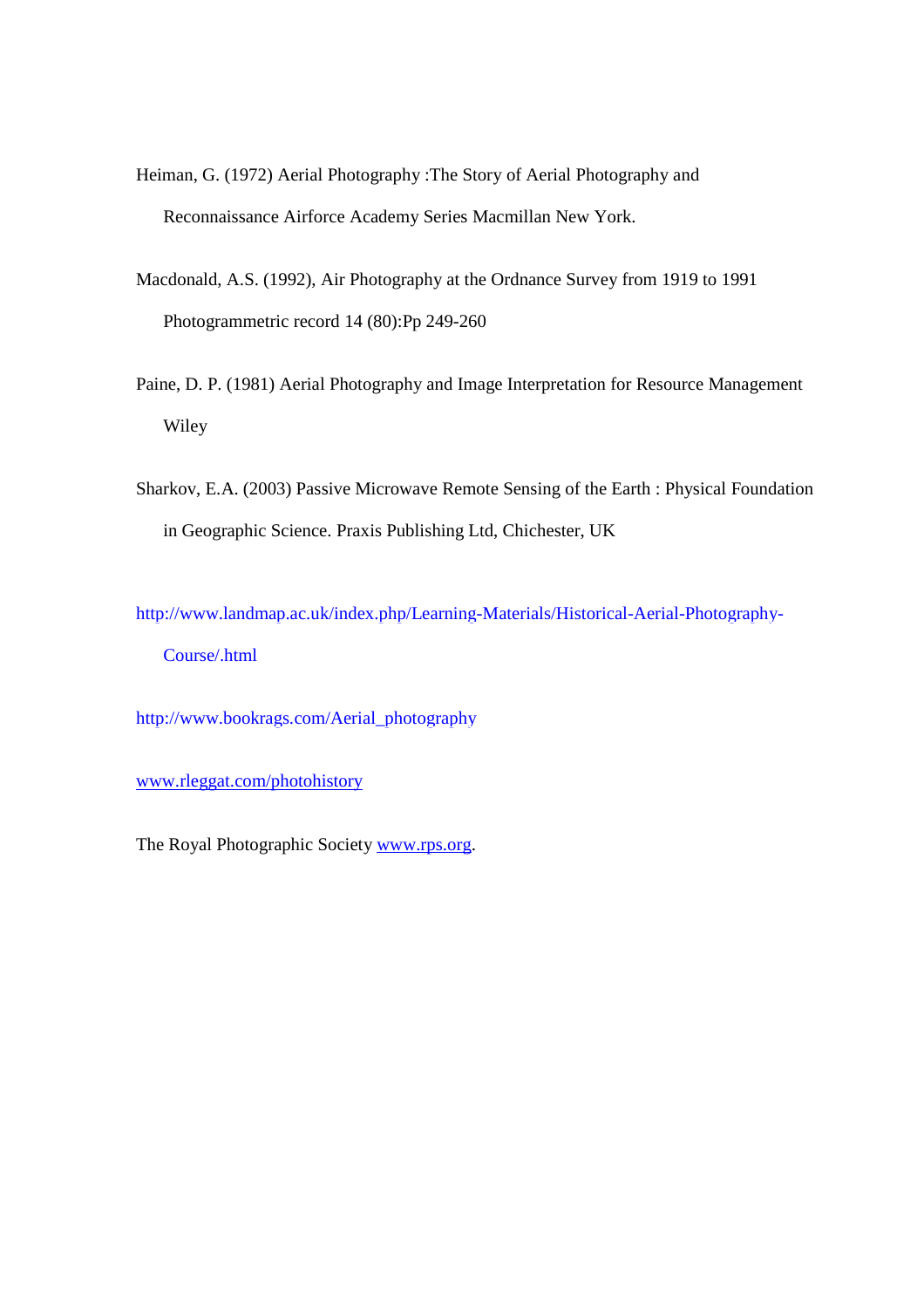# **Unit 5 Air Photo Interpretation**

# **1.0 Introduction**

In an attempt to interpret aerial photographs to derive useful information, some visual variables are indeed considered. Such include tone, texture, shadow, etc. These and the actual interpretation are discussed.

# **2.0 Objectives**

- 1. To expose students to the processes involved in air photograph interpretation
- 2. To get students to understand how to map from aerial photograph

# **3.0 Main Body**

**3.1 Visual Variables in Aerial Photo Interpretation**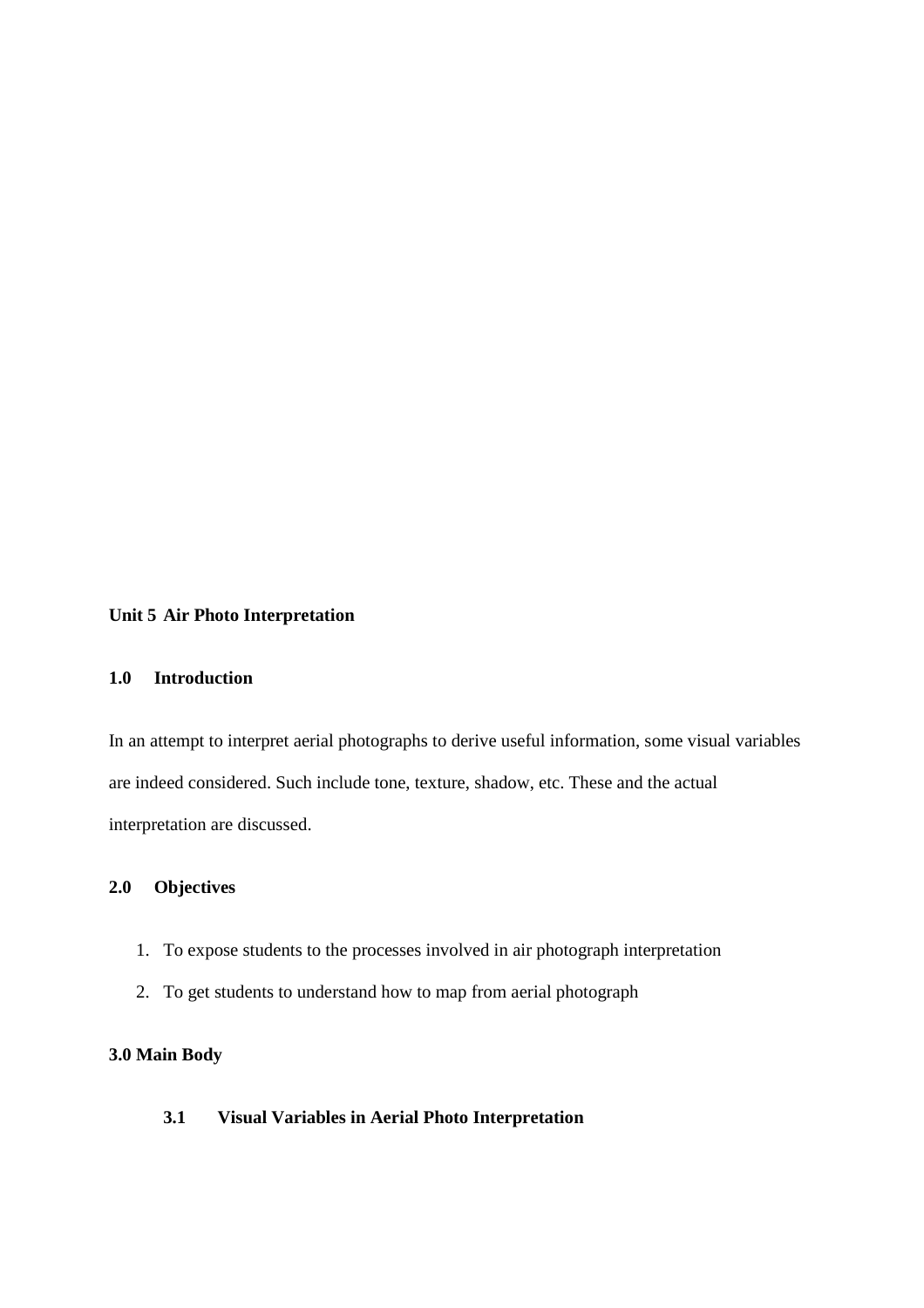#### **a. Tone**

Tone can be defined as the relative brightness of objects on the photographs. It is the distinguishable variation from white to black. Color may be defined as each distinguishable variation on an image produced by a multitude of combinations of hue, value and chrome. Many factors influence the tone or color of objects or features recorded on photographic emulsions. But, if there is not sufficient contrast between an object and its background to permit, at least, detection there can be no identification. While a human interpreter may only be able to distinguish between ten and twenty shades of gray; interpreters can distinguish many more colors. The steeper the angle at which the sun rays reach the surface of an object, the brighter is its illumination. Many factors influence the tone, and so great care is needed in evaluating them.

#### **b. Resolution**

Resolution can be defined as the ability of the entire photographic system, including lens, exposure, processing, and other factors, to render a sharply defined image. An object or feature must be resolved in order to be detected and/or identified. Resolution is one of the most difficult concepts to address in image analysis because it can be described for systems in terms of modulation transfer (or point spread) functions, or it can be discussed for camera lenses in terms of being able to resolve so many line pairs per millimeter. There are resolution targets that help to determine this when testing camera lenses for metric quality. Photo interpreters often talk about resolution in terms of ground resolved distance which is the smallest normal contrast object that can be identified and measured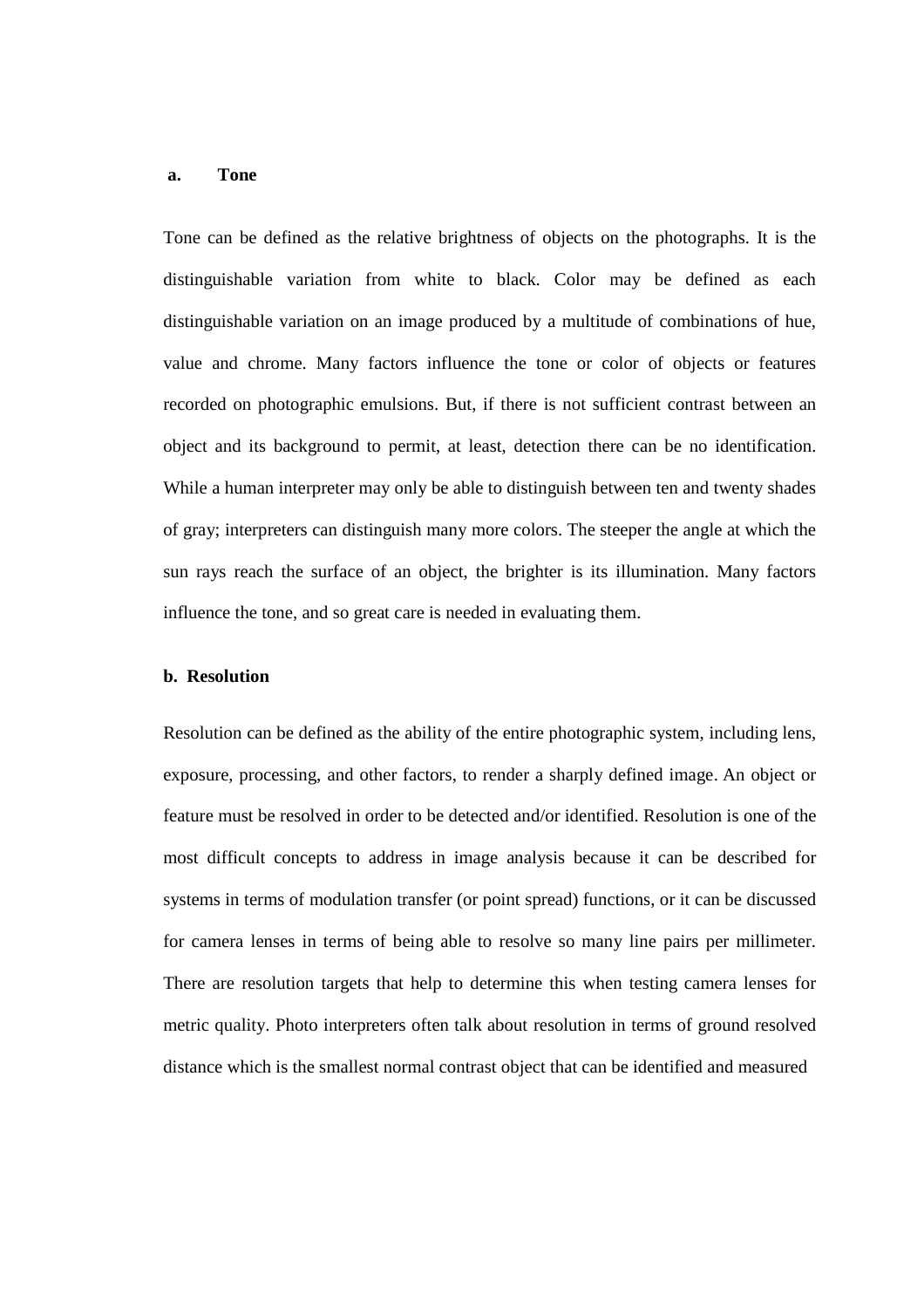### **c. Texture**

Texture is the frequency of change and arrangement of tones. This is a micro image characteristic. The visual impression of smoothness or roughness of an area can often be a valuable clue in image interpretation. Still water bodies are typically fine textured, grass medium, brush rough. There are always exceptions though and scale can play a role; grass could be smooth, brush medium and forest rough on higher altitude aerial photograph of the same area.

# **d. Pattern**

Pattern is the spatial arrangement of objects. Patterns can be either man-made or natural. Pattern is a macro image characteristic. It is the regular arrangement of objects that can be diagnostic of features on the landscape. An orchard has a particular pattern. Pattern can also be important in geologic or geomorphologic analysis; drainage pattern can reveal a great deal about the lithology and geologic structural patterns of the underlying strata. Dendritic drainage patterns develop on flat bedded sediments, radial on domes, linear or trellis in areas with faults.

#### e. **Site and Situation**

Site refers to how objects are arranged with respect to one another, or with respect to terrain features. Aspect, topography, geology, soil, vegetation and cultural features on the landscape are distinctive factors that the interpreter should be aware of when examining a site. The relative importance of each of these factors will vary with local conditions, but all are important. Just as some vegetation grows in swamps others grow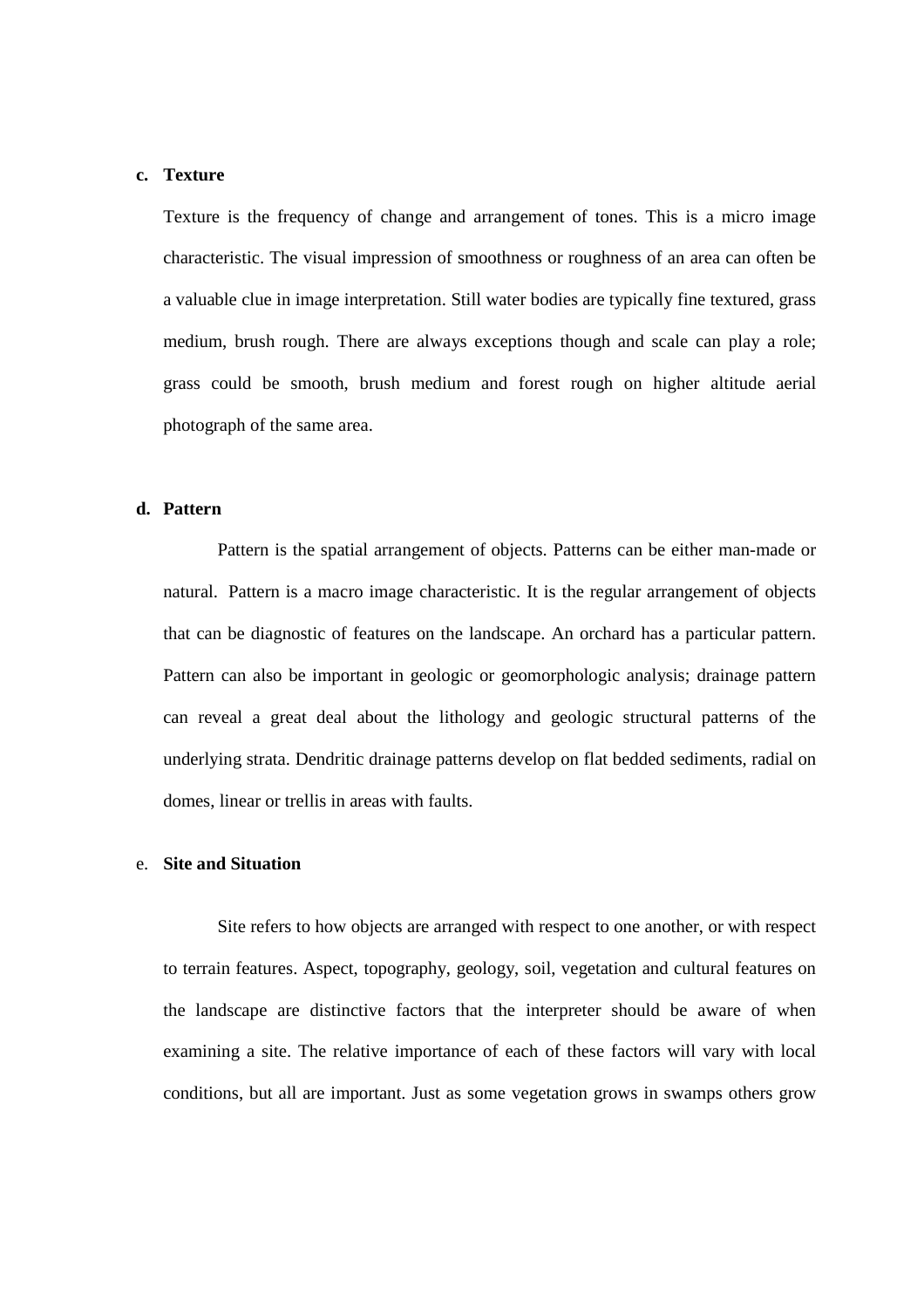on sandy ridges or on the sunny side, the shaded sides of hills. Some objects are so commonly associated with one another that identification of one tends to indicate or confirm the existence of another. Smoke stacks, cooling ponds, transformer yards, coal piles, railroad tracks, coal fired power plant. Arid terrain, basin bottom location, highly reflective surface, sparse vegetation, which typically have halophytic vegetation e.g. saltbush.

# **f. Association**

Association is one of the most helpful interpretation clues in identifying man made installations. Aluminum manufacture requires large amounts of electrical energy. Schools of different grade levels typically have characteristic playing fields, parking lots and clusters of buildings. Nuclear power plants are associated with a source of cooling water; weather patterns can be associated with pollution sources.

### **3.2 Basic Air Photo Interpretation Equipment**

Air photo interpretation basically serves three purposes namely, viewing of photographs, making measurements on photographs and transferring interpreted information to base map (plotting).

### **a. Stereoscopic Viewing**

One of the advantage of all aerial photographs is that when taken as overlapping pairs (called stereopairs) they can provide a 3D view of the terrain (perspective view). The 3D view is made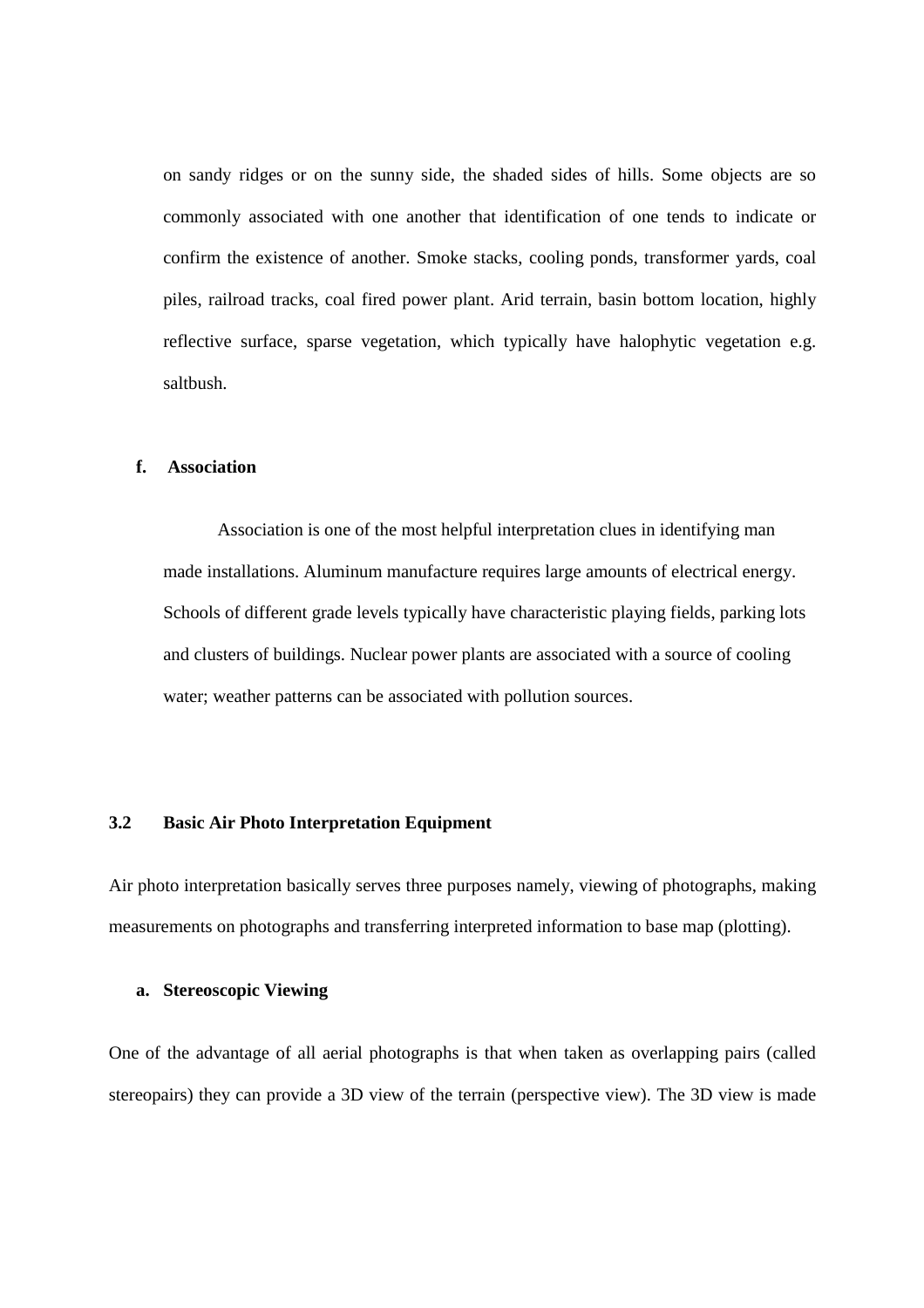possible by the effect of **parallax**. **Parallax** refers to the apparent change in relative positions of stationery objects caused by a change in viewing position. Our left and right eyes are recording information from two slightly differing viewpoints; the brain uses the effect of parallax to give us the perception of depth.



b. **Types of Stereoscopes**

 **Pocket Stereoscope Mirror Stereoscope**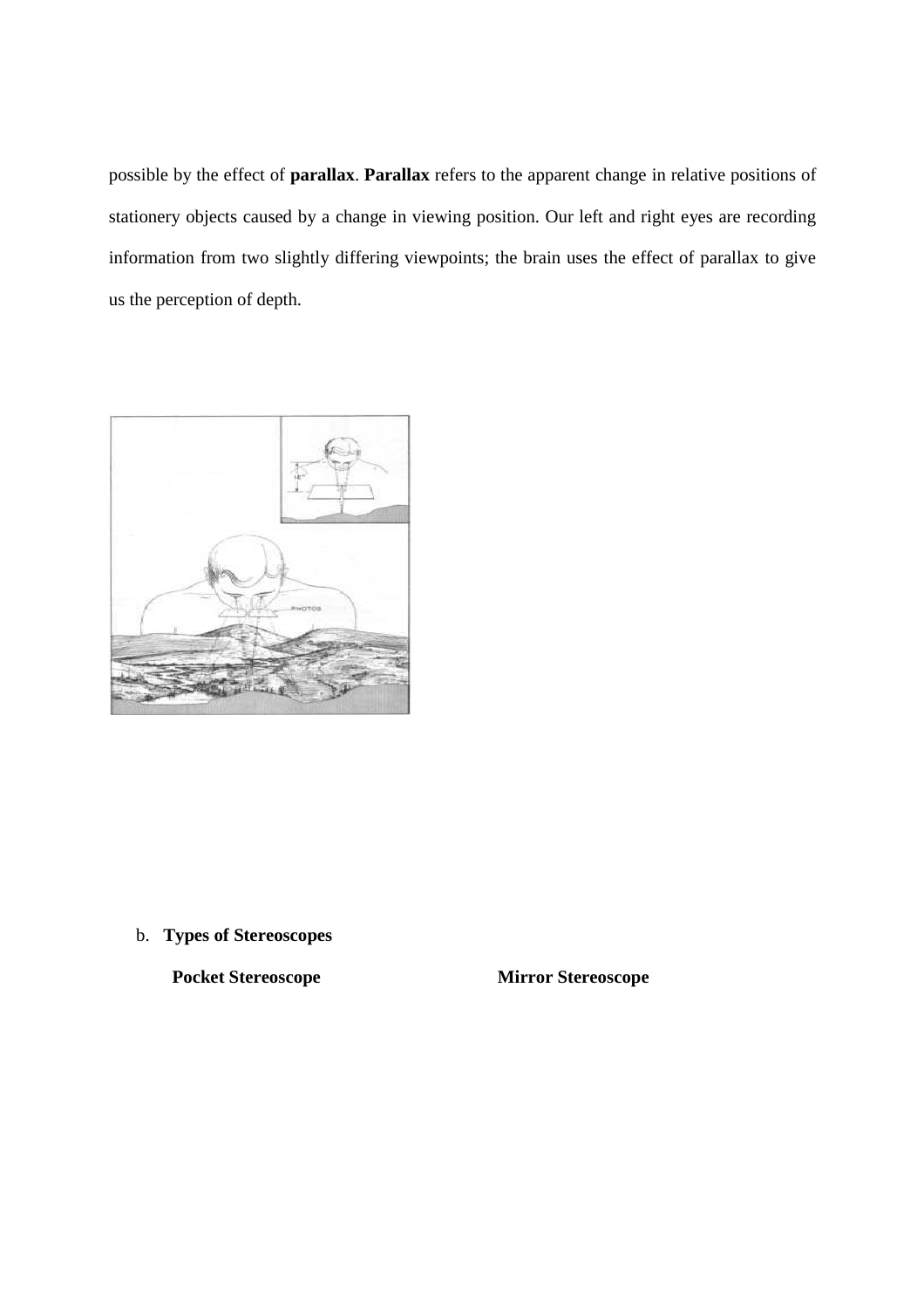

**Thomas, URL)** 

**Stereoscope Scanning Stereoscope'Interpreterscope'(Carl Zeiss in**  $\blacksquare$ 

# **3.3 Mapping from aerial photograph (manual tracing)**

Photogrammetry is the science and technology of obtaining spatial measurements and other geometrically derived products from aerial photographs (Lillisand et al., 2005). Photogrammetric analysis procedures range from obtaining distances, area, elevations using hardcopy (analog) photographic products, equipment and simple geometric concepts to generating precise digital elevation models (DEMs), orthophotos, thematic data and other derived products/information through the use of digital images and analytical techniques. Digital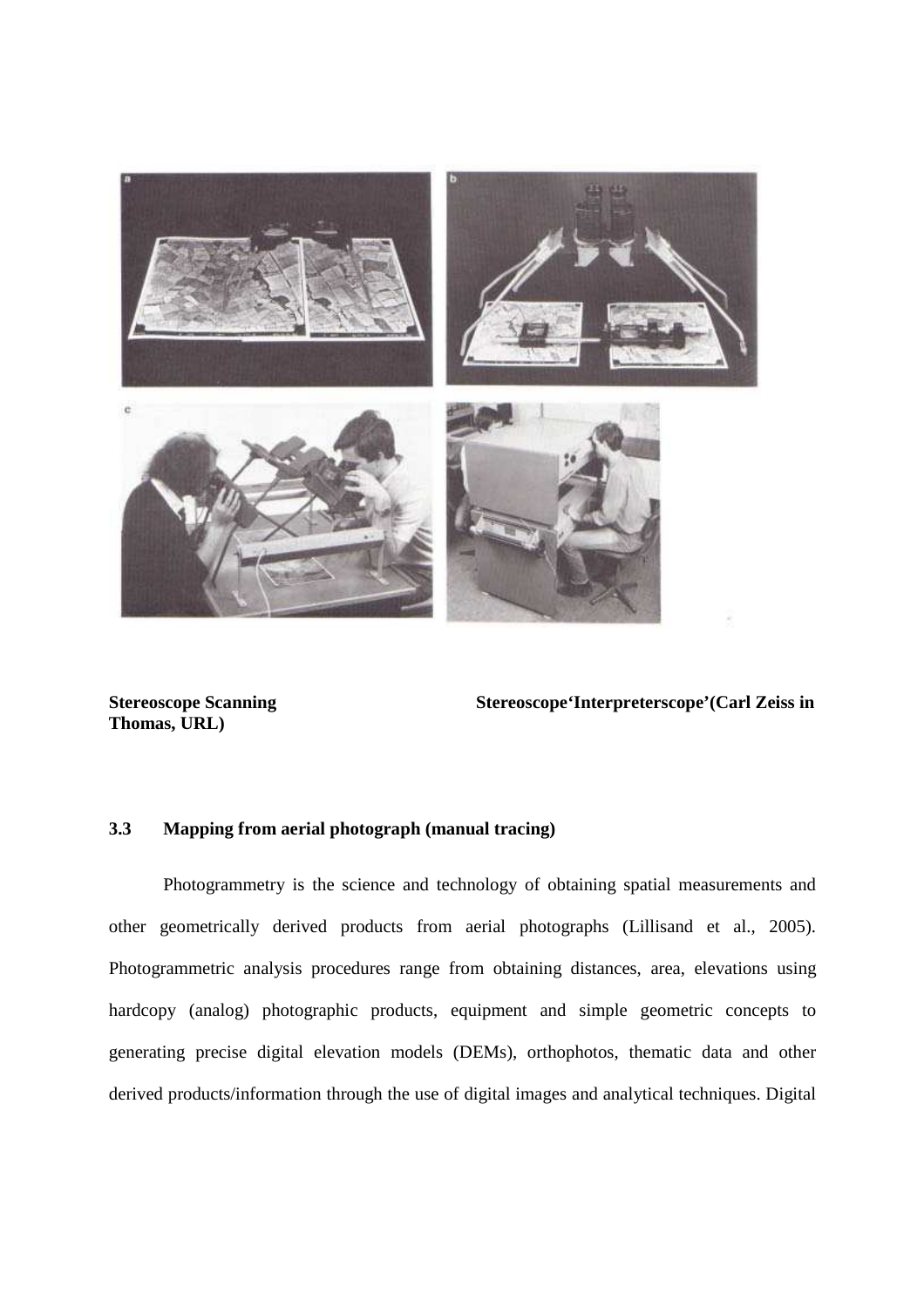or soft copy photogrammetry refers to any photogrammetric operation involving the use of digital raster photographic image. Historically, one of the most widespread uses of photogrammetry is in preparation of topographic maps. Today, photogrammetric operations are extensively used to produce a range of GIS data products such asthematic data in 2D and 3D, raster image backdrops and DEMs. In this lesson, emphasis is on stereo plotting using aerial photographs

 In areas of flat terrain where photographic scales can be precisely determine, direct print tracings may serve, many useful purposes: such tracings however, cannot be technically referred to as true maps, because although the vertical aerial photograph presents a correct record of angles; constant changes in horizontal scale preclude accurate measurements of distance. The obvious alternative is to transfer photographic detail to reliable base maps of uniform scale. Planimetric maps are those that show correct horizontal or plain position of natural and cultural future. Regardless of the base map selected some enlargement or reduction is ordinarily requires before transferring print detail because differences between photographic and map scale most be reconciled. This may be accomplished by reconstructing the map at the approximate scale of the contact print using pantograph.

 When photo interpretation has been completed, the annotated details are transferred to the base map.

#### *a. The basic procedure is as follows:*

1. Cover the base map with the same number of gird lines (i.e. A series of lines draw parallel to and at right angles with one another forming a series of squares) as you cover the photograph.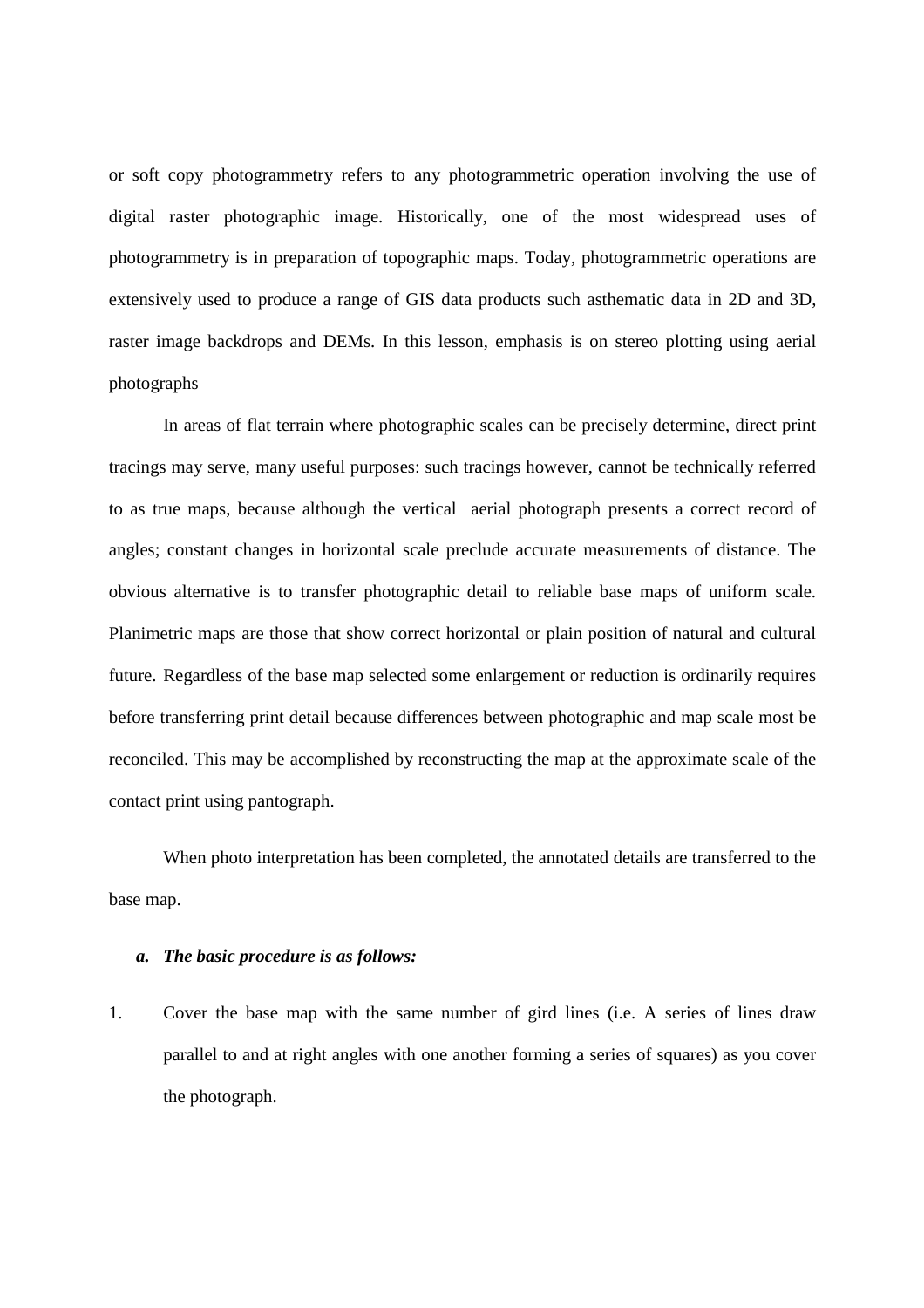- 2. Then transfer photo detail to the bare map, one square of the grid being completed at a time.
- 3. If both base map and photo are on the same scale, transfer can be facilitated by direct tracing over a light table.

Where scales differ, the squares on the base map would be proportional to those on the photo and transfer must be from one square (on the photo) to the equivalent proportional square (on the base map). In this way photo detail is actually "forced" into corresponding squares on the base map. Transfer of detail should not be extended outside of the framework of control, to avoid large errors.

To minimize errors caused by this "forcing" however, other methods like the radial line triangulation could be adopted.

## *b. Radial Line Triangulation (Plotting)*

 This method of mapping is similar to triangulation survey with the compass or what is known as compass sketch survey in which intersection of rays from known locations accurately determine the position of selected stations. If pp, nadir and is centre coincide, objects relative to pp can be determine by rays from it to the object. ie. The centre of each aerial photograph is taken as an instrument station from which azimuth, lines are drawn as a basis for locating the correct relative positions of selected points.

#### **Procedure**

1. Obtain two overlapping photograph.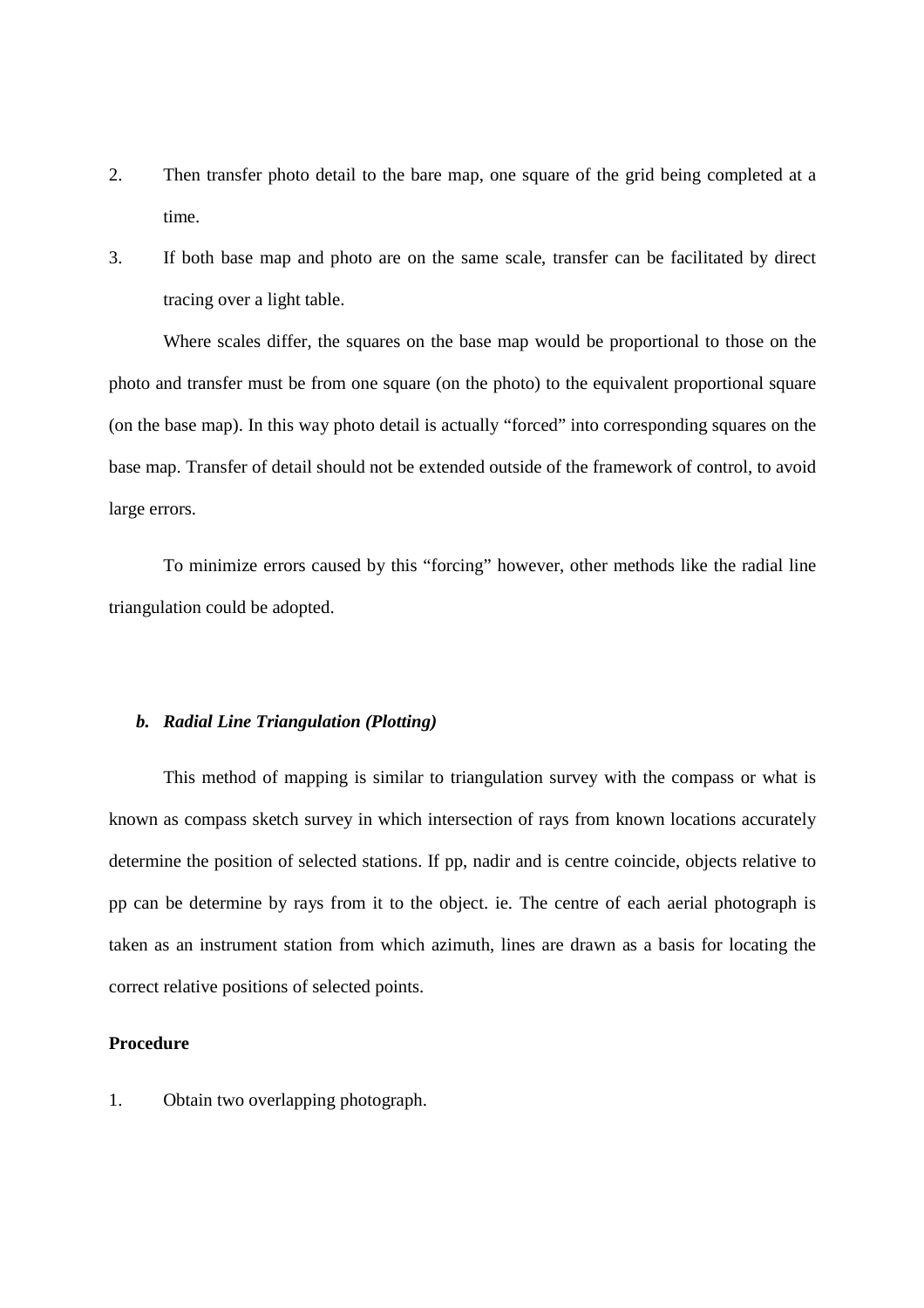- 2. Mark carefully in china pencil the principal points and the corresponding conjugate principal points on each print. Label the principal point  $pp_1$  and  $pp_2$ .
- 3. Measure carefully on each print the photo distance between pp and CPP. Determine the average photo base (PP – CPP).
- 4. In the centre of a sheet of tracing paper mark two points separated by a distance corresponding to the average photo base.
- 5. Mark one pp, and the other  $PP_2$  this point are now at fixed distance and orientation with respect to each other and represent survey stations (actually they are point on the ground vertically beneath the camera station).
- 6. Mark with a fine line, the flight path of the aircraft on each point. Also join the points on your tracing with a fine pencil line.
- 7. Supposing you are interesting in mapping a river course and a main road along it, you can only map features occurring in the area of overlap. Identify on one prints those points along the roads and rivers that you wish to locate on your map. (such points should include intersection and sharp bends in the road, gentle curves in roads and rivers should be mapped by fixing a series of point around the curve). Mark the points with a fine dot and give each a different reference number. Transfer these points and numbers to the identical features on the second point.
- 8. place your tracing paper over the print marked with pp, with a survey station mark superimposed over the principal point and the line joining the survey stations superimposed over the flight path, draw very light and fine pencil lines from the principal point to the numbered reference number to which such radial line belongs. (these radial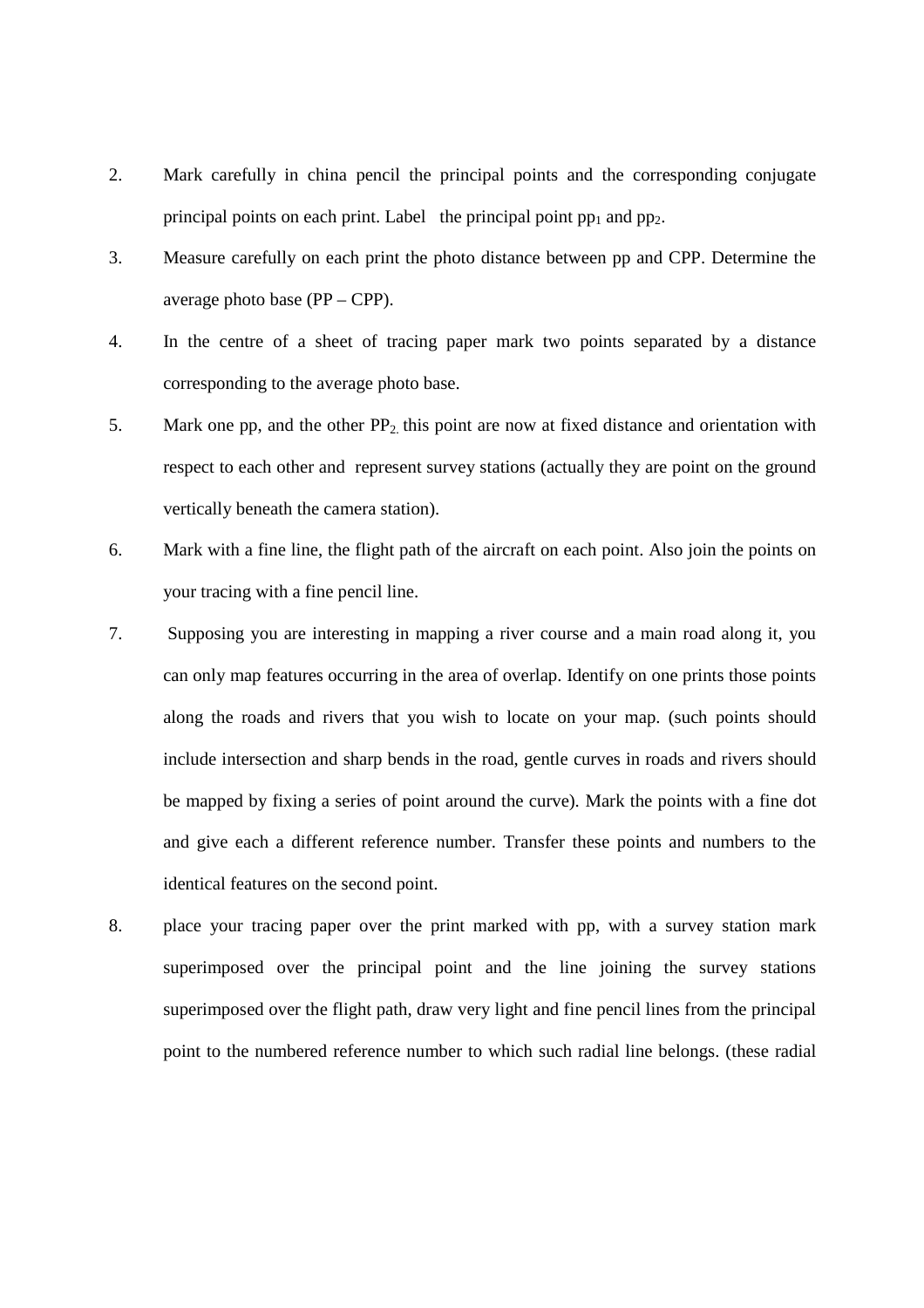lines need be draw to a length of about one inch on either side of the reference point to be mapped).



9. Repeat this procedure using the second print with  $PP_2$  marked with the second station PP2. Superimpose over the PP of that print.

The radial lines to each reference point should intersect, thus marking the position of the feature. The road and the river can be interpreted between the fixed points

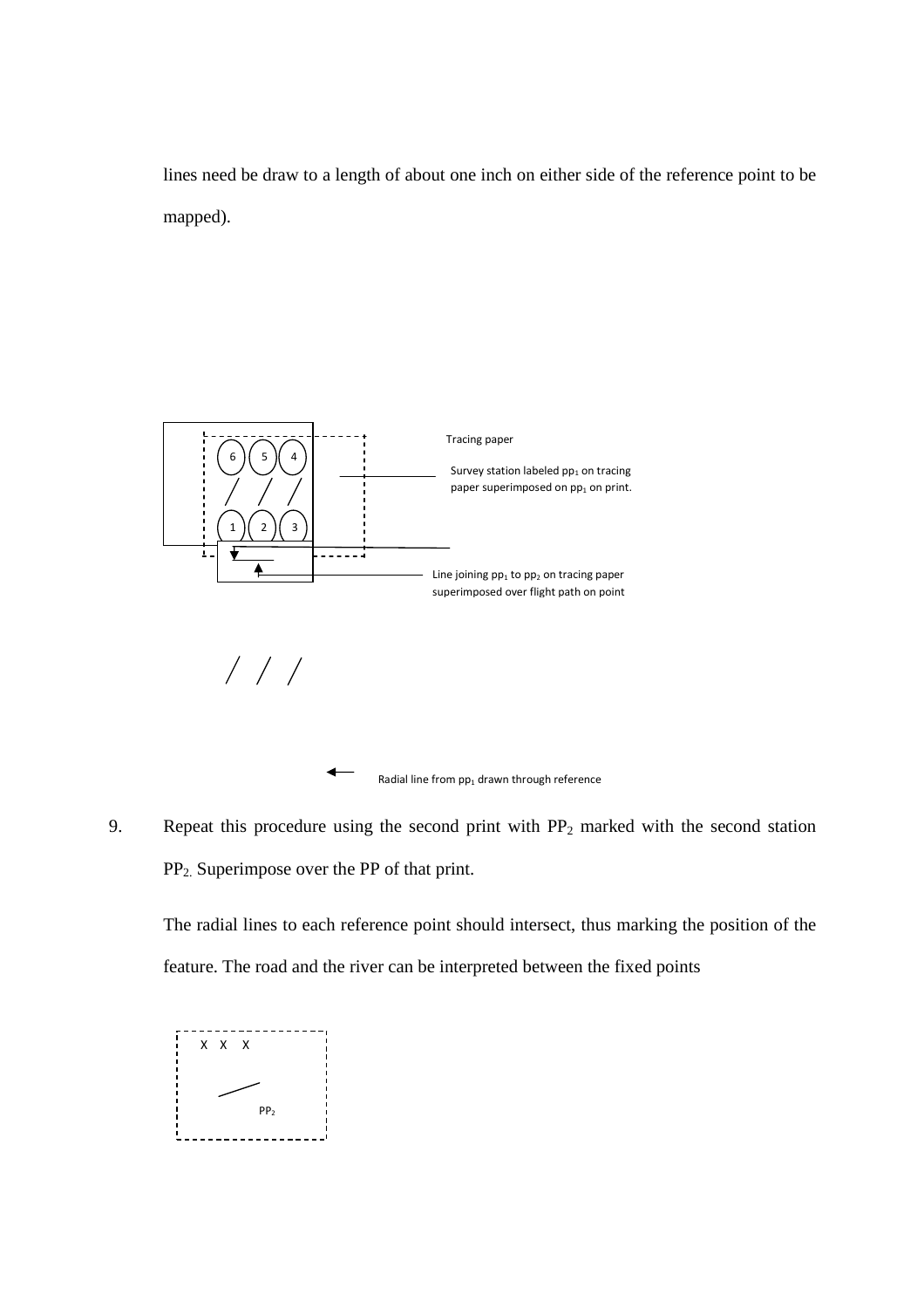Diagram of tracing showing intersection of lines from  $PP_1$  and  $PP_2$ 

10. Complete the map with border, little, key and scale.

# **4.0 Conclusion**

This unit dealt with how to view and interpret aerial photographs using a range of instruments. We have seen that stereo plotting may require a base map due to the problems of distortions and displacements which have been discussed here. The different methods of mapping from aerial photograph have been discussed.

# **5.0 Summary**

# **6.0 References/Further Reading**

- Heiman, G. (1972) Aerial Photography :The Story of Aerial Photography and Reconnaissance Airforce Academy Series Macmillan New York.
- Macdonald, A.S. (1992), Air Photography at the Ordnance Survey from 1919 to 1991 Photogrammetric record 14 (80):Pp 249-260
- Paine, D. P. (1981) Aerial Photography and Image Interpretation for Resource Management Wiley
- Sharkov, E.A. (2003) Passive Microwave Remote Sensing of the Earth : Physical Foundation in Geographic Science. Praxis Publishing Ltd, Chichester, UK
- Thomas, A. (URL) Aerial Photography. University of the Western Cape, Bellville 7535, Cape Town, South Africa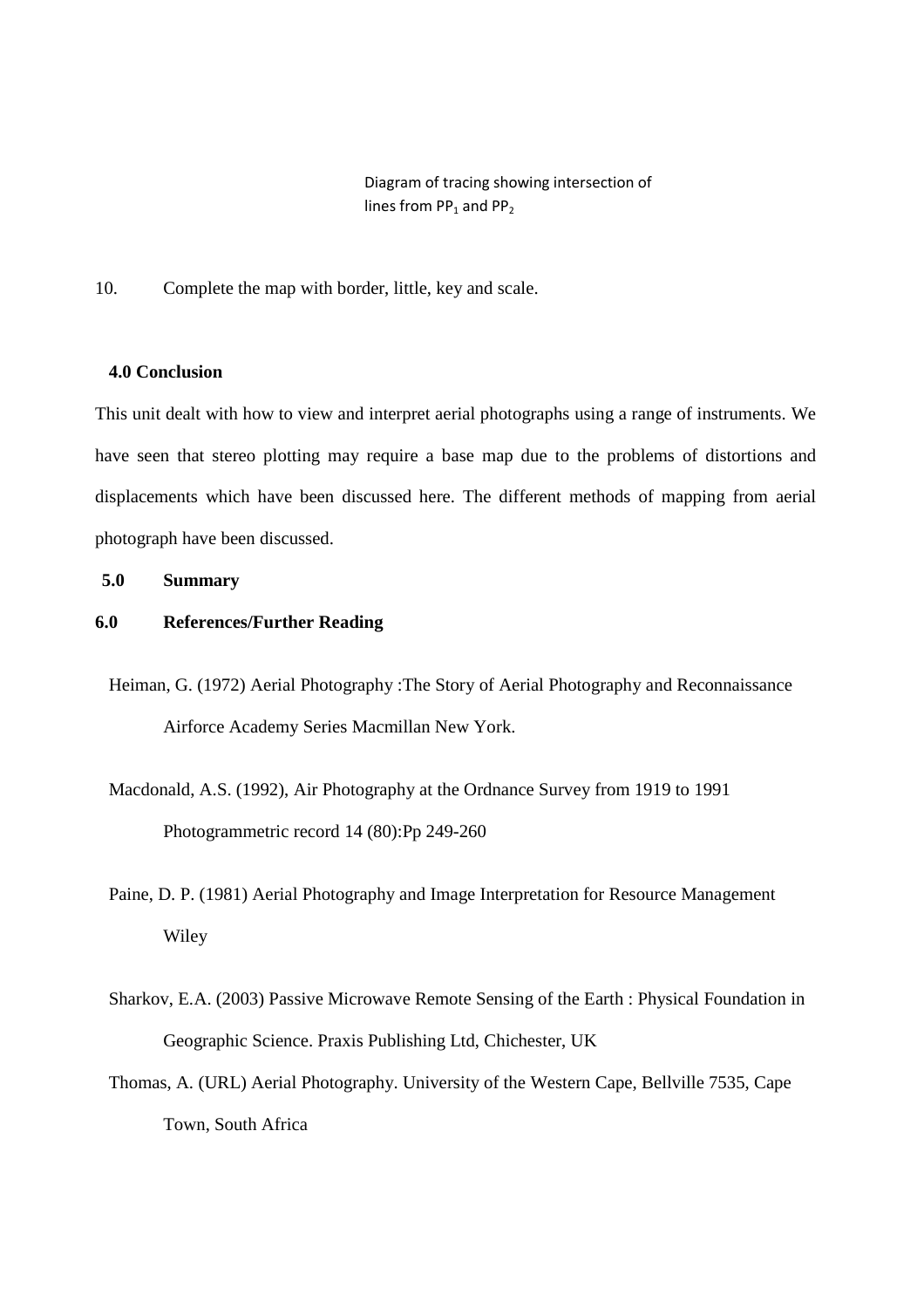http://www.landmap.ac.uk/index.php/Learning-Materials/Historical-Aerial-Photography-Course/.html

http://www.bookrags.com/Aerial\_photography

www.rleggat.com/photohistory

The Royal Photographic Society www.rps.org.

# **MODULE 4 [PRINCIPLES OF DIGITAL IMAGE PROCESSING]**

# **Unit 1 Digital Image Pre-Processing**

### **1.0 Introduction**

This part if the course will investigate the basic principles and introductory practical issues in the pre-processing of digital images. The raw satellite images may contain variety of geometric and radiometric errors. Consequently, it is important to rectify these images before their actual interpretation. This typically involves the initial processing of raw satellite image for correcting geometric distortions, radiometric corrections & calibration and noise removal from the data. This process is also referred as Image Rectification and Restoration. Image pre-processing is done before enhancement, manipulation, interpretation and classification of satellite images.

# **2.0 Objectives**

1. To introduce the students to the issues involved in the pre-processing of digital images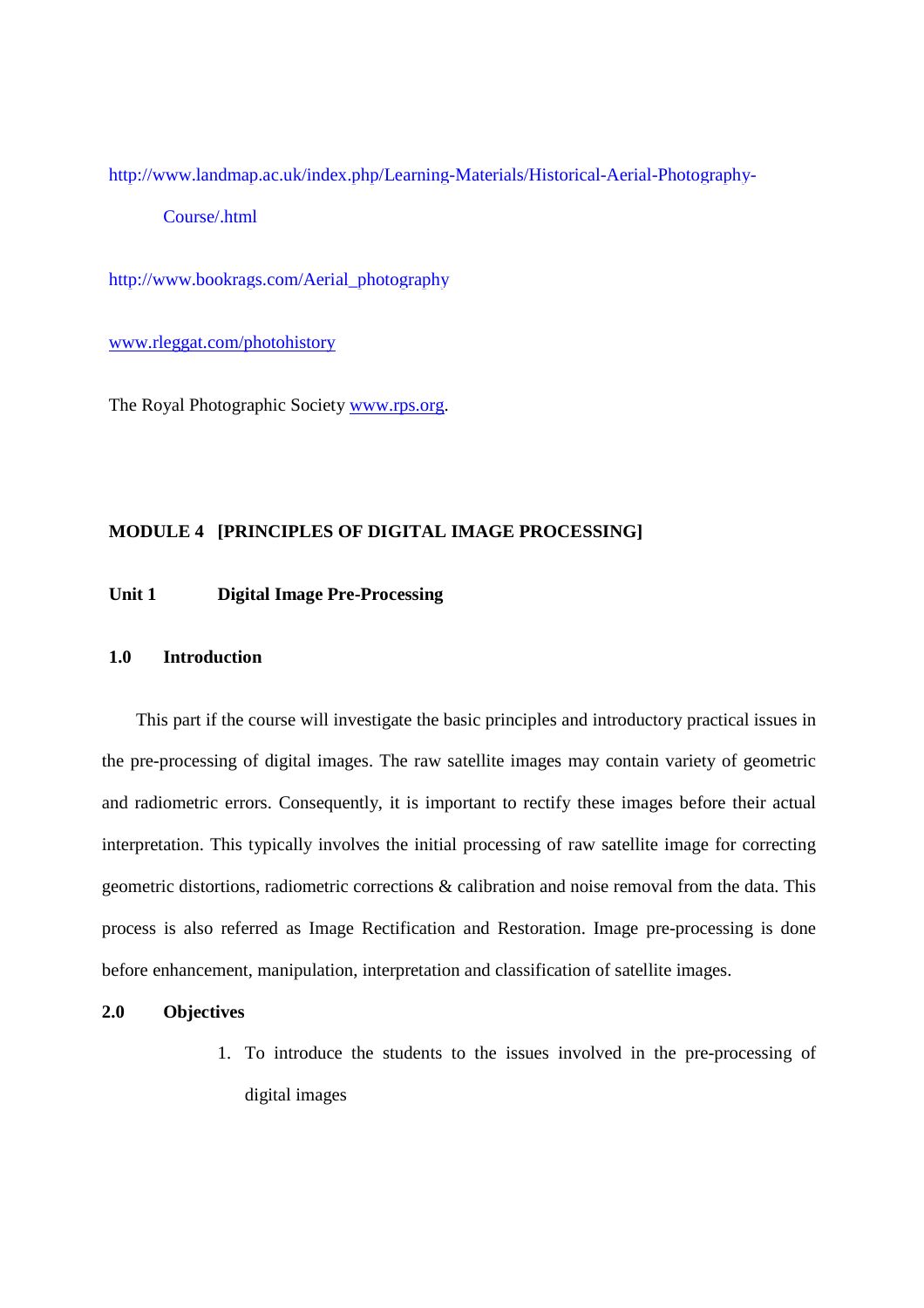- 2. To expose the students to the possible techniques of image enhancement
- 3. To discuss the various techniques of processing of digital images

#### **3.0 Main Body**

#### **3.1 Digital Image Pre-Processing (adapted from Erdas Imagine Field Guide)**

 Image rectification and restoration processes are designed to recognize and compensate for errors, noise, and geometric distortion introduced into the data during the scanning, transmission, and recording processes (Sabins, 1987). The purpose is to make the image resemble the original scene. Image restoration is relatively simple because the pixels from each band are processed separately.

The first step in the restoration process is to calculate the average DN value per scan line for the entire scene. The average DN value for each scan line is then compared with this scene average. Any scan line deviating from the average by more than a designated threshold value is considered defective. Next, the defective lines are replaced. For each pixel in a defective line, an average DN is calculated using DNs for the corresponding pixel on the preceding and succeeding scan lines. The resulting image is a major improvement, although every sixth scan line consists of artificial data. This restoration program is equally effective for random line dropouts that do not follow a systematic pattern (Sabins, 1987).

# **a. Restoring Periodic Line Striping**

For each spectral band, the detectors (for Landsat MSS and TM) were carefully calibrated and matched before the Landsat was launched. With time, however, the response of some detectors may drift to higher or lower levels; as a result every scan line recorded by that detector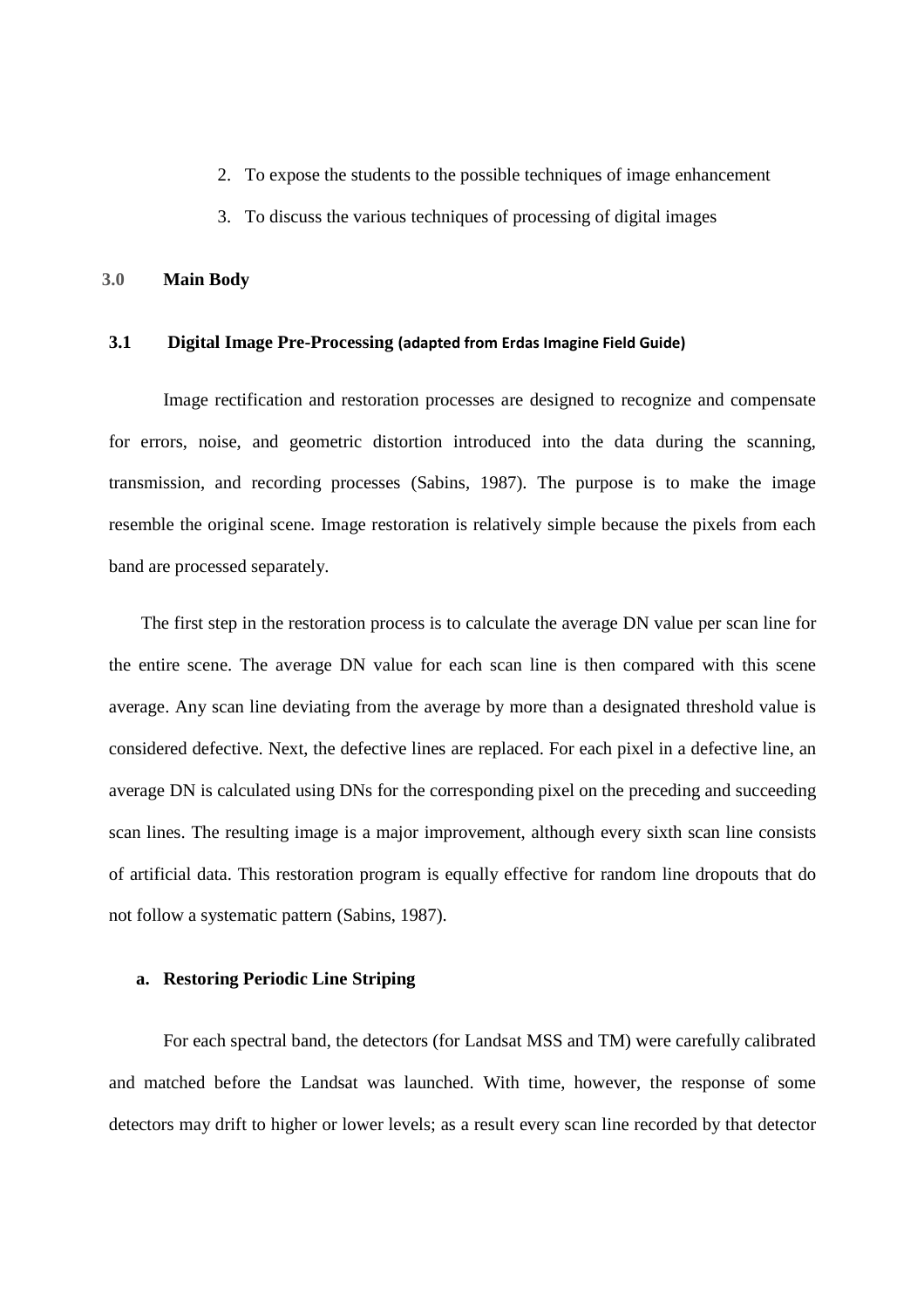is brighter or darker than the other lines. The general term for this defect is periodic line striping (Sabins, 1987). The defect is called sixth-line striping for MSS where every sixth line has a brightness offset. Valid data are present in the defective lines, but must be corrected to match the overall scene. One restoration method is to plot six histograms for the DNs recorded by each detector and compare these with a histogram for the entire scene. For each detector the mean and standard deviation are adjusted to match values for the entire scene.

Another restoration method plots a histogram of DNs for each of the six detectors. Deviations in mean and median values for the histograms are used to recognize and determine corrections for detector differences.

### **b. Filtering of Random Noise**

Random noise, on the other hand, requires more sophisticated restoration method (Sabins, 1987). Random noise typically occurs as individual pixels with DNs that are much higher or lower than the surrounding pixels. In the image, these pixels produce bright and dark spots that mar the image. These spots also interfere with information extraction procedures such as classification. Random-noise pixels may be removed by digital filters. These spots may be eliminated by a moving average filter in the following steps (after Sabins, 1987):

1. Design a filter kernel, which is a two-dimensional array of pixels with an odd number of pixels in both the x and y dimension. The odd-number requirement means that the kernel has a central pixel, which will be modified by the filter operation. Calculate the average of the nine pixels in the kernel; for the initial location, the average is 43.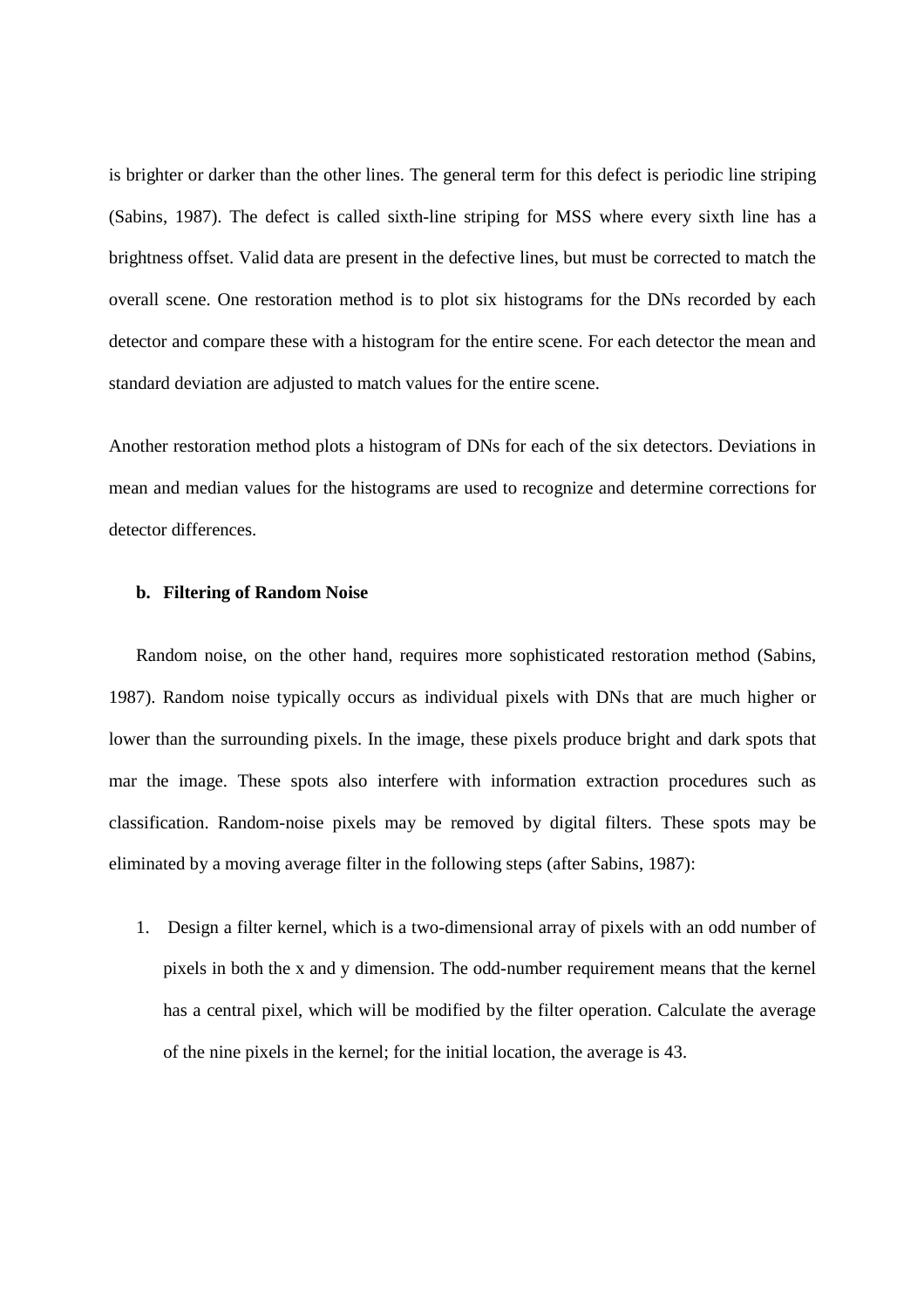- 2. . If the central pixel deviates from the average DN of the kernel by more than a threshold value (in this example, 30), replace the central pixel by the average value. Move the kernel to the right by one column of pixels and repeat the operation. The new average is 41. The new central pixel (original value  $= 40$ ), is within the threshold limit of the new average and remains unchanged. In the third position of the kernel, the central pixel (DN  $= 90$ ) is replaced by a value of 53.
- 3. . When the right margin of the kernel reaches the right margin of the pixel array, the kernel returns to the left margin, drops down one row of pixels, and the operation continues until the entire image has been subjected to the moving average filter.

#### **c. Correcting for Atmospheric Scattering**

 For Landsat MSS images, band 4 (0.5 to 0.6 m) has the highest component of scattered light and band 7 (0.8 to 1.1 m) has the least. Atmospheric scattering produces haze, which results in low image contrast. The contrast ratio of an image is improved by correcting for this effect. Two techniques exist for determining the correction factor for different MSS bands. Both techniques are based on the fact that band 7 is essentially free of atmospheric effects. This can be verified by examining the DNs corresponding to bodies of clear water and to shadows. Both the water and the shadows have values of either 0 or 1 on band 7. The first restoration technique employs an area within the image that has shadows caused by irregular topography.

 For each pixel the DN in band 7 is plotted against the DN in band 4, and a straight line is fitted through the plot, using a least-squares technique. If there were no haze in band 4, the line would pass through the origin; because there is haze, the intercept is offset along the band 4 axis.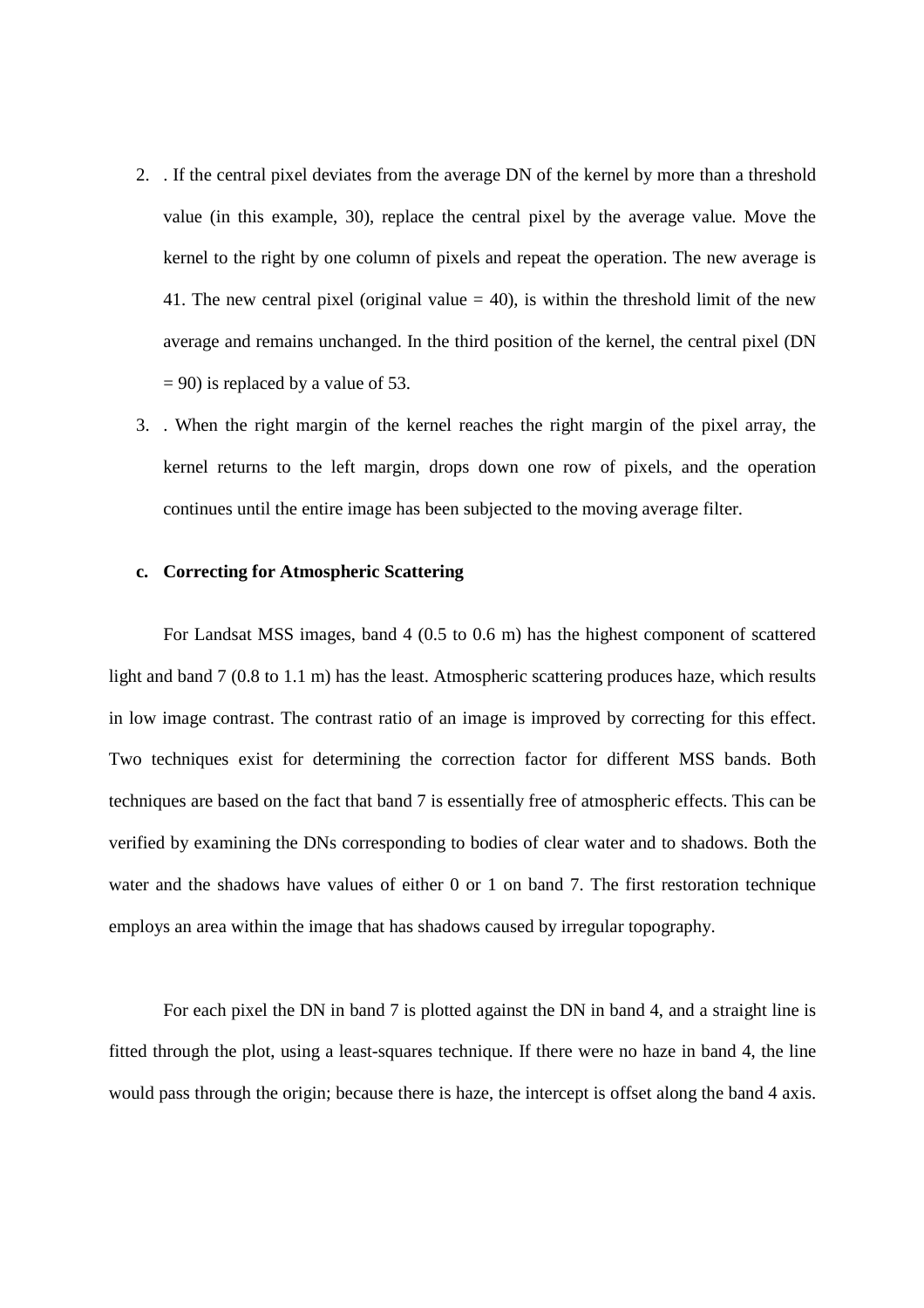Haze has an additive effect on scene brightness. To correct the haze effect on band 4, the value of the intercept offset is subtracted from the DN of each band-4 pixel for the entire image. Bands 5 and 6 are also plotted against band 7, and the procedure is repeated.

The second restoration technique also requires that the image have some dense shadows or other areas of zero reflectance on band 7. The histogram of band 4 lacks zero values, and the peak is offset toward higher DNs because of the additive effect of the haze. Band 4 also shows a characteristic abrupt increase in the number of pixels on the low end of the DN scale (left side of the histogram). The lack of DNs below this threshold is attributed to illumination from light scattered into the sensor by the atmosphere. For band 4 this threshold typically occurs at a DN of 11; this value is subtracted from all the band 4 pixels to correct for haze. For band 5 the correction is generally a DN of 7 and for band 6 a DN of 3. There can be a problem with this correction technique if the Landsat scene lacks dense shadows and if there are no band-7 pixels with DNs of 0.

### **d. Correcting Geometric Distortions**

During the scanning process, a number of systematic and non-systematic geometric distortions are introduced into MSS and TM image data. These distortions are corrected during production of the master images, which are remarkably orthogonal. The corrections may not be included in the CCTs, however, and geometric corrections must be applied before plotting images (Sabins, 1987).

*1. Non-systematic Distortions* Non-systematic distortions are not constant because they result from variations in the spacecraft attitude, velocity, and altitude and therefore are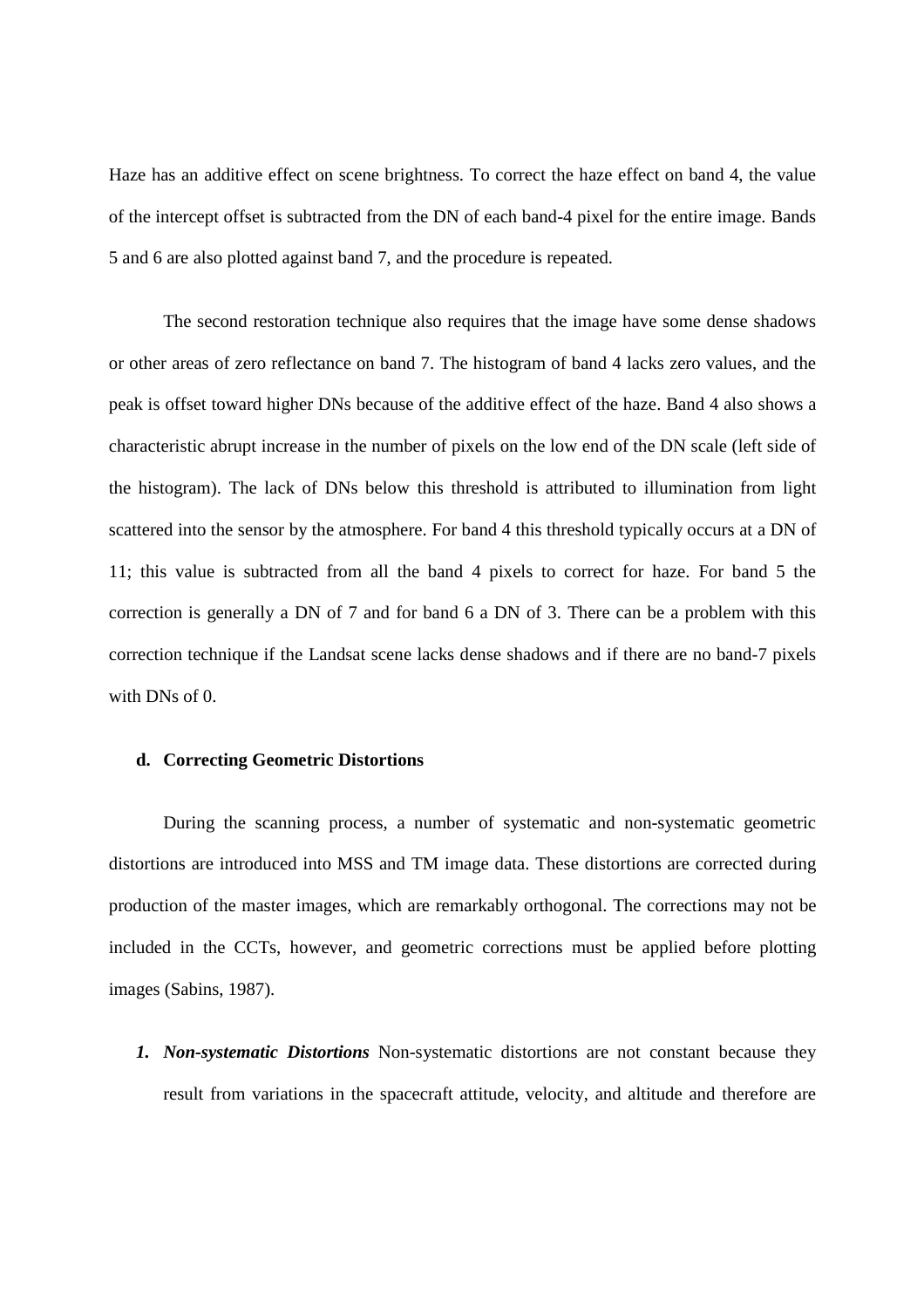not predictable. These distortions must be evaluated from Landsat tracking data or ground-control information. Variations in spacecraft velocity cause distortion in the along-track direction only and are known functions of velocity that can be obtained from tracking data.

The amount of earth rotation during the 28 sec required to scan an image results in distortion in the scan direction that is a function of spacecraft latitude and orbit. In the correction process, successive groups of scan lines (6 for MSS, 16 for TM) are offset toward the west to compensate for earth rotation, resulting in the parallelogram outline of the image.

Variations in attitude (roll, pitch, and yaw) and altitude of the spacecraft cause nonsystematic distortions that must be determined for each image in order to be corrected. The correction process employs geographic features on the image, called ground control points (GCPs), whose positions are known. Intersections of major streams, highways, and airport runways are typical GCPs. Differences between actual GCP locations and their positions in the image are used to determine the geometric transformations required to restore the image. The original pixels are resampled to match the correct geometric coordinates.

Geometric rectification, therefore involves the conversion of satellite image coordinate system to a standard map projection, it is necessary for accurate location within an image, and when importing remote sensing data to Geographic Information Systems. In geometric corrections, such approaches as Global Positioning System(GPS) using GCPs,( note that GPS works well with nadir imagery, relatively level terrain and permanent visible features), transformation based on sensor parameters, and the additional use of Digital Terrain Models(DTMs), see Figure 1 below.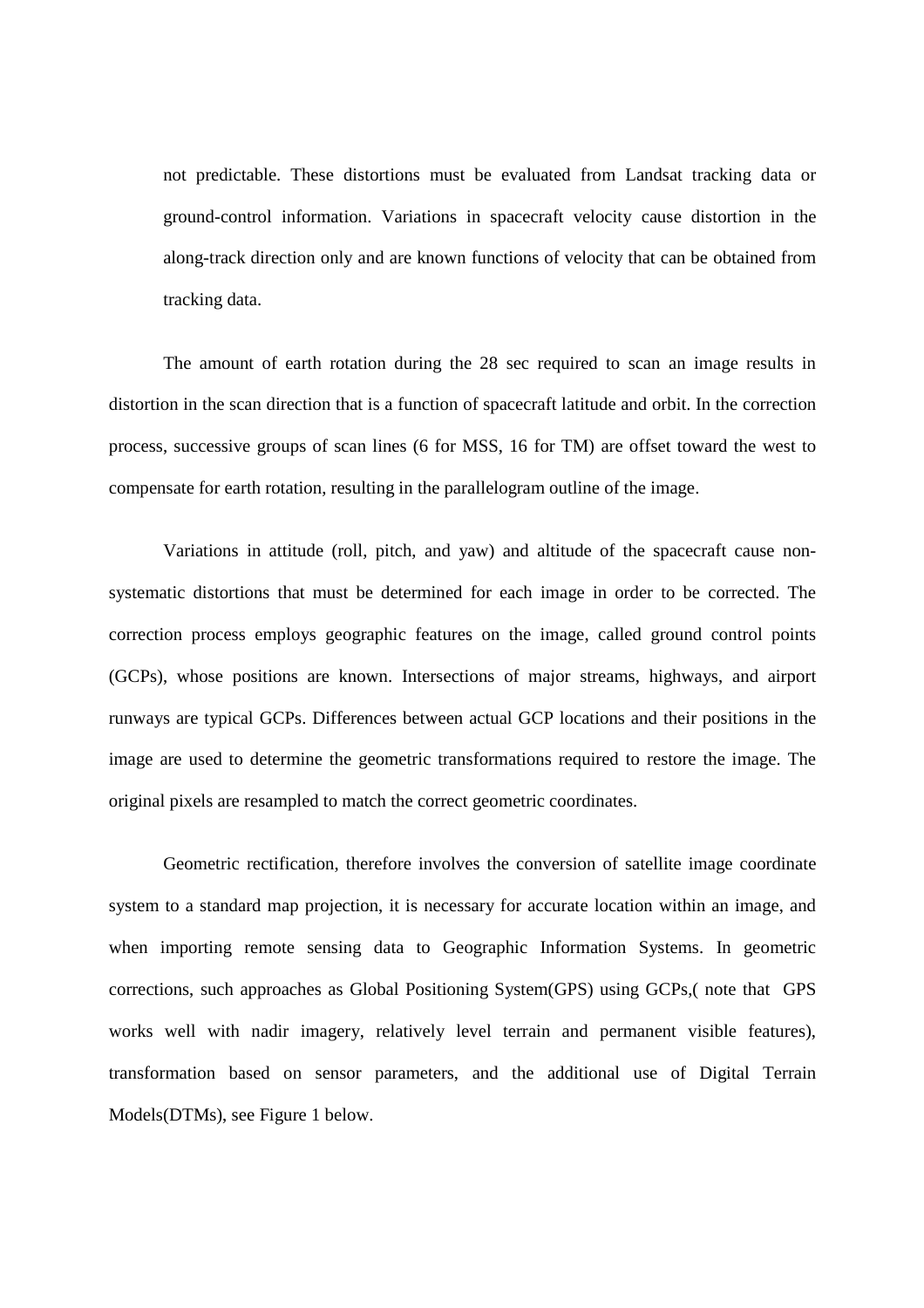*2. Systematic Distortions* Geometric distortions whose effects are constant and can be predicted in advance are called systematic distortions. Scan skew, cross-track distortion, and variations in scanner mirror velocity belong to this category. Cross-track distortion results from sampling of data along the MSS scan line at regular time intervals that correspond to spatial intervals of 57 m. The length of the ground interval is actually proportional to the tangent of the scan angle and therefore is greater at either margin of the scan line. The resulting marginal compression of Landsat images is identical to that described for airborne thermal IR scanner images; however, distortion is minimal in Landsat images because the scan angle is only 5.8 deg on either side of vertical in contrast to the 45 deg to 60 deg angles of airborne cross-track scanners.

Tests before Landsat was launched determined that the velocity of the MSS mirror would not be constant from start to finish of each scan line, resulting in minor systematic distortion along each scan line. The known mirror velocity variations may be used to correct for this effect. Similar corrections are employed for TM images.

Scan skew is caused by the forward motion of the spacecraft during the time required for each mirror sweep. The ground swath scanned is not normal to the ground track but is slightly skewed, producing distortion across the scan line. The known velocity of the satellite is used to restore this geometric distortion.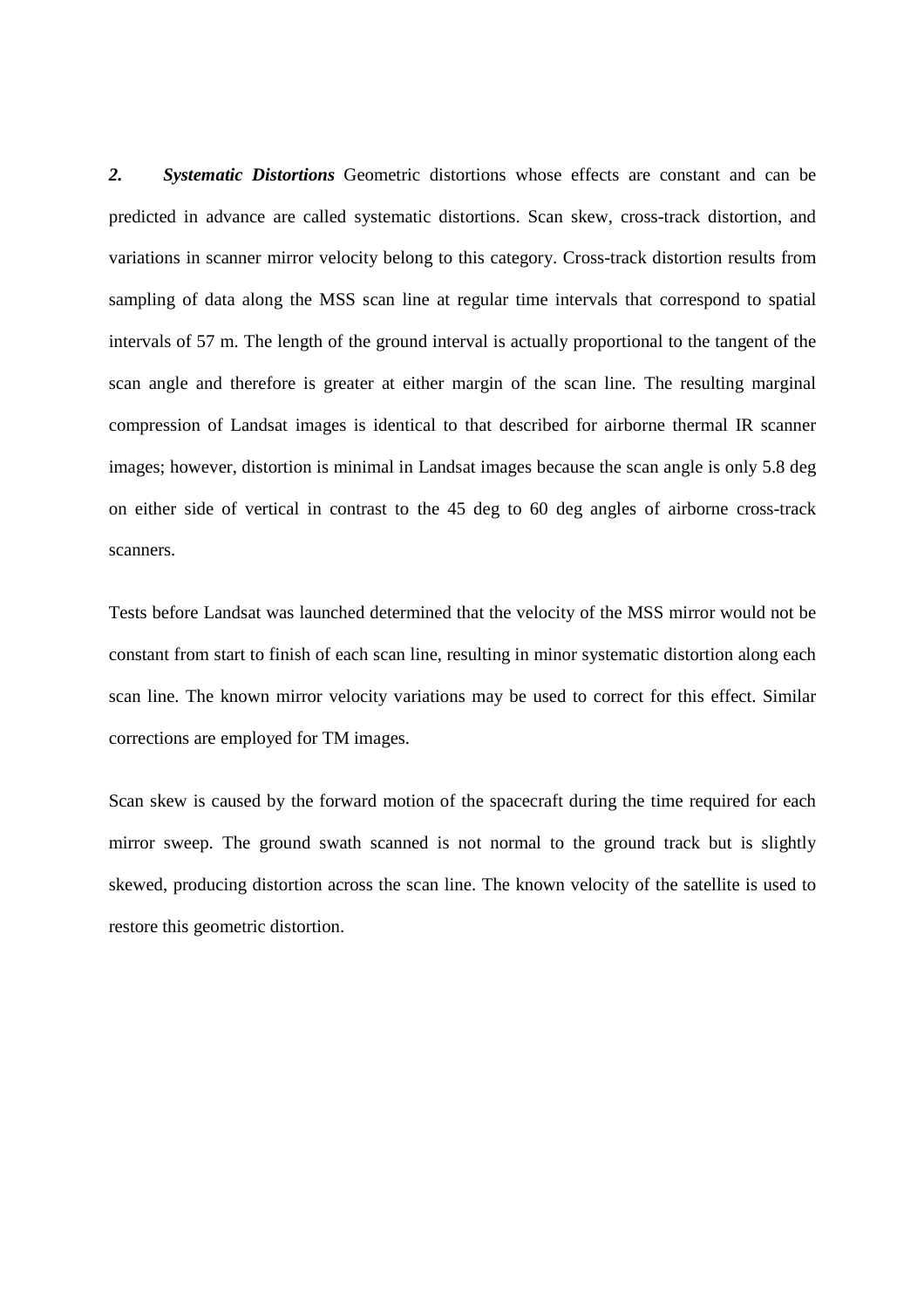

**Figure 4.1: Image Rectification (a & b) Input and reference image with GCP locations, (c) using polynomial equations the grids are fitted together, (d) using resampling method the output grid pixel values are assigned.** 

*Source: Sabins (1987)* 

# **4.0 Conclusion**

Image rectification and restoration processes are designed to recognize and compensate for errors, noise, and geometric distortion introduced into the data during the scanning, transmission, and recording processes. The objective is to make the image resemble the original scene. Image restoration is relatively simple because the pixels from each band are processed separately.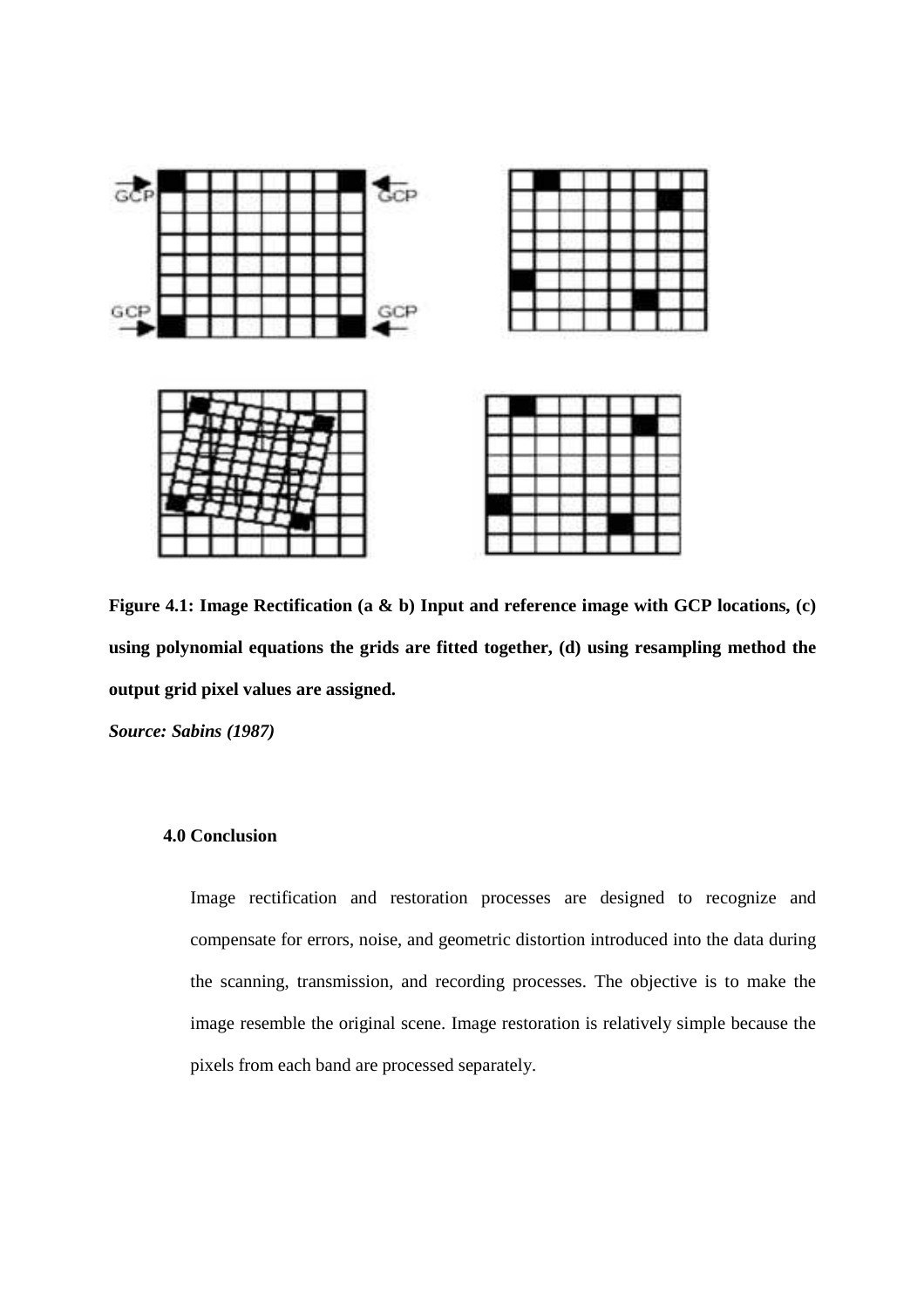### 5.0 **Summary**

From this lesson, it is clear the various methods of pre-processing digital images. Such include correction of atmospheric scattering, distortions, noise removal amongst others. After these pre-processing operations, the images are then ready for enhancement which is the subject for the next unit.

### **6.0 References/Further Reading**

- Jensen, J. R. 1986. *Introductory Digital Image Processing: A Remote Sensing Perspective.*  Englewood Cliffs, New Jersey: Prentice-Hall.
- Jensen, J. R. 1996. *Introductory Digital Image Processing: A Remote Sensing Perspective*. 2d ed. Englewood Cliffs, New Jersey: Prentice-Hall.
- Jensen, J. R., et al. 1983. Urban/Suburban Land Use Analysis. Chapter 30 in *Manual of Remote Sensing*. Ed. R. N. Colwell. Falls Church, Virginia: American Society of Photogrammetry.

DigitalGlobe, 2008b. *WorldView-1.* Retrieved December 8, 2008 from

http://www.digitalglobe.com/index.php/86/WorldView-1

DigitalGlobe, 2010. *WorldView-2.* Retrieved September 7, 2010 from

DigitalGlobe, 2008a. *QuickBird.* Retrieved December 8, 2008 from

http://www.digitalglobe.com/index.php/85/QuickBird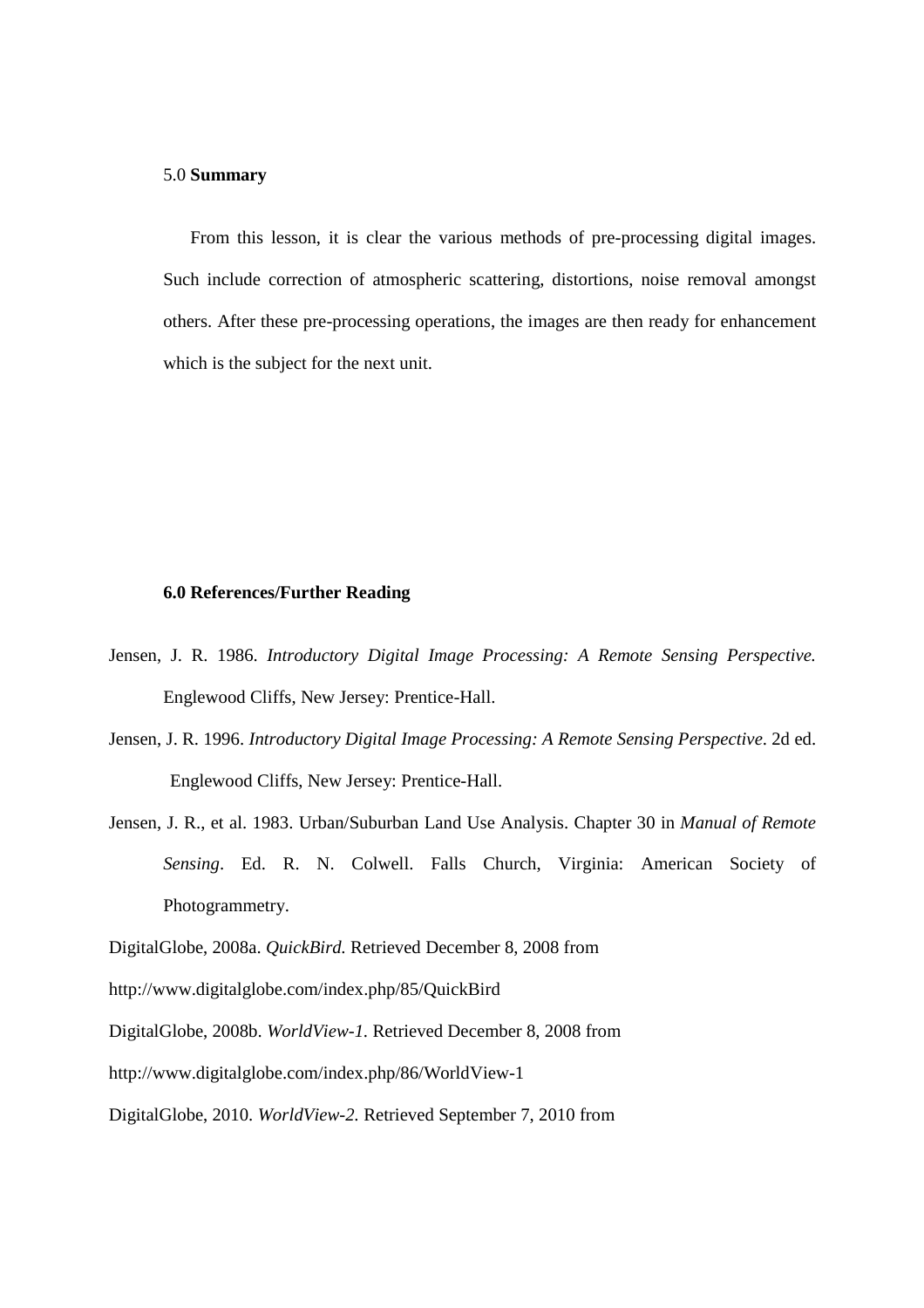http://www.digitalglobe.com/index.php/88/WorldView-2

DLR (German Aerospace Center). 2008. *TerraSAR-X Mission.* Retrieved December 5, 2008, from http://www.dlr.de/tsx/main/mission\_en.htm

Earth Remote Sensing Data Analysis Center (ERSDAC). 2000. *JERS-1 OPS.* Retrieved

December 28, 2001, from http://www.ersdac.or.jp/Projects/JERS1/JOPS/JOPS\_E.html

# **Unit 2 Digital Image Enhancement**

#### **1.0 Introduction**

Before interpreting satellite images, some image enhancement procedures are applied to manipulate them to improve and enhance features. This helps to improve the interpretability of the image and in segregating feature types. Image enhancement involves use of a number of statistical and image manipulation functions provided in image processing software. These include contrast enhancement, histogram equalization, density slicing, spatial filtering, image ratio (like RVI, NDVI, TVI etc.), principal components analysis (PCA), colour transformations, image fusion, image stacking e.t.c.

### **2.0 Objectives**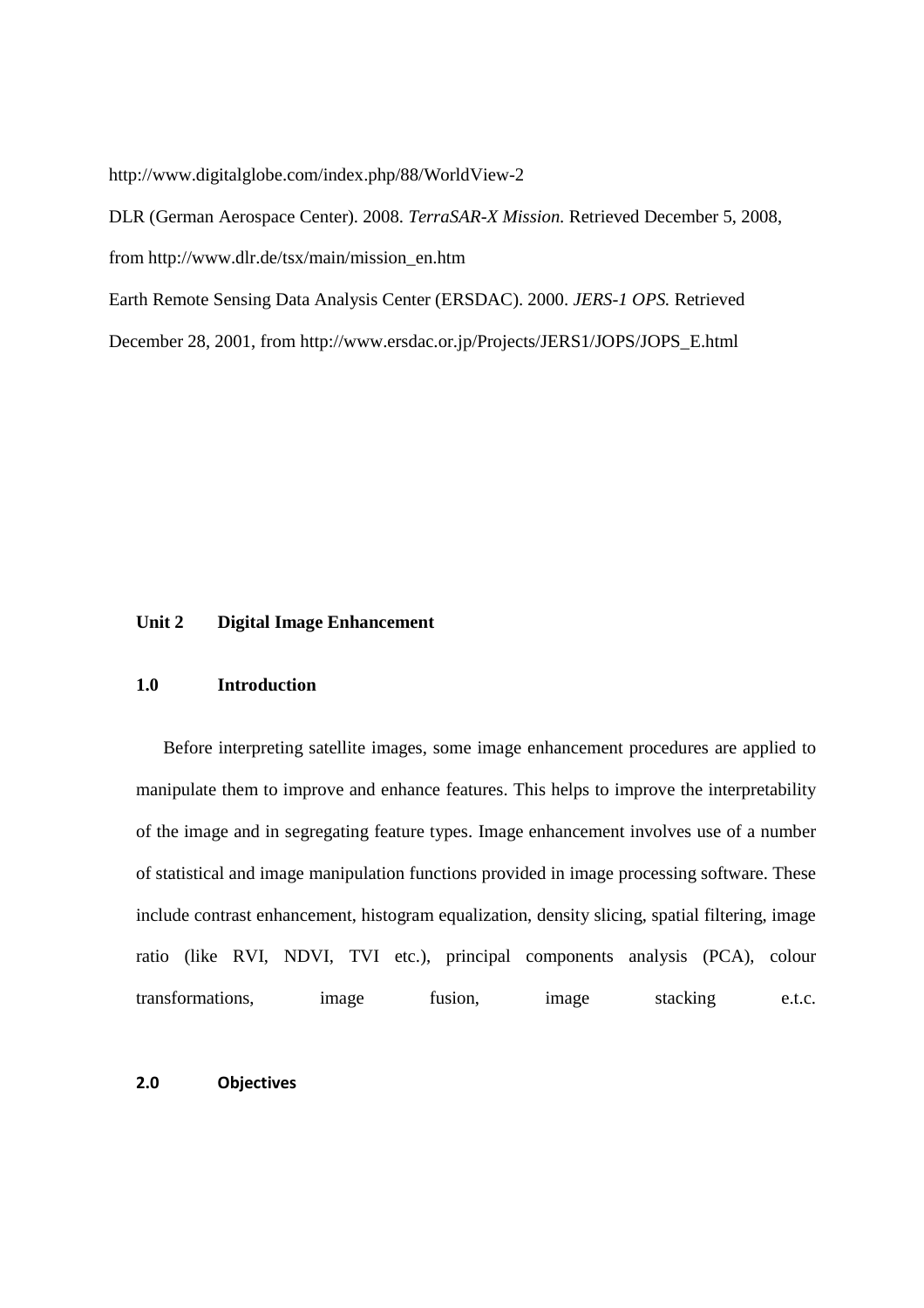#### **1. To discuss the different image enhancement procedures**

### **3.0 Main Body**

### **3.1 Digital Image Enhancement**

#### *a. Contrast Enhancement*

Techniques for improving image contrast are among the most widely used enhancement processes. The sensitivity range of Landsat TM and MSS detectors was designed to record a wide range of terrain brightness from black basalt plateaus to white sea ice under a wide range of lighting conditions. Few individual scenes have a brightness range that utilizes the full sensitivity range of the MSS and TM detectors. To produce an image with the optimum contrast ratio, it is important to utilize the entire brightness range of the display medium, which is generally film. Three of the most useful methods of contrast enhancement are described in the following sections.

*Linear Contrast Stretch* The simplest contrast enhancement is called a linear contrast stretch

**Nonlinear Contrast Stretch:** Nonlinear contrast enhancement is also possible.. This stretch applies the greatest contrast enhancement to the most populated range of brightness values in the original image. The resulting loss of contrast in the light and dark ranges is similar to that in the linear contrast stretch but not as severe.

An important step in the process of contrast enhancement is for the user to inspect the original histogram and determine the elements of the scene that are of greatest interest. The user then chooses the optimum stretch for his needs. Experienced operators of image processing systems bypass the histogram examination stage and adjust the brightness and contrast of images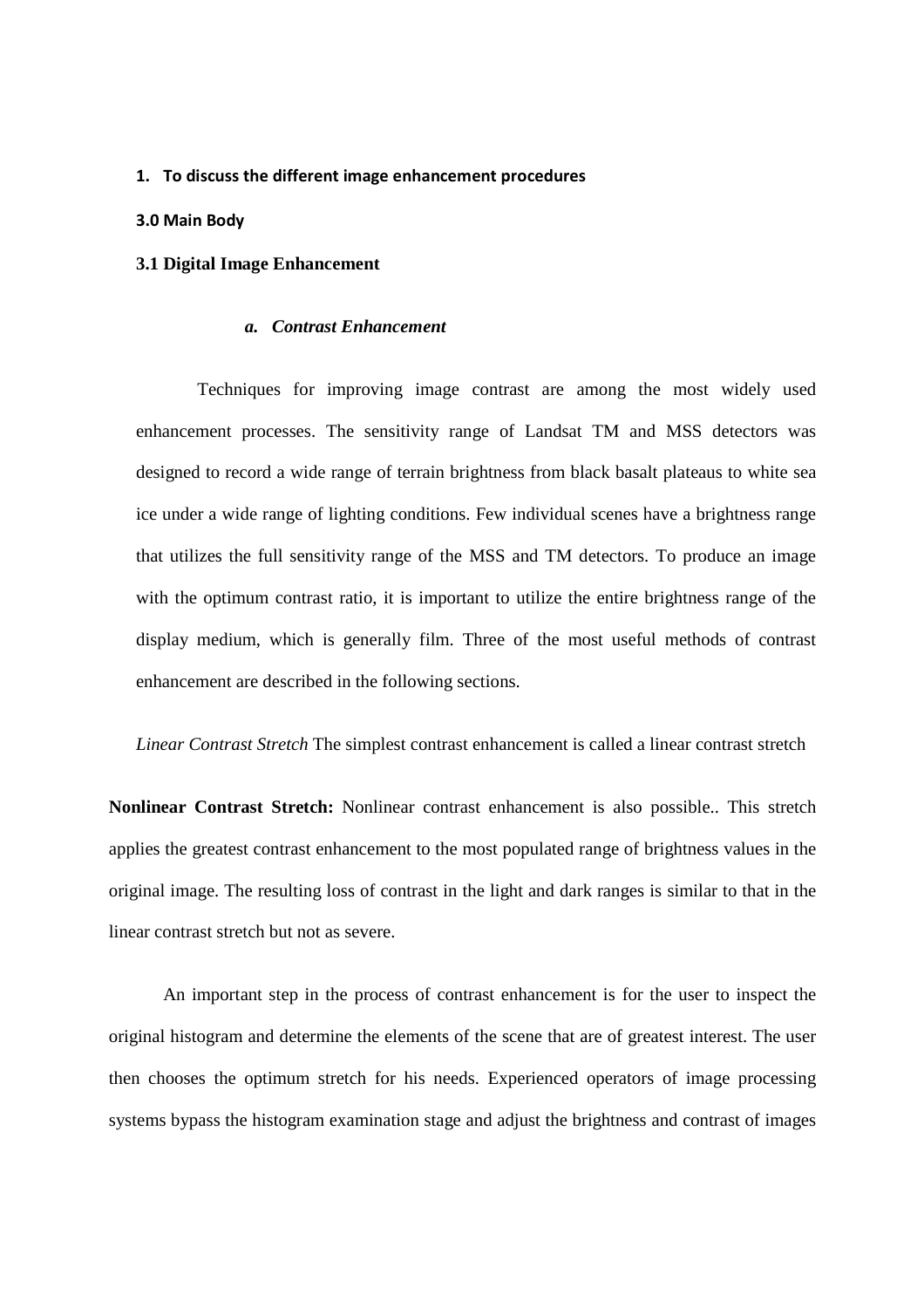that are displayed on a CRT. For some scenes a variety of stretched images are required to display fully the original data. It also bears repeating that contrast enhancement should not be done until other processing is completed, because the stretching distorts the original values of the pixels.

#### **b. Intensity, Hue, and Saturation Transformations**

Apart, from the additive system of primary colors (red, green, and blue, or RGB system) an alternate approach to color is the intensity, hue, and saturation system (IHS), which is useful because it presents colors more nearly as the human observer perceives them. The IHS system is based on the color sphere in which the vertical axis represents intensity, the radius is saturation, and the circumference is hue. The intensity (I) axis represents brightness variations and ranges from black (0) to white (255); no color is associated with this axis. Hue (H) represents the dominant wavelength of color. Hue values commence with 0 at the midpoint of red tones and increase counter-clockwise around the circumference of the sphere to conclude with 255 adjacent to  $0$ .

Saturation (S) represents the purity of color and ranges from 0 at the center of the color sphere to 255 at the circumference. A saturation of 0 represents a completely impure color, in which all wavelengths are equally represented and which the eye will perceive a shade of gray that ranges from white to black depending on intensity. Intermediate values of saturation represent pastel shades, whereas high values represent purer and more intense colors. The range from 0 to 255 is used here for consistency with the Landsat eight-bit scale; any range of values (0 to 100, for example) could be used as IHS coordinates.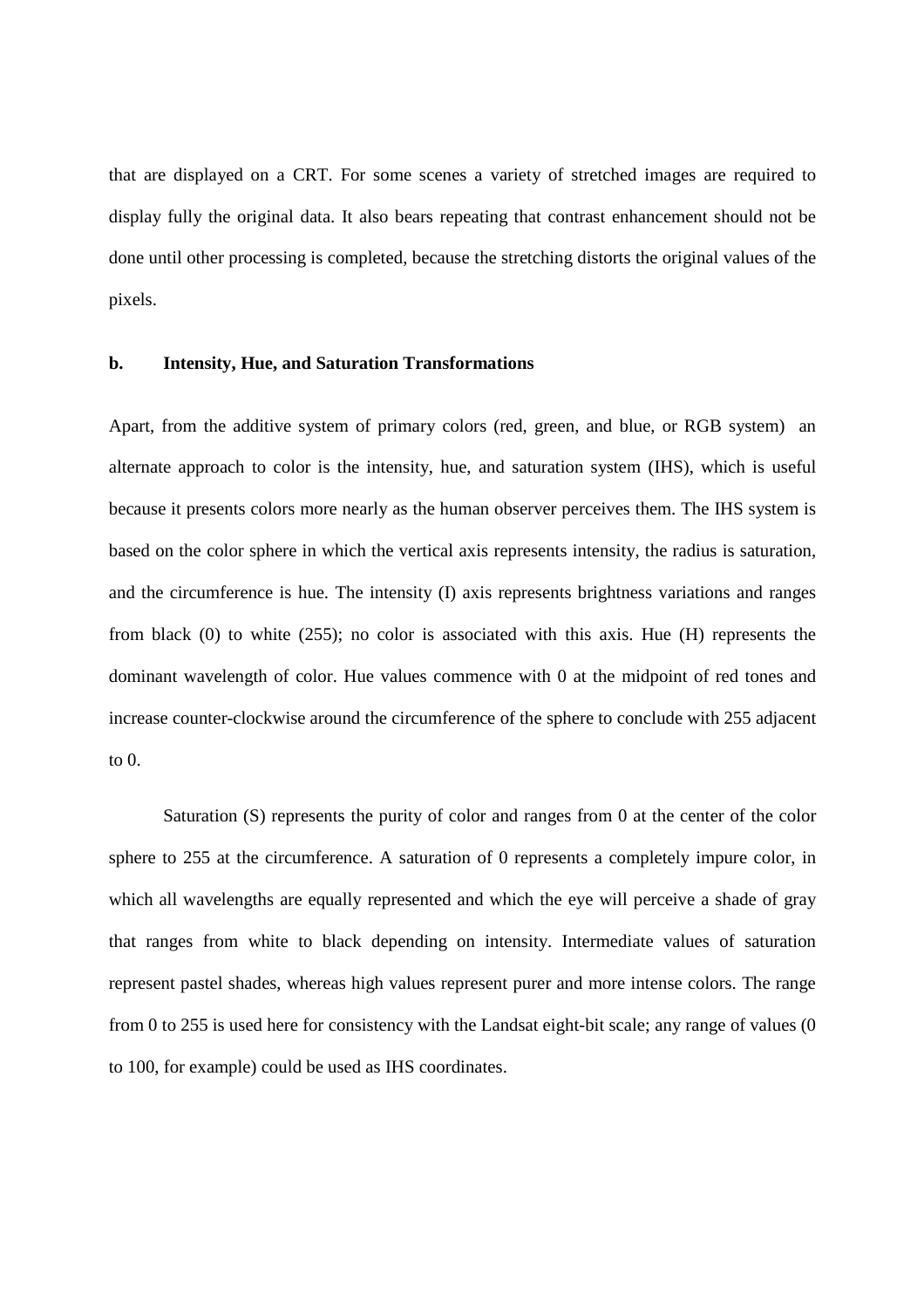When any three spectral bands of MSS or TM data are combined in the RGB system, the resulting color images typically lack saturation, even though the bands have been contraststretched, but the color image has the pastel appearance that is typical of many Landsat images. The undersaturation is due to the high degree of correlation between spectral bands. High reflectance values in the green band, for example, are accompanied by high values in the blue and red bands, so pure colors are not produced. For the interval  $0 < H < 1$ , extended to  $1 < H < 3$ . After enhancing the saturation image, the IHS values are converted back into RGB images by inverse equations.

The IHS transformation and its inverse are also useful for combining images of different types. For example, a digital radar image could be geometrically registered to the Thermopolis TM data. After the TM bands are transformed into IHS values, the radar image data may be substituted for the intensity image. The new combination (radar, hue, and enhanced saturation) can then be transformed back into an RGB image that incorporates both radar and TM data.

### **c. Density Slicing**

Density slicing aims at converting the continuous gray tone of an image into a series of density intervals, or slices, each corresponding to a specified digital range. Digital slices may be displayed as separate colors or as areas bounded by contour lines. This technique emphasizes subtle gray-scale differences that may be imperceptible to the viewer. In Chapter 5 digital density slicing was illustrated in the description of calibrated image displays.

### **d. Edge Enhancement**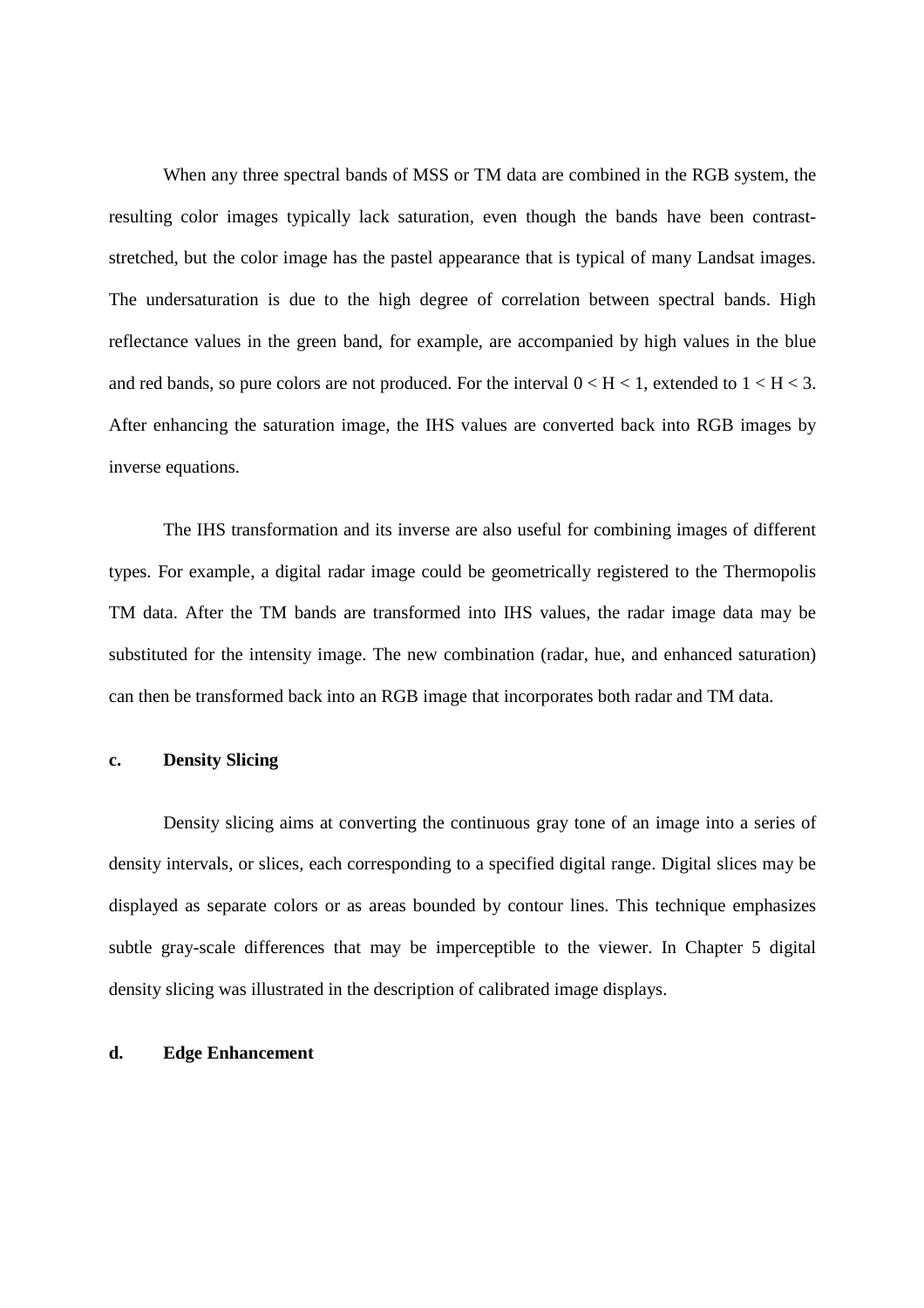Most interpreters are concerned with recognizing linear features in images. Geologists map faults, joints, and lineaments. Geographers map manmade linear features such as highways and canals. Some linear features occur as narrow lines against a background of contrasting brightness; others are the linear contact between adjacent areas of different brightness. In all cases, linear features are formed by edges. Some edges are marked by pronounced differences in brightness and are readily recognized. More typically, however, edges are marked by subtle brightness differences that may be difficult to recognize. Contrast enhancement may emphasize brightness differences associated with some linear features. This procedure, however, is not specific for linear features because all elements of the scene are enhanced equally, not just the linear elements. Digital filters have been developed specifically to enhance edges in images and fall into two categories: directional and non-directional.

# **e. Non-directional Filters**

Laplacian filters are non-directional filters because they enhance linear features having almost any orientation in an image. The exception applies to linear features oriented parallel with the direction of filter movement; these features are not enhanced. A typical Laplacian filter is a kernel with a high central value, 0 at each corner, and -1 at the center of each edge. The second category of edge enhancers is 2nd-order derivative or Laplacian operators. These are best for line (or spot) detection as distinct from ramp edges. ERDAS IMAGINE Radar Interpreter offers two such arrays: Unweighted line and Weighted line (Pratt, 1991)

The Laplacian kernel is placed over a three-by-three array of original pixels, and each pixel is multiplied by the corresponding value in the kernel. The nine resulting values (four of which are 0 and four are negative numbers) are summed. The resulting value for the filter kernel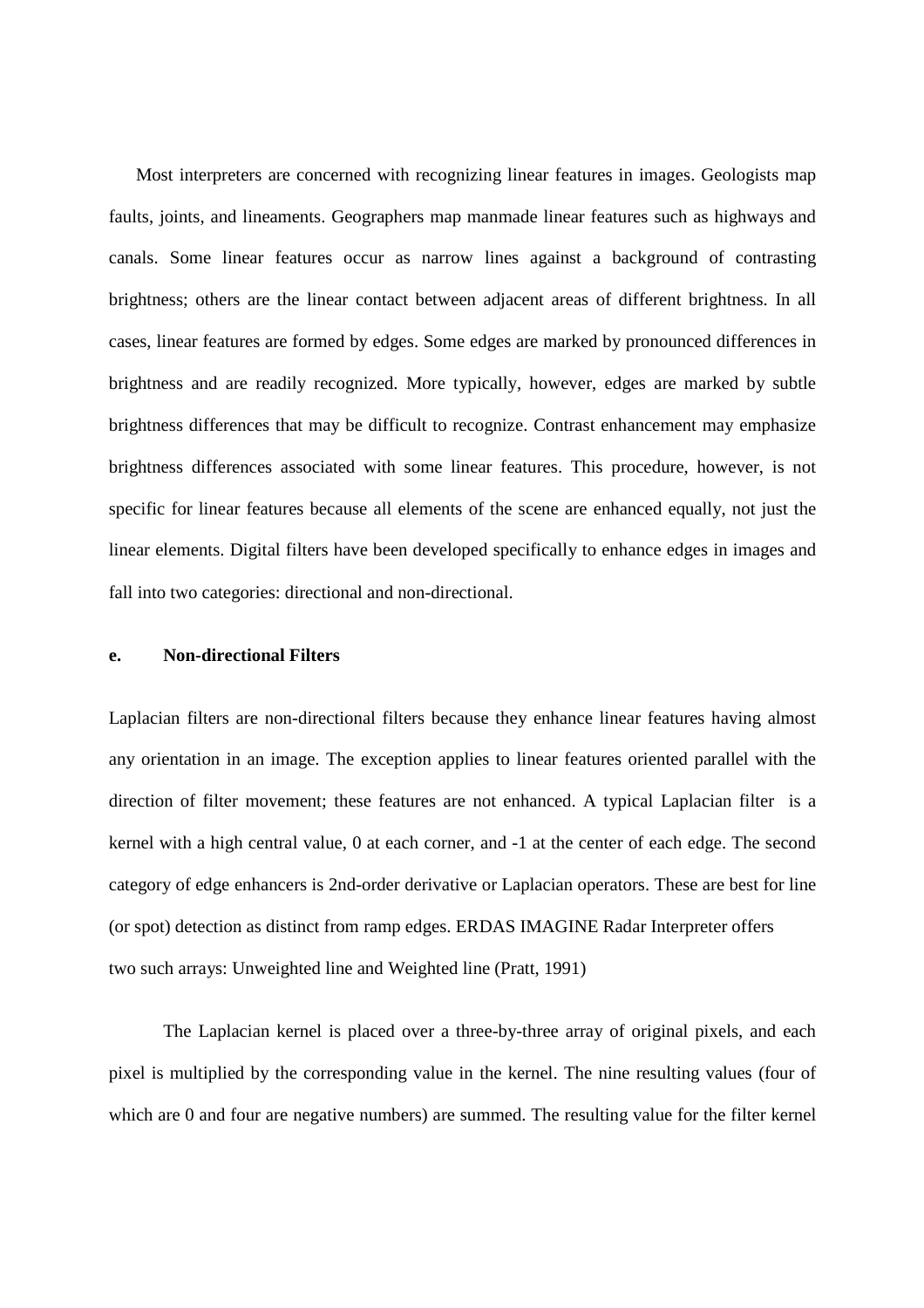is combined with the central pixel of the three-by-three data array, and this new number replaces the original DN of the central pixel.

# **g. Spatial Filtering**

This is the removal of spatial features for data enhancement. It is another processing procedure falling into the enhancement category that often divulges valuable information of a different nature is *spatial filtering*. Although less commonly performed, this technique explores the distribution of pixels of varying brightness over an image and is especially sensitive to detecting and sharpening boundary discontinuities between adjacent pixel sets with notable differences in DN values (Sabins, 1987). Patterns of sharp changes in scene illumination, which are typically abrupt rather than gradual, produce a relation that we express quantitatively as "spatial frequencies". The spatial frequency is defined as the number of cycles of change in image DN values per unit distance (e.g.10 cycles/mm) applicable to repeating tonal discontinuities along a particular direction in the image. An image with only one spatial frequency consists of equally spaced stripes (in a TV monitor, raster lines). For instance, a blank TV screen with the set turned on, can have horizontal stripes. This situation corresponds to zero frequency in the horizontal direction and a measurable spatial frequency in the vertical, evidenced by line boundary repeats.

In general, images of practical interest consist of several dominant spatial frequencies. Fine detail in an image involves a larger number of changes per unit distance than the gross image features. The mathematical technique for separating an image into its various spatial frequency components is called Fourier Analysis (Sabins, 1987). After an image is separated into its components (done as a "Fourier Transform"), it is possible to emphasize certain groups (or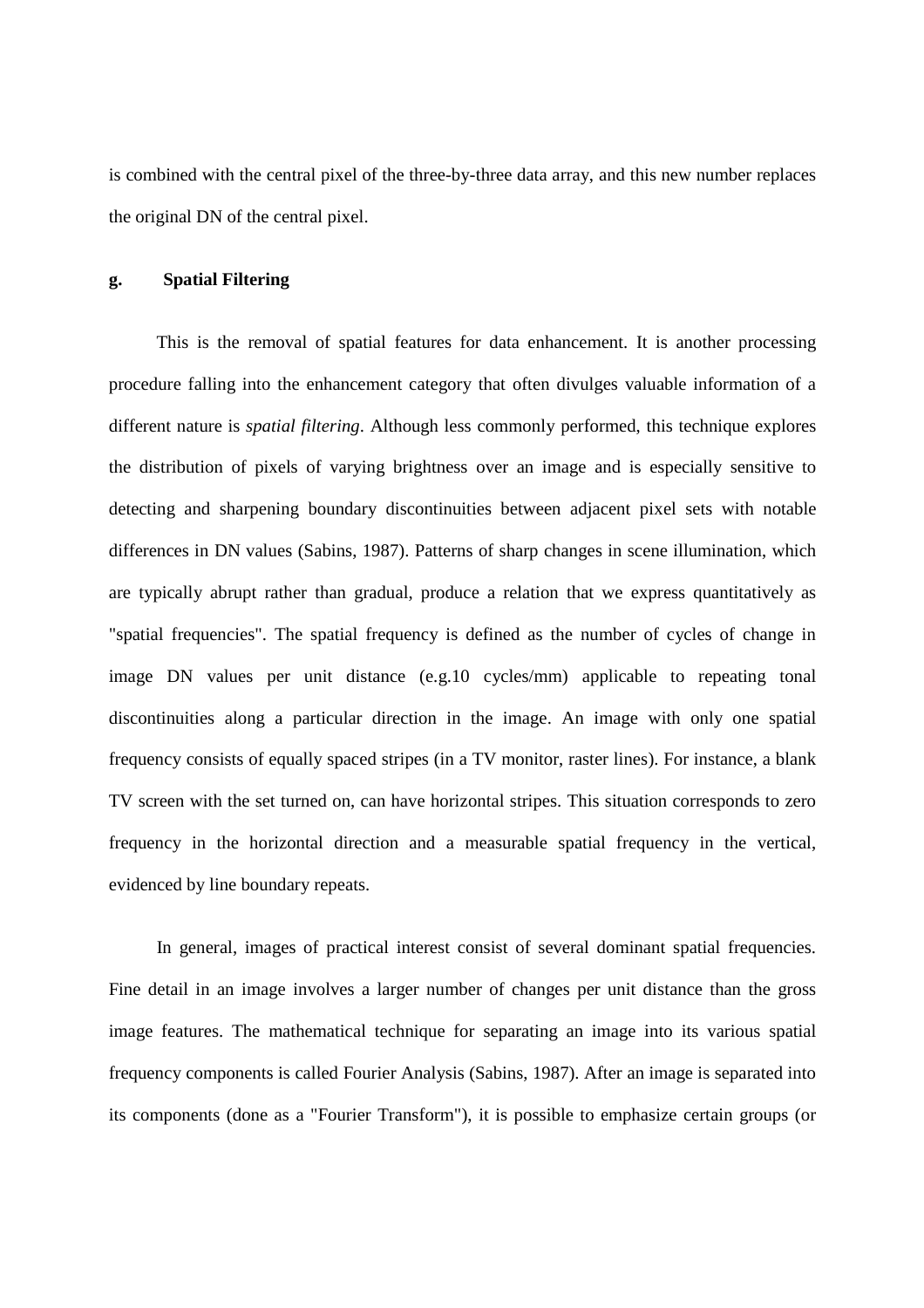"bands") of frequencies relative to others and recombine the spatial frequencies into an enhanced image. Algorithms for this purpose are called "filters" because they suppress (de-emphasize) certain frequencies and pass (emphasize) others (Sabins, 1987). Filters that pass high frequencies and, hence, emphasize fine detail and edges, are called highpass filters. Lowpass filters, which suppress high frequencies, are useful in smoothing an image, and may reduce or eliminate "salt and pepper" noise.

*Convolution* filtering is the process of averaging small sets of pixels across an image. Convolution filtering is used to change the spatial frequency characteristics of an image (Jensen, 1996). A convolution kernel is a matrix of numbers that is used to average the value of each pixel with the values of surrounding pixels in a particular way. The numbers in the matrix serve to weight this average toward particular pixels. These numbers are often called coefficients, because they are used as such in the mathematical equations. In ERDAS IMAGINE, you can apply convolution filtering to an image using any of the following methods (Erdas, 2010):

- Filtering dialog in the respective multispectral or panchromatic image type option
- Convolution function in Spatial Resolution option
- Spatial Resolution Non-directional Edge enhancement function
- Convolve function in Model Maker

Filtering is a broad term, which refers to the altering of spatial or spectral features for image enhancement (Jensen, 1996). According to Sabins (1987), Convolution filtering is one method of spatial filtering. Some texts may use the terms synonymously.filtering is a common mathematical method of implementing spatial filters. In this, each pixel value is replaced by the average over a square area centered on that pixel. Square sizes typically are 3 x 3, 5 x 5, or 9 x 9 pixels but other values are acceptable. This square array is called a moving window, or kernel,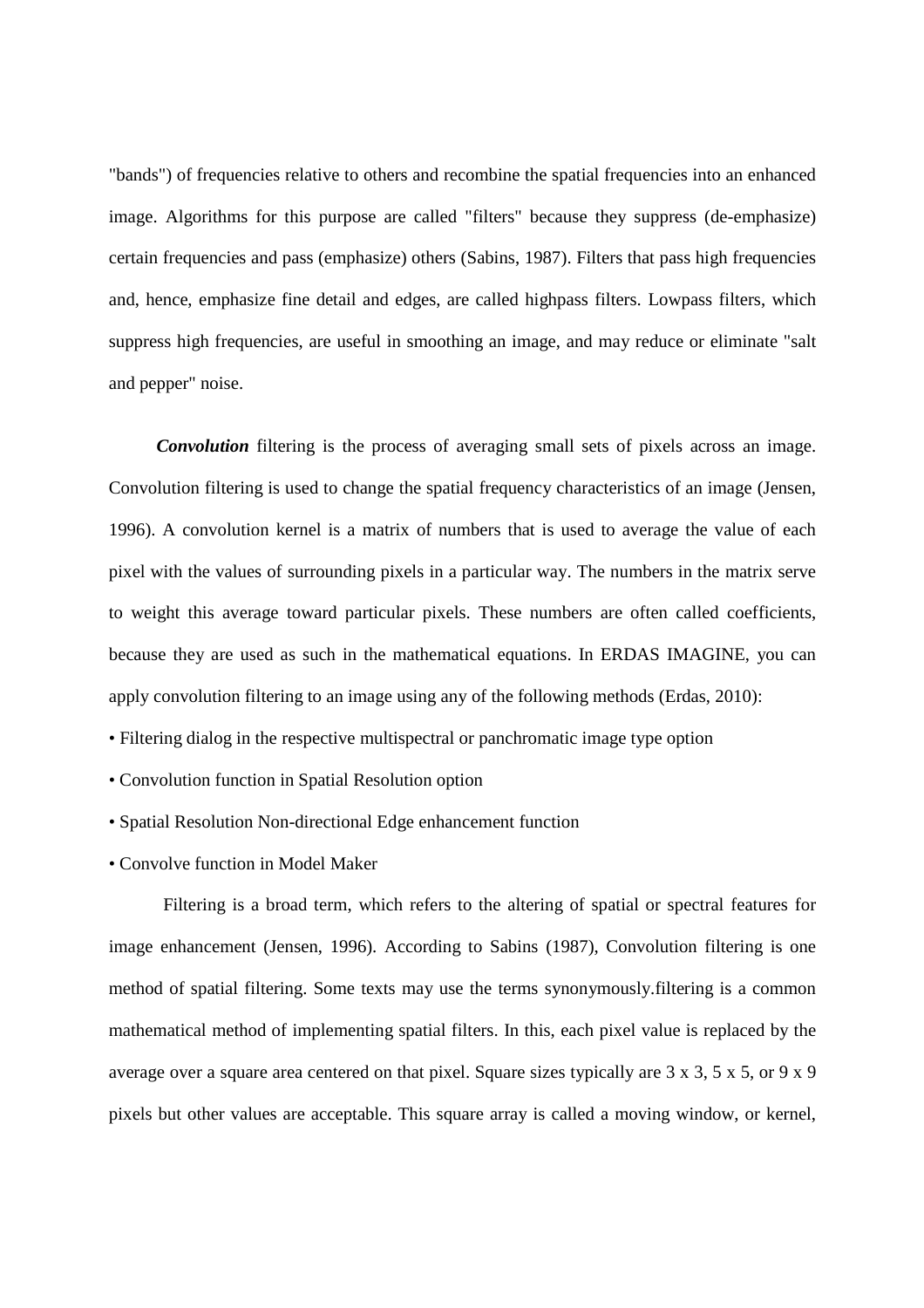since in the computer manipulation of an image the array can be envisioned as moving systematically from one pixel to the next. As applied in lowpass filtering, this tends to reduce deviations from local averages and thus smoothes the image. The difference between the input image and the lowpass image is the highpass-filtered output. Generally, spatially filtered images must be contrast stretched to use the full range of image display. Nevertheless, filtered images tend to appear flat unless strong frequency repeat patterns are brought out (Sabins, 1987).

#### *Principal Component Analysis*

This is a technique for transforming a set of correlated variables into a new set of uncorrelated variables. PCA helps in reducing redundancy in a data set. This transformation is a rotation of the original axes to new orientations that are orthogonal to each other and therefore there is no correlation between variables.

#### **References/Further Reading**

Bernstein, R., and D. G. Ferneyhough, (1975), Digital image processing: Photogrammetric Engineering, v. 41, p. 1465-1476. Bryant. M., 1974, Digital image processing: Optronics International Publication 146, Chelmsford, Mass. Chavez, P. S., 1975, Atmospheric, solar, and MTF corrections for ERTS digital imagery: American Society of Photogrammetry, Proceedings of Annual Meeting in Phoenix, Ariz.

Haralick, R. M., (1984), Digital step edges from zero crossing of second directional filters: IEEE Transactions on Pattern Analysis and Machine Intelligence, v. PAMI-6, p. 58-68.

Holkenbrink, (1978), Manual on characteristics of Landsat computer-compatible tapes produced by the EROS Data Center digital image processing system: U.S. Geological Survey, ERO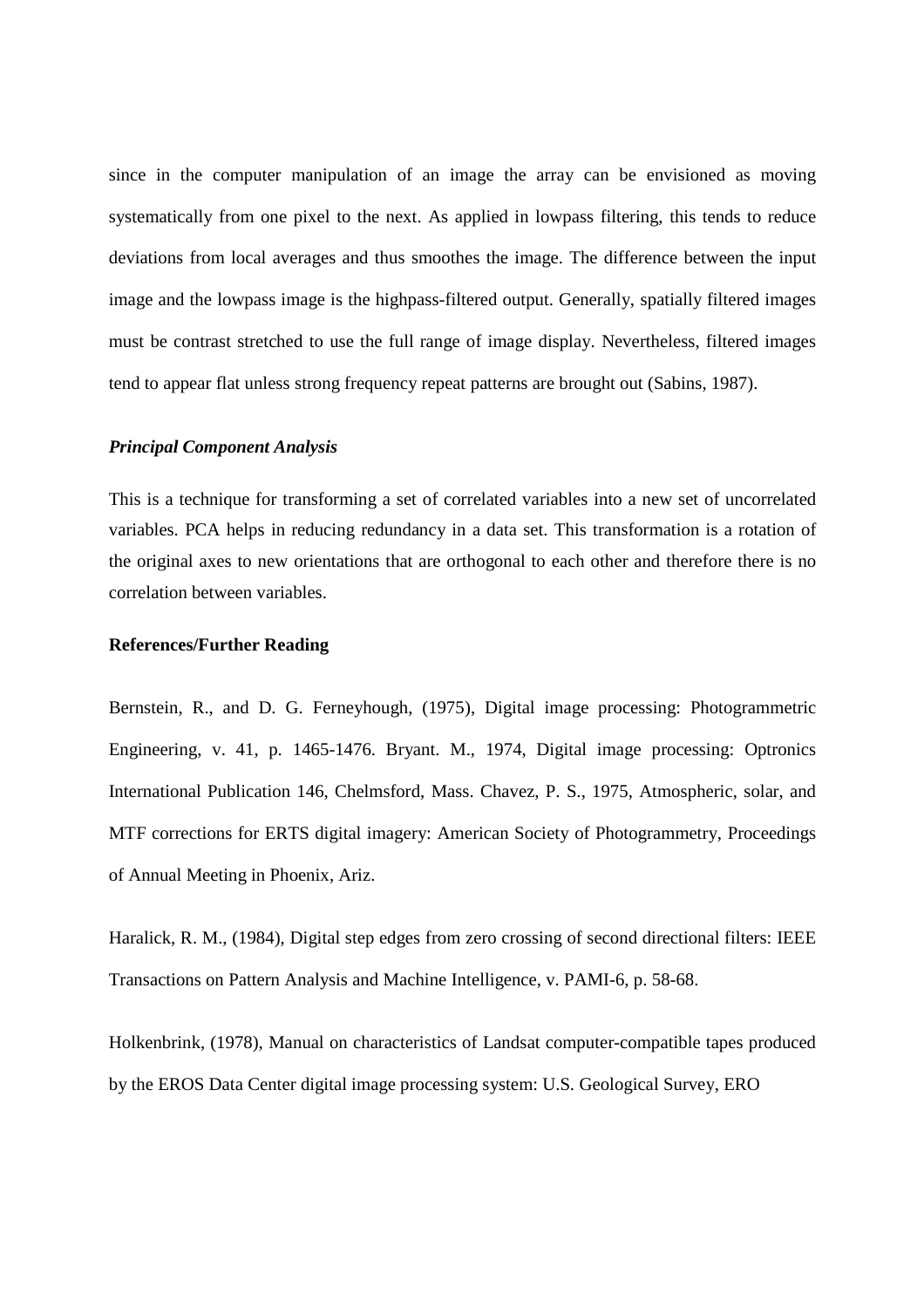# Sabins Jr., F. F. (1987). Remote sensing; principles and interpretation. New York: W. H. Freeman, CIESIN

#### **2.0 References/Further Reading**

- Jensen, J. R. 1986. *Introductory Digital Image Processing: A Remote Sensing Perspective.*  Englewood Cliffs, New Jersey: Prentice-Hall.
- Jensen, J. R. 1996. *Introductory Digital Image Processing: A Remote Sensing Perspective*. 2d ed. Englewood Cliffs, New Jersey: Prentice-Hall.
- Jensen, J. R., et al. 1983. Urban/Suburban Land Use Analysis. Chapter 30 in *Manual of Remote Sensing*. Ed. R. N. Colwell. Falls Church, Virginia: American Society of Photogrammetry.
- DigitalGlobe, 2008a. *QuickBird.* Retrieved December 8, 2008 from
- http://www.digitalglobe.com/index.php/85/QuickBird
- DigitalGlobe, 2008b. *WorldView-1.* Retrieved December 8, 2008 from
- http://www.digitalglobe.com/index.php/86/WorldView-1
- DigitalGlobe, 2010. *WorldView-2.* Retrieved September 7, 2010 from
- http://www.digitalglobe.com/index.php/88/WorldView-2
- DLR (German Aerospace Center). 2008. *TerraSAR-X Mission.* Retrieved December 5, 2008,
- from http://www.dlr.de/tsx/main/mission\_en.htm
- Earth Remote Sensing Data Analysis Center (ERSDAC). 2000. *JERS-1 OPS.* Retrieved
- December 28, 2001, from http://www.ersdac.or.jp/Projects/JERS1/JOPS/JOPS\_E.html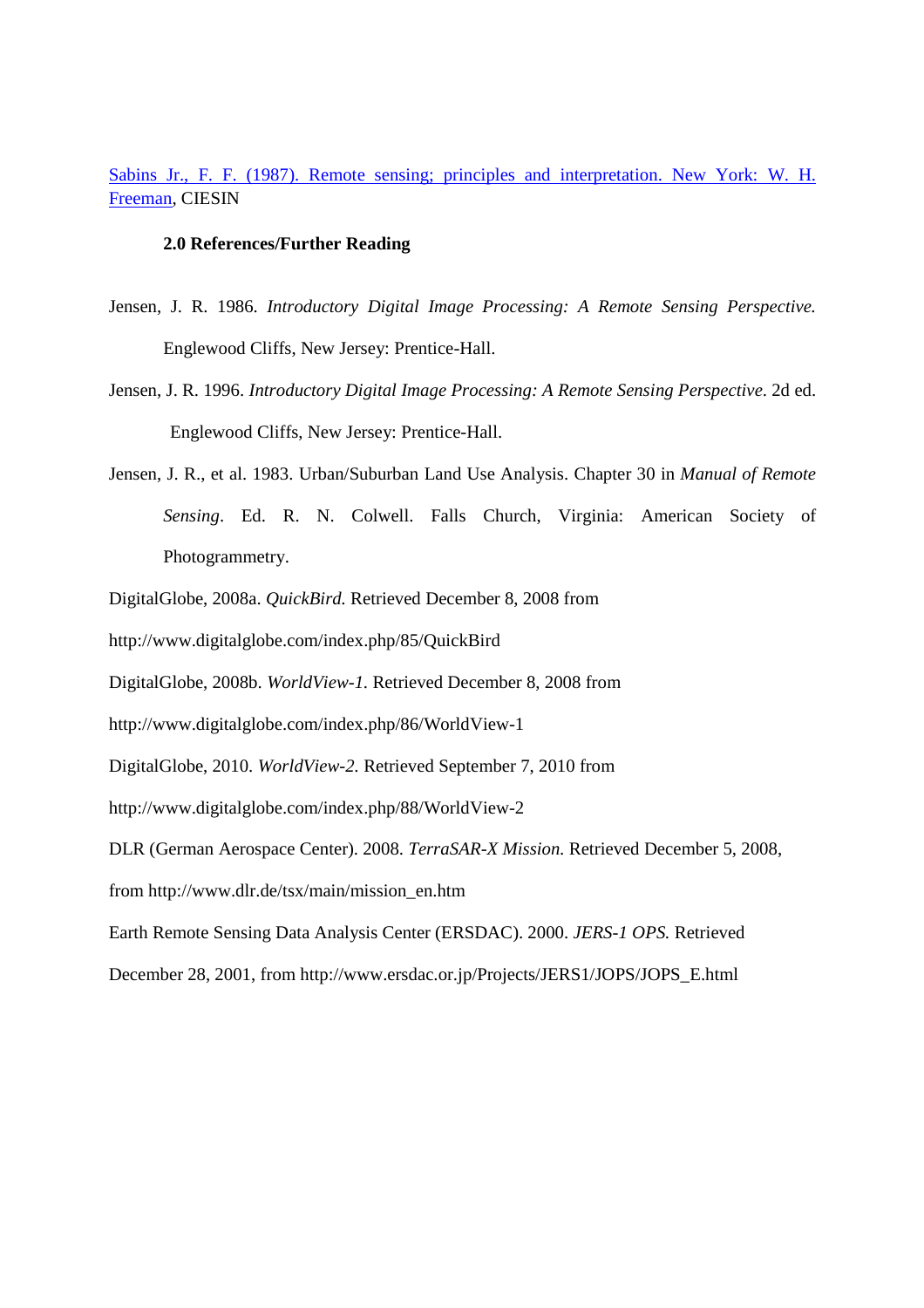# **Unit 3 Digital Image Classification**

## **1.0 Introduction**

Digital image classification is a software–based image classification technique which involves automated information extraction and subsequent classification of multispectral satellite images. These are statistical decision rules which groups pixels in different feature classes. Digital classification techniques are less time consuming than visual techniques. Digital satellite images can be classified digitally using supervised, unsupervised or hybrid type of image classification (these will be discussed in detail later).

**2.0 O**

**bjectives**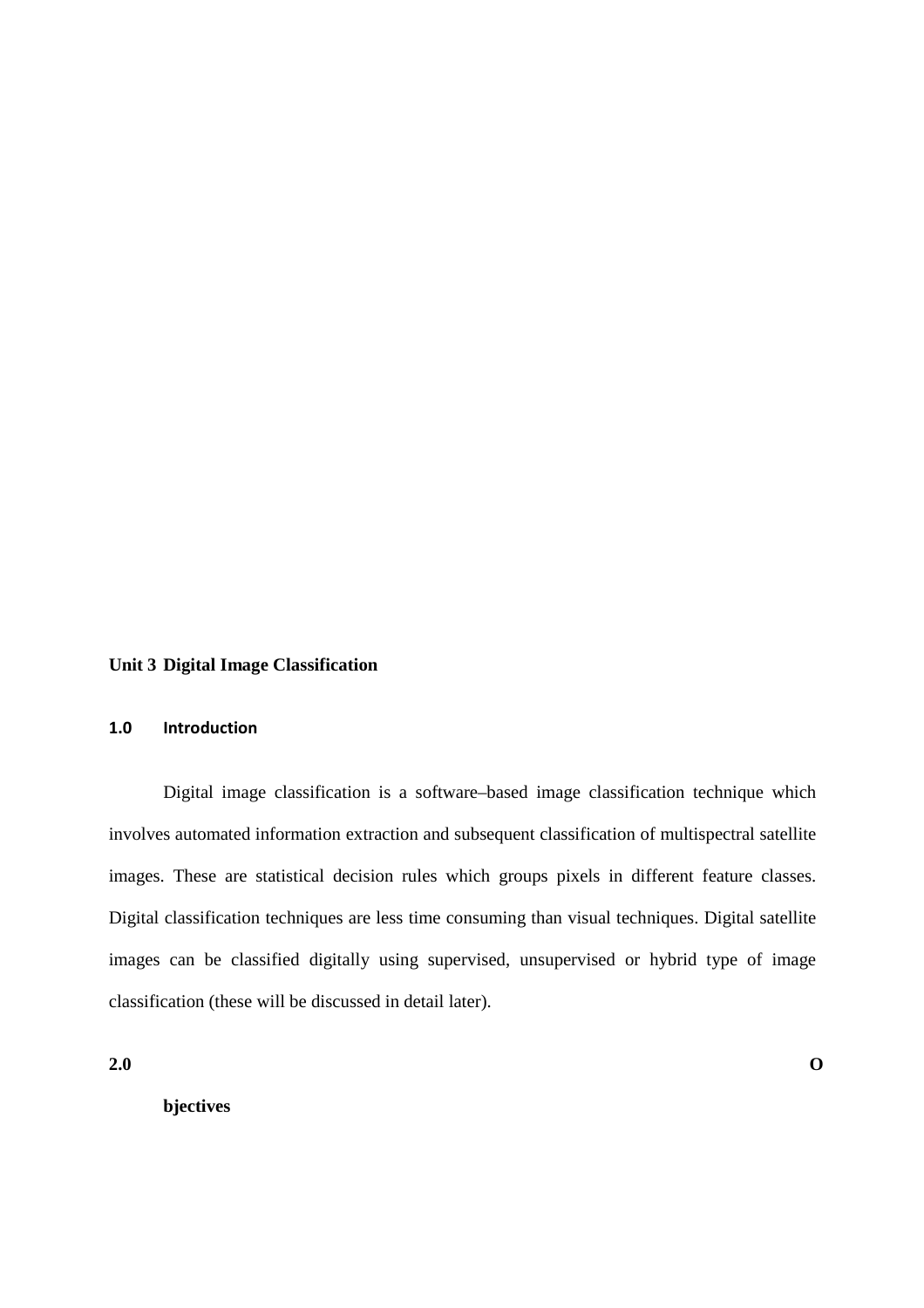**1. T**

**o get the students to understand the methods which can be used to classify digital images.** 

**3.0 Main Body** 

#### **3.1 Digital Image Classification**

 The overall objective of image classification is to automatically categorize all pixels in an image into land cover classes or themes. Normally, multispectral data are used to perform the classification, and the spectral pattern present within the data for each pixel is used as numerical basis for categorization. That is, different feature types manifest different combination of DNs based on their inherent spectral reflectance and emittance properties (Minakshi, 2011). The traditional methods of classification mainly follow two approaches: unsupervised and supervised.

a. **S**

# **upervised classification**

In supervised training, it is important that the analysts have a set of desired classes in mind, and then create the appropriate signatures from the data. You must also have some way of recognizing pixels that represent the classes that you want to extract. Supervised classification is usually appropriate when you want to identify relatively few classes, when you have selected training sites that can be verified with ground truth data, or when you can identify distinct, homogeneous regions that represent each class (Erdas, 2010). On the other hand, if you want the classes to be determined by spectral distinctions that are inherent in the data so that you can define the classes later, then the application is better suited to unsupervised training.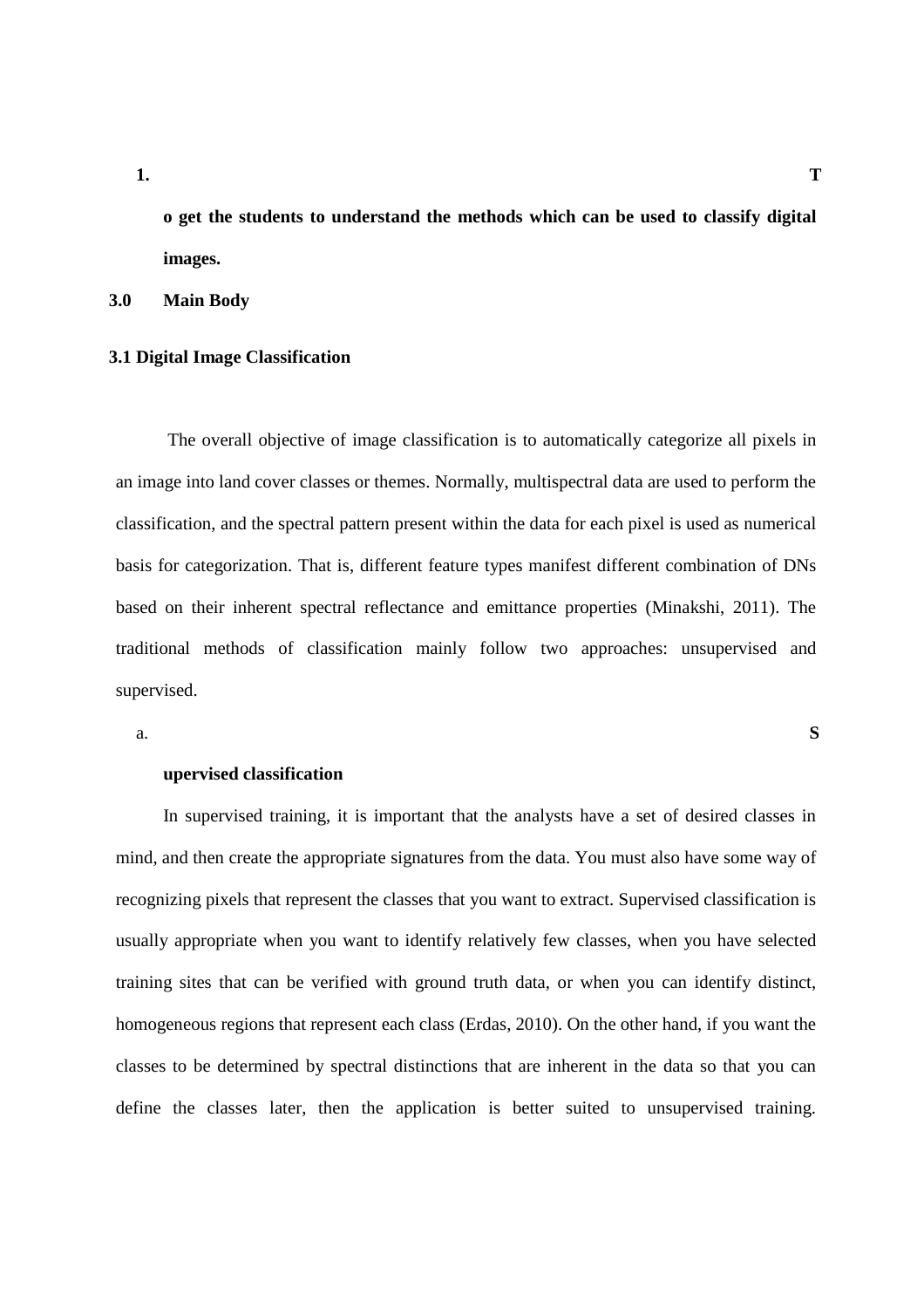Unsupervised training enables you to define many classes easily, and identify classes that are not in contiguous, easily recognized regions.

 To do this, representative sample sites of known cover types, called training sites, are used to compile a numerical interpretation key that describes the spectral attributes for each feature type of interest. This is called supervised signature. Each pixel in the data set is then compared numerically to each category in the signature and labeled with the name of the category it looks most like. In the supervised approach the user defines useful information categories and then examines their spectral separability whereas in the unsupervised approach he first determines spectrally separable classes and then defines their informational utility.

 It has been found that in areas of complex terrain, the unsupervised approach is preferable to the supervised one. In such conditions if the supervised approach is used, the user will have difficulty in selecting training sites because of the variability of spectral response within each class. Consequently, a prior ground data collection can be very time consuming.

 Also, the supervised approach is subjective in the sense that the analyst tries to classify information categories, which are often composed of several spectral classes whereas spectrally distinguishable classes will be revealed by the unsupervised approach, and hence ground data collection requirements may be reduced. Additionally, the unsupervised approach has the potential advantage of revealing discriminable classes unknown from previous work. However, when definition of representative training areas is possible and statistical information classes show a close correspondence, the results of supervised classification will be superior to unsupervised classification.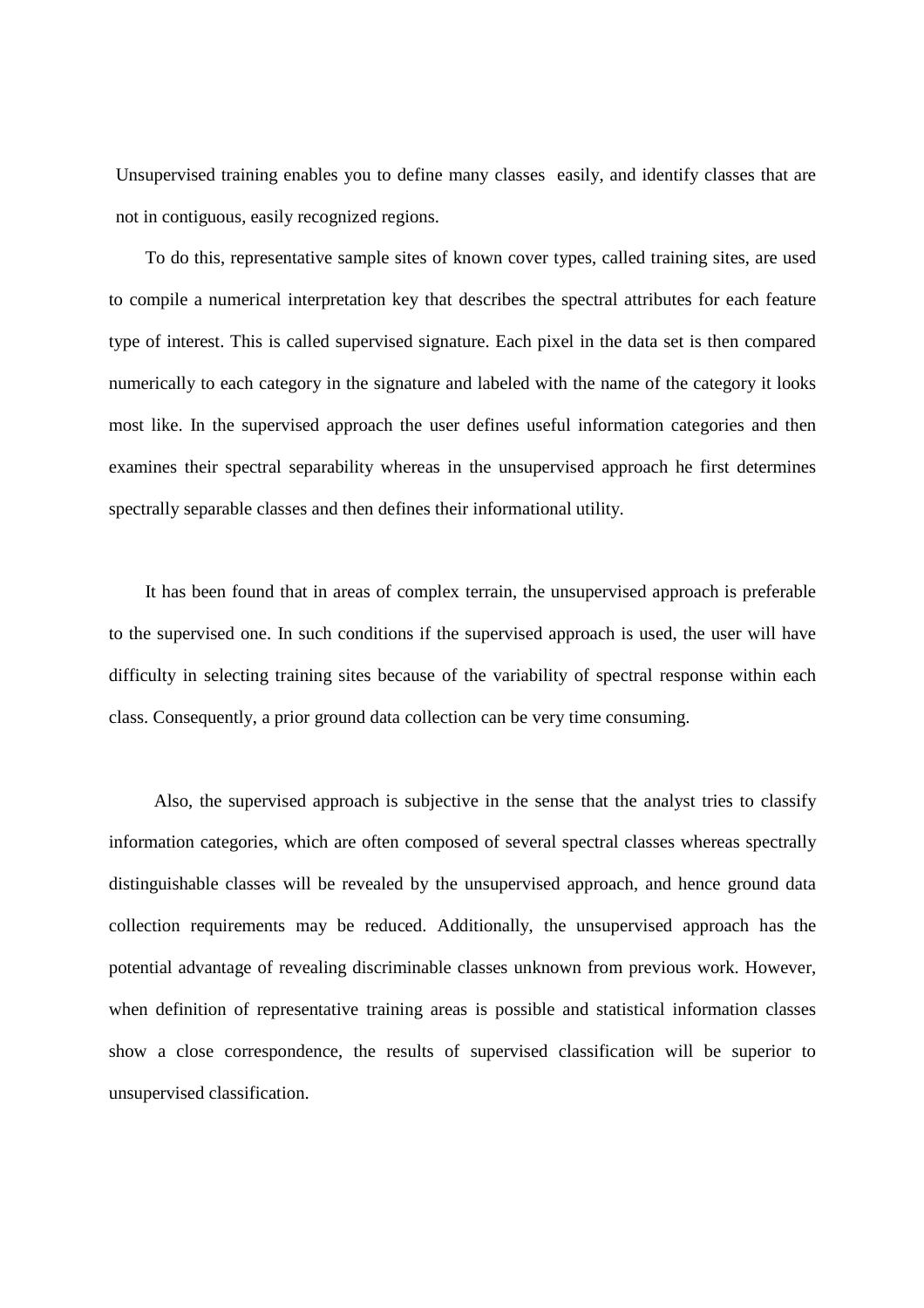**nsupervised classification** 

 Unsupervised training is more computer-automated and does *not* utilize training data as the basis for classification. It enables you to specify some parameters that the computer uses to uncover statistical patterns that are inherent in the data. These patterns do not necessarily correspond to directly meaningful characteristics of the scene, such as contiguous, easily recognized areas of a particular soil type or land use. They are simply clusters of pixels with similar spectral characteristics. In some cases, it may be more important to identify groups of pixels with similar spectral characteristics than it is to sort pixels into recognizable categories. Unsupervised training is dependent upon the data itself for the definition of classes. This method is usually used when less is known about the data before classification. It is then the analyst's responsibility, after classification, to attach meaning to the resulting classes (Jensen, 1996).

Unsupervised classification is useful only if the classes can be appropriately interpreted. Rather, this family of classifiers involves algorithms that examine the unknown pixels in an image and aggregate them into a number of classes based on the natural groupings or clusters present in the image values. It performs very well in cases where the values within a given cover type are close together in the measurement space, data in different classes are comparatively well separated.

 The classes that result from unsupervised classification are spectral classes because they are based solely on the natural groupings in the image values, the identity of the spectral classes will not be initially known. The analyst must compare the classified data with some form of reference data (such as larger scale imagery or maps) to determine the identity and informational value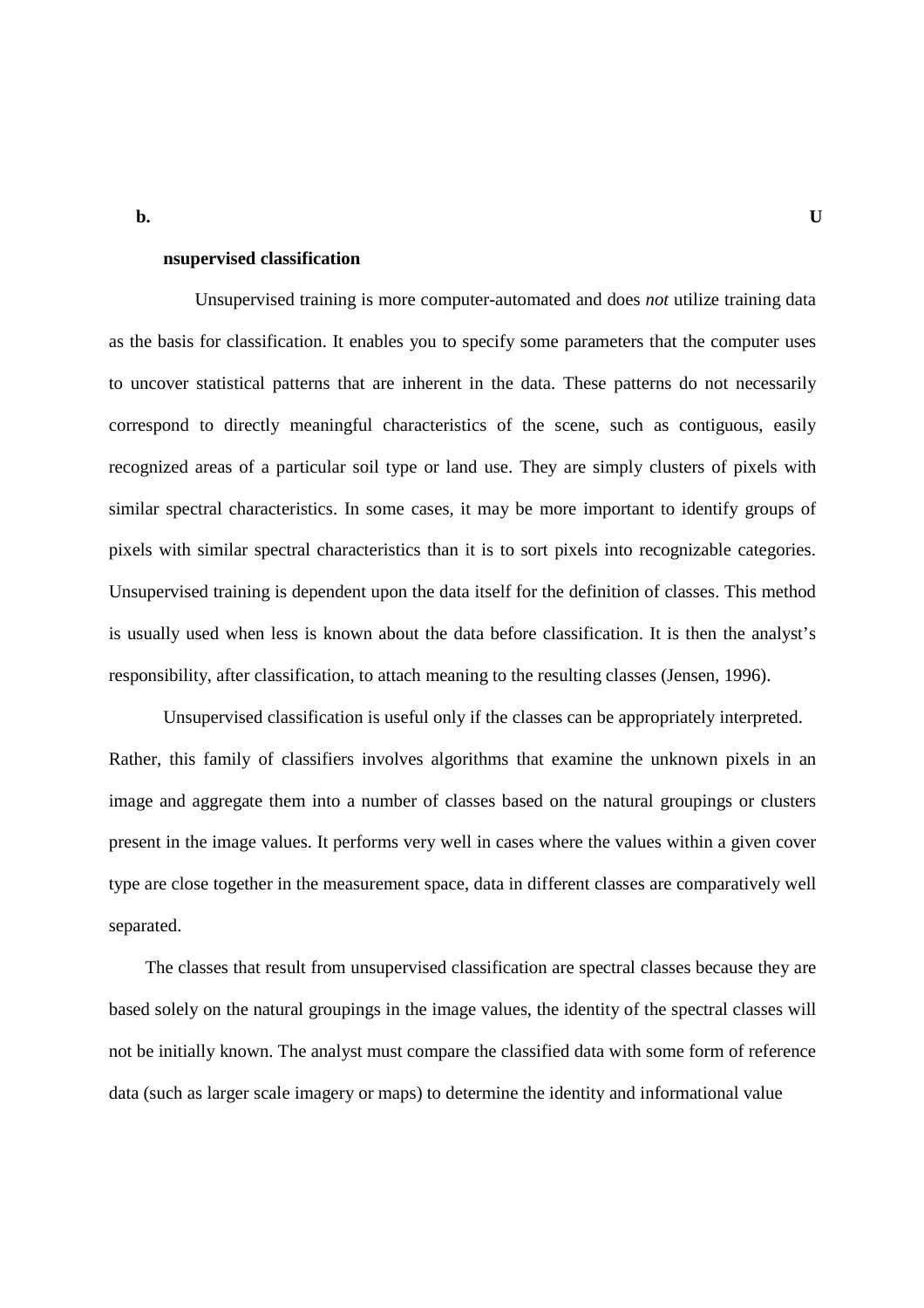of the spectral classes. In the supervised approach we define useful information categories and then examine their spectral separability; in the unsupervised approach we determine spectrally separable classes and then define their informational utility.

 There are numerous clustering algorithms that can be used to determine the natural spectral groupings present in data set. One common form of clustering, called the "K-means" approach also called as ISODATA (Interaction Self-Organizing Data Analysis Technique) accepts from the analyst the number of clusters to be located in the data. The algorithm then arbitrarily "seeds", or locates, that number of cluster centers in the multidimensional measurement space. Each pixel in the image is then assigned to the cluster whose arbitrary mean vector is closest. After all pixels have been classified in this manner, revised mean vectors for each of the clusters are computed. The revised means are then used as the basis of reclassification of the image data. The procedure continues until there is no significant change in the location of class mean vectors between successive iterations of the algorithm. Once this point is reached, the analyst determines the land cover identity of each spectral class. Because the Kmeans approach is iterative, it is computationally intensive. Therefore, it is often applied only to image sub-areas rather than to full scenes.

#### **4.0 Conclusion**

From the foregoing facts, the supervised and unsupervised classifications are commonly used in classifying satellite imageries. While the supervised approach training data, unsupervised does not. Other methods such as knowledge classifier exist. For detailed discussion on this, please see the reading list attached.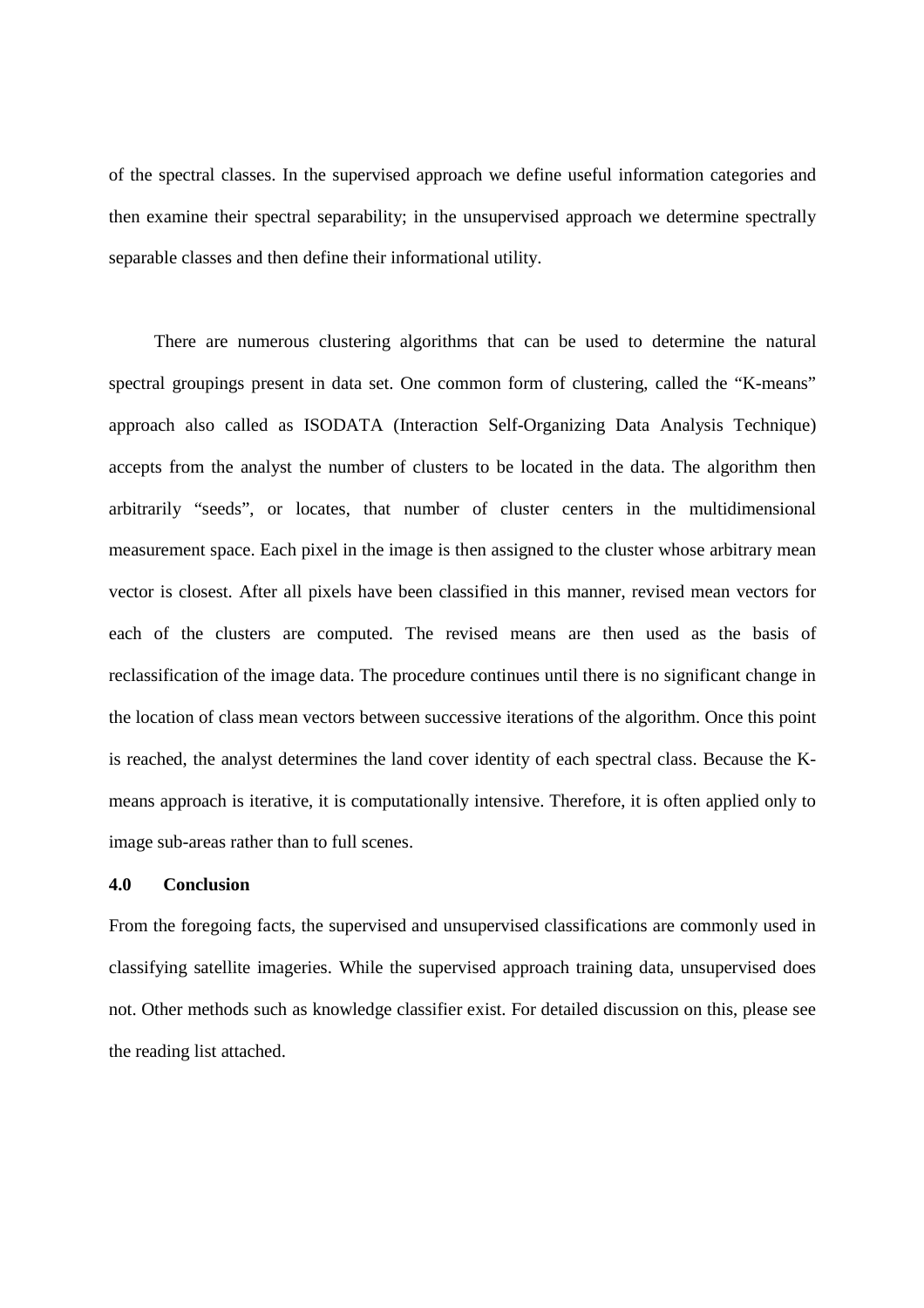#### **ummary**

 The two methods which can be used for image processing have been discussed here. The advantages of one over the other are also spelt out. The circumstances each could be used have also been mentioned. This is just and introduction. A more in-depth study requires a computer and the related image processing systems including Erdas Imagine by Leica Geosystem, Idrissi by Clark Laboratory, Illwis Academic and a host of others. To carry out a successful image processing, the right data is very necessary.

# **6.0 References/Further Reading**

- Jensen, J. R. 1986. *Introductory Digital Image Processing: A Remote Sensing Perspective.*  Englewood Cliffs, New Jersey: Prentice-Hall.
- Jensen, J. R. 1996. *Introductory Digital Image Processing: A Remote Sensing Perspective*. 2d ed. Englewood Cliffs, New Jersey: Prentice-Hall.
- Jensen, J. R., et al. 1983. Urban/Suburban Land Use Analysis. Chapter 30 in *Manual of Remote Sensing*. Ed. R. N. Colwell. Falls Church, Virginia: American Society of Photogrammetry.
- DigitalGlobe, 2008a. *QuickBird.* Retrieved December 8, 2008 from
- http://www.digitalglobe.com/index.php/85/QuickBird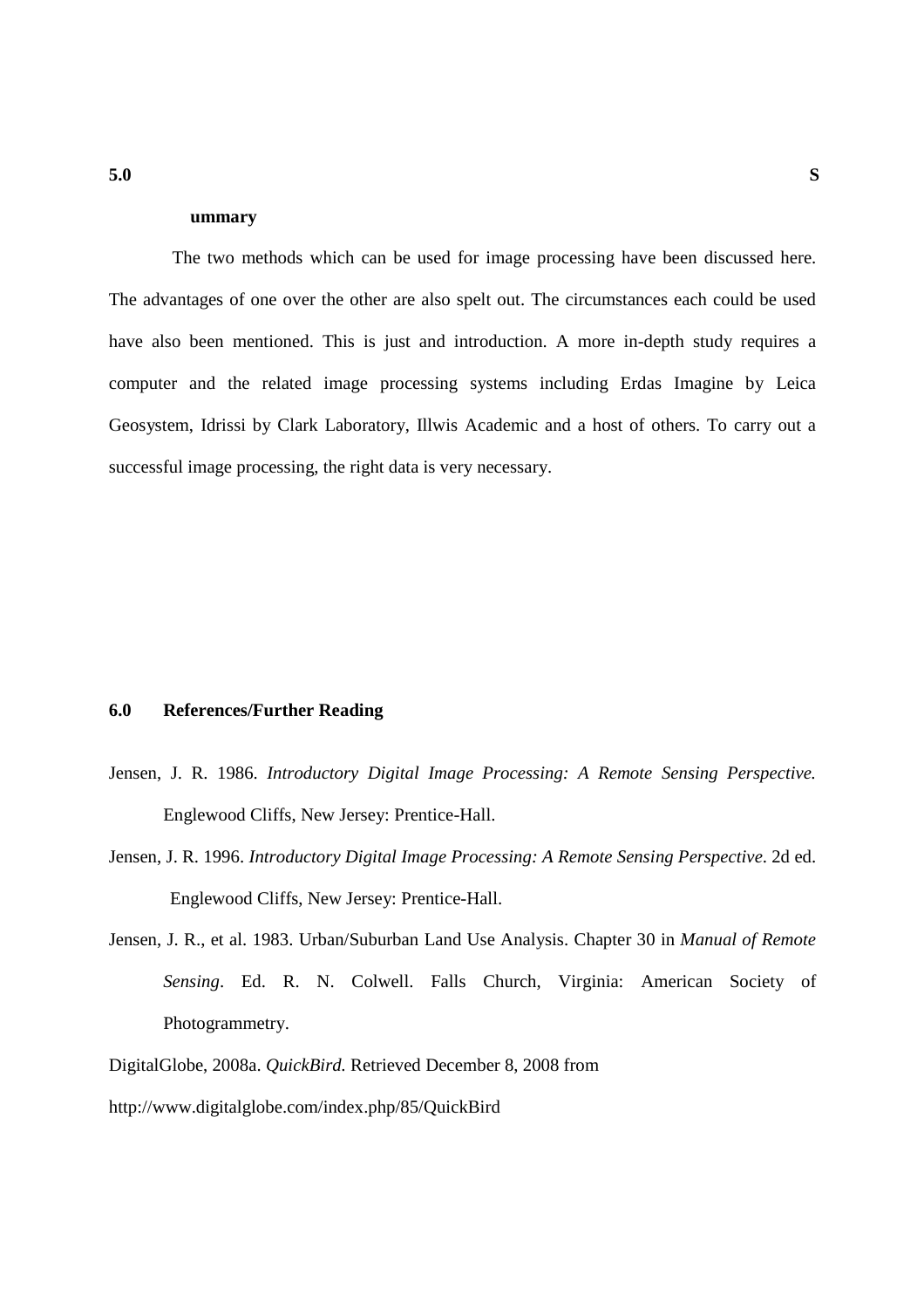DigitalGlobe, 2008b. *WorldView-1.* Retrieved December 8, 2008 from http://www.digitalglobe.com/index.php/86/WorldView-1 DigitalGlobe, 2010. *WorldView-2.* Retrieved September 7, 2010 from http://www.digitalglobe.com/index.php/88/WorldView-2 DLR (German Aerospace Center). 2008. *TerraSAR-X Mission.* Retrieved December 5, 2008, from http://www.dlr.de/tsx/main/mission\_en.htm Earth Remote Sensing Data Analysis Center (ERSDAC). 2000. *JERS-1 OPS.* Retrieved December 28, 2001, from http://www.ersdac.or.jp/Projects/JERS1/JOPS/JOPS\_E.html

#### **MODULE 5 APPLICATION OF REMOTE SENSING**

# **1. Unit 1 Land use/Land cover mapping**

#### **1.0 Introduction**

The applications of remote sensing technique are almost unlimited. In nearly all cases the applications relate to the collation of information necessary for the planning of future development, In land cover/land use, it is equally applicable. Almost every activity of man takes place on the land. Consequently, the knowledge of what exits where is very paramount for planning purposes. This information can be obtained from remote sensing data.

#### **2.0 Objectives**

**1.** To expose the students to the different ways in which remote sensing can be used to derive information about land cover/land use.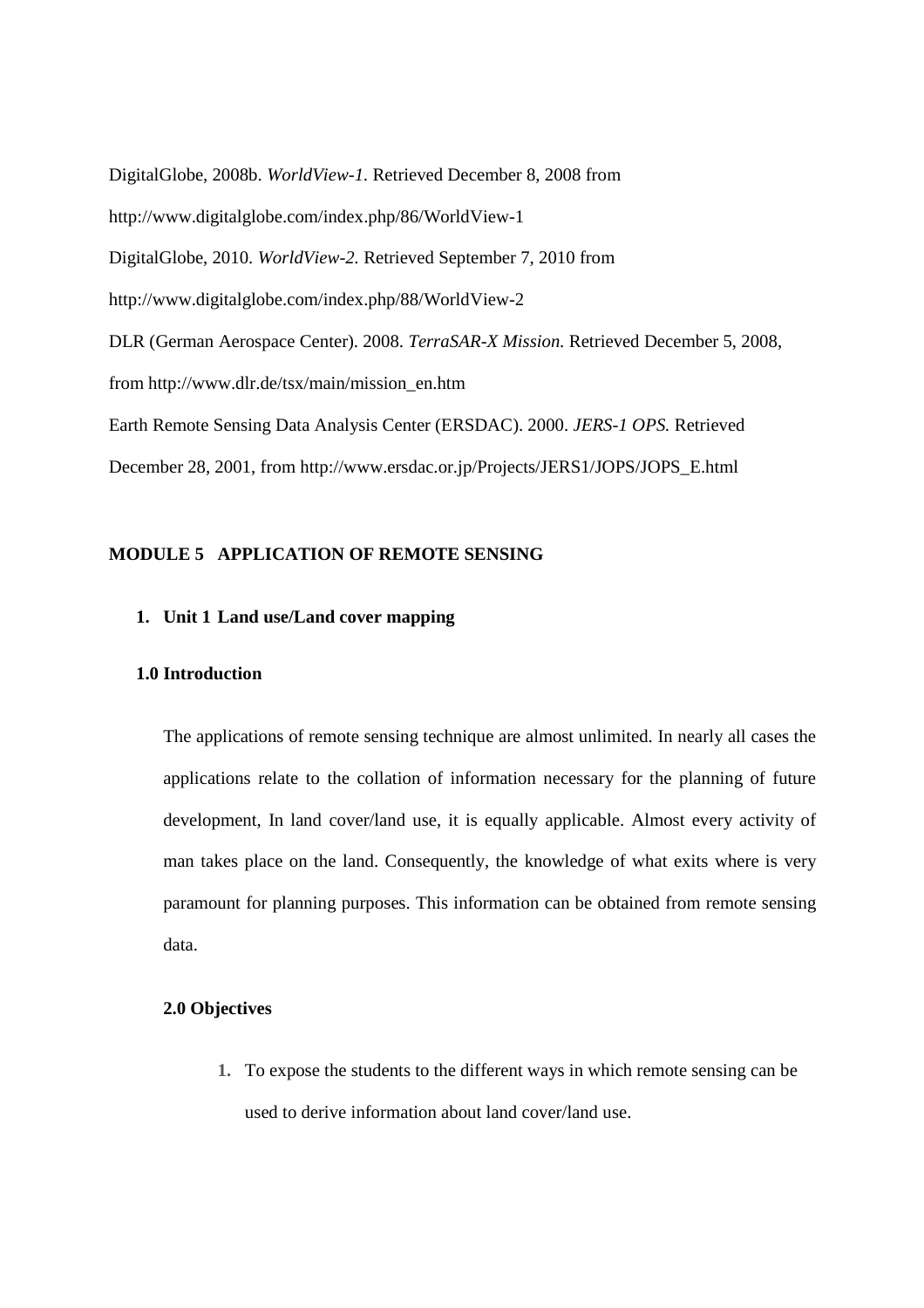**2.** To discuss some examples of the application of remote sensing in land cover/land use mapping.

#### **3.0 Main Body**

#### 3.1 **Land use/Land cover mapping**

The knowledge of land use and land cover is important for many planning and management activities concerned with the surface of the earth. The term land cover relates to the type of feature present on the surface of the earth. Urban buildings, lake, trees are all examples of land cover types. The term land use relates to human activity associated with a specific piece of land.

 Remote sensing tends to orient towards applications that have direct and immediate benefit to people and society. In this regards, map types that are designed to show both natural and manmade features on which data pertinent to those aims is recorded and from which up-to-date information is easily extracted are referred to as land cover and land use maps (Short, URL). The satellite images and aerial photographs are good starting points for making land use/cover maps.

Satellite remote sensing is an evolving technology with the potential for contributing to studies for land cover and change detection by making globally comprehensive evaluations of many environmental and human actions possible. These changes, in turn, influence management and policy decision making. Satellite image data enable direct observation of the land surface at repetitive intervals and therefore allow mapping of the extent and monitoring and assessment of: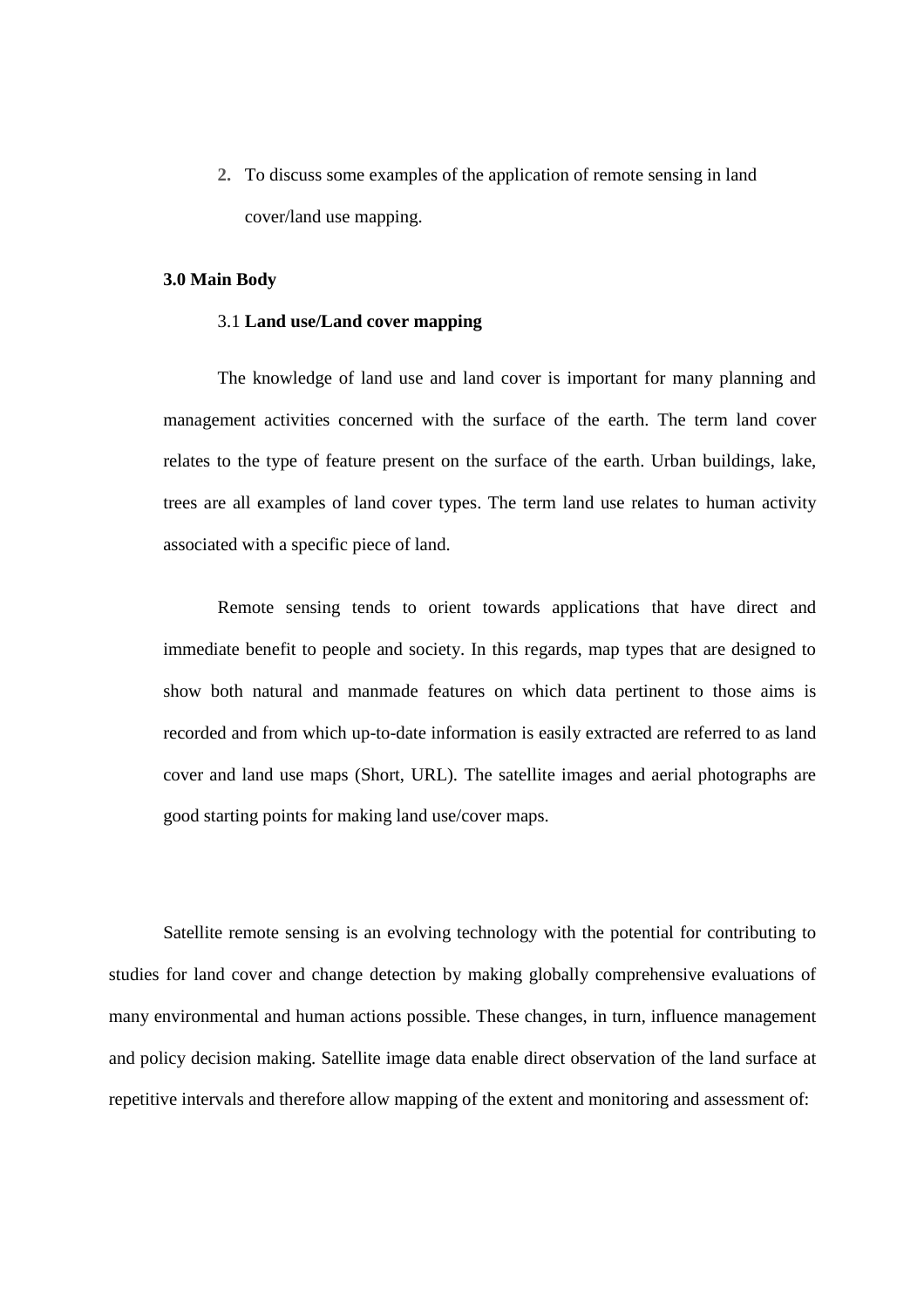- $\triangleright$  Storm Water Runoff
- > Change detection
- $\triangleright$  Air Quality
- Environmental analysis
- Energy Savings
- > Carbon Storage and Avoidance
- $\triangleright$  Irrigated landscape mapping

From the above, it is obvious that there are a variety of ways in which remote sensing can be used in land cover land use mapping and analysis. It is particularly useful when utilized along with geographical information systems (GIS)



Green Vegetation Index Soil Brightness Map Vegetation Hue (color)







Change Map Sharp Vegetation Index Black and White



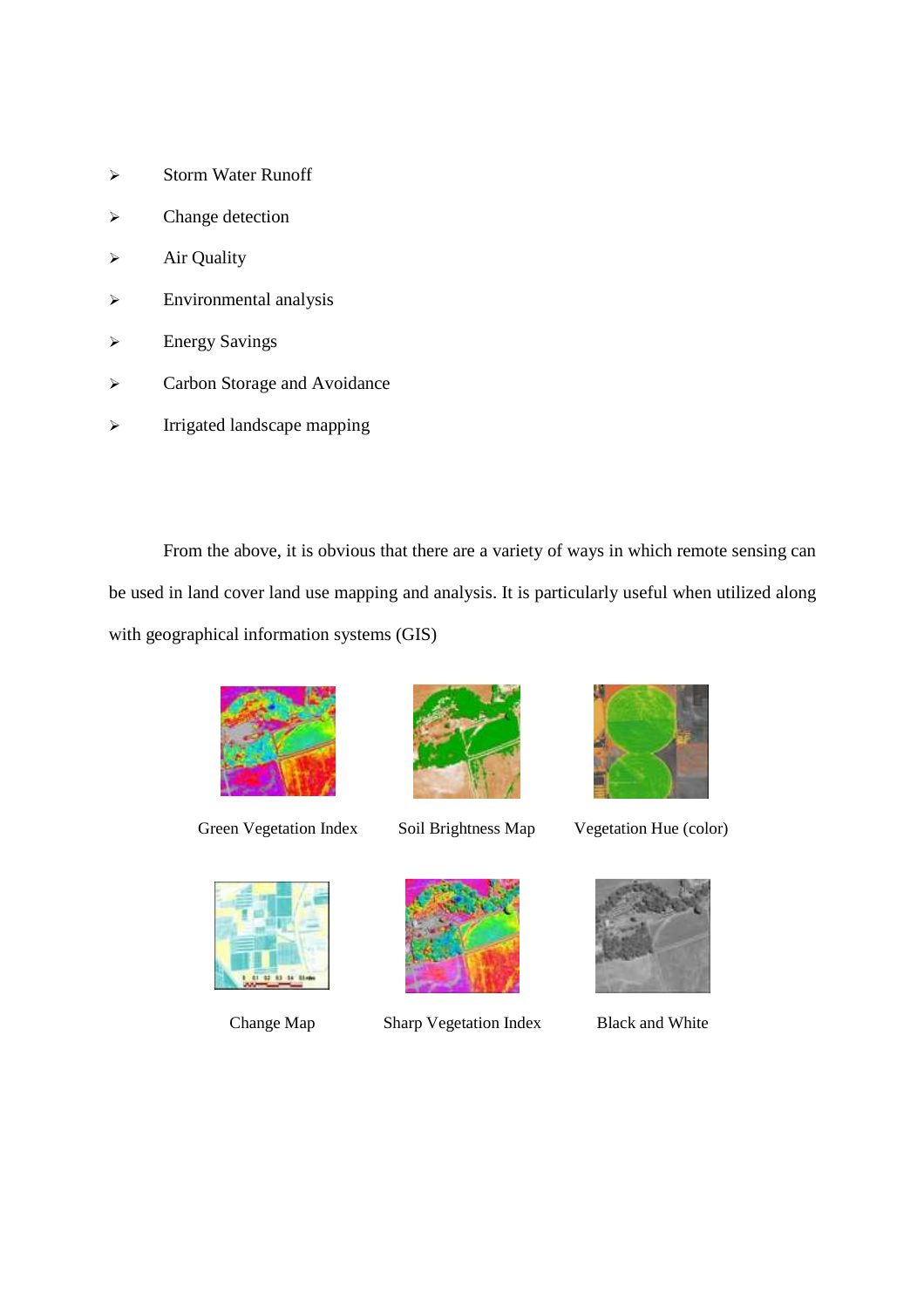



# **Figure 6.1: Some examples of Vegetation index from QuickBird Satellite Image (Source, QuickBird, 2010)**

# **4.0 Summary**

Satellite remote sensing is an evolving technology with the potential for contributing to studies for land cover and change detection by making globally comprehensive evaluations of many environmental and human actions possible.

# **5.0 References/Further Reading**

**Nicholas M. Short, Sr.** URBAN AND LAND USE APPLICATIONS: FROM LOS ANGELES TO BEIJING. http://rst.gsfc.nasa.gov/Sect4/Sect4\_1.html

Satellite Imaging Corporation.

http://www.satimagingcorp.com/svc/land\_cover\_and\_change\_detection.html.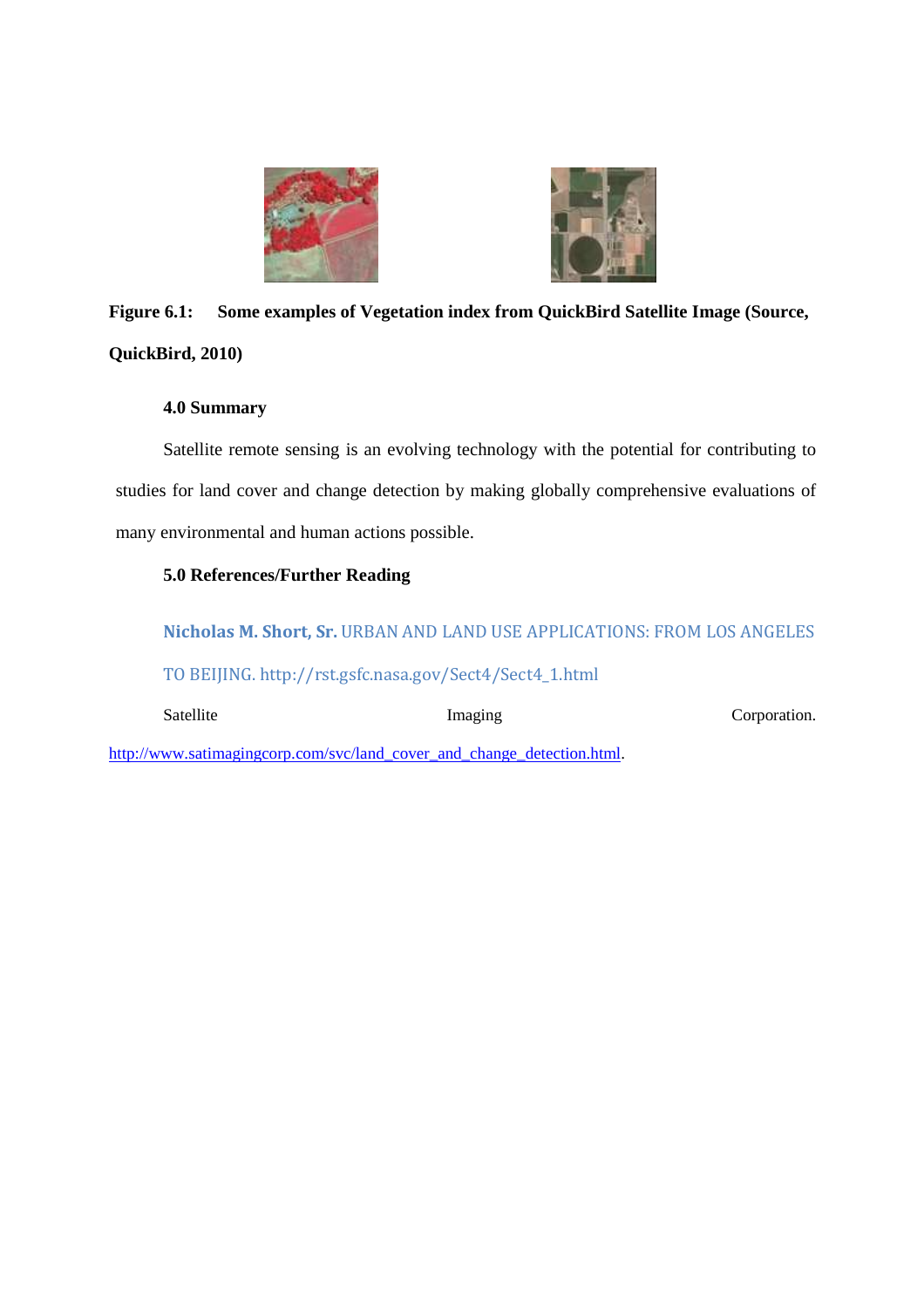#### **Unit 2 Agricultural and Natural Resources Applications**

# **5.1 Introduction**

Remote Sensing in agriculture and natural resource management is an important promising tool. Comprehensive, reliable and timely information on agricultural resources are very much necessary for countries whose mainstay of the economy is agriculture. Agricultural survey is a backbone of planning and allocation of the limited resources to different sectors of the economy. Possible application areas include *mapping of agricultural land resources using remote sensing; As a guide to farmers on the right type of crops that can be grown; remote sensing application to select tube well and rainwater harvesting sites;* statistics for forecasting irrigation timings, harvest timings, price fluctuations, food availability and input requirements, etc. These and many more are discussed here.

# **2.0 Objectives**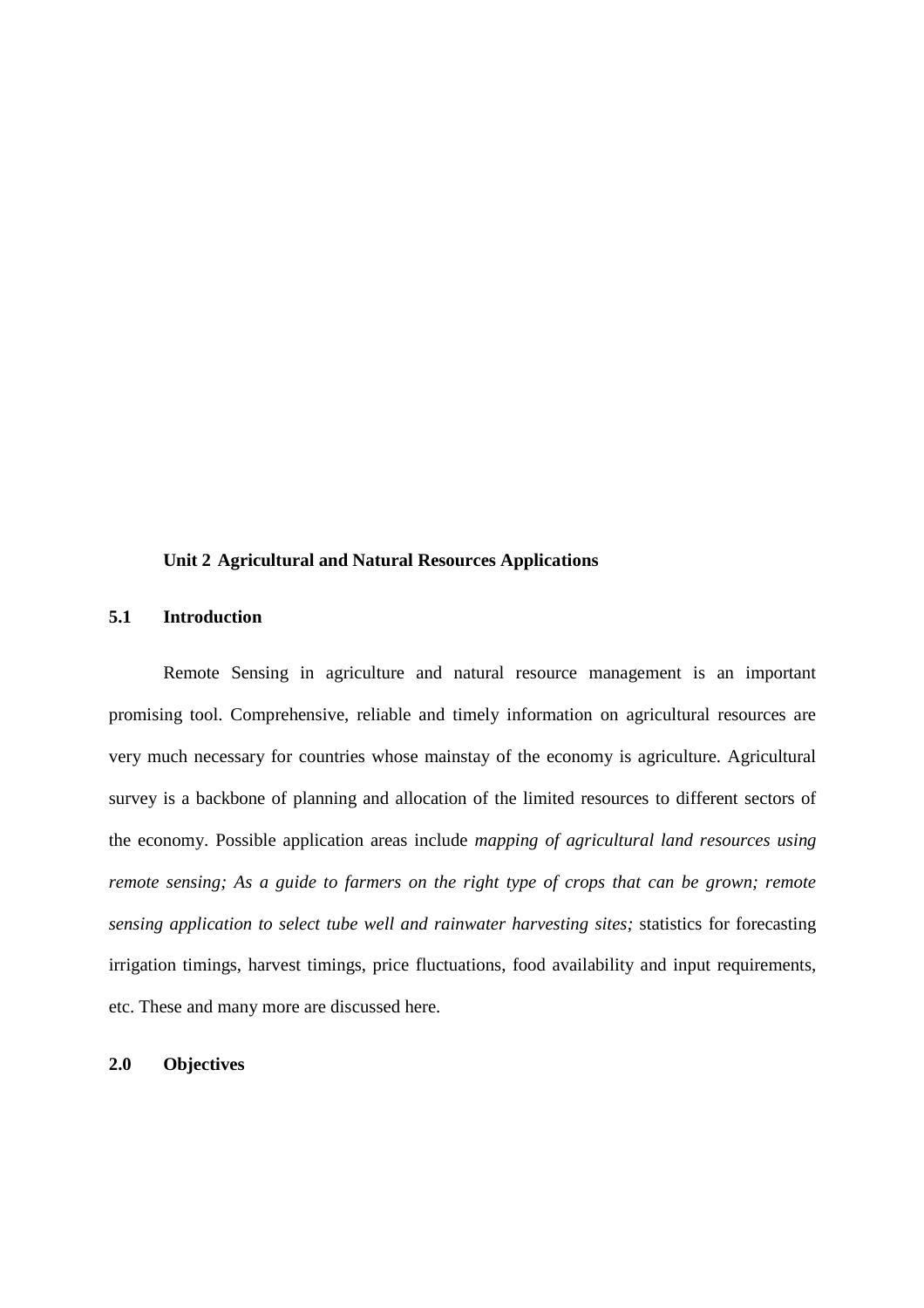- 1. To identify and discuss the different areas of the application of remote sensing in agriculture.
- 2. To discuss some examples of the application of remote sensing in agriculture.

#### **3.0 Main Body**

#### **3.1 Remote Sensing in Agricultural and Natural Resources Application**

Regarding the application of remote sensing in agriculture, Kumar (2007) remarked that, "Remote Sensing in agriculture and natural resource management is an important promising tool in agricultural information and management system". Comprehensive, reliable and timely information on agricultural resources are very much necessary for countries whose mainstay of the economy is agriculture. Agricultural survey is a backbone of planning and allocation of the limited resources to different sectors of the economy. Such countries need to use this technology more and more to address various agricultural challenges including water management system, estimation of soil nutrient profile, water profiling, biotic and abiotic plant stress, crop coverage, pest conditions and surveillance, deforestation, biodiversity assessment, marine biology, etc. (Kumar, 2007) . The potential of remote sensing technology is great, especially in conjunction with the rapidly developing information and communication technology including geographical information systems (GIS) for the benefit of the farming communities.

Studies which involve the world-wide supply and demand for agricultural products, show that the applications of remote sensing in general are indeed many and varied ways. Aerial photographic interpretation is a useful aid in crop condition assessment. harmful condition can be assessed include crop disease, insect damage, plant stress from other causes and crop damage resulting from such disasters as flooding, fire tornadoes and hurricanes. Crop yield estimation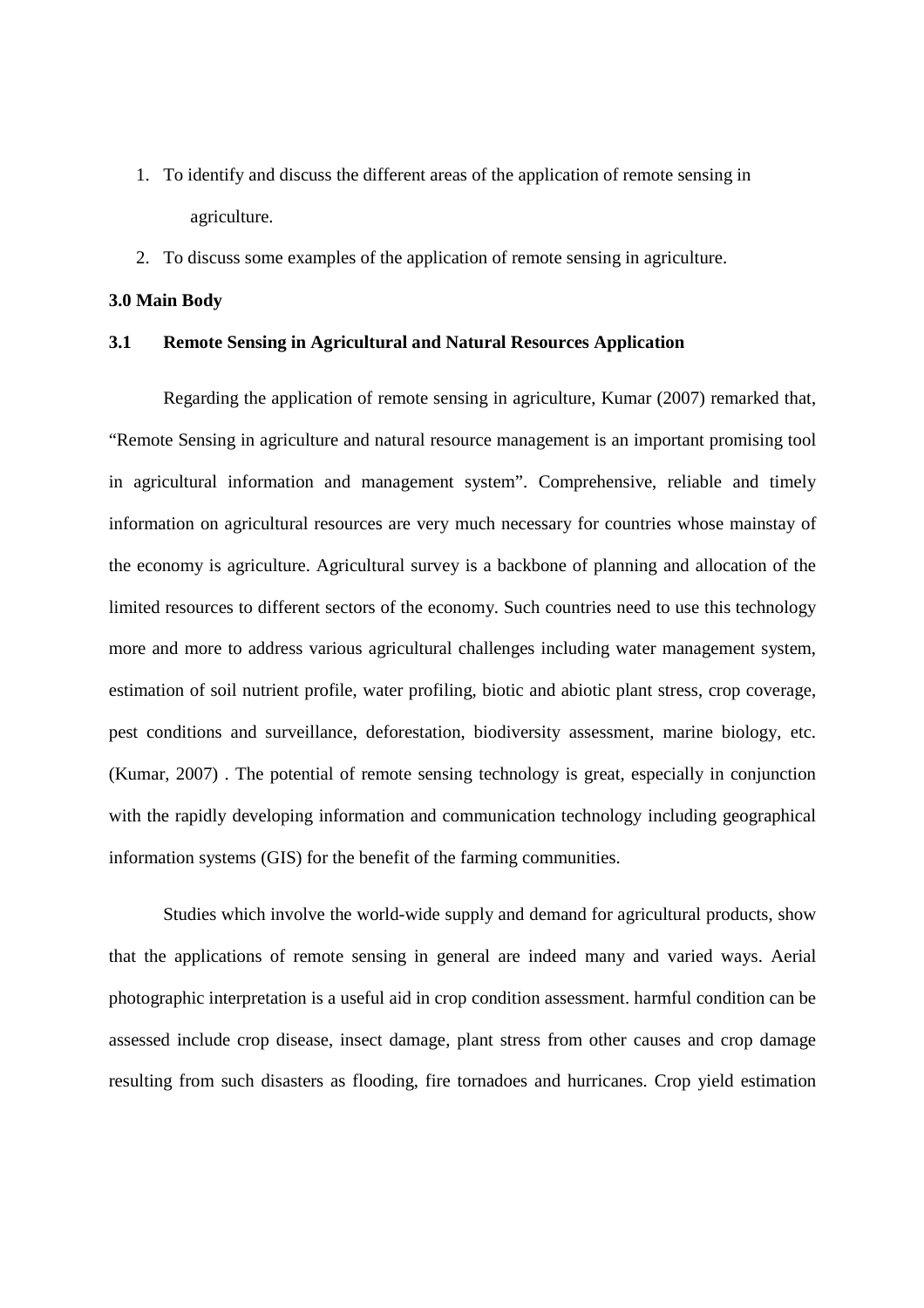based on air photo interpretation has also met varying degrees of success. Many additional agricultural applications include.

*Mapping of agricultural land resources using remote sensing.* The current system of collecting and maintaining land records was fraught with difficulties and has always been full of controversies especially in the case of maintaining proper land records (Ghosh and Venniyoor, 2007). The use of remotely sensed data would ensure accuracy and transparency in this process. The use of the newly available and inexpensive handheld GPS guided mapping devices, to gather local level land records. Attention is also drawn to the role of GIS mapping in this area. Data collected could be entered real time into various layers of GIS based software for analysis.

- *As a guide to farmers on the right type of crops that can be grown* from the knowledge of the existing soil conditions, to get the maximum output. Other information like availability of water for irrigation and water retaining capacities of soil could also play a vital role in the choice of crops and inputs for maximum productivity all of which remote sensing can be applied.
- *Remote sensing application to select tube well and rainwater harvesting sites*, which could effectively help enhance the potential of ground water resources. Thus by surveying the areas under agriculture for various factors like soil nutrient profile, water availability, crop status etc., specific data could be generated for different agro climatic zones (Kumar, 2007). Planning specific cropping patterns and assessing production estimates based on the data provided would help farmers to minimize losses.
- **To generate significant agricultural statistics** for forecasting irrigation timings, harvest timings, price fluctuations, food availability and input requirements.

 $\triangleright$  Yield determination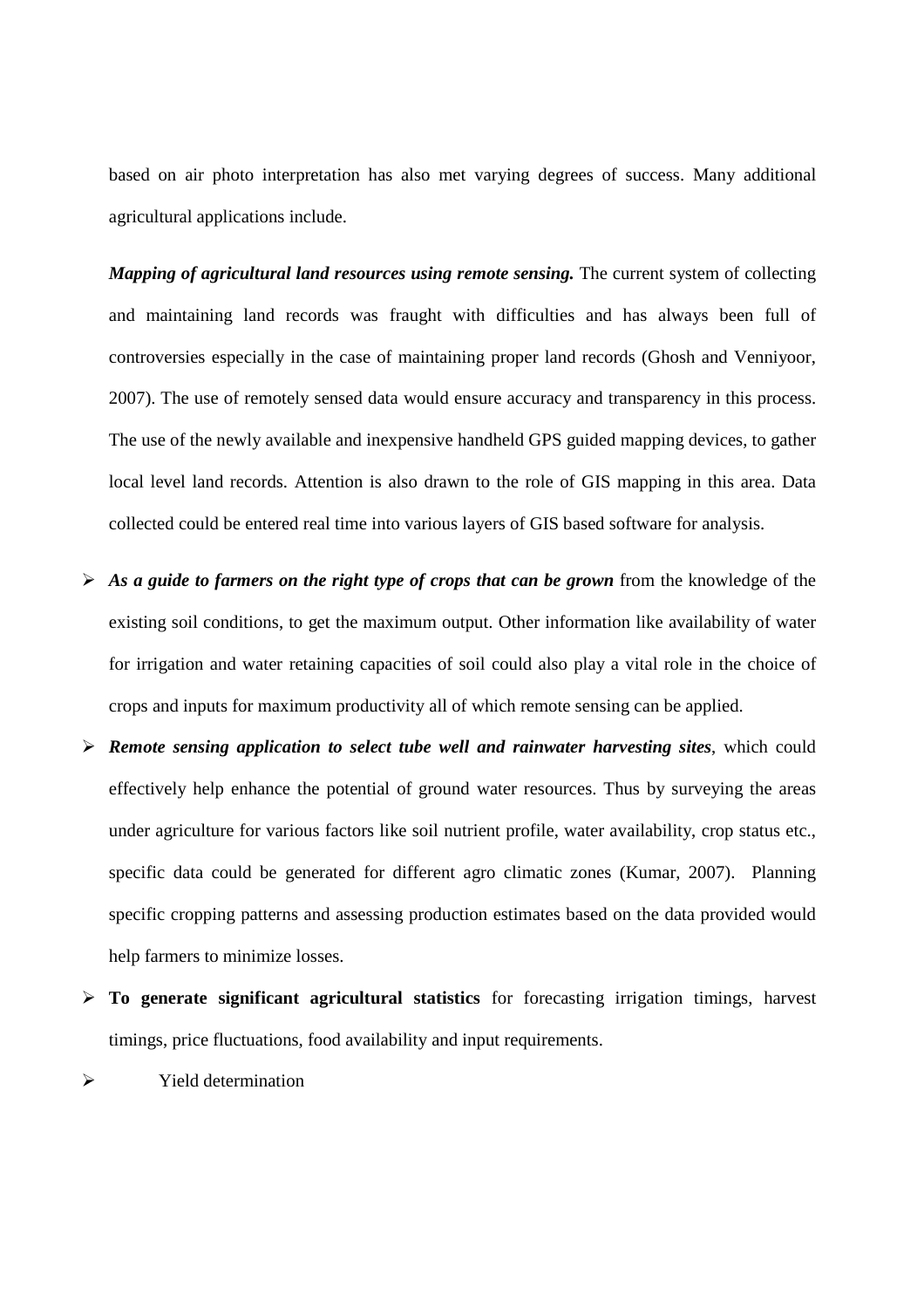$\triangleright$  Soils and Fertility Analysis

 $\triangleright$  Crop health

 $\triangleright$  Irrigated landscape mapping

 $\triangleright$  Studies to determine areas for erosion control, weed control, fencing or other remedial measures.

Determine of the adequacy of existing irrigation systems for uniformly wetting an entire field.

 $\triangleright$  Farm livestock survey.

#### **3.2 Water Resources Application**

Whether for irrigation, power generation, drinking, manufacturing or recreation, water is one of our most critical resources. Remote sensing technique can be employed in various ways to help monitor the quality, quantity and geographic distribution of this resource. For example air photo interpretation can be in water pollution detection and flood damage estimation. Also a knowledge of ground water location is important for both water supply and pollution control analysis. The identification of topographic and vegetation indicators of groundwater and the determination of the location of groundwater discharge areas (spring and seeps) can assist in the location of potential well site. Also it is important to be able to identify groundwater recharge zones in order to protect these areas from activities that would pollute the groundwater supply.

#### **4.0 Conclusion**

Of a truth remote sensing can play a very vital role in agricultural studies. It helps in ascertaining the exact crop area and land use pattern, etc. The applications are many and varied. This includes mapping of agricultural land resources, as a guide to farmers on the right type of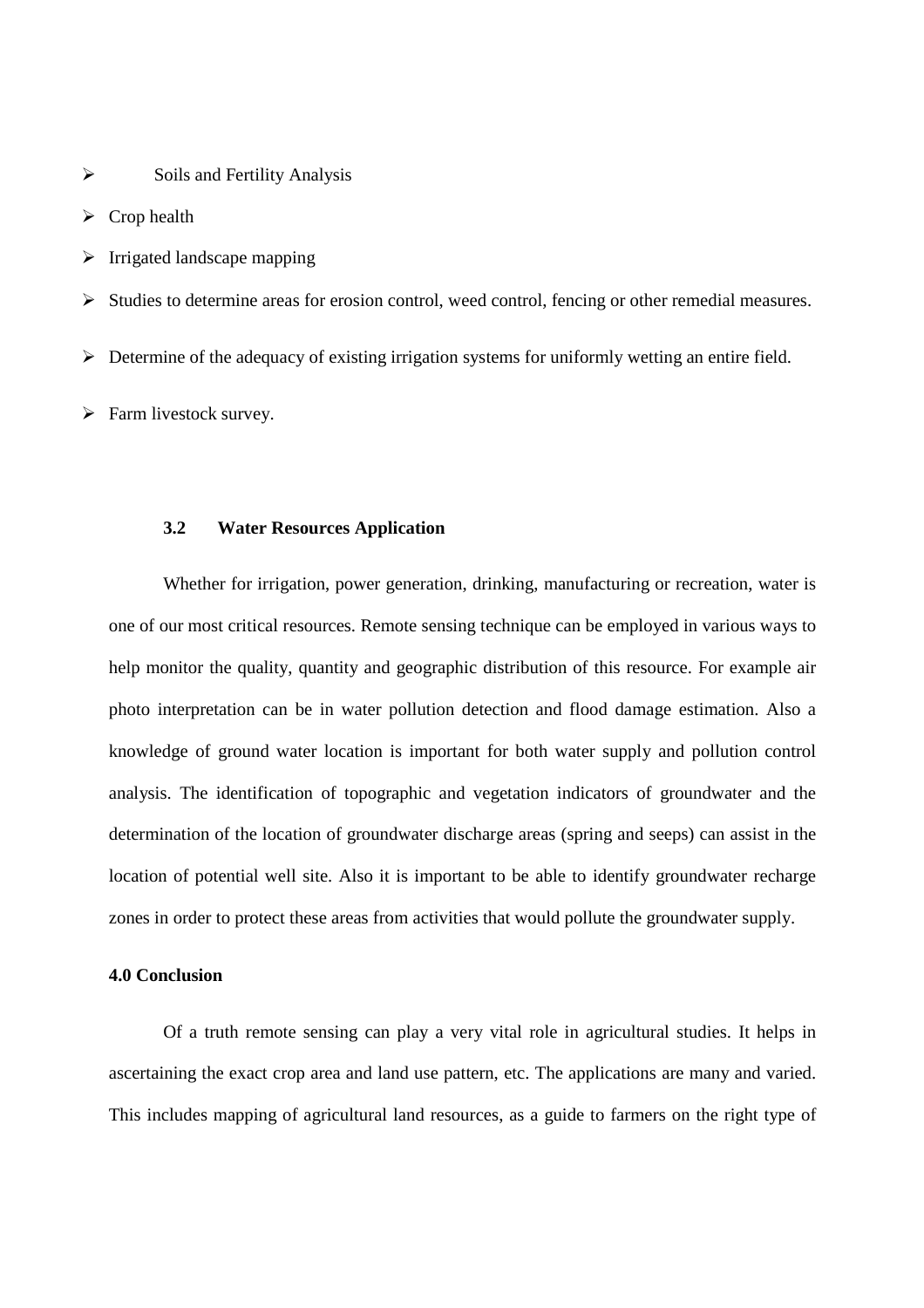crops that can be grown, remote sensing application to select tube well and rainwater harvesting sites, to generate significant agricultural statistics, etc. As far as agriculture is concerned, there are much more areas of application of remote sensing which the students can explore.

# **5.0 Summary**

In this unit, the different areas of application of remote sensing were explored. Countries of the world that have agriculture as the mainstay of their economies utilize this technique a lot in solving agricultural problems thereby ensuring food security for the population. In Nigeria, remote sensing is yet to be fully utilized in solving practical agricultural problems despite huge investment in remote sensing related projects and programmes. One challenge is in the area of man power training which is at the front burner of this course.

#### **6.0 References/Further Reading**

#### Kumar, A (2007) **Agriculture Today. New Delhi, India**

#### **Agricultural Remote Sensing Basics**

By John Nowatzki, Robert Andres, Karry Kyllo; AE-1262; North Dakota State University; April 2004

http://www.ag.ndsu.edu/pubs/ageng/gis/ae1262w.htm

#### **FAO Publications on Remote Sensing**

http://www.fao.org/sd/EIdirect/EIre0003.htm#anchor977943

#### **Geographic Information Systems in Sustainable Development**

By the Geographic Information Systems Group Environment and Natural Resources Service

(SDRN); FAO Research, Extension and Training Division.

http://www.fao.org/sd/EIdirect/gis/EIgis000.htm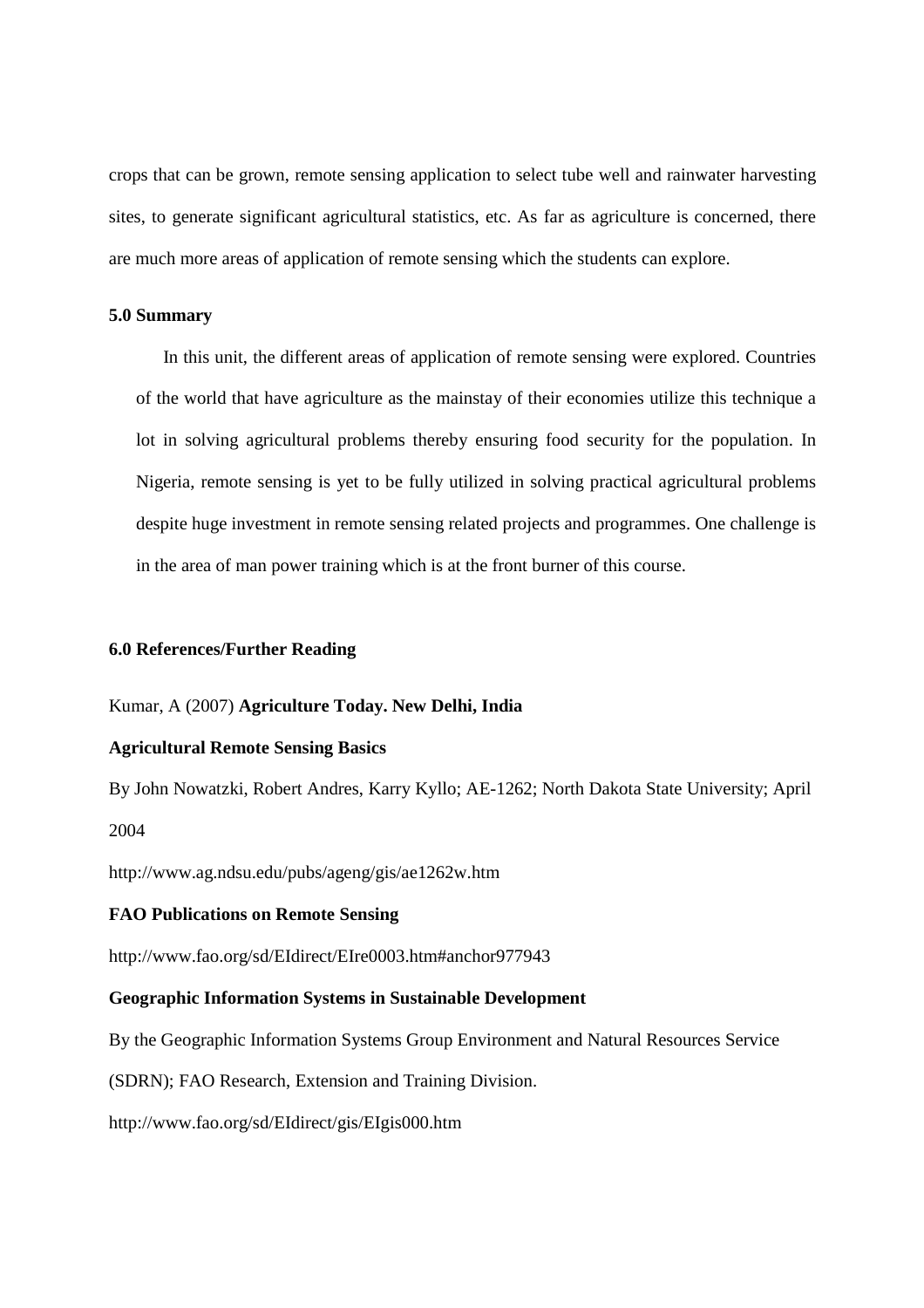Ghosh, G. N. and Venniyoor,S. (2007) Application of Remote Sensing in Agriculture - Experiences. New Delhi. 9 February 2007.

#### **Remote Sensing in Precision Agriculture: An Educational Primer**

By Ames Remote

http://www.amesremote.com/contents.htm

#### **Remote Sensing in Agriculture**

By Natasha Wells; National Environmentally Sound Production Agriculture Laboratory http://nespal.cpes.peachnet.edu/pa/home/main.asp?TargetDir=25&content=0&media=

## **Unit 3 Urban and Regional Planning**

#### **1.0 Introduction**

Urban and regional planning requires continuous acquisition of data to formulate governmental policies and programs. The roles of planning agencies and establishments are becoming increasingly more complex and extend to a wider range of activities. There is an increased need for these agencies to have timely, accurate and cost-effective sources of data of various forms. Remote sensing data fits clearly into this need. For such remote sensing data to serve the needs of urban and regional planning, it must have great resolving power. Presently, very high resolution satellite imageries of less than 1 x 1 meter are increasingly being produced by different imaging systems and companies. These are discussed in this unit.

#### **2.0 Objectives**

3. To identify and discuss the different areas of the application of remote sensing in Urban and Regional Planning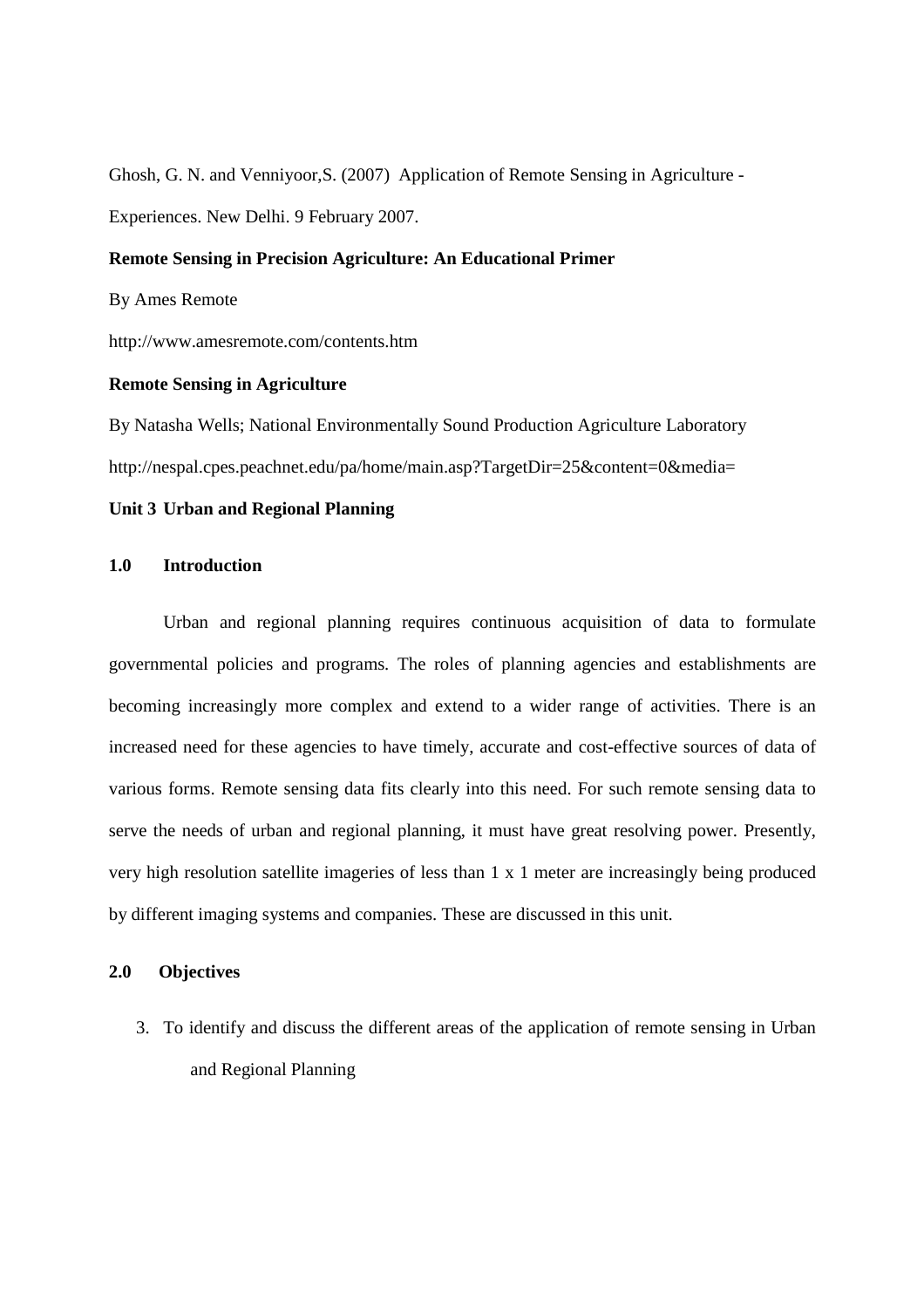4. To discuss some examples of the application of remote sensing in Urban and Regional Planning

#### **3.0 Main body**

#### **3.1** *Application of Remote Sensing in Urban and Regional Planning*

Urban and regional planning requires continuous acquisition of data to formulate governmental policies and programs. The role of planning agencies is becoming increasingly more complex and is extending to a wider range of activities. Consequently, there is an increased need for these agencies to have timely, accurate and cost-effective sources of data of various forms. According to Wanga Q., Chen, J. and Tian, Y (2008), the primary stage of making an urban planning is the survey of present situation, which required a lot of people, material and money in the past. But with the advent of remote sensing has been used as a new means to get the spatial and attribute information. That is more speedy, accurate and economical. There are mainly two ways to do the remote sensing image classification.

Population estimates for instance can be indirectly obtained through our photo interpretation. Airphoto interpretation can also assist in housing quality studies, traffic and parking studies as well as in various location and sitting problems such as transportation route location, transmission line location etc.

Specifically, the following areas of application are common in urban and Regional Planning:

- $\triangleright$  Urban infrastructure mapping
- $\triangleright$  Interpretation and analysis
- $\triangleright$  High resolution Satellite imageries used as map substitutes for visual interpretation
- $\triangleright$  Updating and monitoring using repetitive coverage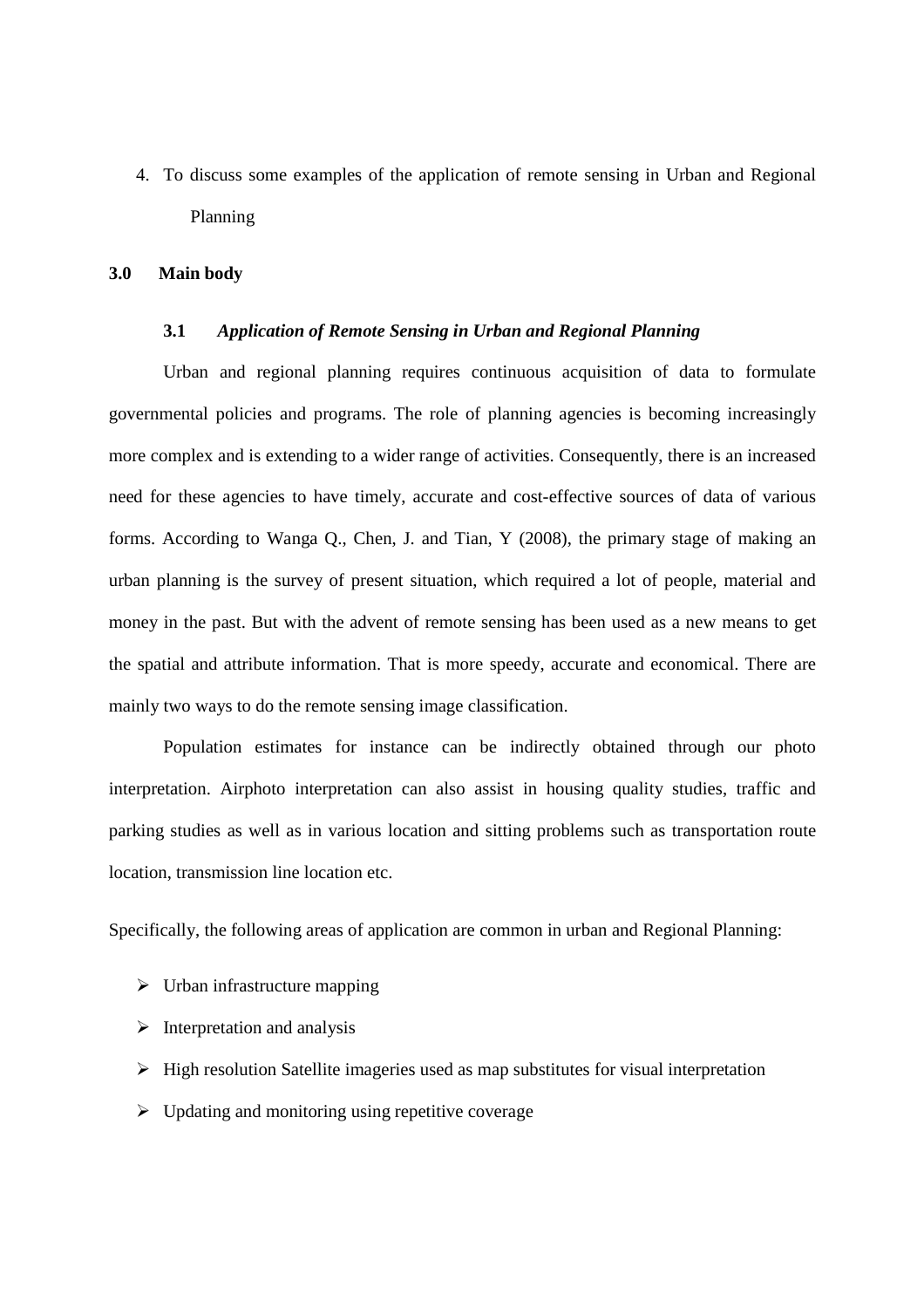- $\triangleright$  Urban morphology, population estimation and other physical aspects of the urban environment
- $\triangleright$  Space use surveys in city centres
- $\triangleright$  Site suitability and catchment area analysis
- $\triangleright$  Transportation system planning and modeling
- $\triangleright$  Urban growth/sprawl and trend analysis

# **4.0 Conclusion**

Planners can apply remote sensing and geographic information technologies in all aspects of the planning process, including: data collection and storage, data analysis and presentation, plan and/or policy making, communication with the public and decision makers, and plan and/or policy implementation and administration (Nedovic (in press). This is most commonly used for comprehensive planning, zoning, land use inventories, site suitability assessments, and sociodemographic analysis, and generally for mapping purposes (Warnecke et al. 1998). Planners use remote sensing and perhaps GIS primarily for mapping activities. The value of maps in understanding and communicating planning issues is well recognized and appreciated.

#### **5.0 Summary**

From the foregoing facts, it is clear that the role of remote sensing and other information technologies cannot be overemphasized as far as urban planning is concerned. The key areas of such application have been highlighted in this unit. There is definitely much more that remote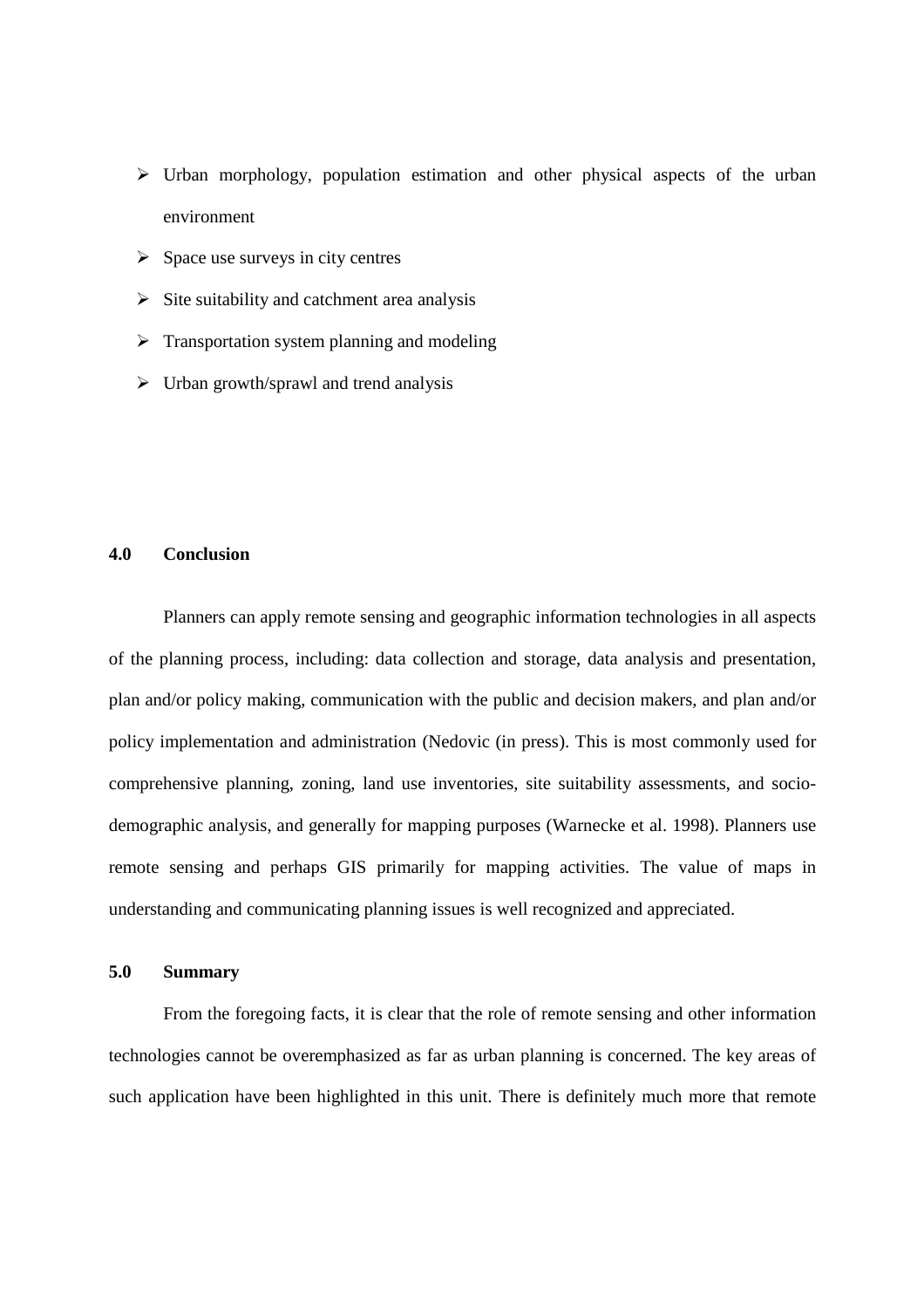sensing can assist in urban and regional planning. The students should therefore make use of the references/further reading list provided.

#### **6.0 References/Other References**

- Wanga Q., Chen, J. and Tian, Y (2008) **Remote Sensing Image Interpretation Study Serving Urban Planning Based on GIS.** The International Archives of the Photogrammetry, Remote Sensing and Spatial Information Sciences. Vol. XXXVII. Part B4. Beijing 2008.
- Thomas M.Lillesand, Ralph W. Kiefer, (1994) Remote sensing and image interpretation. John Wiley & Sons, INC, pp. 585- 618
- Robert A. Cshowengerdt, 1983a. Techniques for image processing and classification in remote sensing. Academic Press, INC, pp. 129-195.

Zhang Yinhui, Zhao Genxing, (2002), Classification methods of land use/ cover based on remote sensing technologies. Journal of China Agricultural Resources and Regional Planning, 23(3), pp.

21-23

Shen Qi, Ma Jinhui, 2006a. The application of hyperspectral and high resolution remote sensing data to modern urban planning. *Joural of Gansu Sciences*, 18(1), pp. 44-4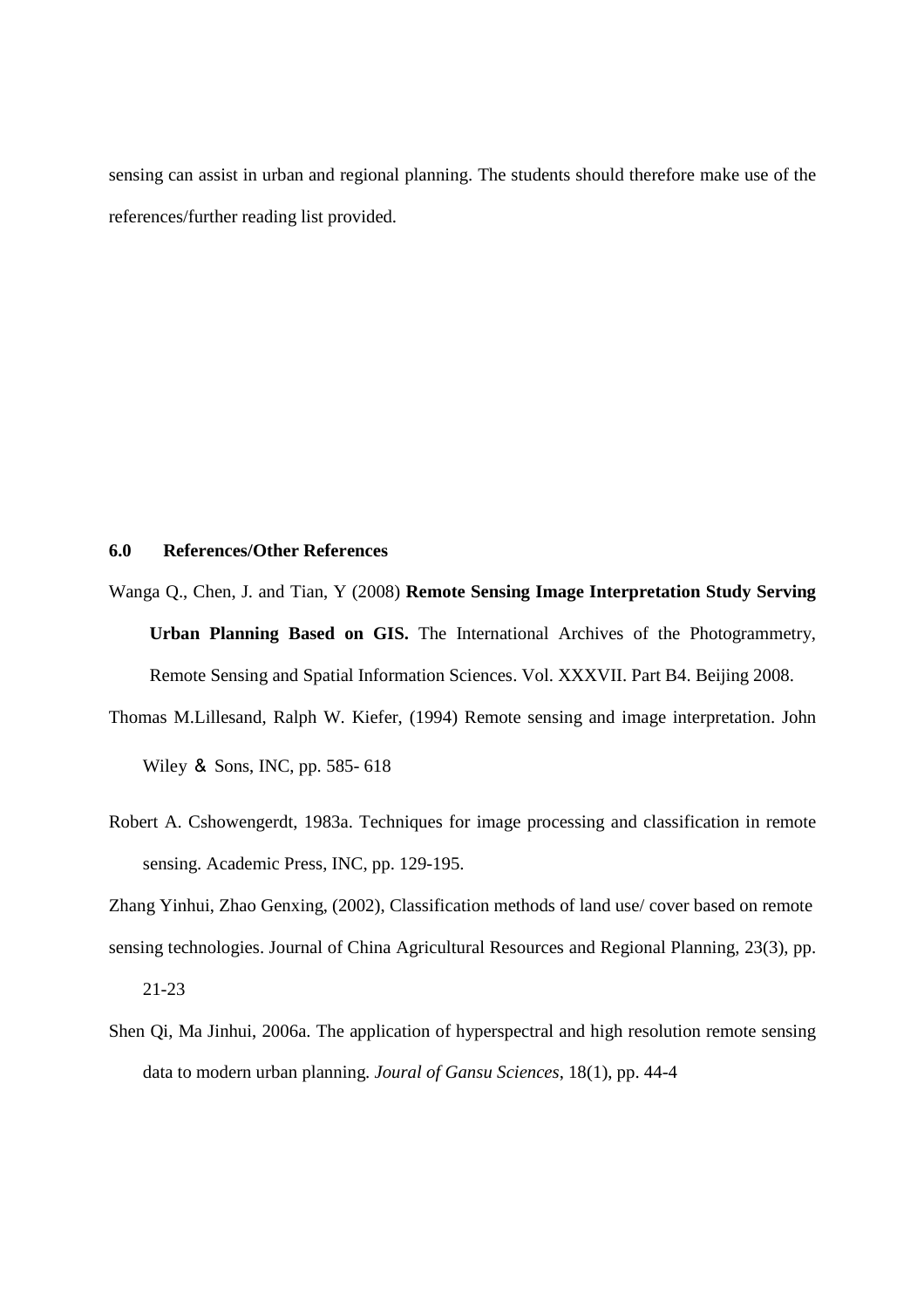#### Iirs (2011) Remote Sensing Application and Urban Planning

http://www.slideshare.net/TusharDholakia/iirs-dm-course-husad-dt-160610

#### **Unit 4 Forestry Applications**

## **1.0 Introduction**

Forestry is concerned with the management of forests for wood, forage, wildlife and recreation. However, because of the principal raw product from forests is wood, forestry is especially concerned with timber management, maintenance and improvement of existing forest stands and fire control. Forests have played a central role in the economic, social, and cultural development of many countries of the world. Forests were once seen solely as a frontier from which resources could be extracted, they now are viewed by many as precious islands that serve as refuges for nature and recreation and act as buffers against environmental degradation (Peterson, et al, 1999). This shift in values has been most noticeable in terms of the public forests. Effective management of forest resources requires reliable and timely information about the status and trends of forest resources. In this regard, remote sensing and GIS play very vital roles. New forest management priorities, however, have raised the question of whether these efforts characterized by the use of ground and aerial observations and by a focus on vegetation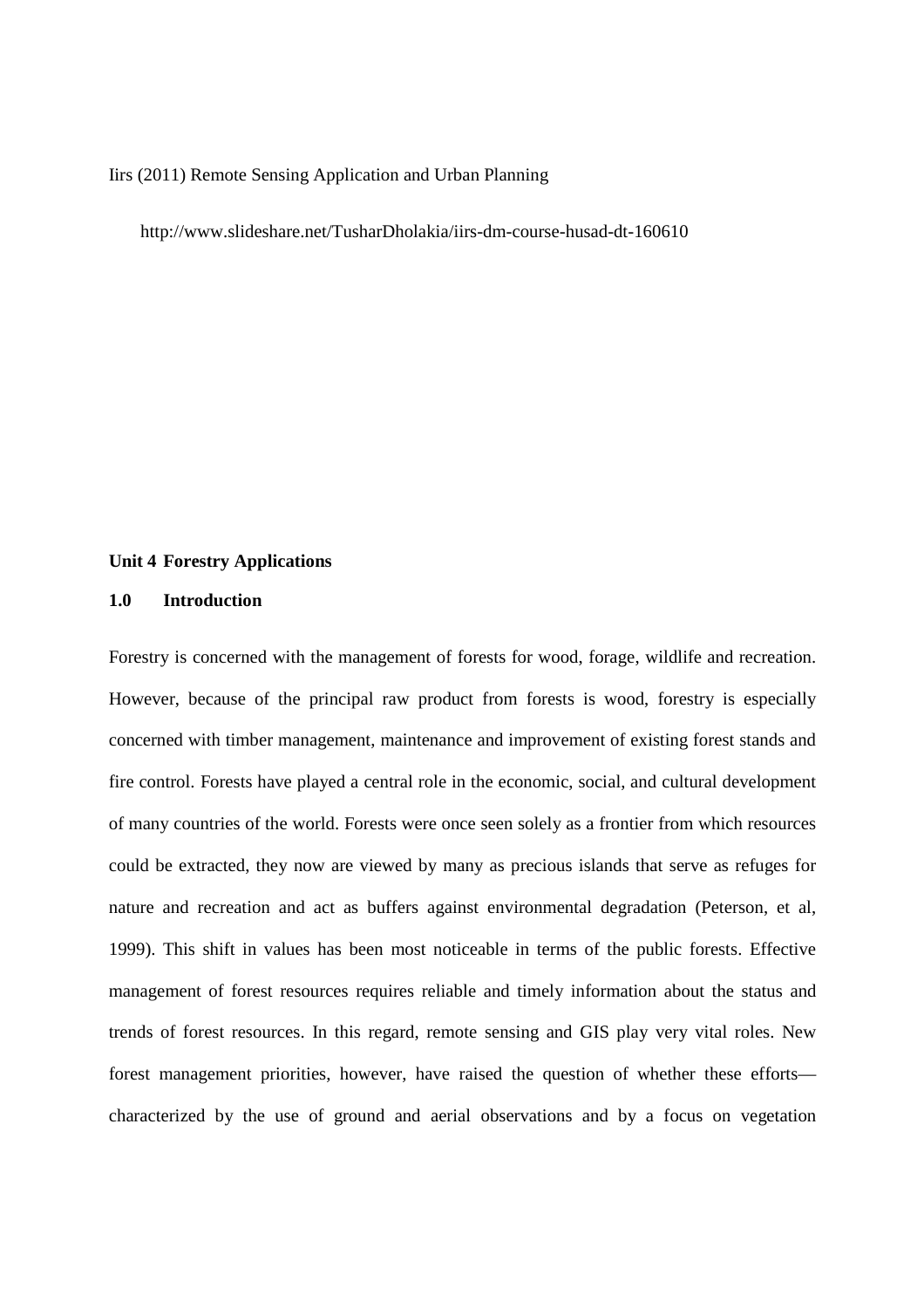measures—are evolving sufficiently to meet future information demands in terms of depth, breadth, and timeliness. The following discussion has attempted to resolve the concern raised by (Peterson et al (1999) in the foregoing statement.

One of the most important areas of application of remote sensing is in forestry which is discussed in this unit.

# **2.0 Objectives**

- 1. To identify and discuss the different areas of the application of remote sensing in agriculture
- 2. To discuss some examples of the application of remote sensing in agriculture

#### **3.0 Main body**

## **3.1 Application of Remote Sensing in Forestry**

Forestry is concerned with the management of forests for wood, forage, wildlife and recreation. However, because of the principal raw product from forests is wood, forestry is especially concerned with timber management, maintenance and improvement of existing forest stands and fire control. According to Tunç (URL) there are many forestry issues that remote sensing can be applied. Some of these applications include terrain analysis, forest management, recultivation, updating of existing forest inventories, forest cover type discrimination, the delineation of burned areas, and mapping of cleared areas

Forests of one type or another are distributed unevenly and their resources value varies widely. Airphoto interpretation provides a feasible means of monitoring many of the world's conditions. Trees species can be identified on AP so also can the assessment of disease and insect infestation be carried out. The extent to which trees species can be recognized on AP is largely determined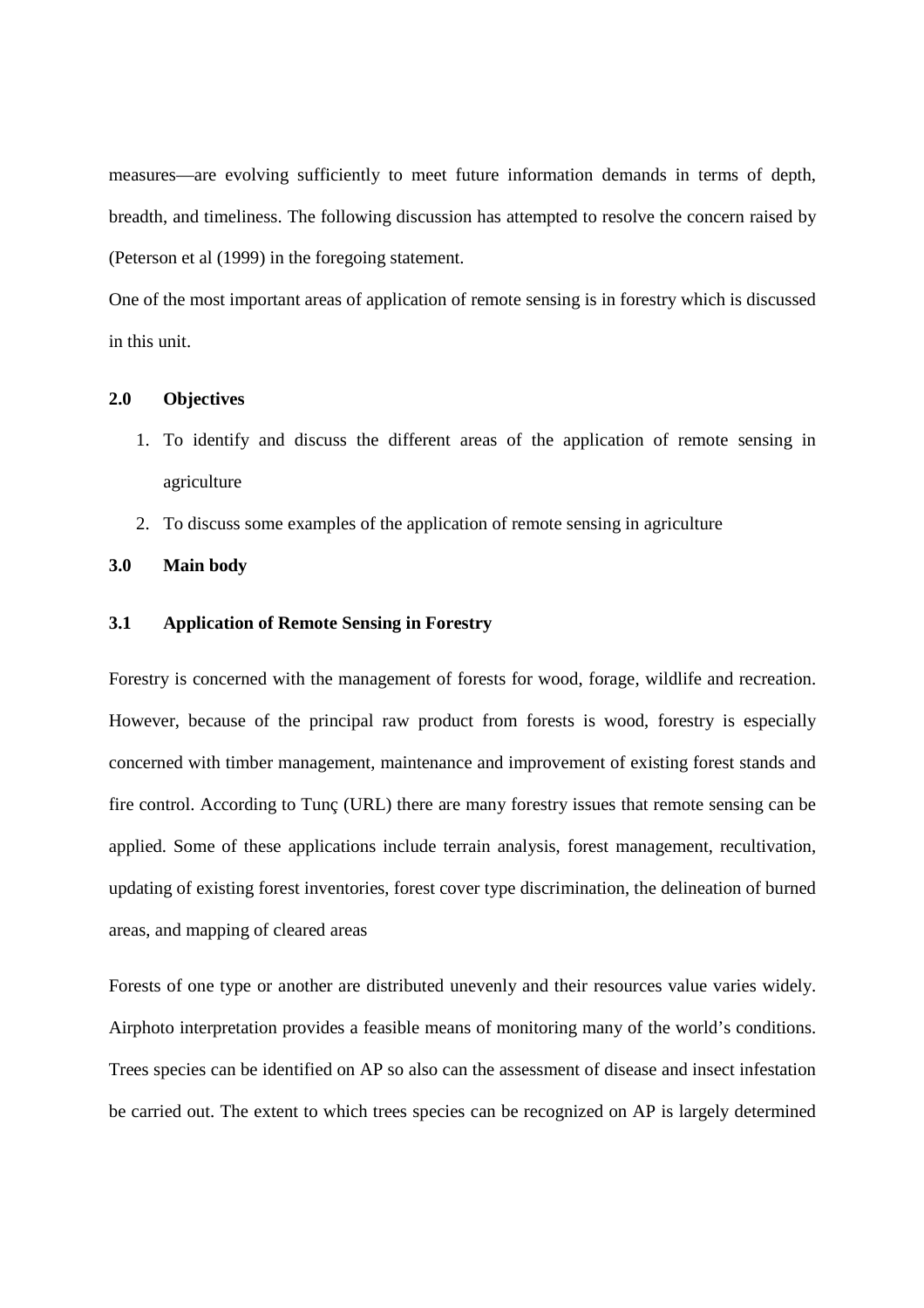by the scale and quality of the photographs. The characteristics of the tree form, such as crown shape and branching habit, are heavily used for identification on large-scale photographs.

#### *Forest and Wildfire Example (after Tunç, URL)*

For several years the number of fires in European forests has increased. In most tropical forests, a new category of forest fire risk have appeared in some regions. Forest fires are a result of the simultaneous existence of at least three unfavourable phenomena: long- term drought, the effect of air pollution (decline and decay of trees, the formation of loose canopy and lush growth of grasses - all resulting in large amounts of inflammable material) and high tourist presence in forests (Tunç, URL). Because of this situation, new techniques mainly remote sensing and GIS technologies have been applied for forest protection. High resolution satellite data such as Landsat Thematic Mapper, SPOT and ERS-SAR combined with low resolution satellite images such as NOAA-AVHRR offer new possibilities to monitor forest fires. They have a number of advantages over conventional means of observation: Using satellite images, it is possible to view vast expanses of land (thousands to tens of thousands of km2 on one image) (Tunç, URL). This can be performed regularly for the same area and recorded in different wavelengths, thus providing information on the state of forest resources. Satellite data can be acquired without encountering administrative restrictions

# **4.0 Conclusion**

We can see that remote sensing in forestry is very important. Because we can see the places that are damaged by people, or the places that are cut from the space; and you can get these images when the satellite is passing above your region. You can understand where there is a fire, how big the fire is or where the fire is going to without going to that place, and you can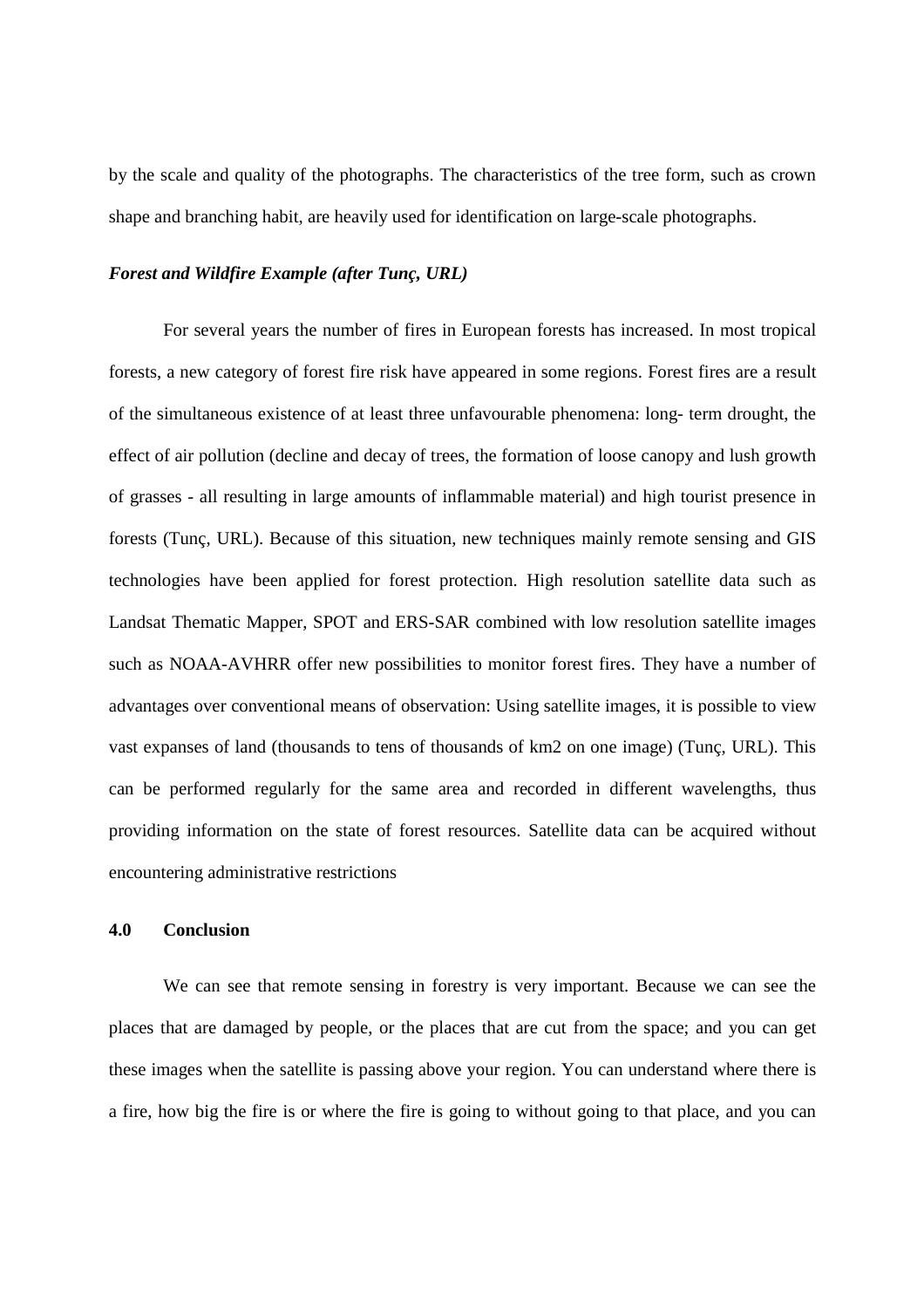take precautions immediately. For example after a hurricane or disasters, the damages on forests can be understood in a very short time, and the places where regrowth must be made can be seen from above.

# **5.0 Summary**

Forests have played a central role in the economic, social, and cultural development of many countries of the world. Forests were once seen solely as a frontier from which resources could be extracted, they now are viewed by many as precious islands that serve as refuges for nature and recreation and act as buffers against environmental degradation (Peterson, et al, 1999). This shift in values has been most noticeable in terms of the public forests. Effective management of forest resources requires reliable and timely information about the status and trends of forest resources. In this regard, remote sensing and GIS play very vital roles. New forest management priorities, however, have raised the question of whether these efforts characterized by the use of ground and aerial observations and by a focus on vegetation measures—are evolving sufficiently to meet future information demands in terms of depth, breadth, and timeliness.

# **6.0 References/Further Reading**

Peterson, D. J. Resetar, S., Brower, J. and Diver, R. (1999) Forest Monitoring and Remote Sensing: A Survey of Accomplishments and Opportunities for the Future. Prepared for the White House Office of Science and Technology Policy, USA.

http://www.fao.org/sd/EIdirect/EIre0074.htm

http://www.geog.ucl.ac.uk/%7Esmerino/

#### http://forest.esf.edu/technicalAnalysis.html